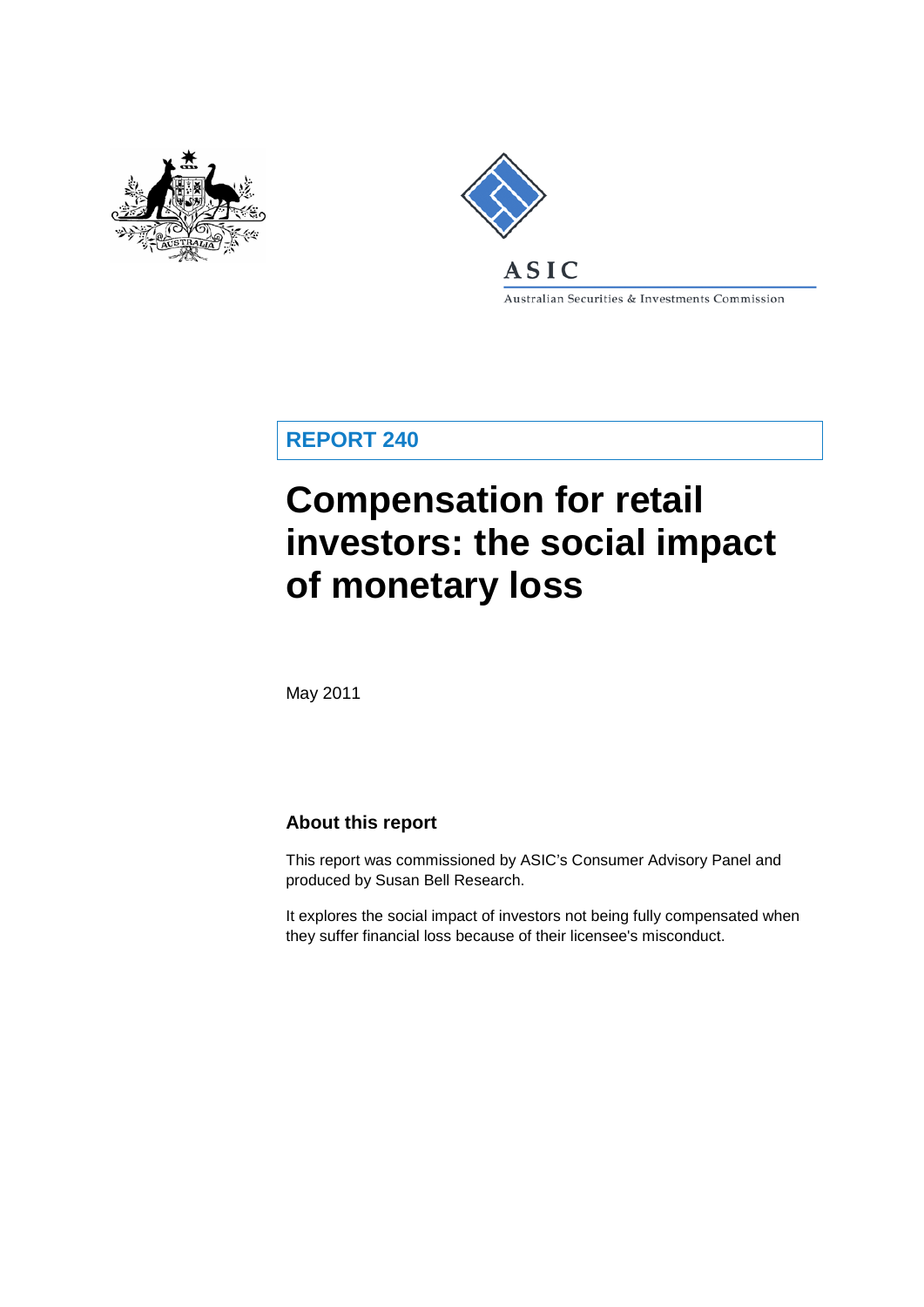

# **Compensation for retail investors: the social impact of monetary loss**

ASIC's Consumer Advisory Panel May 2011

**Susan Bell Research** 1 Cullen St Forestville NSW 2087 Phone 02 9451 1234 Fax 02 9451 1122 Susan Bell Research is a division of Les Bell & Associates ABN 44 350 636 020

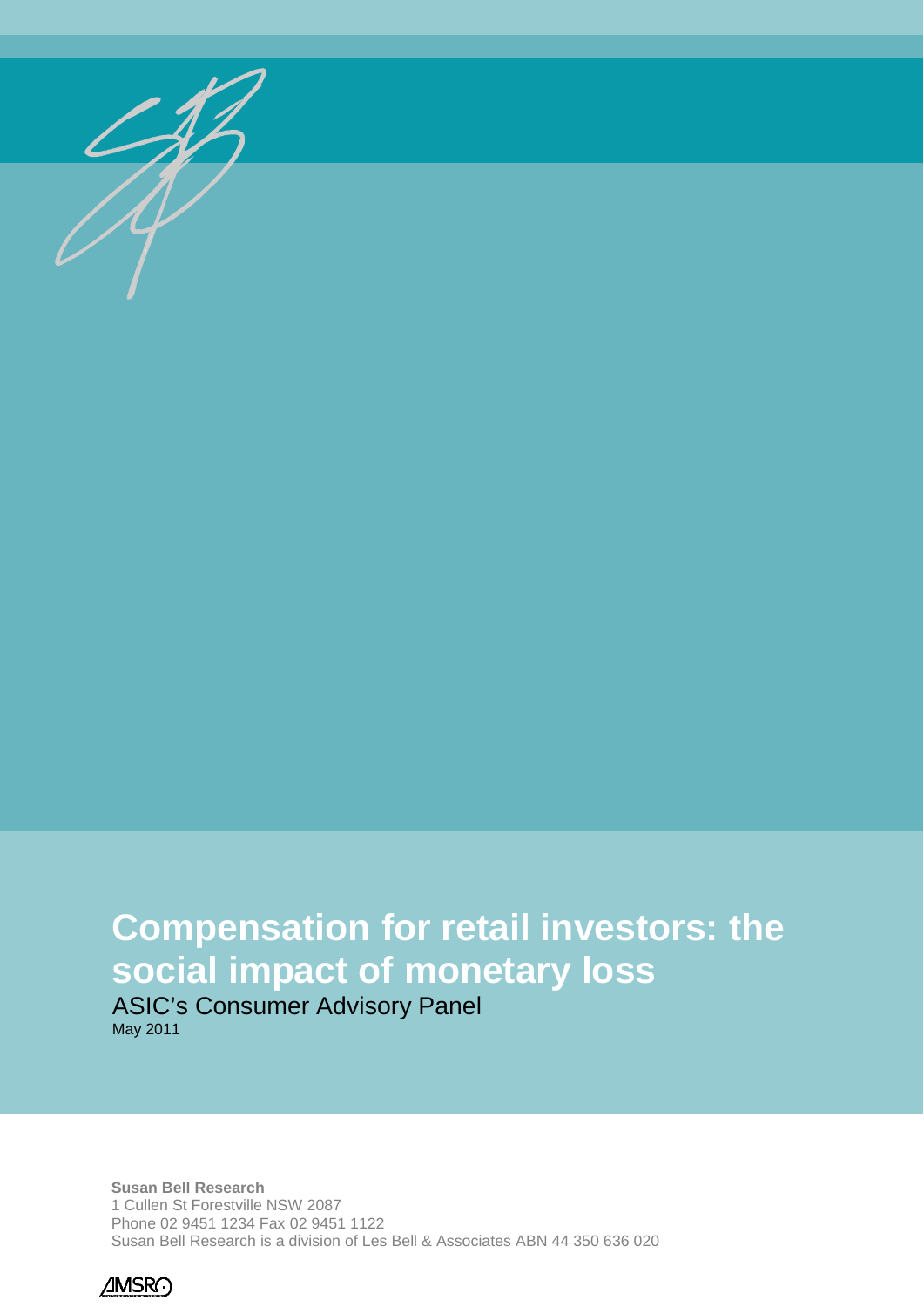## Susan Bell Research

Susan Bell Research is a market and social research agency, based in Sydney.

Our client base includes government and commercial organisations who seek to incorporate into their decision-making a perceptive understanding of consumers, their customers or community.

We are committed to the international standard for market and social research and as such are ISO 20252 certified.

We are a member of Australian Market and Social Research Organisations (AMSRO) and therefore bound by the Market and Social Research Privacy Principles.

Our research teams are members of Australian Market and Social Research Society (AMSRS) and therefore bound by the AMSRS code of conduct.

Susan Bell is the Director of Susan Bell Research. She is a highly experienced market and social researcher and is a graduate of Linguistics, English, and Psychology. She is QPMR accredited<sup>[1](#page-34-0)</sup> with AMSRS.

## Acknowledgements

Thank you to those who kindly gave up their time to take part in this study.

<span id="page-2-0"></span>ŧ <sup>1</sup> QPMR stands for Qualified Practising Market Researcher.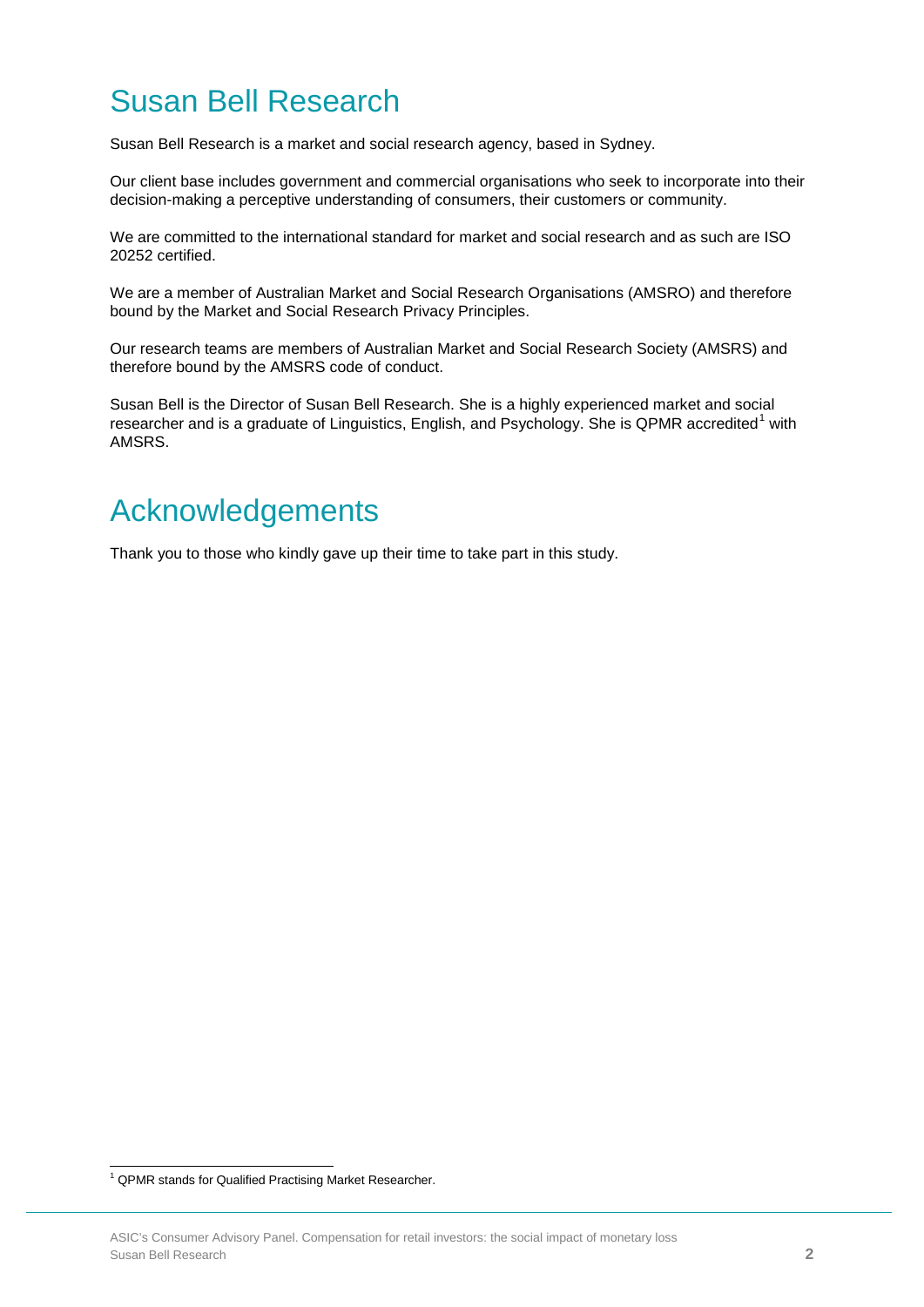# **Table of Contents**

| Part 3. The social and emotional impacts and the effect on the broader community 39 |  |
|-------------------------------------------------------------------------------------|--|
|                                                                                     |  |
|                                                                                     |  |
|                                                                                     |  |
|                                                                                     |  |
|                                                                                     |  |
|                                                                                     |  |
|                                                                                     |  |
|                                                                                     |  |
|                                                                                     |  |
|                                                                                     |  |
|                                                                                     |  |
| Appendix 54                                                                         |  |
|                                                                                     |  |
|                                                                                     |  |
|                                                                                     |  |
|                                                                                     |  |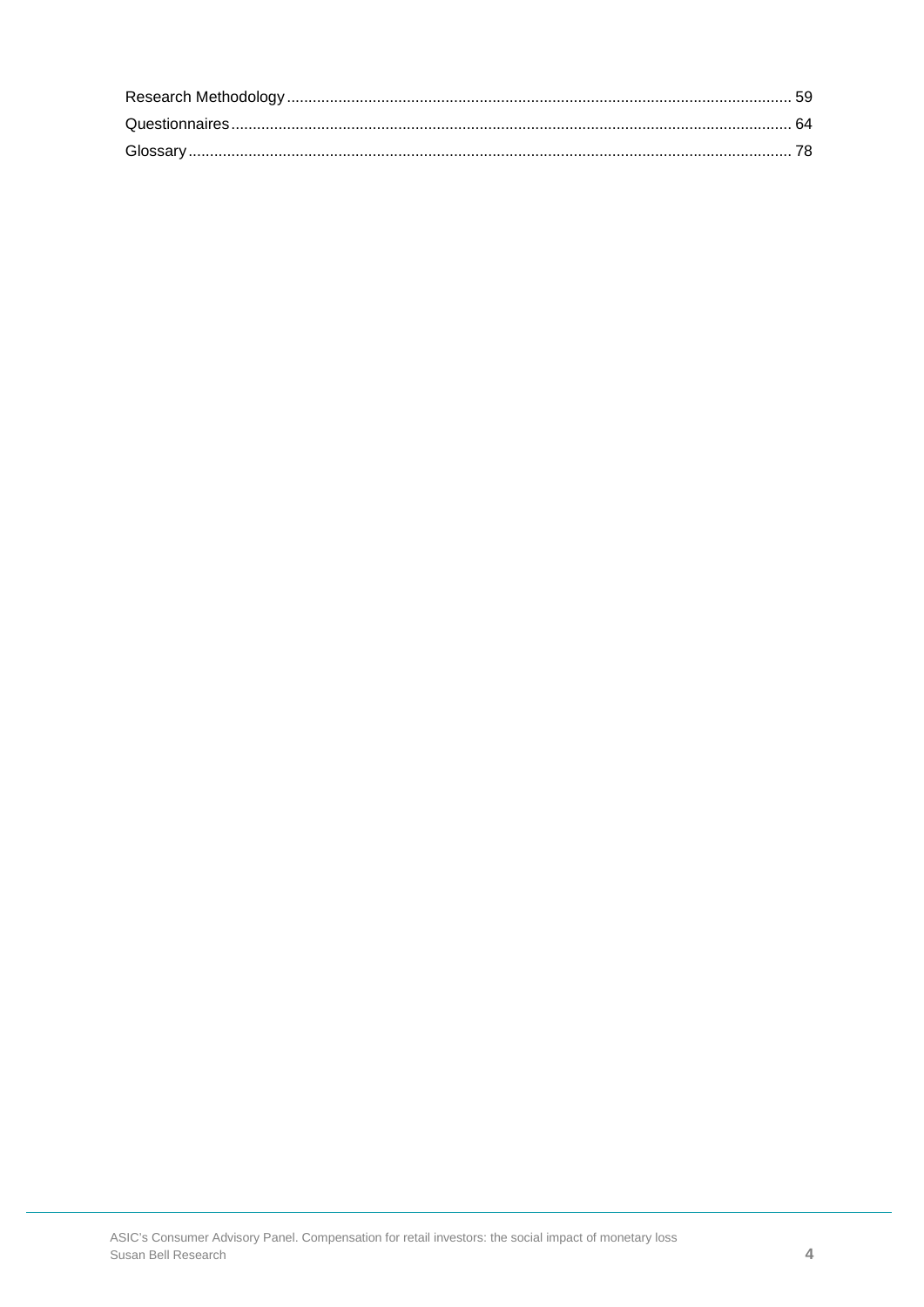# <span id="page-5-0"></span>**Table of Figures**

| Figure 2: |                                                                                                |
|-----------|------------------------------------------------------------------------------------------------|
| Figure 3: |                                                                                                |
| Figure 4: |                                                                                                |
| Figure 5: |                                                                                                |
| Figure 6: |                                                                                                |
| Figure 7: |                                                                                                |
|           | Figure 8: Investors' experiences of compensation and reimbursement, by type of investment      |
|           | Figure 9: The experiences of investors seeking reimbursement from failed investments or        |
|           |                                                                                                |
|           |                                                                                                |
|           |                                                                                                |
|           |                                                                                                |
|           | Figure 14: Given your current needs and financial responsibilities, would you say that you and |
|           | Figure 15: Since your financial loss, has any of the following happened to you because of a    |
|           |                                                                                                |
|           |                                                                                                |
|           | Figure 17: Subjective assessment of each person's emotional financial wellbeing  43            |
|           |                                                                                                |
|           | Figure 19: How much each person trusted different aspects of the financial system  49          |
|           |                                                                                                |
|           |                                                                                                |
|           |                                                                                                |
|           |                                                                                                |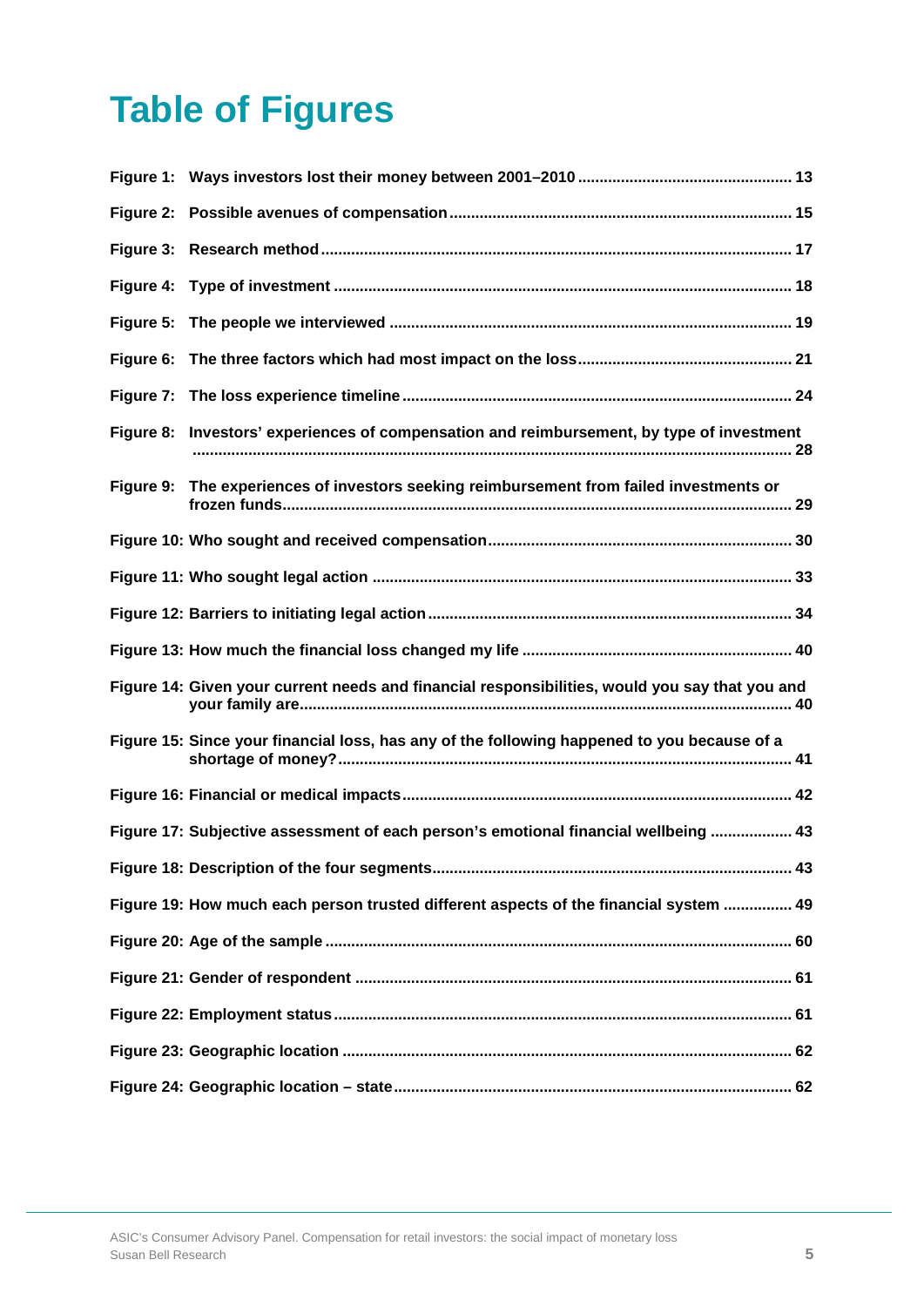# <span id="page-6-0"></span>**Executive Summary**

## <span id="page-6-1"></span>Background and research approach

Following a number of high profile failures of financial services firms, the Parliamentary Joint Committee on Corporations and Financial Services  $(PLC)^2$  $(PLC)^2$ , recommended in February 2009 that the Australian Government investigate the costs and benefits of a statutory compensation scheme<sup>[3](#page-6-2)</sup>.

Such a scheme would compensate consumers and investors, as a means of last resort, for financial losses suffered as a result of the wrongdoing of their financial services provider, i.e. an Australian Financial Services (AFS) licensee.

In April 2010, the Australian government announced the appointment of Mr Richard St John to conduct a review into the need for such a scheme<sup>[4](#page-6-3)</sup>.

On consumer protection issues, the Australian Securities and Investments Commission (ASIC) regularly consults with a Consumer Advisory Panel (CAP), comprising 10 members representing a diverse range of consumer and investor interests $<sup>5</sup>$  $<sup>5</sup>$  $<sup>5</sup>$ .</sup>

As part of CAP's work for 2010–2011, CAP decided to commission independent research into the social impacts of consumers and investors not being fully compensated for financial loss, such loss arising from their AFS licensee's 'misconduct'. In October 2010, CAP commissioned Susan Bell Research to conduct this research.

The research aimed to understand:

- The experiences of consumers and investors who were not fully compensated for this kind of financial loss within the last 10 years,
- How investors chose to recover compensation (if at all) and what that experience was like,
- The impact of these experiences, including social impacts and the potential effects on consumer confidence.

#### **Research approach**

Susan Bell Research designed a three-stage study which used quantitative and qualitative research methods. The process is shown below, with the sample size for each stage.



<sup>2</sup> See: http://www.aph.gov.au/senate/committee/corporations\_ctte/fps/index.htm

 $\overline{a}$ 

<span id="page-6-2"></span><sup>&</sup>lt;sup>3</sup> See Recommendation 10, Parliamentary Joint Committee on Corporations and Financial Services Report – Inquiry into financial products and services in Australia, p 156.

<span id="page-6-3"></span><sup>4</sup> See[: http://futureofadvice.treasury.gov.au/content/Content.aspx?doc=reforms.htm](http://futureofadvice.treasury.gov.au/content/Content.aspx?doc=reforms.htm) 

<sup>5</sup> For more information about CAP, see:

<span id="page-6-4"></span><http://rbaaln1:8008/asic/asic.nsf/byheadline/ASIC%27s+Consumer+Advisory+Panel?openDocument>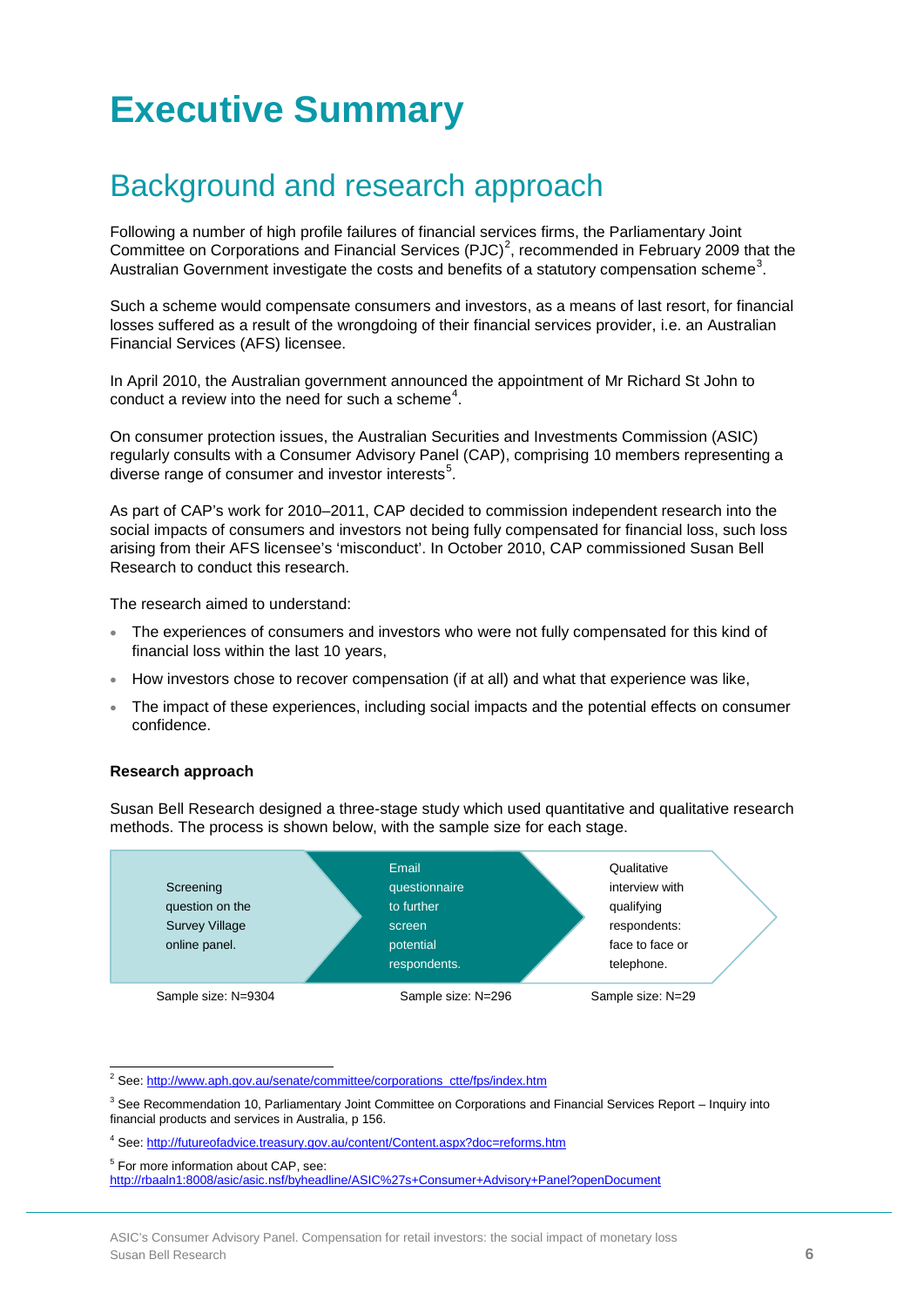The purpose of the Stage 2 email questionnaire was to screen out people who had lost money simply due to the global financial crisis. The 29 investors who took part in the final interview lost money through the failure of managed investment schemes, or because of financial advice deemed to be inappropriate for their circumstances. Further details on this process are available on page 17 of the main report.

The findings in this report refer to the investors who were interviewed personally (N=29) unless otherwise specified.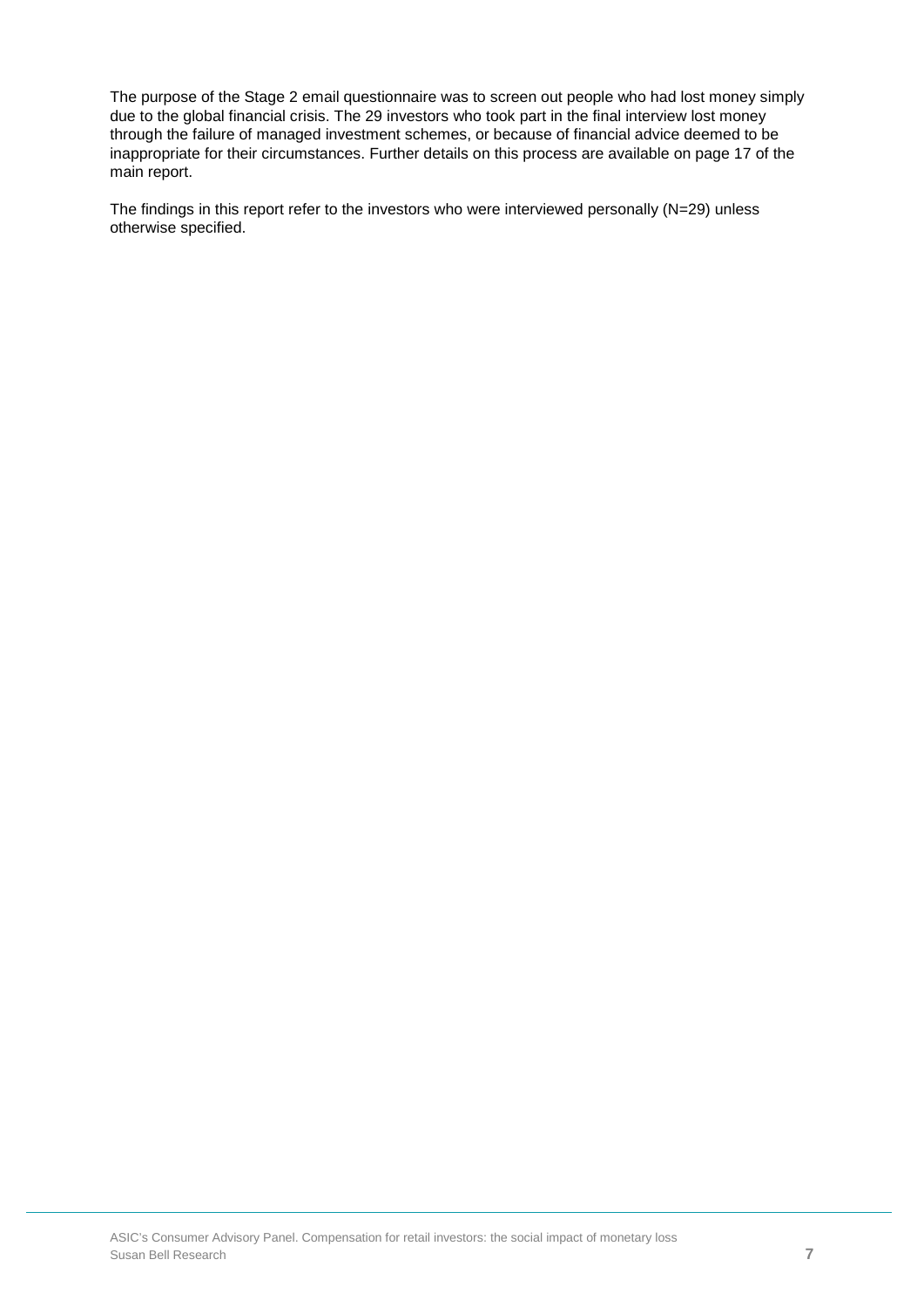## <span id="page-8-0"></span>Key research findings

The main finding of this study is that failure to fully compensate investors who lost money because of the conduct of their managed investment scheme or financial planner can cause the investor severe emotional and financial distress. The second key finding is that investors were unable to fully utilise the current compensation system. Thirdly, the loss experience can have a corrosive effect on trust in the financial system. These findings are explained in summary form below, starting with the impact of the initial monetary loss.

## Monetary loss

How much investors were affected by the loss of their money depended on how much the investor had relied on the investment, what proportion of the total investment was lost and / or whether or not the investor borrowed to invest.

### **The impact of the loss was made more severe by lack of diversification, and because of debt**

Some investors were more affected than others. The investors who were most severely affected by their initial financial loss were those left without any reserves or financial buffer. They had:

- Invested all the money they had, or
- Invested in an undiversified investment, or
- If the bank made a margin call on the loan, the investor was in no position to pay it. (See Part 1)

One lesson, then, is the continued need to educate investors about how to invest safely.

### **Investors received very little information**

Investors were given very little information at the time of their loss about why it occurred and what to do about it. Some investors learnt of the loss through the mass media, or when their distributions stopped coming. Some received letters from the scheme owners, or from administrators. Financial planners provided very little information to the clients who took part in this study, refusing to take or return phone calls.

### **Some impact was immediate**

For the investors without reserves, the impact of the loss was immediate. They needed to pay a margin call, or they suddenly found themselves without money to live on, or in some cases without anywhere to live and therefore were unable to get work. Their situation then got worse, as their credit card debit escalated.

For the remaining investors, the first six months (from when they discovered their loss) were critical. During this period, they realised that they could not cope with some usual household expenses, such as car insurance, car repairs, or Christmas presents. In some cases, credit card debt started to escalate. Problems have lasted several years in some cases.

## Use of the existing avenues of compensation

As an obligation of their licence, AFS licensees must have a compliant dispute resolution system for handling client complaints. This system must consist of internal dispute resolution (IDR) procedures, so consumers and investors can complain directly to their licensee and membership of an ASICapproved external dispute resolution (EDR) scheme.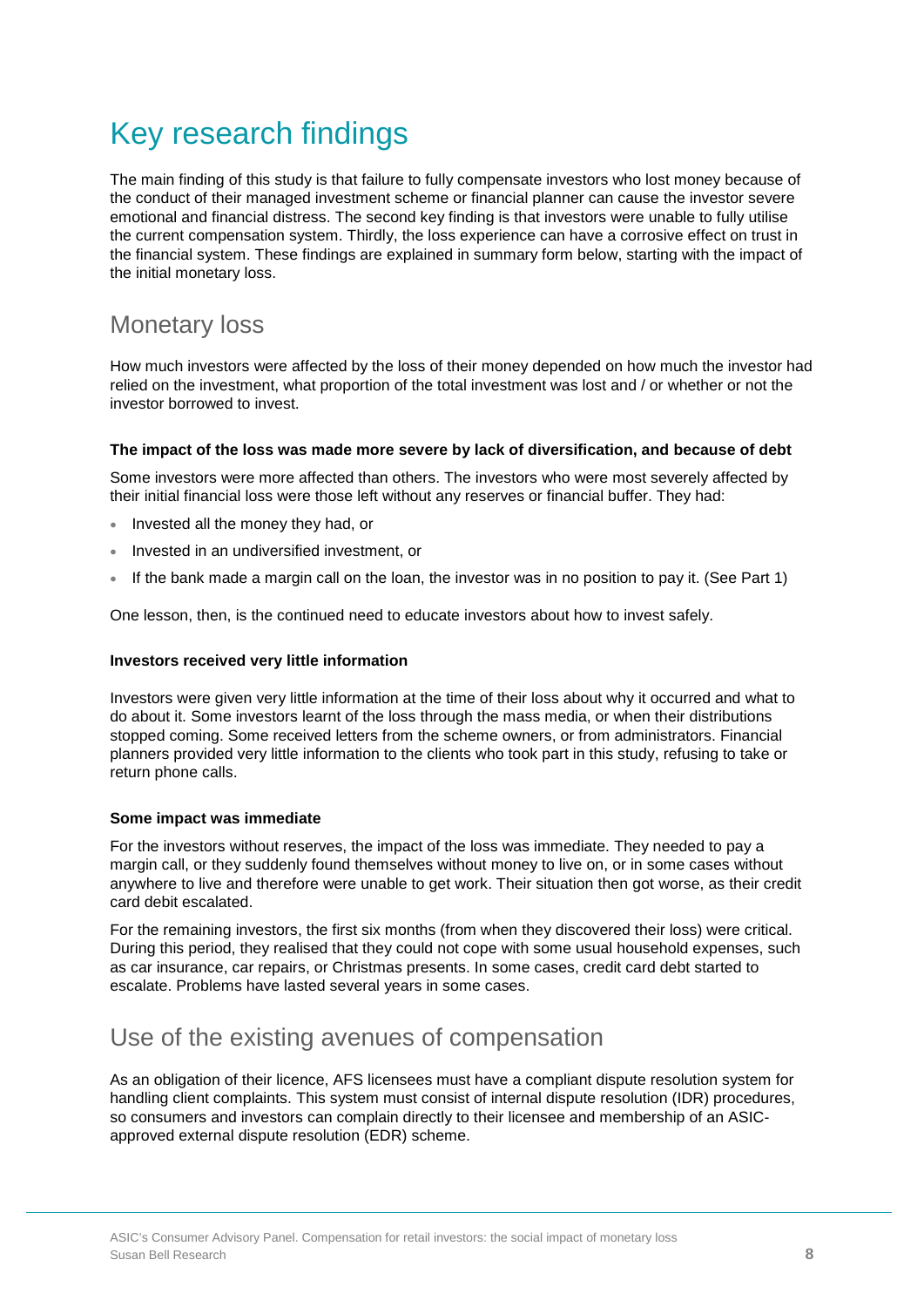So licensees have sufficient funds to pay out compensation claims that may be made as part of a complaint, AFS licensees must also have adequate compensation arrangements. This usually involves having an appropriate professional indemnity insurance policy to call on.

#### **Little knowledge of the existing avenues of compensation**

Most of the investors we spoke to did not know about the available avenues of compensation, because they could not contact the scheme owners of funds which were placed into administration or liquidation to enquire or make a complaint.

In all but one case, the financial planners provided no information about complaint mechanisms to these investors, refusing to return their calls, or placating the investors by saying that their loss had been caused by the market downturn.<sup>[6](#page-6-3)</sup> The one case we have of an IDR process was a bank which exonerated its financial planner and apparently provided no information to the investor about the possibility of going to EDR.<sup>[7](#page-9-0)</sup> Therefore, most investors were unaware they could complain to EDR.

These results suggest that consumers need to be given a better way to learn about dispute resolution schemes. Investors need help understanding when they can make a complaint and how to make it.

### **Reluctance to instigate legal action**

In all but two cases, investors in the study avoided instigating individual private legal action partly because they blamed themselves and partly because they were unwilling to risk losing more money by taking legal action themselves, especially when they believed that they would have to go further into debt to finance it.

However, two investors from a sample of 29 started legal action against their financial planner or bank. One case ended in mediation after a period of 18 months. The other is ongoing. Some investors joined class actions, although none has yet resulted in compensation.

#### **Some money returned**

<span id="page-9-1"></span>ŧ

Some investors who invested in Category A investments (see Figure 1), which were placed into liquidation, received some money back. The largest amount received back was 60c in the dollar. This was also the quickest, with a turnaround time of 6 to 9 months (even then, investors considered this to be slow).

Investors in Category B investments (see Figure 1) which were taken over by a new scheme owner have received very little compensation to date. Some three years or so after they failed, some investors recently received 3c–4c in the dollar, out of which they paid management fees.

 $6$  Our study excluded people whose losses were only attributable to the market downturn.

<span id="page-9-0"></span> $^7$  Note: This would appear to not meet ASIC's requirements on having a compliant dispute resolution system, including giving written notification of the right to complain to EDR when the complainant is notified of the final outcome they are offered at IDR.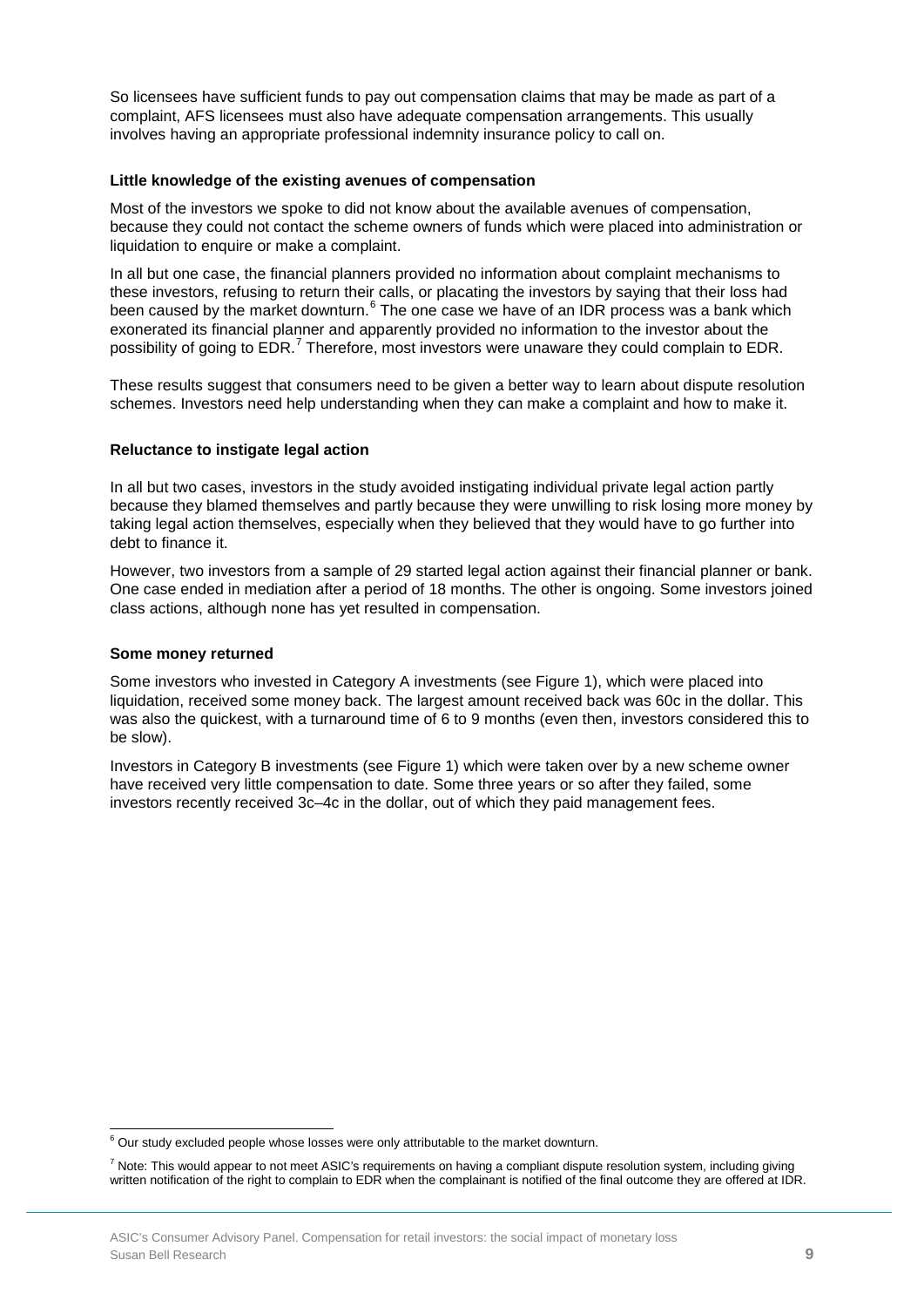## The social and emotional impact of the loss

### **Some suffered catastrophic loss**

Of the 29 investors who took part, 10 people (34%) told us that the impact of their loss was 'so significant their life will never be the same'. Six (20%) said that the loss changed their life 'a lot'.

Of these, five investors (17%) experienced an impact so extensive that we have called it 'catastrophic', because:

- They lost their homes or seemed about to do so. One couple moved into a caravan for a while; another lived in their car.
- All have been seriously ill since the loss, either a new illness or an existing one aggravated by stress.
- All went without food on occasion and in some cases without heating or cooling for their home since their loss.
- Too ashamed to tell any one of their plight, they have isolated themselves from friends and family.

Another eight investors (27%) cut back on their way of life to the minimum. Typically these had been self-funded retirees who were now on the pension, living a life of frugality.

The prolonged anger, uncertainty and worry left many of these people suffering from depression, even for those who have managed to stay afloat financially. One of the key reasons for these mental health problems has been a sense of powerlessness and isolation. Many of these investors felt that they themselves were partly to blame for their loss which has prevented them from seeking financial assistance, counselling or compensation.

The cost then has partly been at the private, individual level. There has also been an impact on families, particularly a long-lasting strain between some husbands and wives because one partner won't let the other forget that they had been the main instigator of the investment. Some parents have had to work multiple jobs or travel away from home to work, which has affected their children negatively.

The community will also bear some of the cost because of previously self-funded retirees now on the government pension, and because of the physical and mental health problems suffered by investors who now have no medical insurance.

## Impact on confidence in the Australian financial system

The investors interviewed for this study now distrust financial planners because of their experiences. The damage had two sources:

- suspicion that the financial planner recommended the investment for their own self-interest; and
- a sense of being abandoned by financial planners who failed to contact or support investors after the loss occurred.

Investors need help understanding the kind of behaviour that is expected of an AFS licensed financial planner, even when the investor has agreed to the investment.

Many now also distrust the government and regulators – specifically ASIC. They believe that ASIC should have protected inexperienced investors better, prevented new unscrupulous schemes operating; policed ongoing funds and schemes more rigorously and intervened earlier. Some of these beliefs reflect a misunderstanding of what ASIC can and does do to assist investors.

Many will never invest again. They now expect to put all their money 'in the bank'.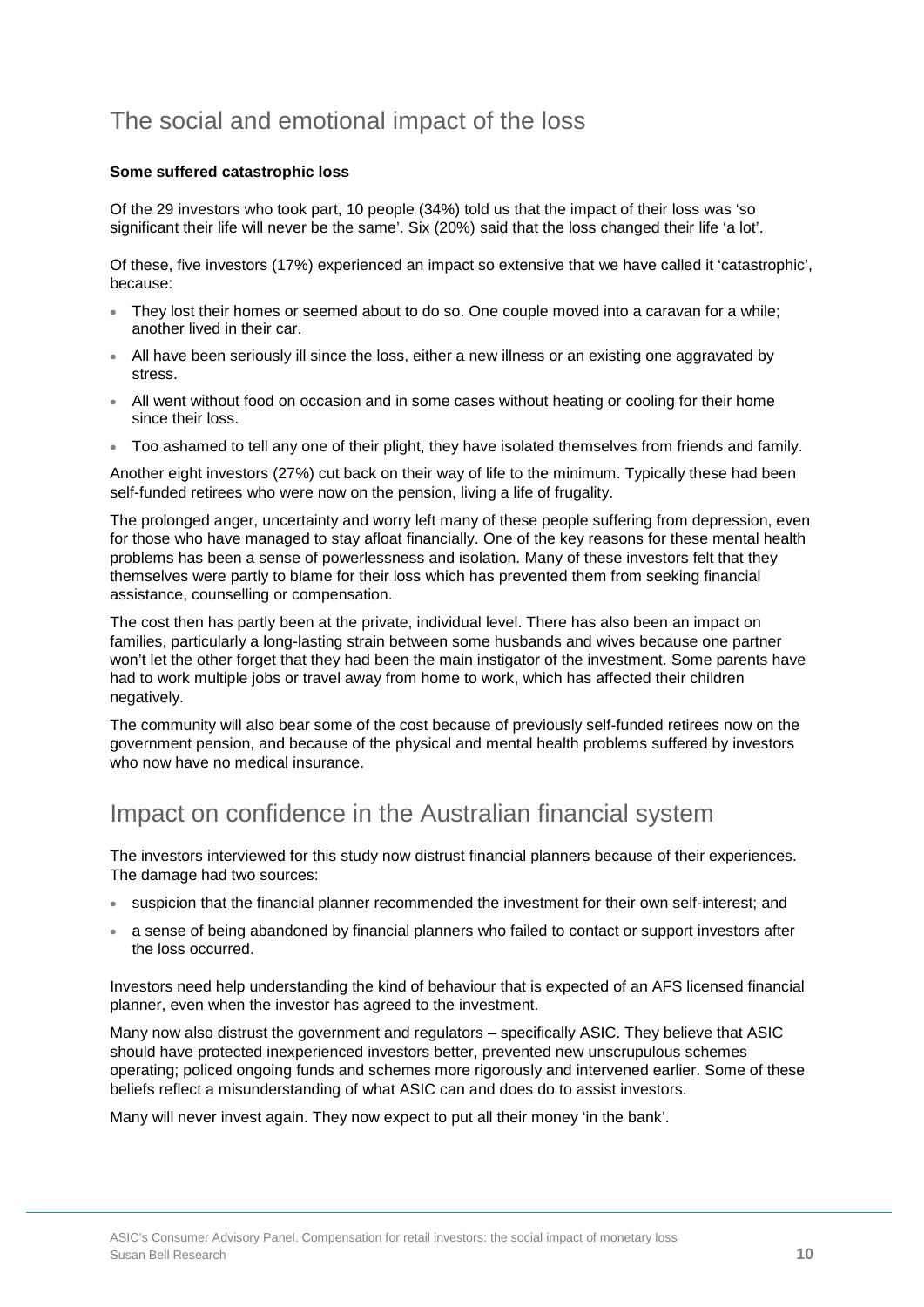# <span id="page-11-0"></span>**About this research**

**This section of the report describes the research objectives, and research design, and provides background information about failed investments and the compensation avenues available to investors.**

## <span id="page-11-1"></span>Research objectives

The main objective of the research was to explore the social impact on Australian retail investors and Australian society more generally, when investors are not fully compensated for financial loss, such loss arising from the misconduct of their financial services provider. The specific objectives were to understand:

### **Social impacts**

- The nature and extent of the social and emotional impacts which occurred because of the investors' losses.
- The immediate and where possible, the medium and longer term impacts of these losses.
- The timing implications for when consumers and investors are compensated.
- The impacts on society, including the 'social cost'.

#### **Investor experiences**

- How investors chose to use or not use the available avenues for compensation and why they did so. These avenues for compensation are: to lodge a complaint with their AFS licensee (i.e. access their internal dispute resolution (IDR) process) or an EDR scheme; to join a class action; to initiate legal proceedings on their own; or to complain to ASIC, who may be able to obtain compensation through its investigative or s50 class action powers.
- What the compensation experience is like for investors. How long it took and whether they were satisfied with the process and the outcome.
- What the experience was like for investors whose funds were placed into administration or liquidation.

#### **Impacts on investor confidence**

• Whether investor confidence in the Australian financial system was impaired by investors not being fully compensated for their loss.

Having confident and informed investors participating in the Australian financial services industry is an objective that ASIC is entrusted with promoting.<sup>[8](#page-9-1)</sup> ASIC seeks to do this in a number of ways – for example, by improving financial literacy and education, putting out consumer alerts and information, and taking compliance and enforcement action so financial services laws are met.

Confident and informed investors may be more likely to actively participate in the financial system, thereby encouraging a healthy and prosperous financial economy. They may also be more likely to invest and grow their own wealth, including making voluntary contributions to their superannuation savings so there is reduced reliance on the Age Pension to fund their retirement.<sup>[9](#page-11-2)</sup>

 $\overline{a}$ <sup>8</sup> Section 1, *Australian Securities and Investments Commission Act (Cth) 2001.*

<span id="page-11-3"></span><span id="page-11-2"></span> $9$  The Australian retirement income system is based on three pillars – (1) the Age Pension (whereby low to middle income earners have a safety net in retirement, particularly where they have less than average full-time employment due to unemployment, carer responsibilities, etc); (2) compulsory superannuation savings through the Super Guarantee (which requires employers to contribute 9% of employee's wages to superannuation); and (3) voluntary superannuation contributions whereby individuals can choose to contribute more to their superannuation at a discounted tax rate. See *Retirement Incomes Strategic Issues Paper,* Section 2: Australia's Three-Pillar System.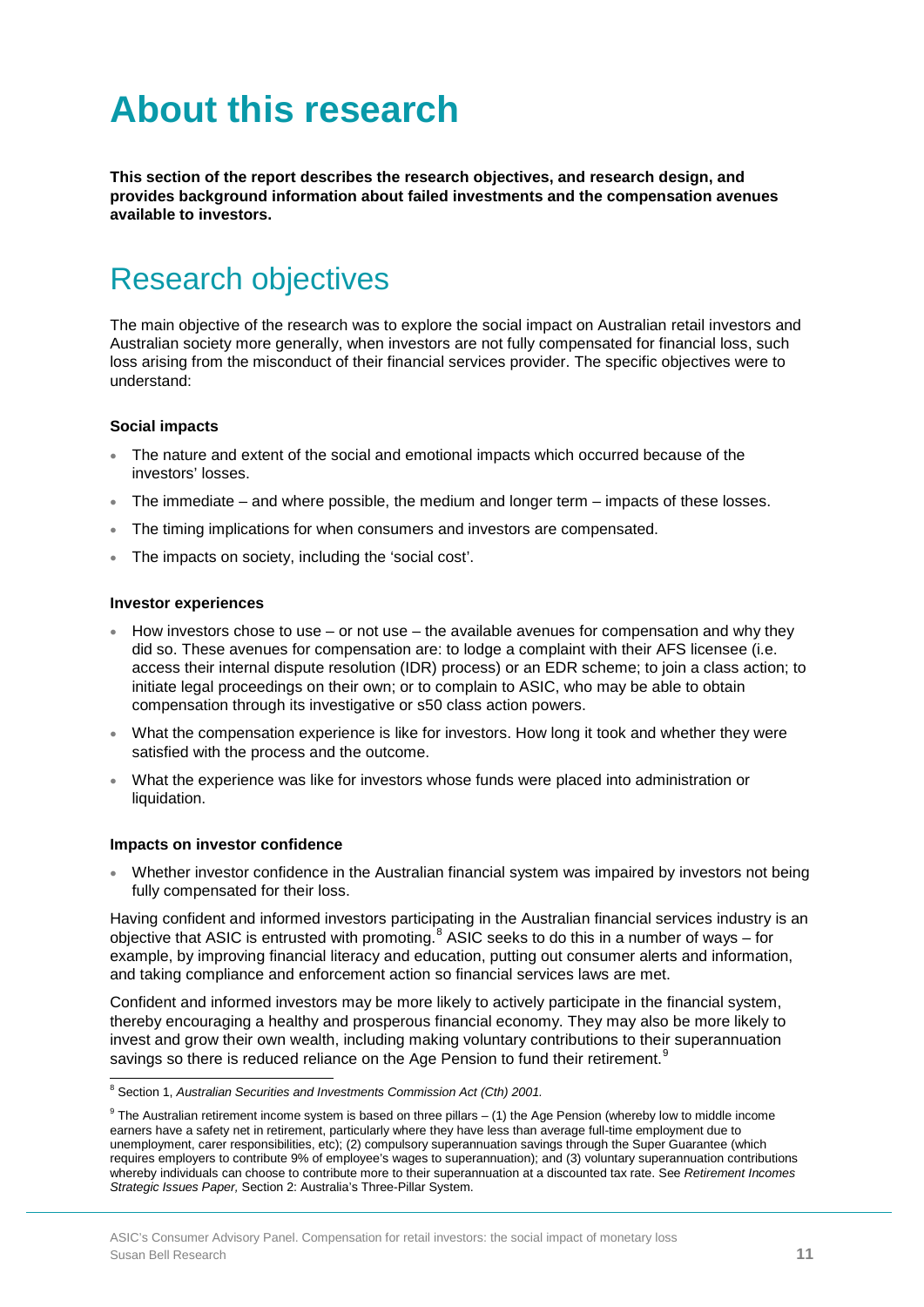## <span id="page-12-0"></span>Background information

This section of the report provides background information about failed investments and the compensation avenues available to investors.

Some investors lost money because their investment products failed, perhaps because of some misconduct by the product issuer. In these cases, the investor may legally have someone to blame.

## Failed investments

Investments which failed are a matter of public record. They fall into two categories:

- 1) The investor bought a financial product from a financial product provider (AFS licensee), such as a managed investment scheme, which failed and was put into administration or liquidation.
- 2) Where the investor invested in a managed investment scheme (e.g. an agribusiness managed investment scheme) the scheme experienced financial difficulty but did not entirely fail:
	- (a) In some cases a new scheme owner may take over the scheme, although this may still result in a loss to investors.
	- (b) In other cases, the scheme's funds may be 'frozen' because it does not meet liquidity requirements i.e. it cannot pay investors who want to redeem their investments. Where this happens and the scheme's funds are frozen, investors who would usually have an ongoing or periodic right to redeem their investments may find that this right is suspended. (Note: investors in hardship may apply to be able to make special arrangements to access their money.)

## Inappropriate financial advice

This research also includes some investors who appear to have suffered a financial loss due to inappropriate advice, although the financial products they were advised to invest in did not actually fail. That is, the investment may not have been appropriate for the client (i.e. the investment may not have met the client's needs in other ways). Their loss occurred because of adverse economic and market conditions. However, their subsequent struggles occurred because they could not cope with the loss financially.

We included investors in this report if we considered the investor may have suffered loss as a result of misconduct or possible misconduct by their financial planner because:

- The investor's legal action against the financial planner was successful.
- The media reported legal action taken by another investor with a similar complaint, and the investor may be able to obtain a similar outcome if they pursue their claim.
- The investor was advised to borrow to invest despite lacking the funds or income to cope with a margin call.<sup>[10](#page-11-3)</sup>
- The investor was advised by the financial planner to sell his or her home to invest (apparently without proper consideration of the risks).

<span id="page-12-1"></span>ŧ <sup>10</sup> Note: recent amendments to the *Corporations Act (Cth) 2001* (Corporations Act) require that a margin loan must not be issued to an investor, or the margin limit increased, if it would be unsuitable (i.e. the investor cannot or is unlikely to be able to pay a margin call without experiencing substantial hardship). See s985K, Corporations Act.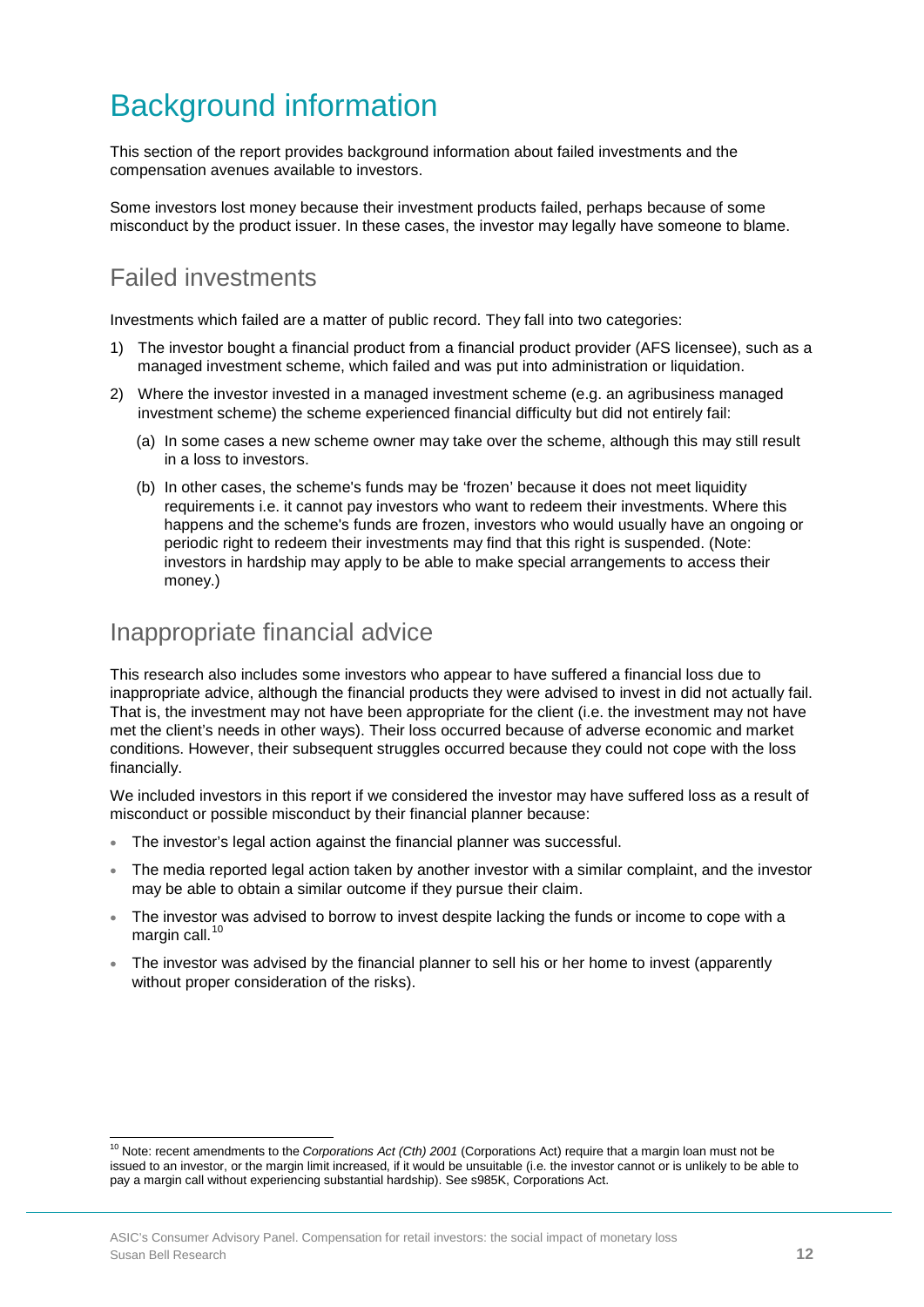| <b>No</b>      | <b>Type of investment</b> | How investors lost their money                                                                                                                                                                                                                                                                                                                                                                                              |
|----------------|---------------------------|-----------------------------------------------------------------------------------------------------------------------------------------------------------------------------------------------------------------------------------------------------------------------------------------------------------------------------------------------------------------------------------------------------------------------------|
| 1              | Category A                | 'Category A' investors invested their money in seemingly 'high return'<br>property investment schemes established to build inner city apartments or<br>units in Queensland, NSW and Victoria. Investors were effectively lending<br>money to property developers (or to finance companies who on-lent it to<br>such developers).                                                                                            |
|                |                           | These investment schemes failed.                                                                                                                                                                                                                                                                                                                                                                                            |
|                |                           | For some of these schemes, investors were not properly warned in<br>disclosure documents of the risks of investing. Some of these schemes were<br>also operating illegally because they were found to be managed investment<br>schemes, but were not properly registered with ASIC.                                                                                                                                         |
|                |                           | For the many investors who invested in 'Category A' investments on the<br>advice of a financial planner, the financial advice given was often<br>inappropriate because the financial planner failed to properly warn their<br>client of the risks of investing and the investment did not suit the client's risk<br>profile.                                                                                                |
|                |                           | ASIC took legal action in relation to a number of 'Category A' scheme<br>operators (including directors and other related parties i.e. financial planners<br>who were found to be at fault). Some investors also initiated private class<br>actions. In this way, many investors were able to recoup some of the money<br>they lost.                                                                                        |
| $\overline{2}$ | Category B                | 'Category B' investors invested in mortgage investment schemes that did not<br>totally fail.                                                                                                                                                                                                                                                                                                                                |
|                |                           | These investors suffered a loss because they were unable to access the<br>capital they initially invested because the fund was 'frozen' as the scheme<br>did not have sufficient liquidity or cash flow. Some investors in financial<br>difficulty or 'hardship' would have been able to access their investment for<br>these reasons from October 2008.                                                                    |
|                |                           | Very few 'Category B' investors were placed in 'Category B' investments on<br>the advice of a financial planner due to the direct marketing strategies<br>employed by 'Category B' providers.                                                                                                                                                                                                                               |
|                |                           | Many investors commenced private legal action against Category B<br>providers to recover their loss.                                                                                                                                                                                                                                                                                                                        |
| 3              | Category C                | 'Category C' investors invested in agribusiness, (i.e. forestry or horticultural)<br>investment schemes. Under these schemes, investors purchased a right to<br>grow trees or olives, for example, which was supposed to generate a return<br>on their investment.                                                                                                                                                          |
|                |                           | These investors lost their money because the scheme was operating at a<br>loss and the scheme operator could not continue managing the scheme.                                                                                                                                                                                                                                                                              |
|                |                           | In some cases, where a new scheme owner was found, the scheme could<br>continue to operate, but under new rules, so investors did not totally lose<br>their initial investment. A re-calculated return (often lower than initially<br>advertised) was able to be distributed among investors.                                                                                                                               |
|                |                           | For other schemes, where a new scheme operator could not be found, the<br>scheme had to be ended, which resulted in investors totally or partially losing<br>their initial investment money. Where this was the case, how the land, trees<br>and remaining monies should be divided between the banks (who had a<br>secured interest) and investors became an issue. In some cases, these<br>issues are yet to be resolved. |

### <span id="page-13-0"></span>**Figure 1: Ways investors lost their money between 2001–2010**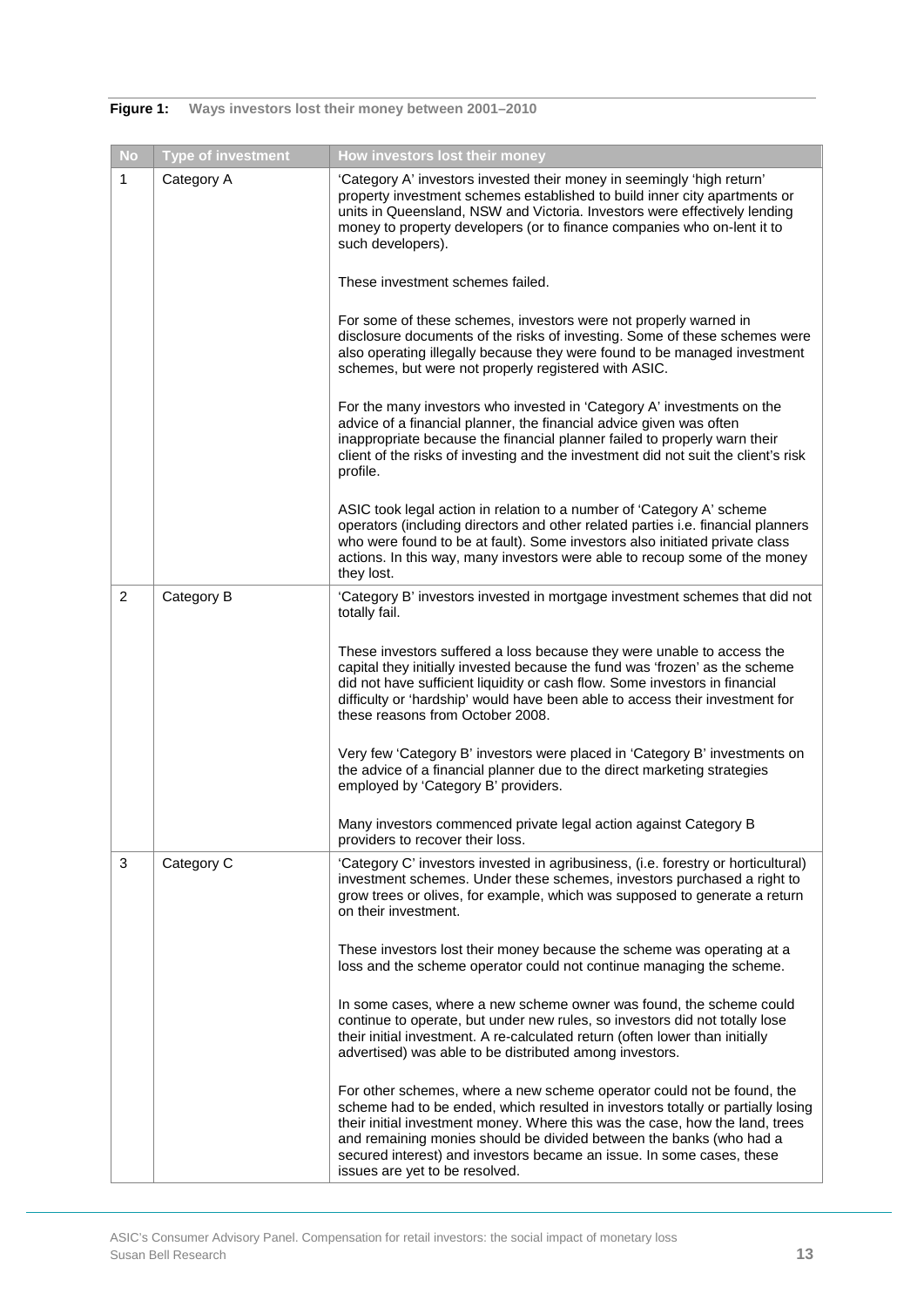| $\overline{4}$ | Category D | 'Category D' investors invested in high risk structured investments (e.g.<br>hedge funds and infrastructure funds) which failed because the underlying<br>investment failed when debt markets dried up as a result of the GFC. |
|----------------|------------|--------------------------------------------------------------------------------------------------------------------------------------------------------------------------------------------------------------------------------|
|                |            | These investments were high risk and complex.                                                                                                                                                                                  |
|                |            | Some investors invested in these investments on the advice of financial<br>planners.                                                                                                                                           |
|                |            | Some investors commenced private class actions to recover their loss. In<br>one case, FOS made a significant determination against a financial planner<br>in favour of an investor.                                            |
| 5              | Category E | 'Category E' investors took out margin loans on the advice of financial<br>planners.                                                                                                                                           |
|                |            | Often these investors were advised to borrow against their home and also<br>borrow more under a margin loan, or to sell other assets (i.e. shares or<br>investment properties) to focus their investment in the margin loan.   |
|                |            | Due to falling markets as a result of the GFC, when a margin call was made,<br>many of these investors could not pay the calls and lost their homes as well<br>as their initial investment.                                    |
|                |            | It seems that this investment did not suit the client's risk profile and many of<br>these investors were also inappropriately warned about investing in margin<br>loans in a falling market.                                   |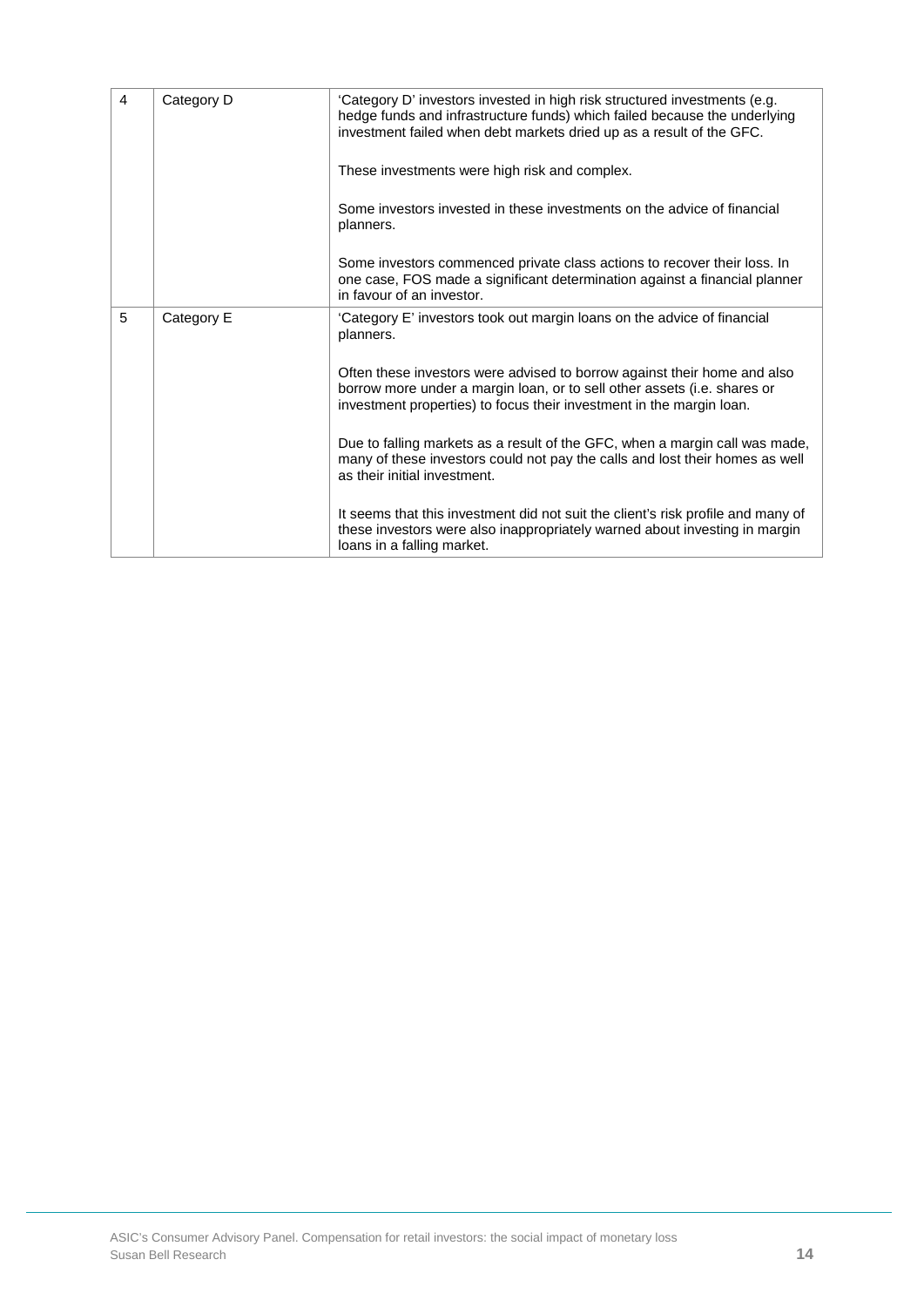## Existing avenues for compensation

Investors have six avenues of possible compensation:

<span id="page-15-0"></span>

| Figure 2:<br><b>Possible avenues of compensation</b> |                                            |                                                                                                                                                                                                                                                                                                                                                                                     |  |
|------------------------------------------------------|--------------------------------------------|-------------------------------------------------------------------------------------------------------------------------------------------------------------------------------------------------------------------------------------------------------------------------------------------------------------------------------------------------------------------------------------|--|
|                                                      | <b>Possible avenues of</b><br>compensation | <b>What this means</b>                                                                                                                                                                                                                                                                                                                                                              |  |
| 1                                                    | Internal dispute<br>resolution (IDR).      | Approach the organisation directly to complain and get a resolution.                                                                                                                                                                                                                                                                                                                |  |
| EDR scheme.<br>2                                     |                                            | There are currently two free ASIC-approved EDR schemes which are<br>available for investors who used financial planners, as well as investors<br>who used banks and other services.                                                                                                                                                                                                 |  |
|                                                      |                                            | (1) The Financial Ombudsman Service Ltd (FOS)                                                                                                                                                                                                                                                                                                                                       |  |
|                                                      |                                            | FOS handles complaints about banks (and their affiliates operating in<br>Australia), credit unions and building societies, life insurance companies,<br>superannuation providers, financial planners, life insurance brokers,<br>stockbrokers, investment managers, friendly societies, time share<br>operators, general insurance companies and their agents.                      |  |
|                                                      |                                            | (2) The Credit Ombudsman Service Ltd (COSL)                                                                                                                                                                                                                                                                                                                                         |  |
|                                                      |                                            | COSL handles complaints about credit unions and building societies, non-<br>bank lenders, mortgage and finance brokers and financial planners.                                                                                                                                                                                                                                      |  |
|                                                      |                                            | Note: Investors can also complain to the Superannuation Complaints<br>Tribunal (SCT) which is a statutory body that deals with complaints about<br>the decisions and conduct of superannuation providers, including trustees<br>of regulated superannuation funds and approved deposit funds, retirement<br>savings account providers and life companies providing annuity policies |  |
| 3                                                    | Self-initiated private legal<br>action.    | The investor sues the financial planner or investment organisation in court<br>or successfully obtains an outcome through private negotiation, mediation<br>or arbitration.                                                                                                                                                                                                         |  |
| 4                                                    | Joining a private class<br>action.         | The investor chooses to start or join a class action where investors who<br>suffered loss from the same type of misconduct bring a group action.                                                                                                                                                                                                                                    |  |
|                                                      |                                            | Such an action may be on a 'no-win, no-fee' basis, so investors do not<br>have to pay legal fees unless they win.                                                                                                                                                                                                                                                                   |  |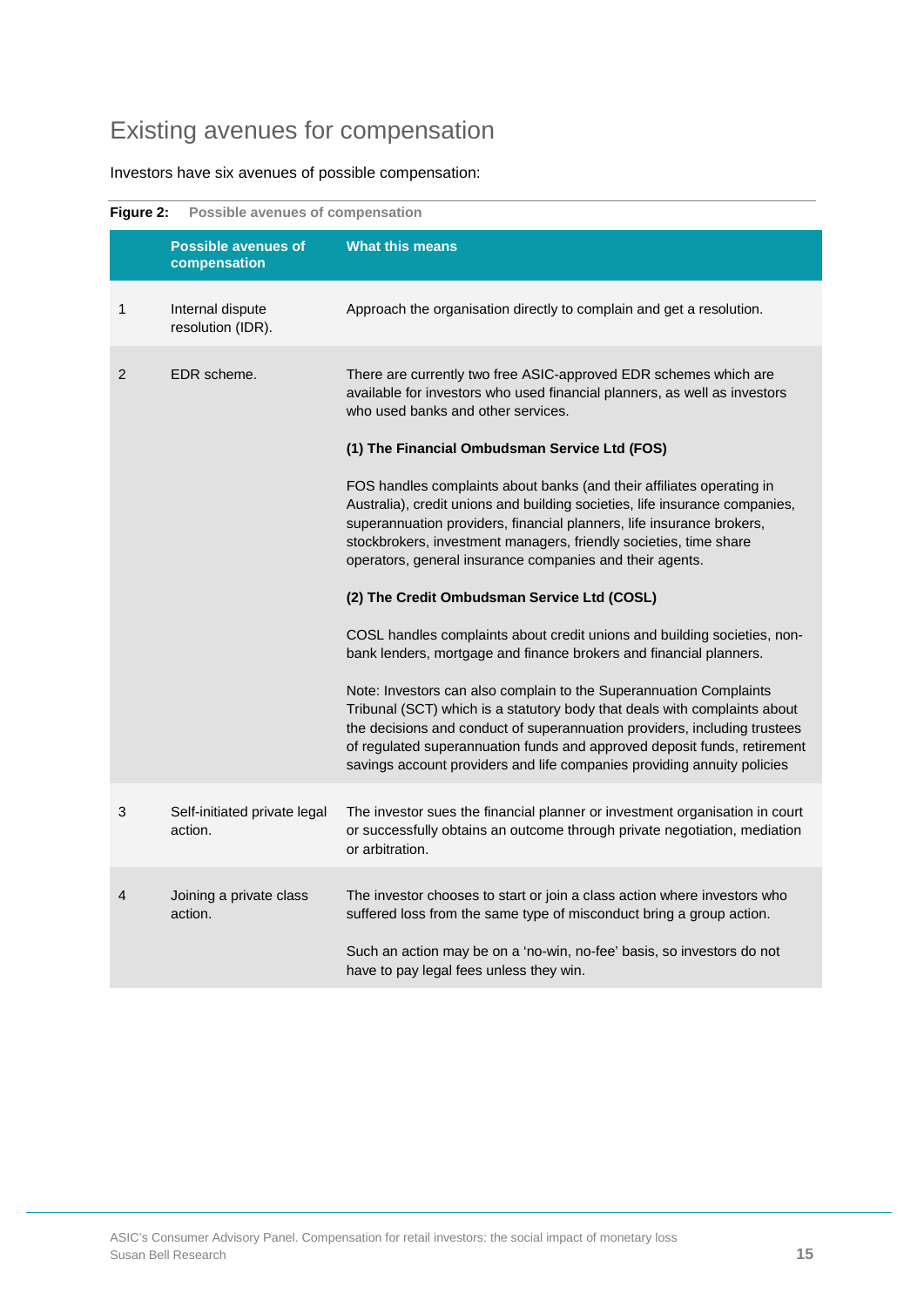|   | <b>Possible avenues of</b><br>compensation                                                 | <b>What this means</b>                                                                                                                                                                                                                                                                                                                                                                                                                                                                                                                                                              |  |
|---|--------------------------------------------------------------------------------------------|-------------------------------------------------------------------------------------------------------------------------------------------------------------------------------------------------------------------------------------------------------------------------------------------------------------------------------------------------------------------------------------------------------------------------------------------------------------------------------------------------------------------------------------------------------------------------------------|--|
| 5 | Through the winding up<br>of the company process<br>- by an administrator or<br>liquidator | Where a company may no longer be a viable business, an administrator or<br>liquidator may be appointed to wind up the company.<br>In doing so, the administrator or liquidator will generally assess the<br>liabilities/debt, assets and income of the company to work out whether the<br>company can recover, be sold or needs to be wound down.<br>If the company is wound down, the administrator/liquidator will decide<br>which creditors are paid out of the remaining assets or funds. Normally<br>banks, with secured interests will have first priority in being paid out. |  |
| 6 | ASIC action:                                                                               | Through:<br>negotiations with the AFS licensee;<br>$\bullet$<br>legal action or other enforcement action; or<br>$\bullet$<br>a s50 ASIC Act class action (where ASIC runs a group action to obtain<br>$\bullet$<br>compensation for investors who suffered loss from the same type of<br>misconduct. ASIC has to consider whether it is in the public interest to<br>do so).                                                                                                                                                                                                        |  |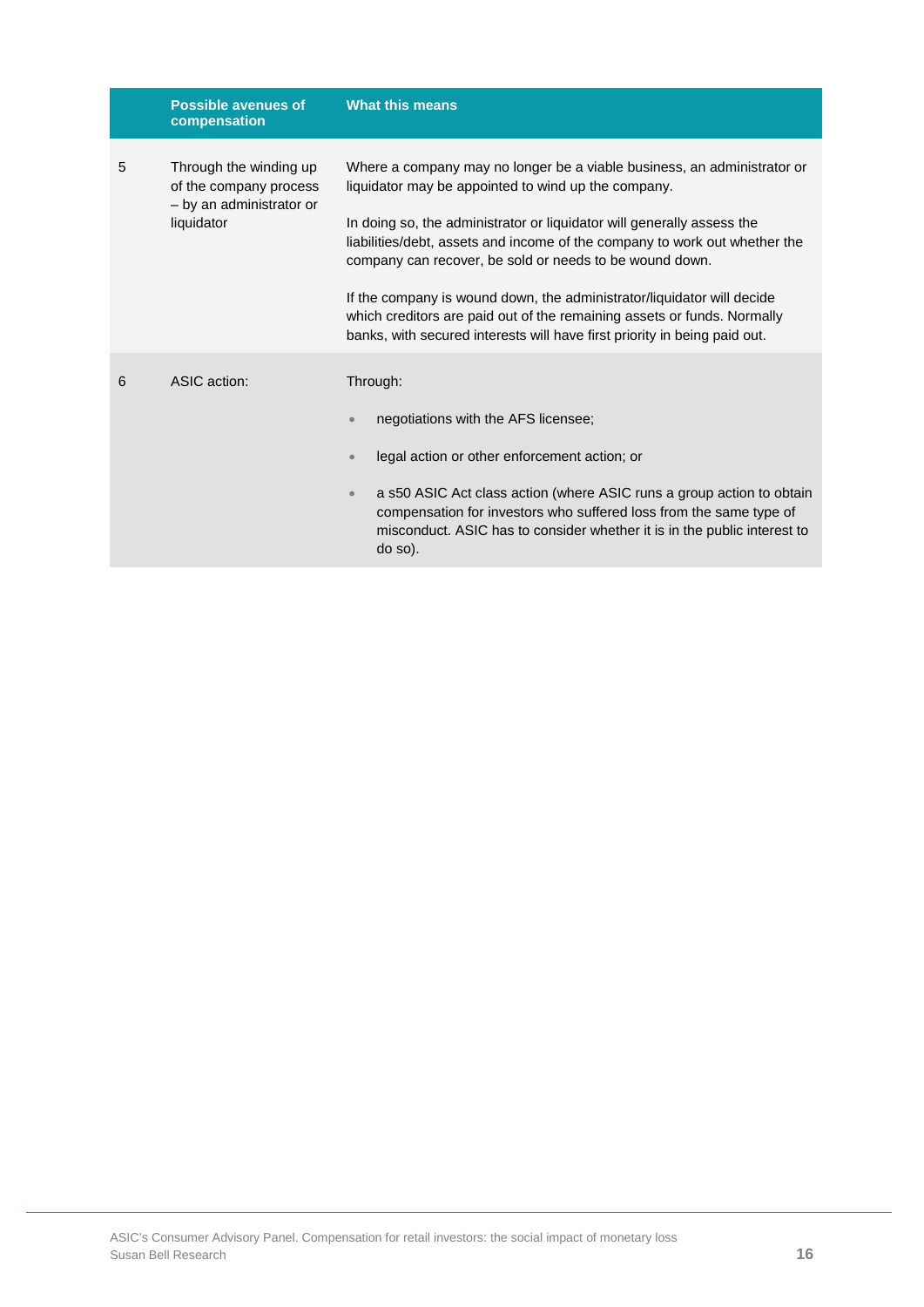## <span id="page-17-0"></span>Research design

To meet the research objectives, Susan Bell Research designed a multi-method, multi-stage qualitative and quantitative research study.

<span id="page-17-1"></span>

| Figure 3:<br><b>Research method</b> |                                                                                                                                                                                                                                                                                                  |                                                                                                                                                                                                                                                                                                                        |
|-------------------------------------|--------------------------------------------------------------------------------------------------------------------------------------------------------------------------------------------------------------------------------------------------------------------------------------------------|------------------------------------------------------------------------------------------------------------------------------------------------------------------------------------------------------------------------------------------------------------------------------------------------------------------------|
| <b>Research method</b>              | <b>Reason for using</b>                                                                                                                                                                                                                                                                          | <b>Method used</b>                                                                                                                                                                                                                                                                                                     |
| <b>Qualitative research</b>         | Qualitative research methods were<br>important for this study because our<br>aim was to explore the depth and<br>breadth of individual experiences with<br>the various kinds of financial loss and<br>the different compensation<br>mechanisms that people experienced.                          | The main findings of this study came<br>from N=29 qualitative interviews which<br>were conducted face to face or by<br>phone, with eligible investors.                                                                                                                                                                 |
| <b>Quantitative research</b>        | The methodology we used also<br>allowed us to gain useful quantitative<br>data, which tells us:<br>The demographic characteristics<br>of investors who lost money in the<br>circumstances described in the<br>Background Information section<br>on page 12.<br>The degree of impact on the lives | An initial screening question was put to<br>an established online research panel to<br>identify respondents for an email<br>questionnaire which was then used to<br>identify eligible investors for the<br>qualitative interviews.<br>The quantitative data presented in the<br>report came from the responses to this |
|                                     | of individuals and their families.<br>The proportion of investors who<br>sought compensation because of<br>these kinds of losses.                                                                                                                                                                | email questionnaire.                                                                                                                                                                                                                                                                                                   |

See the Appendix for more information about the research design, and copies of the initial screen question, email questionnaire and interview guide.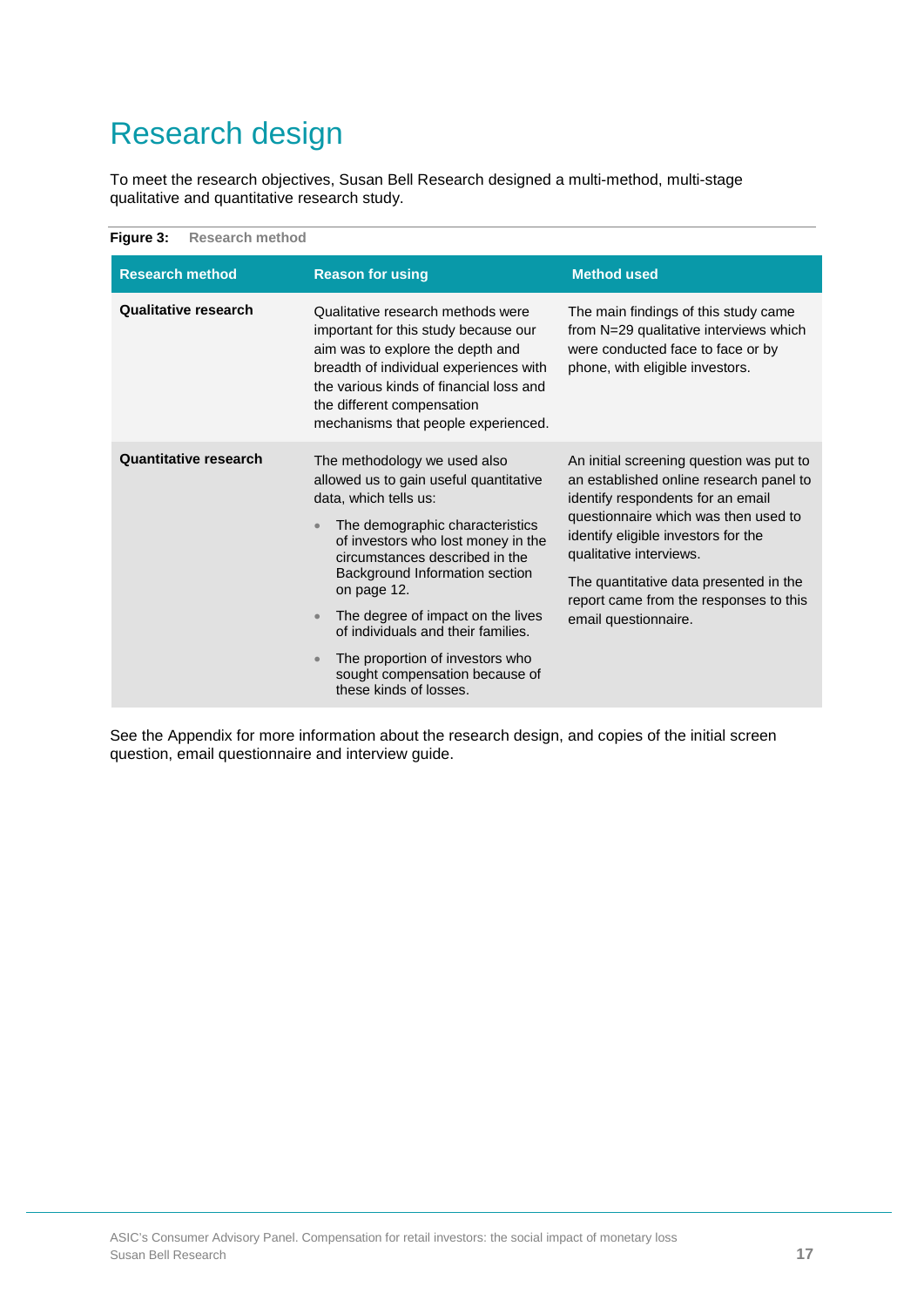## The sample for the qualitative research stage

We interviewed N=29 investors in the qualitative stage of the project.

Throughout the report we draw a distinction between the different experiences of investors, depending on whether they invested in a fund which later failed; invested in a fund which struggled financially and was taken over by a new scheme owner; or by investors who had invested in shares or other listed investments on the advice of financial planner. The following table shows how many of the 29 investors who took part in the qualitative stage of the research fell into these different categories.

Thirteen investors invested in a fund directly. Sixteen invested following the advice of a financial planner. Some of these investments were on the share market, while others were in property trusts. Seven investors had some form of loan as part of their investment.

| <b>Type of investment</b>                                                                                                                                                              | <b>Sales channel</b>                            | <b>Number of</b><br>people<br><b>interviewed</b> |
|----------------------------------------------------------------------------------------------------------------------------------------------------------------------------------------|-------------------------------------------------|--------------------------------------------------|
| Property-based investment schemes or agricultural<br>investment schemes (see Category A, B and C<br>investments at Figure 1) which failed or were taken<br>over by a new scheme owner. | Invested directly.                              | 13                                               |
| As above                                                                                                                                                                               | Following the advice of a financial<br>planner. | 6                                                |
| Shares or other listed investment.                                                                                                                                                     | Following the advice of a financial<br>planner. | $\overline{2}$                                   |
| Shares or other listed investment plus loan – such as<br>margin loan or line of credit.                                                                                                | Following the advice of a financial<br>planner. | 8                                                |
| <b>Total</b>                                                                                                                                                                           |                                                 | 29                                               |

<span id="page-18-0"></span>**Figure 4: Type of investment**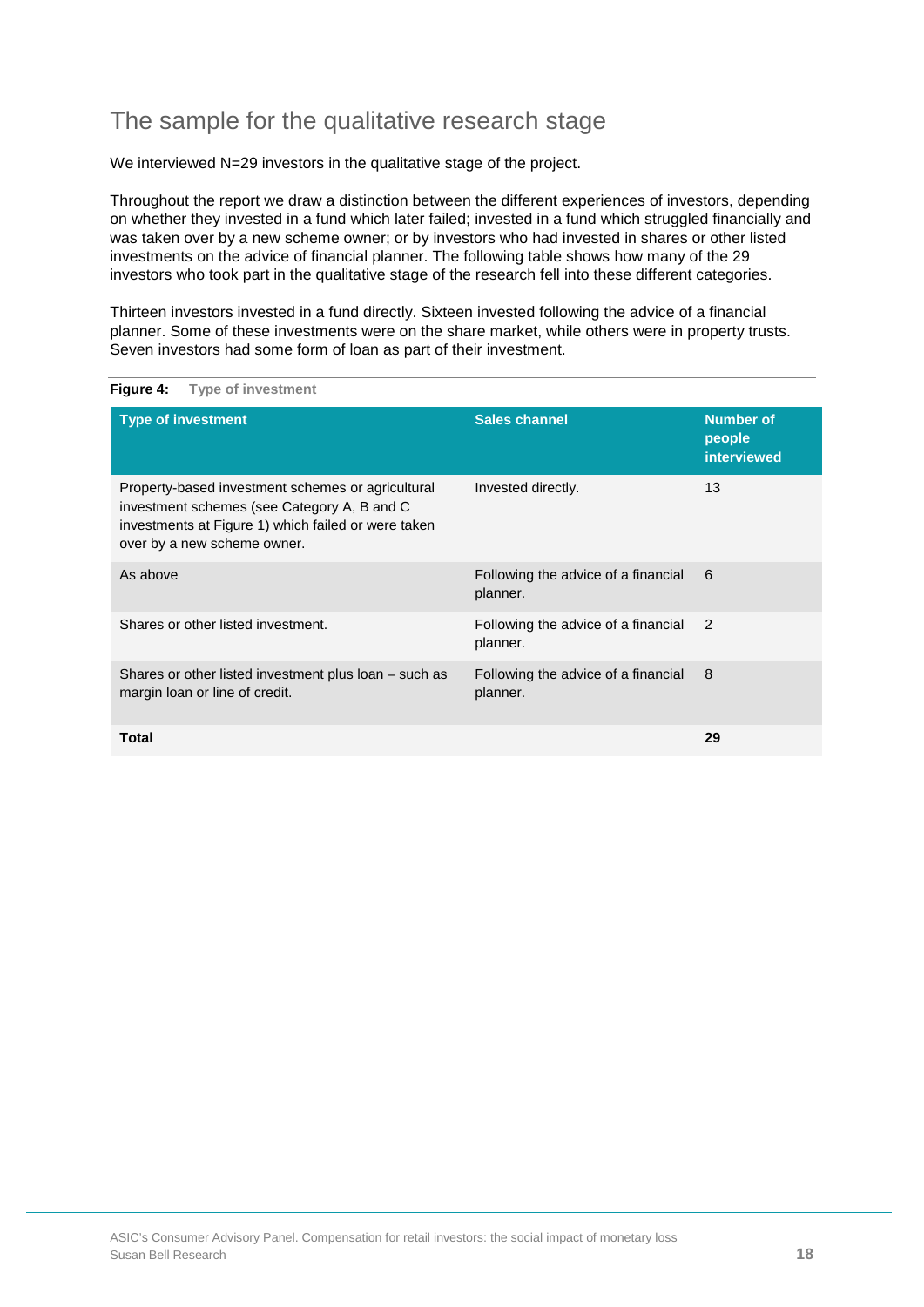## The investors who took part in this project

The following table provides some information about the investors who took part in this research.

| ı ıyuı <del>c</del><br>v. | <b>THE DEADLE ME INTERNED</b> |               |           |                       |              |                                    |                                          |
|---------------------------|-------------------------------|---------------|-----------|-----------------------|--------------|------------------------------------|------------------------------------------|
| <b>Number</b>             | Invested with / in            | <b>Gender</b> | Age       | <b>Marital status</b> | <b>State</b> | <b>Regional or</b><br>metropolitan | Invested through a<br>financial planner? |
| 1.                        | Category A                    | Female        | $45 - 54$ | Married               | <b>WA</b>    | Metropolitan                       | <b>No</b>                                |
| 2.                        | Category A                    | Female        | $45 - 54$ | Widowed / divorced    | <b>NSW</b>   | Regional                           | <b>No</b>                                |
| 3.                        | Category A & D                | Female        | $65 - 74$ | Married               | <b>NSW</b>   | Metropolitan                       | Yes                                      |
| 4.                        | Category A & B                | Female        | $45 - 54$ | Married               | <b>NSW</b>   | Metropolitan                       | <b>No</b>                                |
| 5.                        | Category A                    | Male          | $55 - 64$ | Married               | <b>NSW</b>   | Regional                           | Yes                                      |
| 6.                        | Category A                    | Female        | $45 - 54$ | Married               | Vic          | Metropolitan                       | <b>No</b>                                |
| 7.                        | Category A                    | Male          | $65 - 75$ | Married               | Vic          | Regional                           | <b>No</b>                                |
| 8.                        | Category B                    | Female        | $35 - 44$ | Married               | <b>NSW</b>   | Metropolitan                       | <b>No</b>                                |
| 9.                        | Category B                    | Female        | $35 - 44$ | Married               | <b>NSW</b>   | Metropolitan                       | Yes                                      |
| 10.                       | Category B                    | Female        | $45 - 54$ | Widowed / divorced    | Vic          | Metropolitan                       | <b>No</b>                                |
| 11.                       | Category B                    | Female        | $65 - 74$ | Married               | Qld          | Regional                           | <b>No</b>                                |
| 12.                       | Category B                    | Female        | $55 - 64$ | Married               | SA           | Metropolitan                       | <b>No</b>                                |
| 13.                       | Category B                    | Female        | $65 - 74$ | Widowed / divorced    | <b>WA</b>    | Regional                           | <b>No</b>                                |
| 14.                       | Category B                    | Male          | $65 - 74$ | Married               | Vic          | Metropolitan                       | <b>No</b>                                |
| 15.                       | Category B                    | Male          | $55 - 64$ | Married               | Qld          | Regional                           | Yes                                      |
| 16.                       | Category C                    | Female        | $55 - 64$ | Widowed / divorced    | <b>NSW</b>   | Metropolitan                       | Yes                                      |
| 17.                       | Category C                    | Male          | $55 - 64$ | Married               | Qld          | Metropolitan                       | Yes                                      |
| 18.                       | Category C                    | Female        | $35 - 44$ | Widowed / divorced    | Vic          | Regional                           | <b>No</b>                                |
| 19.                       | Category C                    | Male          | $55 - 64$ | Widowed / divorced    | Vic          | Regional                           | <b>No</b>                                |
| 20.                       | Category D                    | Male          | $22 - 24$ | Single                | <b>NSW</b>   | Metropolitan                       | Yes                                      |
| 21.                       | Category D                    | Female        | $65 - 74$ | Married               | Vic          | Metropolitan                       | Yes                                      |
| 22.                       | Category E<br>(margin loan)   | Male          | $55 - 66$ | Married               | Qld          | Regional                           | Yes                                      |
| 23.                       | Category E<br>(margin loan)   | Female        | $45 - 54$ | Married               | Qld          | Metropolitan                       | Yes                                      |
| 24.                       | Category E<br>(margin loan)   | Male          | $25 - 34$ | Single                | <b>NSW</b>   | Metropolitan                       | Yes                                      |
| 25.                       | Category E<br>(margin loan)   | Female        | $35 - 44$ | Married               | <b>NSW</b>   | Regional                           | Yes                                      |
| 26.                       | Category E<br>(margin loan)   | Female        | $45 - 54$ | Widowed / divorced    | <b>NSW</b>   | Metropolitan                       | Yes                                      |
| 27.                       | Category E (Ioan)             | Female        | $55 - 64$ | Married               | Qld          | Regional                           | Yes                                      |
| 28.                       | Category E (Ioan)             | Male          | $45 - 54$ | Married               | <b>WA</b>    | Metropolitan                       | Yes                                      |
| 29.                       | Category E (Ioan)             | Female        | $45 - 54$ | Widowed / divorced    | <b>NSW</b>   | Regional                           | Yes                                      |

<span id="page-19-0"></span>**Figure 5: The people we interviewed**

<span id="page-19-1"></span>ŧ <sup>11</sup> Regional or metropolitan area determined by postcode.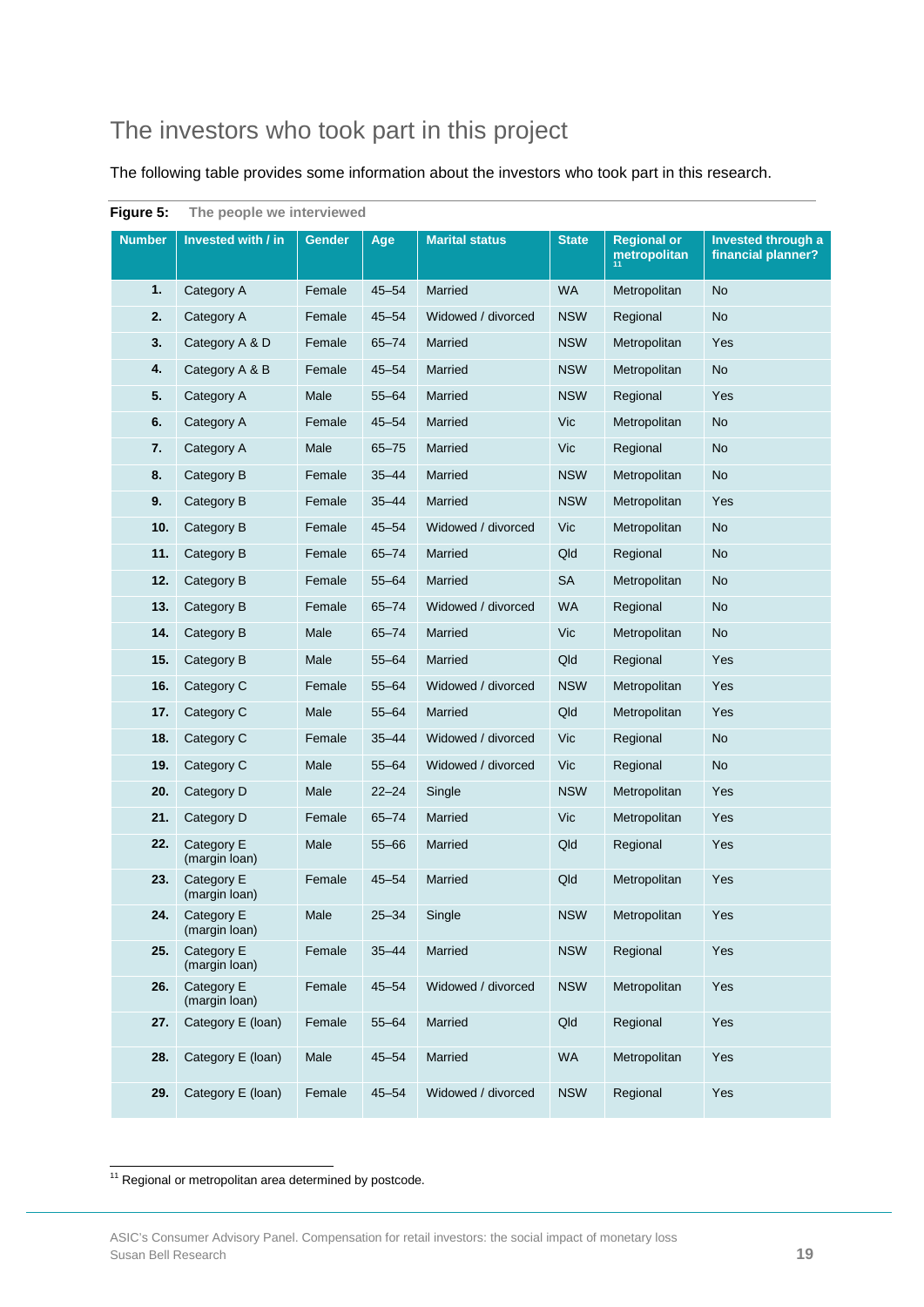# <span id="page-20-0"></span>**Part 1. The monetary loss**

**This section of the report describes what these investors lost, the impact of the original loss, and the time period in which this occurred.** 

## <span id="page-20-1"></span>Findings at a glance

- 1. The impact of the loss depended on how much the investor relied on the investment, whether it was diversified and whether or not the investor borrowed to invest.
- 2. Investors were given very little information at the time of their loss about why it occurred and what to do about it.
- 3. The impact of the loss extended over several years for some people. The immediate impact was felt most strongly by investors who needed income immediately to pay pressing debts or for daily living. For others, the first six months (from when they discovered their loss) was the most crucial time.

## <span id="page-20-2"></span>The nature of the loss

This section of the report describes the nature of the loss experienced by the investors who took part in our study and the factors which intensified or softened the impact of that loss.

## How much investors lost

### **The initial loss**

The amount of money our investors reported they lost initially ranged from \$2,000 to over \$200,000, with most reporting figures around \$50,000. This refers to the amount of money they initially invested which they no longer have or to which they no longer have access because the fund failed or was frozen.

Some investors lost more than that initial amount. Some had to borrow more money to pay off other debts. Some investors also lost more than the initial loss because they had to sell their house or other assets at 'fire sale' prices.

### Some factors made the loss worse

It would be tempting to think that the investors who lost the most initially suffered the most. However, this was not to be the case, as the summary overleaf describes. The three key factors which influenced the impact of the loss were:

- Whether the investor had diversified the investment or not.
- Whether the investor had borrowed to invest.
- Whether the investor had any other resources to live on after the loss.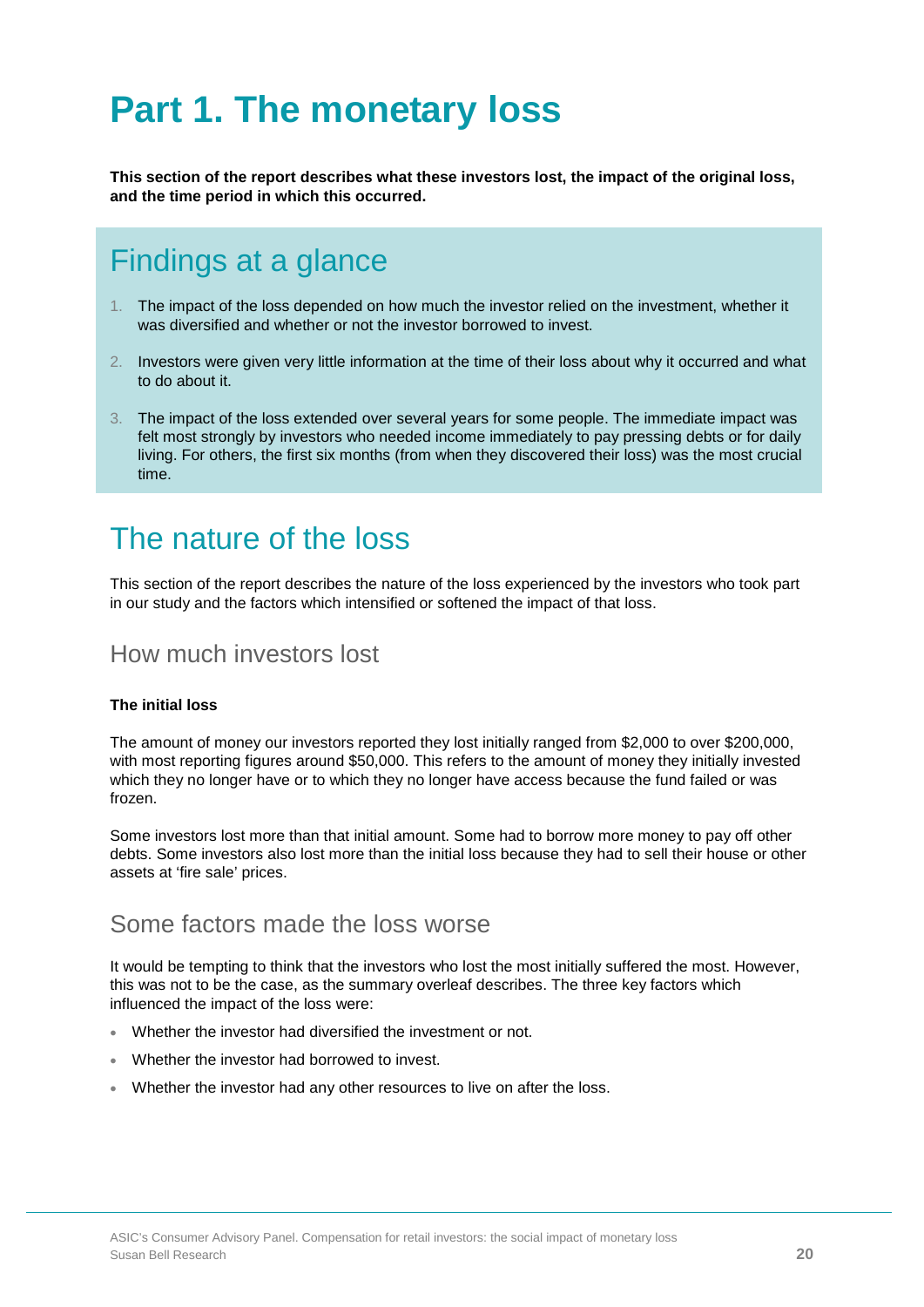### <span id="page-21-0"></span>**Figure 6: The three factors which had most impact on the loss**

| The nature of the loss depended on the structure of the original investment                                                                                                                                                                                                                                                                                                                                                                                                                                                                                      |                                                                                                                                                                                                                                                                                                                                                                                                                                                                                                                                                                                                                                                    |                                                                                                                                                                                                                                                                                                                                                                          |  |  |
|------------------------------------------------------------------------------------------------------------------------------------------------------------------------------------------------------------------------------------------------------------------------------------------------------------------------------------------------------------------------------------------------------------------------------------------------------------------------------------------------------------------------------------------------------------------|----------------------------------------------------------------------------------------------------------------------------------------------------------------------------------------------------------------------------------------------------------------------------------------------------------------------------------------------------------------------------------------------------------------------------------------------------------------------------------------------------------------------------------------------------------------------------------------------------------------------------------------------------|--------------------------------------------------------------------------------------------------------------------------------------------------------------------------------------------------------------------------------------------------------------------------------------------------------------------------------------------------------------------------|--|--|
| <b>Undiversified investments</b>                                                                                                                                                                                                                                                                                                                                                                                                                                                                                                                                 | The investor borrowed money,<br>either as a margin loan or a line<br>of credit.                                                                                                                                                                                                                                                                                                                                                                                                                                                                                                                                                                    | The investor had no other<br><b>resources</b>                                                                                                                                                                                                                                                                                                                            |  |  |
| The less diversified the original<br>investment, by and large, the<br>worse off the investor was when<br>the investment failed.<br>An investor who lost all their money<br>$-$ let's say it was \$30,000 $-$ could<br>suffer greater distress than<br>someone who lost \$100,000 out of<br>a \$400,000 total investment.                                                                                                                                                                                                                                         | Some investors put all their money<br>into one single geared investment<br>and had no means of paying back<br>the money demanded by the bank.<br>In most cases, the margin call<br>came as a shock.                                                                                                                                                                                                                                                                                                                                                                                                                                                | Some invested all their money,<br>leaving them with no financial<br>buffer, for example:<br>A disability pensioner invested<br>$\bullet$<br>a \$40,000 inheritance.<br>One financial planner<br>$\bullet$<br>encouraged his client to sell his<br>house and invest it all in<br>commercial property schemes,<br>leaving the client destitute when<br>the schemes failed. |  |  |
| Some people who invested directly<br>did not diversify. Some financial<br>planners also did not diversify the<br>investment appropriately. Two<br>financial planners diversified<br>across different commercial<br>property funds all of which failed.<br>However, diversification does not in<br>itself offer a guarantee. We came<br>across two investors in this study<br>whose financial planners had<br>diversified their superannuation<br>portfolio but in risky ways, by using<br>speculative funds as the fixed<br>interest component of the portfolio. | Some investors had not<br>understood that a margin call was<br>a possibility and could only pay it<br>by borrowing money from friends or<br>family, or by selling assets.<br>Some of the agricultural managed<br>investment schemes required the<br>investor to borrow. In some cases,<br>the investor used the dividends<br>from their investment to help pay<br>their monthly loan bill. Now the<br>investment has gone, the investor<br>had to continue to pay the loan<br>back. Therefore, the financial strain<br>of the loss did not occur until the<br>investor struggled to pay the loan<br>solely through his or her wages or<br>pension. | Some of those people invested<br>directly and some acted on the<br>advice of a financial planner.                                                                                                                                                                                                                                                                        |  |  |
|                                                                                                                                                                                                                                                                                                                                                                                                                                                                                                                                                                  | "I didn't fully understand what<br>the margin loan was and then I<br>got the phone call and then I<br>was in my boss's office bawling<br>my eyes out." Category E<br>investor with margin loan; 45-<br>54; NSW; Metropolitan                                                                                                                                                                                                                                                                                                                                                                                                                       | "Suddenly all the income from<br>there stopped as did the other 3<br>or 4 investments they had put<br>us into stopped. Struth, now we<br>have no home, no income, how<br>are we going to go on from<br>here? It all stopped." Category<br>B investor; Male; 55-64; QLD;<br>Regional                                                                                      |  |  |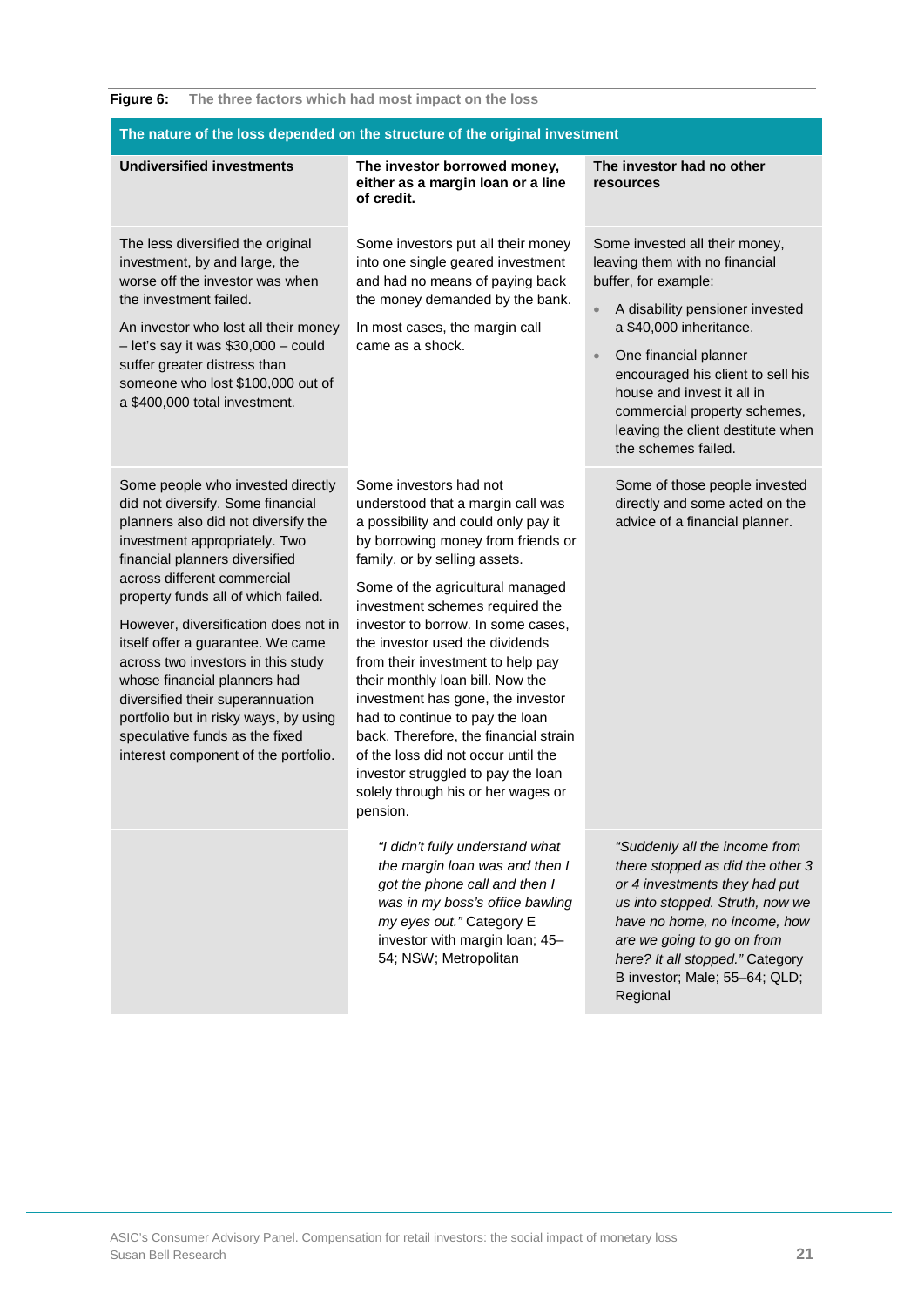## <span id="page-22-0"></span>When investors learned of their loss

### **This section of the report describes:**

- **When the investors first learned of their loss and what they did.**
- **When the investors realised how the loss was going to affect them.**

## How investors first heard about the loss

#### **It takes time to find out**

An important finding of this study is how long it takes for retail investors to know that they have lost their money, and the impact that this delay has on their financial situation.

Some of the funds which failed were discussed in the business press or the financial pages before they finally failed. However, with a few exceptions, the investors in this study did not read this type of media. Therefore, they did not find out about their loss until they received official notification – usually by letter – after the fund failed, had been taken over or had been frozen.

*"We started to see in the press about [Category B investment] and thought that was interesting. Got on to our adviser and he said 'no problem at all, no worries, that is just the press talking'. He is the adviser, we pay him \$12,000 a year to give us advice. Obviously [we thought] he is giving us good advice and we just left it at that. Then it just went on – getting letters from [Category B investment]…., then the next thing was, we have no income here."* Category B investor; Male; 55–64; QLD; Regional

Some discovered something was wrong when the fund stopped paying distributions. Some did not realise there was anything wrong until they received a margin call.

## What information investors received

### **Investors received little information after the loss**

With a few exceptions, the financial planners who originally advised investors were generally silent when the failure or crash came, providing no information to investors. They provided no written information and in some cases would not return calls.

*"Just when we needed advice they wouldn't give us any."* Category E investor with margin loan; Female; 45– 54; QLD; Metropolitan

Although the managed investment schemes sent letters to their investors, some investors did not really understand what was happening.

*"Official letters. Saying they had restructured and a lot of letters gave you a 'feel good'. This is from (Category B investment) themselves. Our adviser wasn't saying (anything), there was no letter from them saying anything."* Category B investor; Male; 55–64; QLD; Regional

*"As far as I can tell they are trying to resurrect it and I think it got taken over …..I was not sure what was going to happen."* Category B investment; Female; 35–44; NSW; Metropolitan

It was as if the investors were in an information vacuum.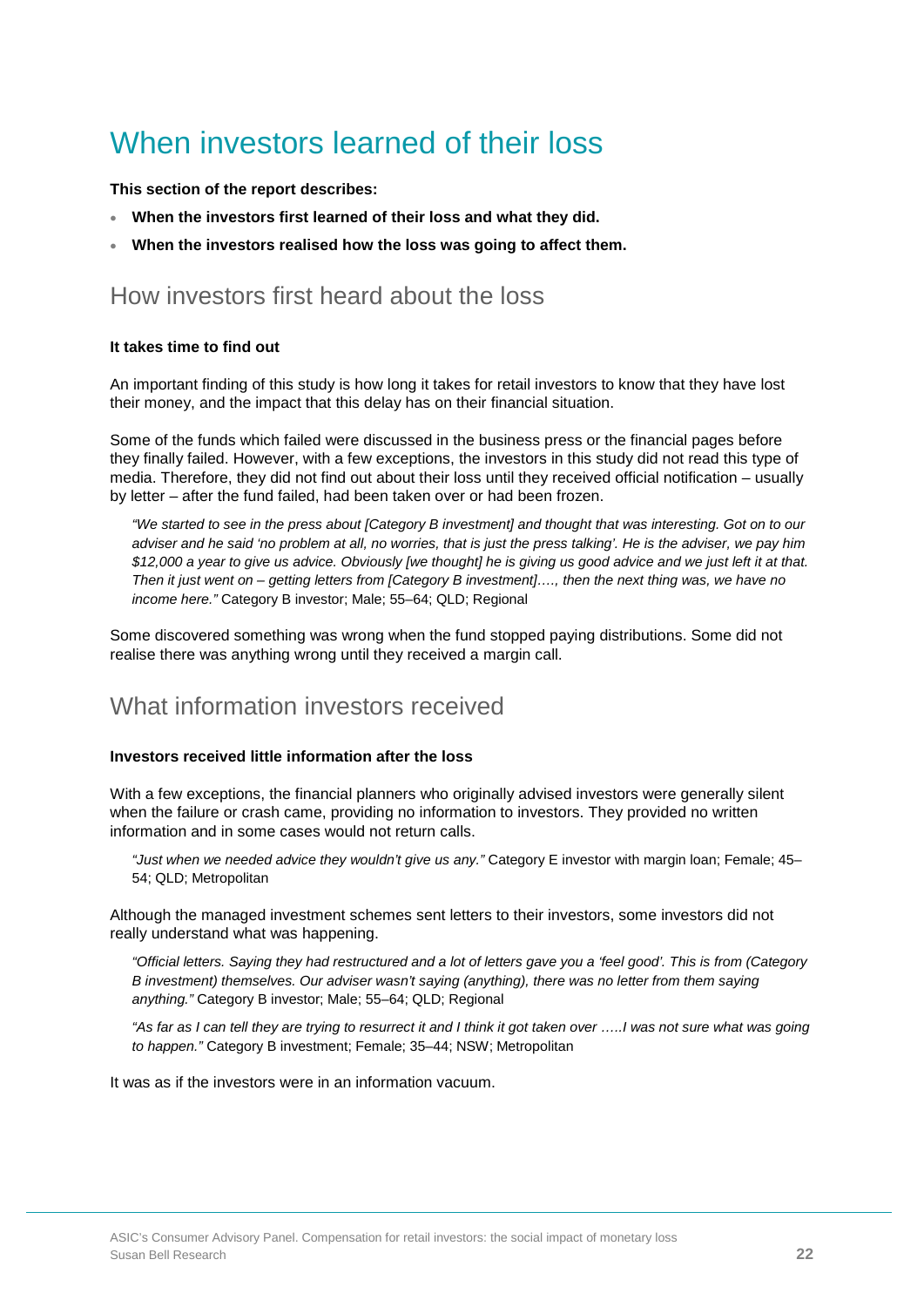## What investors did when they first heard about their loss

#### **Some sought information from their financial planner or scheme owner**

Some investors tried to get in touch with their financial planner or the scheme owner but to no avail.

*"Emailed them and asked them what happened and why there had been no warning and asked them 'what will happen now?' There was no answer. I have had no contact since then."* Category A investor; Female; 45–54; NSW; Regional

*"I think I rang them up and said 'what is going on?' and no one knew what was going on there and no one was being vocal and then I think somebody sent out a withdrawal form to be ready and I thought that won't be any good, it was frozen."* Category B investor; Female; 35–44; NSW; Metropolitan

#### **A few investors approached ASIC**

Three out of the 29 investors interviewed approached ASIC after the loss.

One Category E investor with a margin loan checked on the ASIC website for information after they lost their investment to see what their options were. They commented that *"there is not a lot of easily available information on the site…..it required a lot of paperwork to simply register to get information so we didn't bother."* Category E investor with margin loan; Female; 45–54; QLD; Metropolitan

One Category B investor contacted ASIC when their distributions stopped arriving.

*"The minute they stopped paying us and started borrowing money from (the bank), I contacted ASIC and they*  said 'we are keeping a strict eye on it and we are looking at it' and that was the answer I kept getting all the *time 'we are looking into it' but they never did anything about it until it was far too late."* Category B investor; Female; 65–74; QLD; Regional

Another Category B investor approached ASIC, from a referral by the ACCC, hoping to find out about a compensation scheme:

*"In the end they said, after careful consideration, ASIC will not take any further action into the issues that were raised and basically you can take it to a lawyer – take legal action if you want."* Category B investor; Male; 55– 64; QLD; Regional

No one else thought to approach ASIC. (We explain more about this in the section on compensation on page 27). Only two people looked on the ASIC website.

#### **Some did nothing**

Most investors we spoke to did nothing when they first heard about their loss – nothing except wait. Investors who invested in funds which failed or had been frozen or taken over waited to find out more information from their fund.

#### **Some maintained spending levels**

What some investors did during those months was maintain their spending pattern on the assumption that they would be receiving dividends from their investment or it would be returned to them.

None of them knew how long the money would be unavailable and few expected at this early point that they may only get back a portion of their money. Some thought it would be a short time and they would get all their money back out, so there was no reason initially to cut spending. It took several months for some investors to learn that this was not true.

*"You don't realise straight away that you haven't got the money to throw around like you used to."* Category A and D investor; Female; 65–74; NSW; Metropolitan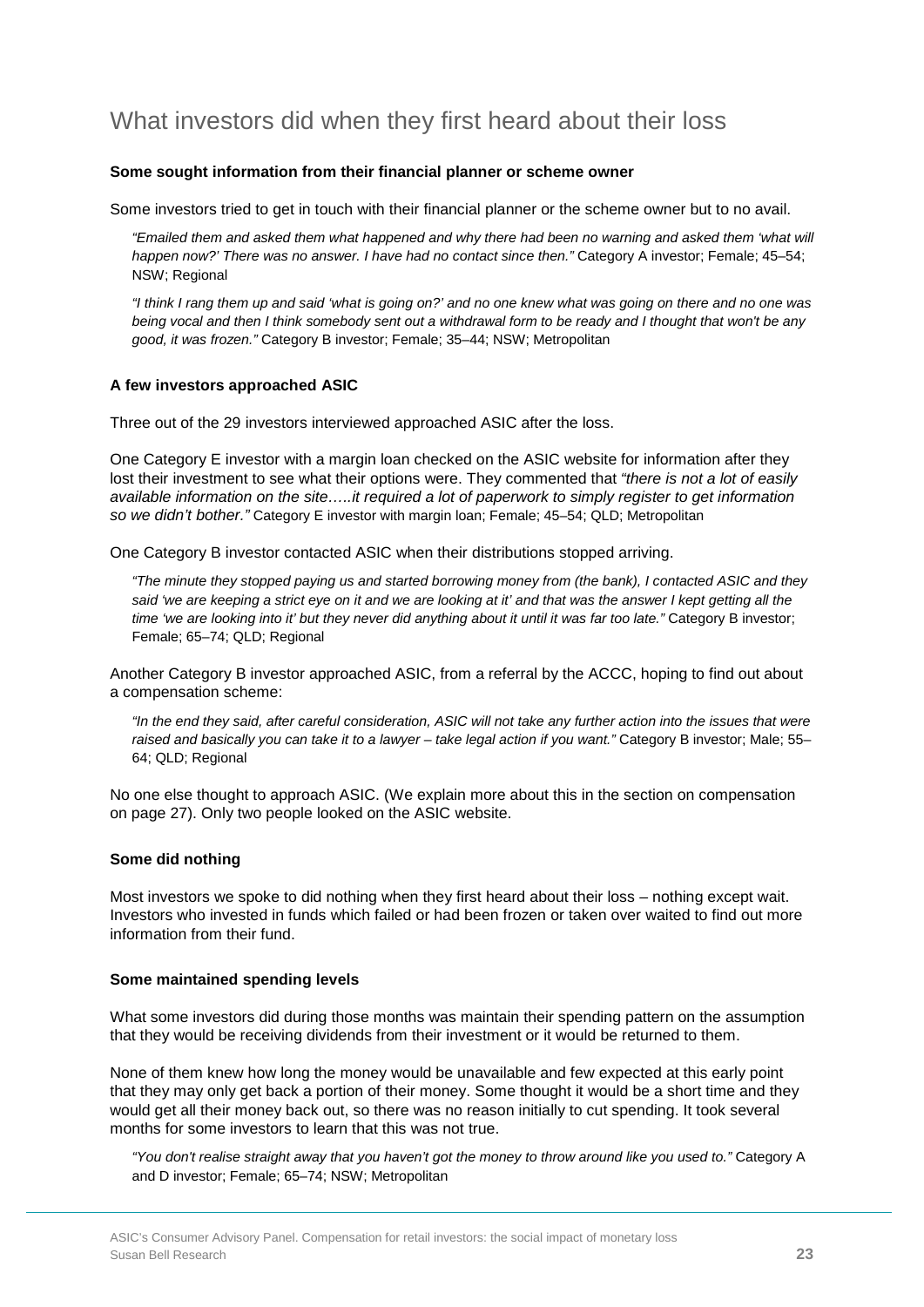For some investors, the loss of income or the need for repayments meant an escalating credit card debt, with the investor paying the minimum repayment each month. In some ways this became their worst problem.

*"I am paying \$350 a month on my credit card, which I didn't realise until I got a statement to say I am overdrawn."* Category E investor with margin loan; Female; 45–54; NSW; Metropolitan

## When investors found out

The table below provides an approximate timelines of the loss experience:

| <b>SAMO II</b> THE ROOD UNPUTSING MINUTING |                                                                                                                                                                                                                                                                                                                                                                               |                                                                                                                                                                                                                                                                                                                                                                                                                                                                                                                                                        |
|--------------------------------------------|-------------------------------------------------------------------------------------------------------------------------------------------------------------------------------------------------------------------------------------------------------------------------------------------------------------------------------------------------------------------------------|--------------------------------------------------------------------------------------------------------------------------------------------------------------------------------------------------------------------------------------------------------------------------------------------------------------------------------------------------------------------------------------------------------------------------------------------------------------------------------------------------------------------------------------------------------|
| <b>Time</b>                                | <b>What happened</b>                                                                                                                                                                                                                                                                                                                                                          | <b>Their response</b>                                                                                                                                                                                                                                                                                                                                                                                                                                                                                                                                  |
| <b>Immediately</b>                         | Investors learnt of their loss<br>through TV news reports,<br>letters from managed<br>investment schemes, or via a<br>margin call.                                                                                                                                                                                                                                            | Five of the investors in this study realised immediately<br>that the loss was going to cause them severe problems.<br>These investors generally had no reserves and either<br>had a debt to repay or were dependent on the<br>investment to produce income.                                                                                                                                                                                                                                                                                            |
| <b>Within 3 months</b>                     | The first three months is<br>roughly the time when investors<br>in failed/frozen funds received<br>letters about their fund.<br>For example, a Category C<br>investor who had borrowed to<br>finance the investment had to<br>keep paying back the loan. She<br>received letters of demand<br>around this time. (Category C<br>investor; Female; 55-64; NSW;<br>Metropolitan) | Some investors had recovered a little bit by about the<br>3-month point.<br>For example one Category A investor "felt bad for about<br>a month" but then knew that some of her capital would<br>be returned, so some of the tension went away:<br>"Once we knew something was coming from [the<br>Category A provider] we settled down. It would help<br>with your sense of well being. You've got to know<br>what you've got, what you can afford and what you<br>can't afford." Mixed Category A and D investor;<br>Female; 65-74; NSW; Metropolitan |
|                                            |                                                                                                                                                                                                                                                                                                                                                                               | Others did nothing during this time.                                                                                                                                                                                                                                                                                                                                                                                                                                                                                                                   |

<span id="page-24-0"></span>**Figure 7: The loss experience timeline**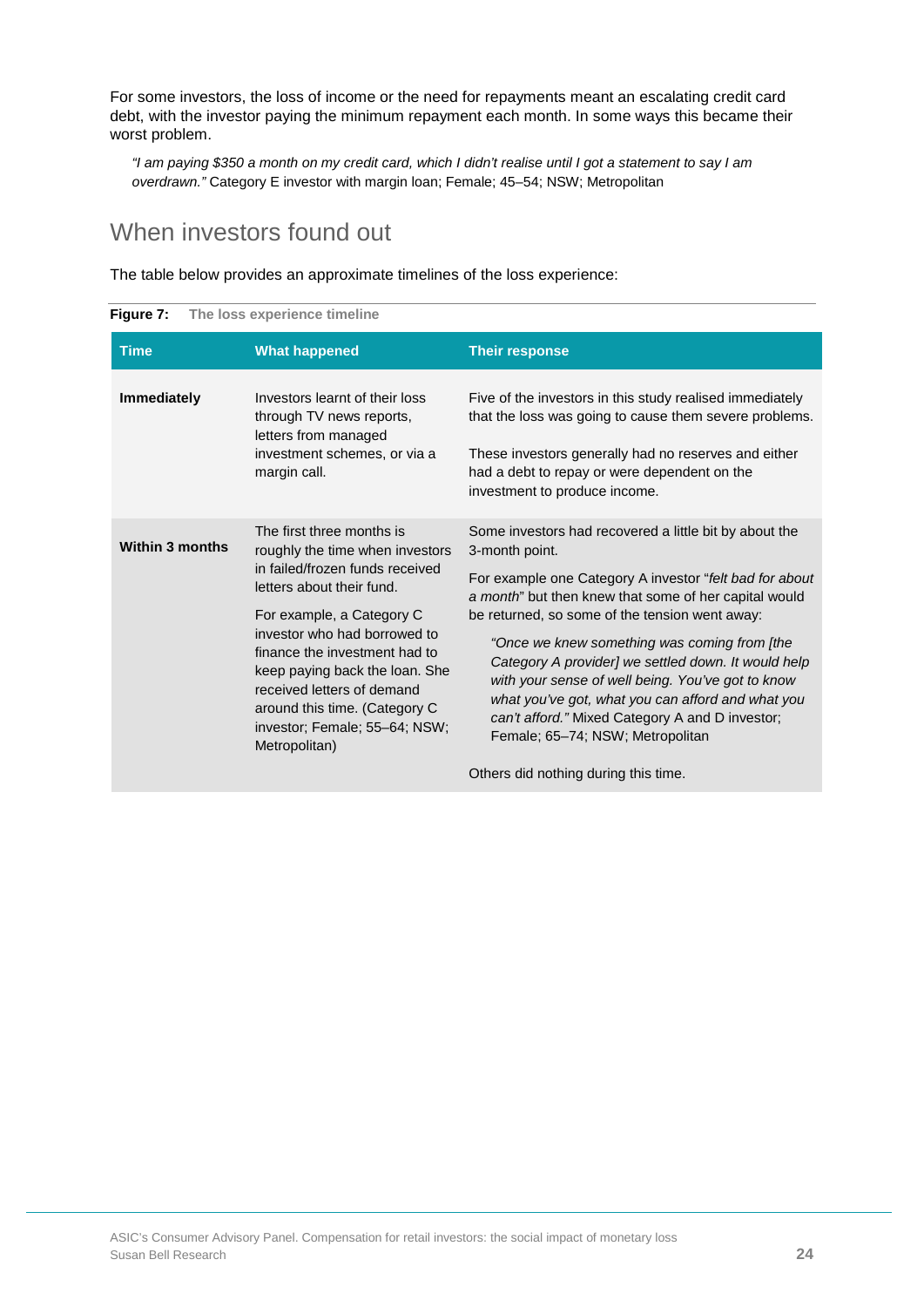| <b>Time</b>          | <b>What happened</b>                                                                                                                                                                                                                                                                                                                                                                                                   | <b>Their response</b>                                                                                                                                                                                                                                                                                                                                                                                                                                                                                                                                                                                                                                                                                                                                                                                                                                                                                                                                                                                                                                                                                                                                                                                                                                                                                                                                                                                                                                                                                                                                                                                                                                                                                                                                                                                                                                                                                                                                                           |
|----------------------|------------------------------------------------------------------------------------------------------------------------------------------------------------------------------------------------------------------------------------------------------------------------------------------------------------------------------------------------------------------------------------------------------------------------|---------------------------------------------------------------------------------------------------------------------------------------------------------------------------------------------------------------------------------------------------------------------------------------------------------------------------------------------------------------------------------------------------------------------------------------------------------------------------------------------------------------------------------------------------------------------------------------------------------------------------------------------------------------------------------------------------------------------------------------------------------------------------------------------------------------------------------------------------------------------------------------------------------------------------------------------------------------------------------------------------------------------------------------------------------------------------------------------------------------------------------------------------------------------------------------------------------------------------------------------------------------------------------------------------------------------------------------------------------------------------------------------------------------------------------------------------------------------------------------------------------------------------------------------------------------------------------------------------------------------------------------------------------------------------------------------------------------------------------------------------------------------------------------------------------------------------------------------------------------------------------------------------------------------------------------------------------------------------------|
| Within 3-6<br>months | As the first six months went by,<br>investors who may not have<br>worried at the beginning started<br>to realise the fuller implications.<br>Some had to pay extra bank<br>fees because of problems<br>paying credit cards and<br>mortgages during the first 6<br>months.<br>Others faced margin calls<br>during this time and it was only<br>when the margin call came that<br>they realised they were in<br>trouble. | "The banks were talking about taking a lot of fees<br>and charges applying to us all the time. With the<br>bank if you don't pay it back straight away they<br>charge you for not having the money in the bank."<br>Category E investor with margin loan; Female; 55-<br>64; Queensland; Regional<br>"When you are seething underneath, it's a terribly<br>worrying time trying to process it, you don't have<br>any money and somebody is asking you for<br>\$10,000. It is a very daunting time." Category E<br>investor with loan; Female; 55-64; Queensland;<br>Regional<br>Note that $-$ as far as we understand $-$ only one investor<br>approached the bank for a hardship variation of any<br>kind.<br>For others (not on margin loans), it was about<br>readjusting to a new budget:<br>"Six months you start to think about it and then<br>probably over next couple of months you start<br>slowly - not everything at the same time - you start<br>looking at one thing and then another and by 12<br>months you have slowed right down." Category E<br>investor with margin loan; Female; 45-54; NSW;<br>Metropolitan<br>This can also be a time of mental self-flagellation.<br>Some investors had sleepless nights worrying about<br>their own naivety and culpability. As one investor put it<br>"I didn't like myself very much". Category A investor;<br>Female; 65-74; NSW; Metropolitan<br>Relationship problems seem to start around this time,<br>as one partner blames the other for the loss:<br>"My wife, even now Christmas has come up and<br>she is about to spend money on so and so I might<br>say something like 'take it easy or take it easy there'<br>and she just comes straight back and 'don't you tell<br>me about being careful'  if I wasn't a loving<br>person and a reasonable person it would probably<br>ruin it, that \$50,000 would be enough to ruin my<br>marriage." Category B investor; Male; 65-74;<br>Victoria; Metropolitan |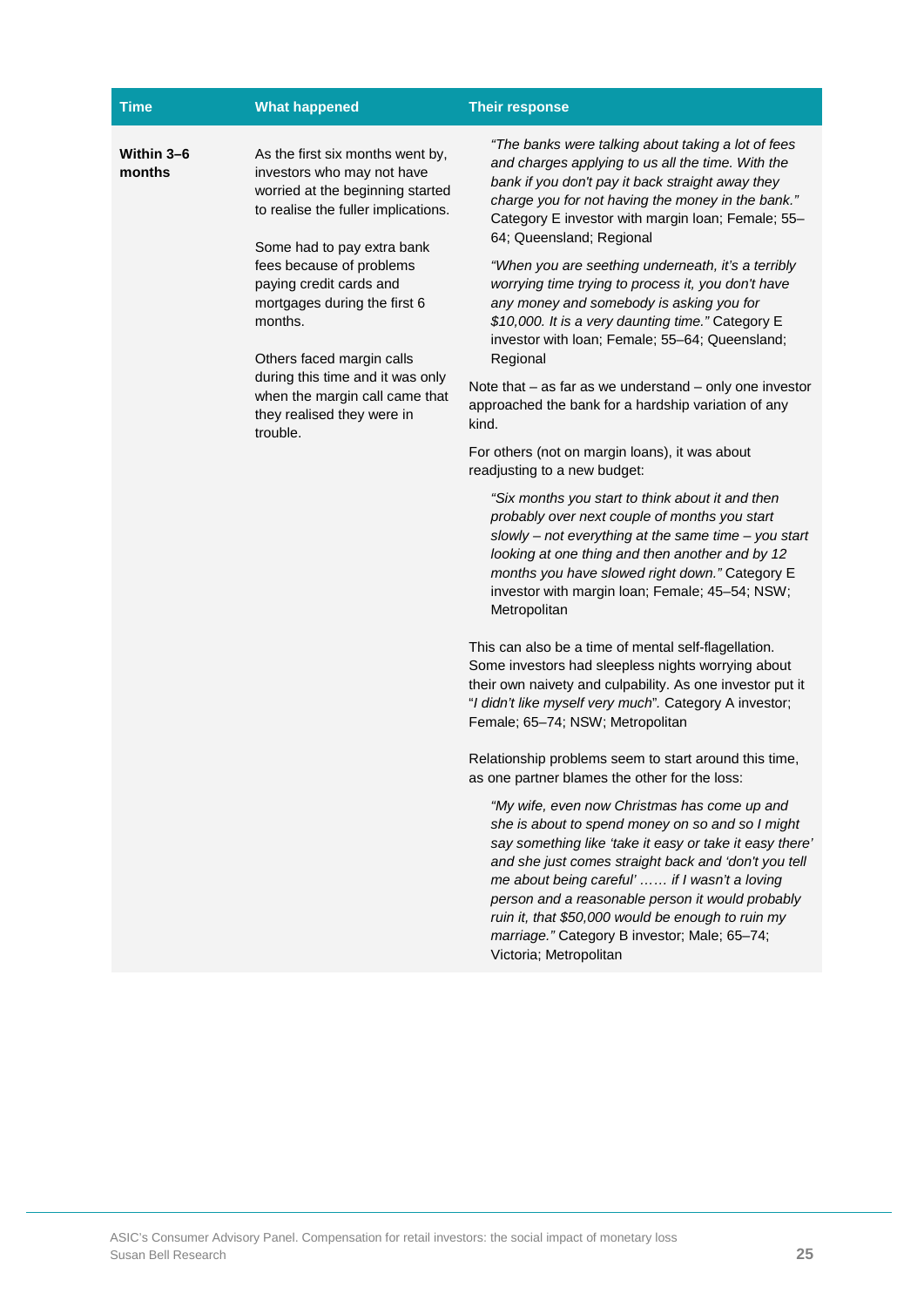| <b>Time</b> | <b>What happened</b>                                         | <b>Their response</b>                                                                                                                                                                                                                                                                                         |
|-------------|--------------------------------------------------------------|---------------------------------------------------------------------------------------------------------------------------------------------------------------------------------------------------------------------------------------------------------------------------------------------------------------|
| Over a year | Some investors were still<br>suffering after a year or more. | During this time, credit card debt and stress built up.<br>Prolonged stress can impact health and exacerbate<br>existing illnesses like chronic fatigue, and high blood<br>pressure.                                                                                                                          |
|             |                                                              | "I am definitely still affected by it as I have debt<br>levels that I never would have had if I didn't take out<br>the investment. I still have trouble sleeping at night<br>with too much on my mind i.e. how do I eliminate<br>this debt." Category E investor with loan; Male; 45-<br>54; WA; Metropolitan |
|             |                                                              | "I am now \$17,000 in debt on my credit card. It<br>builds up." Category A investor; Female; 45-54;<br>NSW; Regional                                                                                                                                                                                          |
|             |                                                              | At the same time, investors started to cut back on some<br>of the essentials. Some did not renew car insurance<br>and spend on car maintenance, resulting in the need<br>for car repairs after a year or so which they could not<br>afford.                                                                   |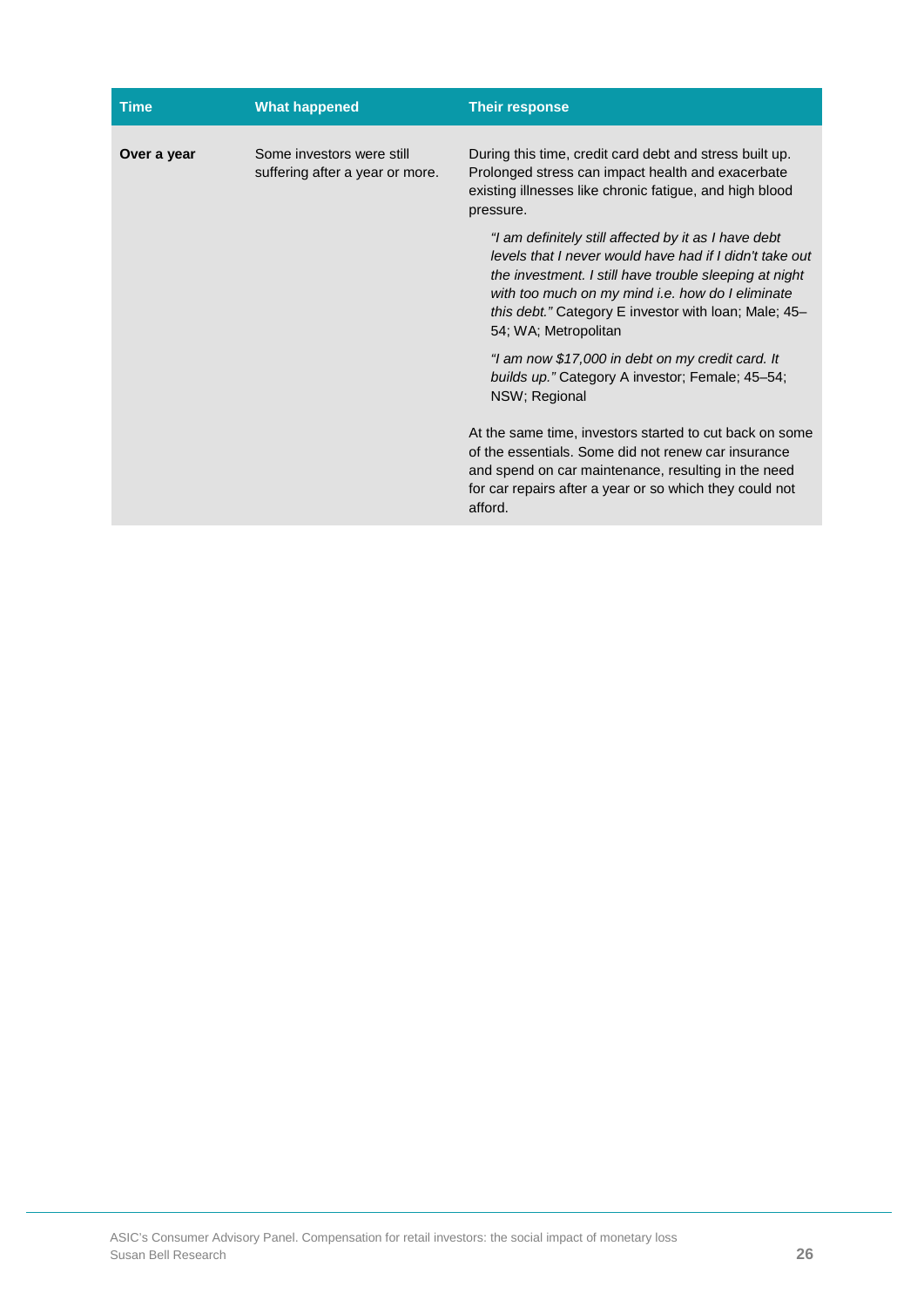# <span id="page-27-0"></span>**Part 2. Reimbursement, compensation and financial assistance**

**Investors who lost money had several avenues through which their money could be returned to them or they could be compensated for their loss. Hardship variations were available to investors who requested them, if their fund had been frozen. This section of the report explains who used these various avenues and why.**

## <span id="page-27-1"></span>Findings at a glance

- 1. The impact of the loss was different for investors in failed or frozen funds compared with investors who lost money through share-based investments advised by financial planners because the former received some money back, though in some cases this was a very small proportion and took a few years. The speediest return of some capital for investors in this study was for one of the investments in Category A which took 6–9 months. (This followed legal action by ASIC to recover investor funds.)
- 2. Some investors who could have sought compensation did not do so. The clients of financial planners had no idea that they had any recourse except to take individual legal action. Only some investors, who had been pushed almost to the limit, initiated legal action.
- 3. Other investors were unwilling to spend money on getting legal advice when they had lost all their money and were not confident that the financial planner or scheme owner was actually to blame.
- 4. The most popular avenue for compensation was to join a class action because it was free, mostly risk-free and easy to do.
- 5. Some clients of financial planners did not seek compensation at all because they were unable to contact their financial planner to initiate a complaint.

## <span id="page-27-2"></span>The strategies that investors used to seek reimbursement or compensation.

The table below identifies the strategies that investors used to attempt to recover their money or be compensated for their loss. It shows how long each attempt took, on average. The table describes three categories of investor:

- 1. Investors in investment schemes which failed and had then been placed under administration or into liquidation.
- 2. Investors in investment schemes which failed but were taken over by another fund.
- 3. Investors in the share market through a financial planner.<sup>[12](#page-19-1)</sup>

<span id="page-27-3"></span> $\overline{1}$  $12$  As described in the Research Design section, we included some investors in the study who had share-based investments which had not failed but which were affected by the global financial crisis. The investors that we included either had been advised to take out a margin loan though they had no reserves to pay a margin call; had been advised to sell their house to invest in shares; or borrow against their super.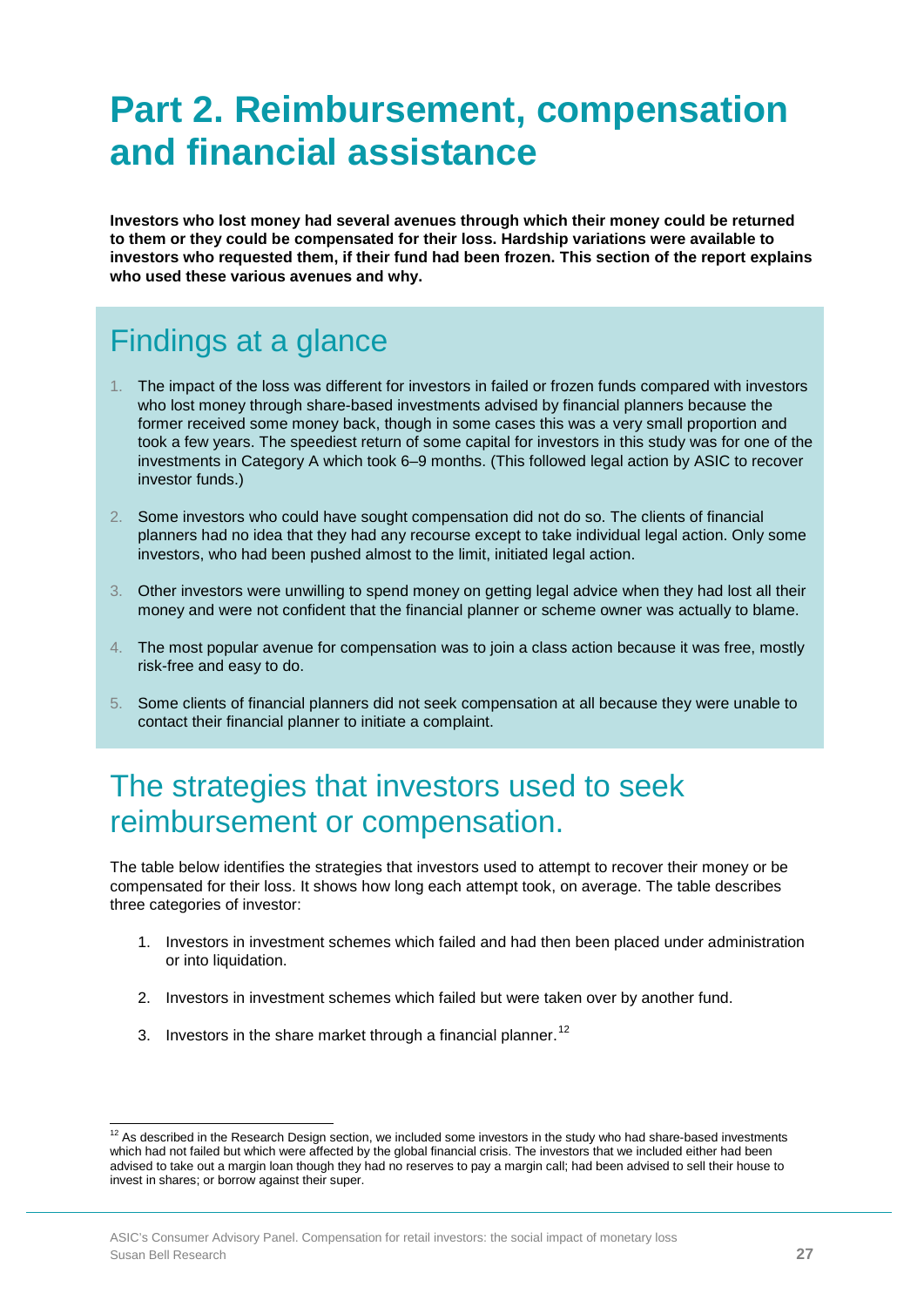For each category, the table shows whether the money was returned and how long that took; or whether other forms of compensation were attempted and how long that took, for the investors in this study.

|                               | <b>Failed investments</b>                                               |                                                      | <b>Investment schemes</b><br>which were taken<br>over by another fund  |                                                          | <b>Investments in the share market</b><br>through a financial planner (see<br>footnote below) |                                                 |                                                                      |
|-------------------------------|-------------------------------------------------------------------------|------------------------------------------------------|------------------------------------------------------------------------|----------------------------------------------------------|-----------------------------------------------------------------------------------------------|-------------------------------------------------|----------------------------------------------------------------------|
| <b>Money returned</b>         | Some in<br>Category<br>A and D<br>have<br>returned<br>some<br>money.    | Nothing<br>from the<br>Category C<br>investments     | Some Category B<br>investments returned<br>some money.                 |                                                          | <b>No</b>                                                                                     |                                                 |                                                                      |
| <b>How much</b>               | From 25c<br>to 60c in<br>the dollar.                                    | <b>NA</b>                                            | 3c-4c in the dollar.                                                   |                                                          | <b>NA</b>                                                                                     |                                                 |                                                                      |
| How long this took            | <b>Between</b><br>9 months<br>and two<br>years.                         | <b>NA</b>                                            | Two to three years.                                                    |                                                          | <b>NA</b>                                                                                     |                                                 |                                                                      |
| <b>Sought</b><br>compensation | None of<br>these<br>investors<br>are in<br>ongoing<br>class<br>actions. | Two have<br>joined or will<br>join class<br>actions. | Two of<br>these<br>investors<br>are in<br>ongoing<br>class<br>actions. | One<br>person<br>attempted<br><b>IDR</b> and<br>/or EDR. | Two<br>investors<br>have<br>instigated<br>legal<br>action.                                    | One<br>investor<br>was<br>offered<br>mediation. | One of these<br>investors is<br>also in<br>ongoing class<br>actions. |
| How long this<br>took         | <b>NA</b>                                                               | Ongoing.                                             | Ongoing.                                                               | A year.                                                  | Up to 18<br>months<br>and still<br>ongoing.                                                   | <b>Between</b><br>$4 - 6$<br>months.            | Ongoing.                                                             |

<span id="page-28-0"></span>**Figure 8: Investors' experiences of compensation and reimbursement, by type of investment[13](#page-27-3)**

This shows that investment schemes which were placed into administration or liquidation provided – for these investors – a better return of their funds than schemes which were taken over by another scheme owner. The former provided a return up to 60c in the dollar while the latter provided about 3c. The latter were also much slower.

The next section of the report describes the experiences of investors in failed or frozen funds or funds which were taken over.

<sup>&</sup>lt;sup>13</sup> In this section, we have used our investors' terminology unless otherwise indicated. Some respondents used the term 'frozen' for funds which may have been frozen before being placed into liquidation.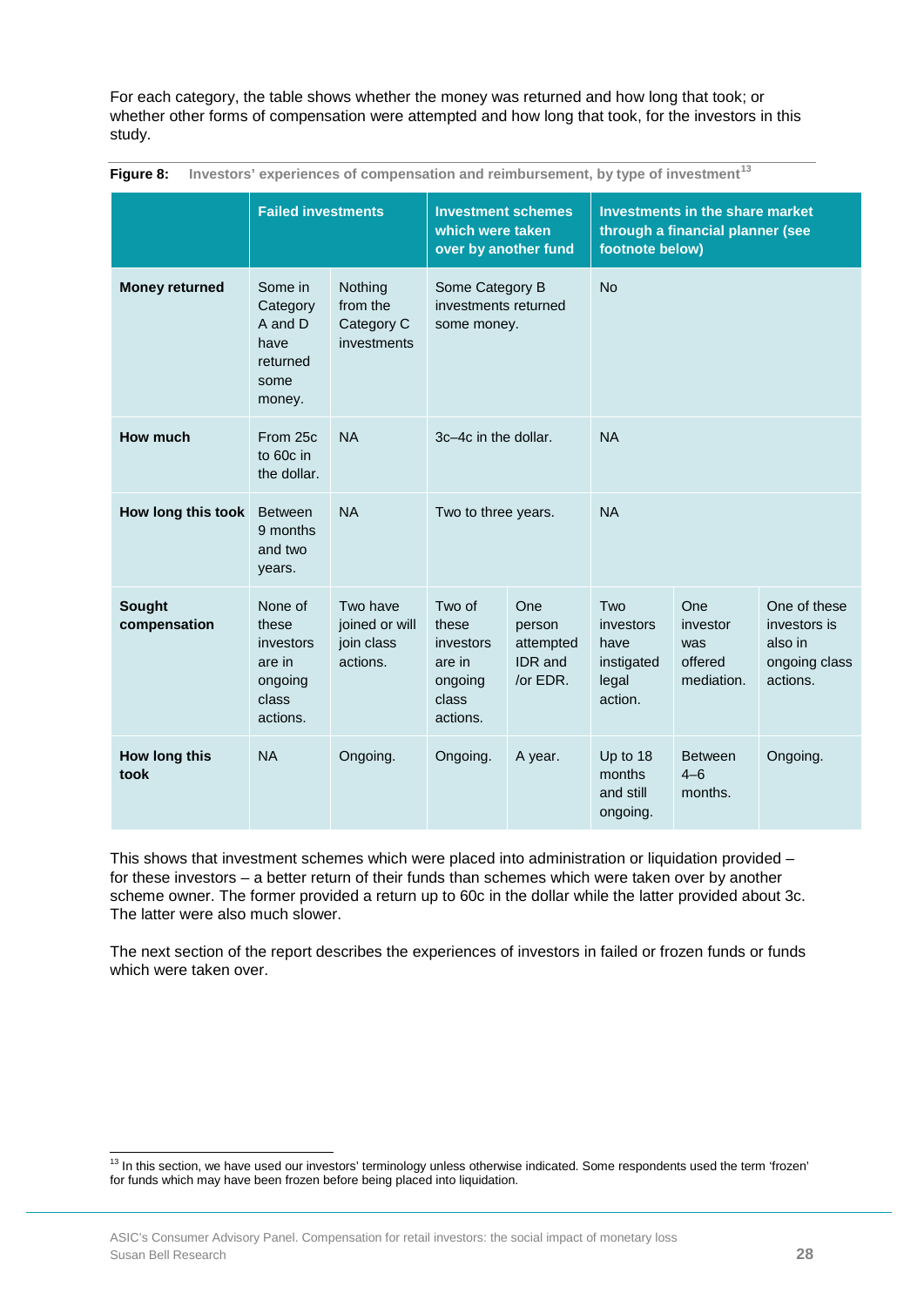## <span id="page-29-0"></span>The experiences of investors who sought reimbursement

Throughout the liquidation process, or when one fund takes over another, some money may be returned to investors. Investors who received some money back described their experience in mixed terms. Some talked about how the liquidator or administrator was helping them. They had faith that the administrator or liquidator would do the right thing by investors.

<span id="page-29-1"></span>**Figure 9: The experiences of investors seeking reimbursement from failed investments or frozen funds**

However, some investors found the process less than ideal, for the reasons outlined below.

| <b>Experience</b>                            | <b>Details</b>                                                                                                                                                                    |                                                                                                                                                                                                                                                                                                                  |
|----------------------------------------------|-----------------------------------------------------------------------------------------------------------------------------------------------------------------------------------|------------------------------------------------------------------------------------------------------------------------------------------------------------------------------------------------------------------------------------------------------------------------------------------------------------------|
| <b>Slow</b>                                  | Investors felt the process was slow<br>and difficult; the quickest fund to<br>return funds to investors took 6-9<br>months. Others took years.                                    | "The whole time frame from the time it goes to administration to<br>finally wound up, it stretched out so long." Category C investor;<br>Male; 55-64; Queensland; Metropolitan                                                                                                                                   |
| <b>Uncertainty</b>                           | The long delays prevented investors<br>gaining a sense of closure. It is a time<br>of great uncertainty for them.                                                                 | "It is frustrating and an ongoing problem that you can't totally put<br>to bed and you can't get closure." Category E investor with margin<br>Ioan; Female; 45-54; NSW; Metropolitan                                                                                                                             |
| <b>Raises</b><br>hopes                       | The process can raise and dash<br>hopes in quick succession.                                                                                                                      | "They froze the money for a certain amount of time and then when<br>that time ended they went back to court and got it extended and<br>they kept going back to court and getting it extended each<br>time " Mixed Category A and B investor; Female; 45-54; NSW;<br>Metropolitan                                 |
| Low return                                   | The amount of money received by<br>investors can be low. This is<br>especially the case when<br>management fees are taken out of the<br>returned amount.                          | "Very recently they paid some money; they paid 4c in the<br>dollar I think we got about \$600 but the next week they send<br>you a letter saying our management fees for the year is \$600<br>and therefore you are not getting your return at all." Category B<br>investor; Male; 65-74; Victoria; Metropolitan |
| It works<br>against the<br>small<br>investor | Some expressed concern that small<br>investors would probably not receive<br>much of their money back - they<br>feared that most would go to the<br>banks, or the administrators. | "The money - who gets the money? First is the banks and I don't<br>know why we aren't treated the same way as the banks and<br>given adequate access to any of the funds that are left over after<br>sales." Category C investor; Male; 55-64; Queensland;<br>Metropolitan                                       |
|                                              |                                                                                                                                                                                   | "Every time the [bank] lends them more money then we have<br>less properties. When they close it down it will belong to the<br>[bank]." Category B investor; Female; 65-74; Queensland;<br>Regional                                                                                                              |
|                                              |                                                                                                                                                                                   | "I think (the liquidators) are making a good dollar out of it too,<br>which is unfortunately lessening our return." Category A investor;<br>Male; 45-54; Victoria; Metropolitan                                                                                                                                  |

#### **When a new scheme owner took over the fund**

The experiences of investors whose funds were taken over by other scheme owners, were different because there was no formal winding down process. The investors heard from time to time that assets had been sold – raising concerns about "*fire sales*". They had received a much smaller amount of their capital back.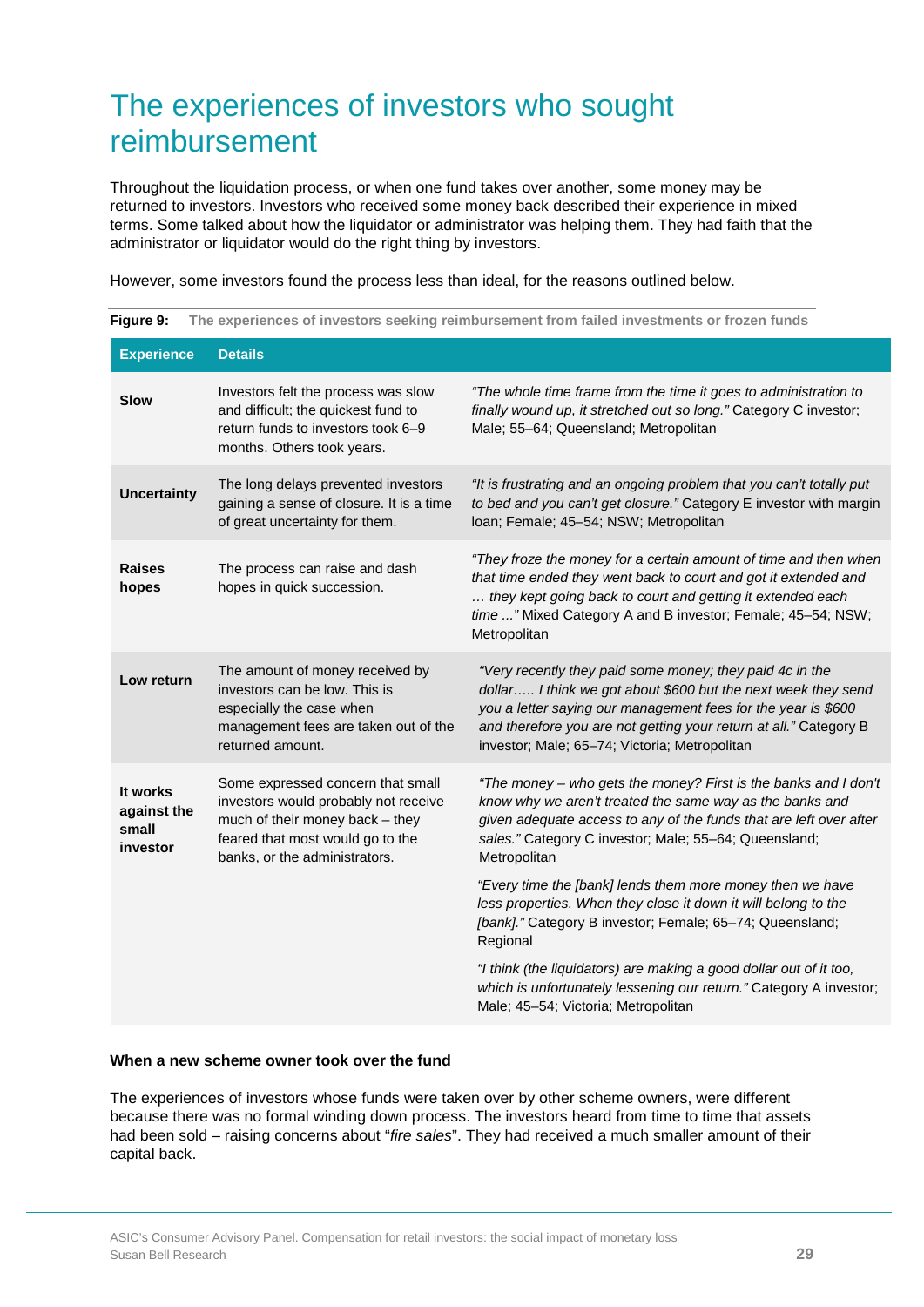Some investors felt that the scheme owners might be organising matters to suit themselves rather than the small investor.

*"The new company ... they are going to end up with a lot of assets."* Category A investor; Female; 55–64; Victoria; Metropolitan

The next section describes whether investors sought compensation and describes the experiences of those who did.

## <span id="page-30-0"></span>How and why investors sought compensation

The introduction explained that different avenues for being compensated are available. This section of the report explains why some investors chose to take a particular avenue of compensation.

## Who sought compensation?

The chart shows the proportion of investors in our study who received compensation (in full or in part) and the proportion who did not, either because they did not seek it, they were not able to or they did not know they could.



<span id="page-30-1"></span>**Figure 10: Who sought and received compensation** 

Base: all respondents N=29

Q: Have you sought compensation for your loss?

As the chart shows, at the time of the interview no-one had received full compensation, while 5 investors (17%) received partial compensation.

Two investors (7%) were unsuccessful seeking compensation. These were:

- A Category A investor who joined a class action which failed or faltered, he is unsure.
- The client of a bank's financial planner, who was told by ASIC that ASIC could not help.

*"The people I dealt with at the ombudsman's office in the initial stages were very unhelpful, ........The ombudsman then cuts you off at \$150,000, \$150,000 is ridiculous if it involves a house or property or a business loan or it is sure to be over that amount and the longer they took to answer the greater my losses were.* 

*They sent me a little letter saying do everything to curtail your loss but I couldn't, I needed to unwind the transaction and I am still paying now. I rang ASIC and was told it wasn't anything they dealt with and they had*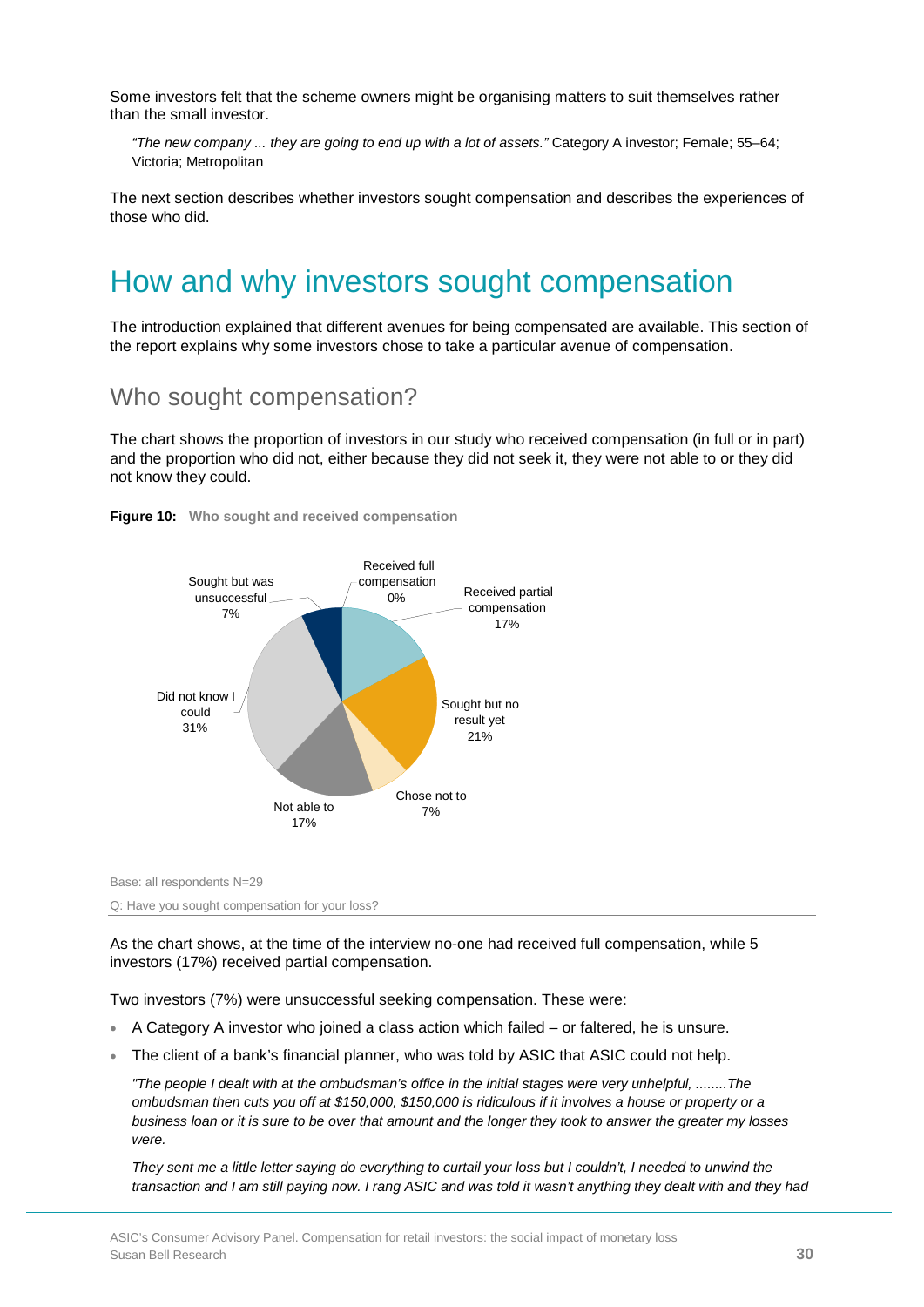*no interest in it whatsoever. I tried twice. ..........I got the feeling they only dealt with large companies or they weren't interested in individuals that had an irritation with their bank. I had been told by someone else it was their area."* Category E investor with loan; Female; 45–54; NSW; Regional

Six investors (21%) said that they were waiting to hear the results. (These were all class actions.)

Nine investors (31%) said they were unaware that they could seek compensation.

*"We have no recourse. There is no claims tribunal. There is nothing we can do."* Category A investor; Male; 65–74; Victoria; Regional

In essence, 'not able to' and 'didn't know I could' amount to the same thing – these investors did not know that they could make any kind of claim. The basic attitude was one of resignation.

*"There is nothing any one can do about it."* Category D investor; Male; 65–74; Victoria; Regional

*"There is no avenue, I suppose you could go to a solicitor but he would tell you the same thing, your hands are tied you can't do anything."* Category B investor; Female; 65–74; QLD; Regional

The investors who 'chose not to' had small investments – under \$5,000. As one said *"I couldn't be bothered."* Category C investor; Female; 35–44; Victoria; Regional

## Dispute resolution

No investor in this study used the term 'dispute resolution'. As we describe below, two investors had (in their words) made a complaint. We believe that these might be considered to be dispute resolution processes. No one else seemed to know anything at all about formal dispute resolution schemes.

#### **Internal dispute resolution (IDR)**

Two investors seemed to have some experience of IDR.

One woman complained to her bank, prompted to do so by the financial ombudsman (as it is standard practice for banks to attempt to resolve complaints first and the ombudsman encourages this). Her late husband had invested with one of the major banks on the advice of a financial planner, leaving her destitute. The initial complaint resulted in lots of apologies from the bank but no action. Her second attempt led to the bank conducting an internal inquiry which exonerated the planner, much to the investor's dissatisfaction.

*"They were given a time frame and the bank did not respond within the time frame and nothing happened and about 2 weeks after the cut off date for responding I got a 12 page – lot of pages anyway – report as if they had set up their own personal investigation and written like a legal report saying they had investigated …. …… from the particular financial adviser he had thought he had done nothing wrong. …... There were a lot of inaccuracies in it and they just fluffed over and said 'case closed' at the end of it." Category E investor with* loan; Female; 45–54; NSW; Regional

She appears not to have been told that if she was unhappy with the result at IDR, she could then go back to the financial ombudsman to try the EDR process. As she said, the implied message was "*case closed*". This investor appears not to have complained to ASIC about the bank's decision at IDR, nor been informed of the right to complain to EDR. She also described the process as very slow.

One man rang ASIC and was told *"to talk to the financial institution that has caused you the problem"*. Category B investor; Male; 65–74; Victoria; Metropolitan

He then contacted the Category B provider, who wrote to ASIC. The Category B provider did not inform this investor of any internal or external dispute resolution processes.

Two others were able to contact their financial planner when they realised their investment was in trouble. Rather than suggest the complaint procedure, some financial planners told their investors that the investment would improve: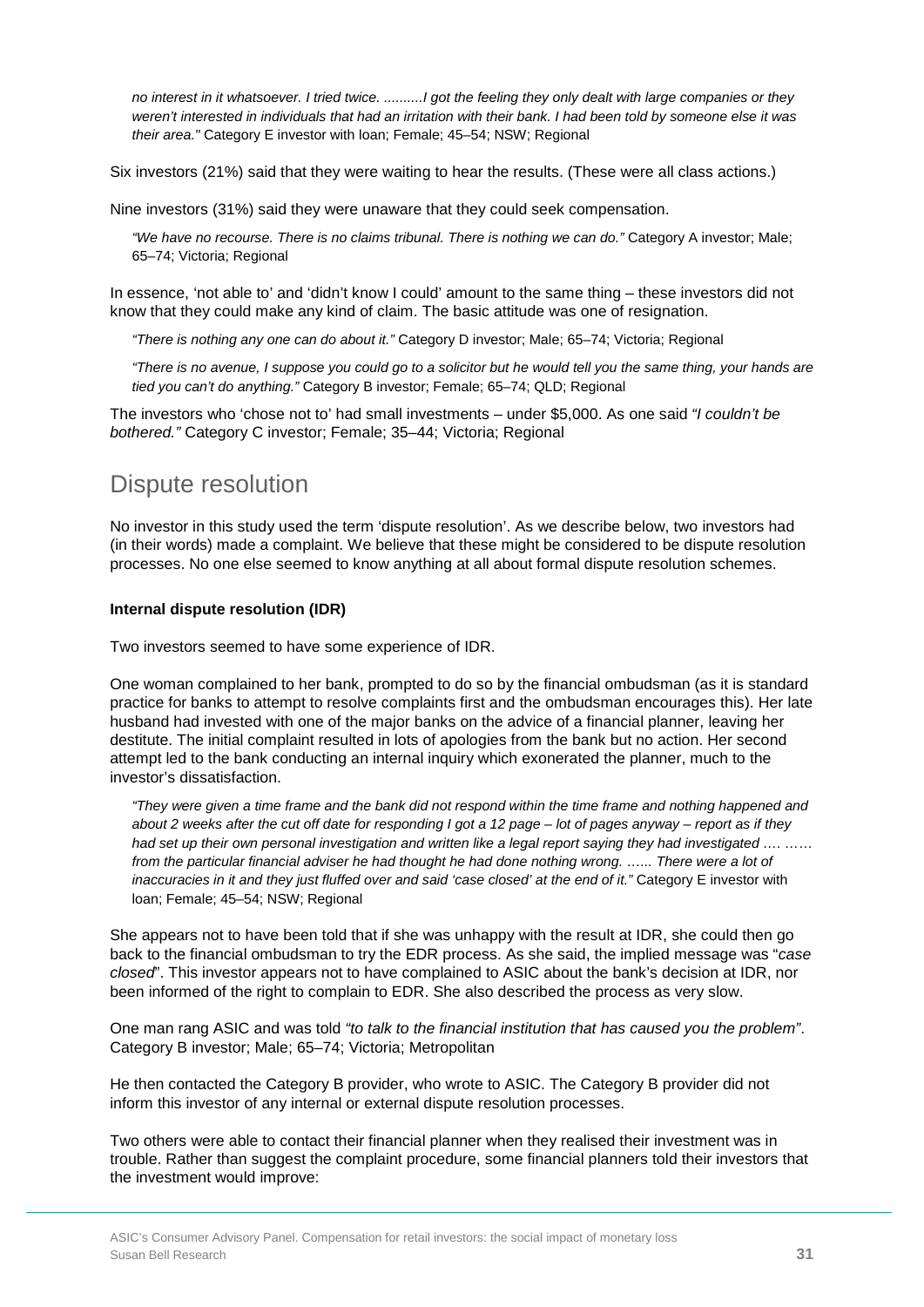*"You talk to the financial adviser who says 'it always drops, it'll get better'. You believe them (though we don't believe them anymore)."* Category A investor; Female; 65–74; NSW; Metropolitan

None of the other investors complained directly to their bank, financial planner or managed investment scheme, although several tried to do so. When funds were placed under administration, they closed their doors to investors. Financial planners did not return calls.

It seems the question should be asked: were the scheme owners and financial planners avoiding contact to avoid the dispute resolution process?

#### **External Dispute Resolution (EDR)**

One woman contacted the FOS but she was advised that she should first of all consider legal advice because the amount she was claiming was over the amount (or jurisdictional limit) that the EDR scheme could award:

*"They said 'you have a case and we would be happy to look into it further for you' but they did say that they would point out about (the) jurisdiction (limit) for anyone issued is \$150,000 at which point I had lost \$434,000 and they said we warn you if you go with us you might preclude any further redress against the bank."*  Category E investor with loan*;* Female; 45–54; NSW; Regional

She is now personally taking legal action against the bank.

Another approached ASIC via the Category B provider as described above. He does not know why but ASIC told him they were unable to take action. It may have been because his financial planner had been deregistered.

*"They wrote back and in the end they said, after careful consideration, ASIC will not take any further action into the issues that were raised and basically you can take …. take legal action if you want."* Category B investor; Male; 55–64; QLD; Regional

Again the outcome was for the investor to take legal action. These encounters with ASIC took about a year or more each.

#### **Reasons for not using IDR and EDR schemes**

The investors who had not considered IDR and EDR schemes knew nothing about them. One of the reasons for this was that some of the investors typically blamed themselves for the loss, at least in part. Therefore they had not complained to the investment scheme or financial planner and therefore had not learnt about the EDR schemes.

Another reason was investors' inability to contact their financial planner or scheme owner. One woman rang her financial planner's office repeatedly but the receptionist would not put her through:

*"I said 'I want to see so and so' and they said 'you can't see him'. I said 'listen darling you are telling me I am potentially losing \$13,000 and you are not going to let me come and see him?', I rang every half an hour, saying 'me again I need to see him'."* Category E investor with margin loan; Female; 45–54 years; NSW. Metropolitan.

This was a very common experience:

*"The first news you got was through the media that something was going on and then all of a sudden it got very difficult to get hold of anybody at (Category E investment) and in the end you can't get hold of absolutely anybody. We never heard anything from the banks."* Category E investor with margin loan; Male; 55–66; Queensland; Regional.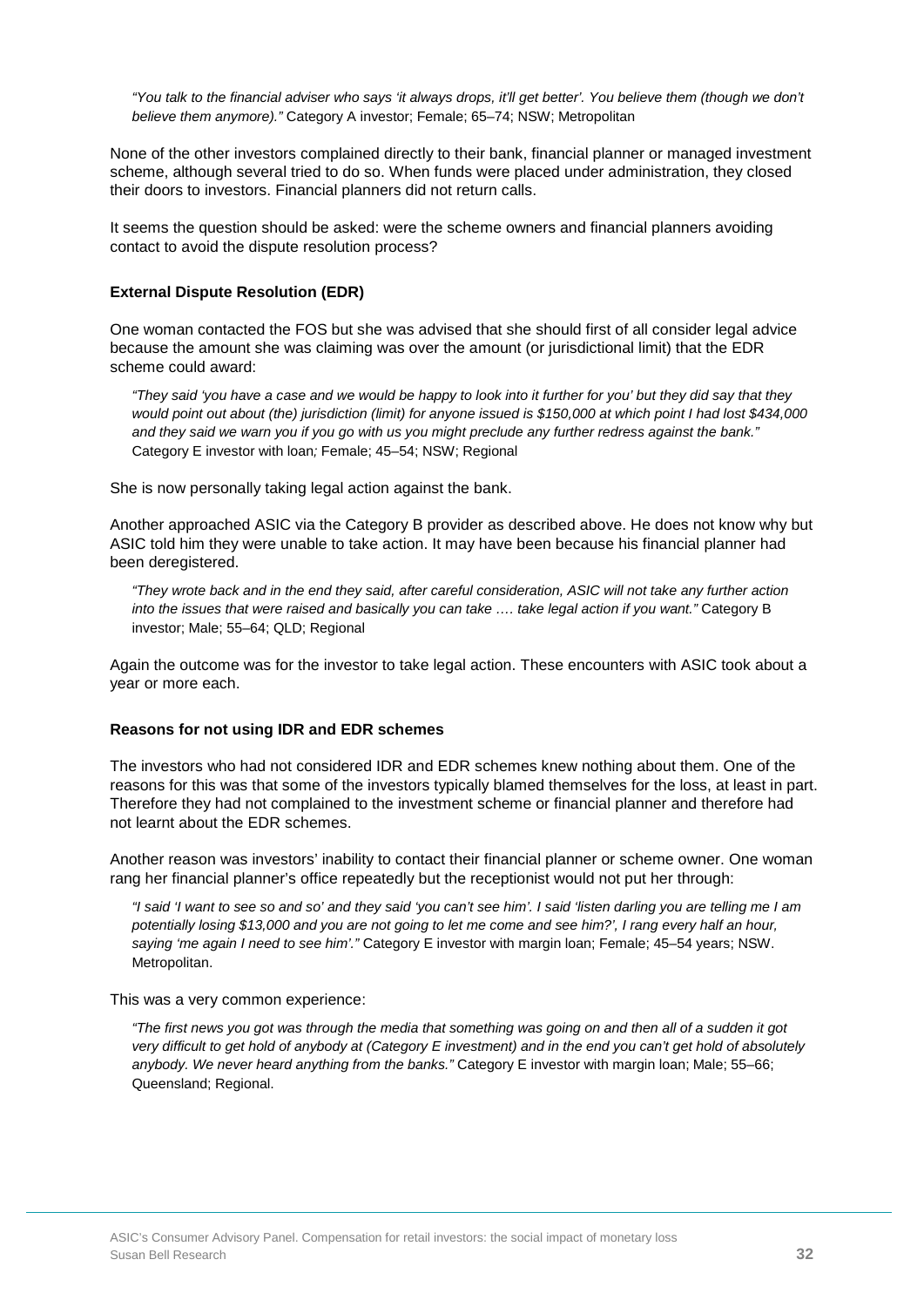## Private legal action

If the investor had invested in shares through a financial planner there was no mechanism for the return of funds, so their only options were private legal action – individual or class action.

<span id="page-33-0"></span>

The chart below shows the proportion of investors in our sample who had taken legal action, either individually or as a private class action.

Twelve investors in this study (41%) took part in legal action of some sort, mostly as part of a class action (34%). Only two investors (7% of the sample) instituted legal proceedings by themselves.

Seventeen (59%) investors made no attempt to seek compensation through legal channels.

## Individual legal action

### **Reasons for initiating legal action**

The two investors who took individual legal action desperately needed to get some money back. Both were women acting on their own – one divorced, one widowed. Both had children; both had escalating debt, with no other way to pay the debt, and had reached a level of desperation.

They were also lucky in a sense – one of the women made a chance remark to a lawyer who was doing some work for one of her family members. That lawyer then explained the compensation avenues available to her. The other had legal training. One investor was offered a 'pay only if we win' deal by her lawyer, which reduced her concerns about the cost.

### **Investors' experience of individual legal action**

One investor described the experience she went through suing her financial planner like this:

*"So we did a couple of meetings and a Barrister came in and we had a couple of meetings with him and then mainly back and forward information: affidavits, statements and all my margin loan statements and sending that to them and I had to give him everything I had basically…… then it was a matter of getting a time and the other parties said they wanted to mediate which is always a good sign they don't want to go to court."* Category E investor; Female; 45–54; NSW; Metropolitan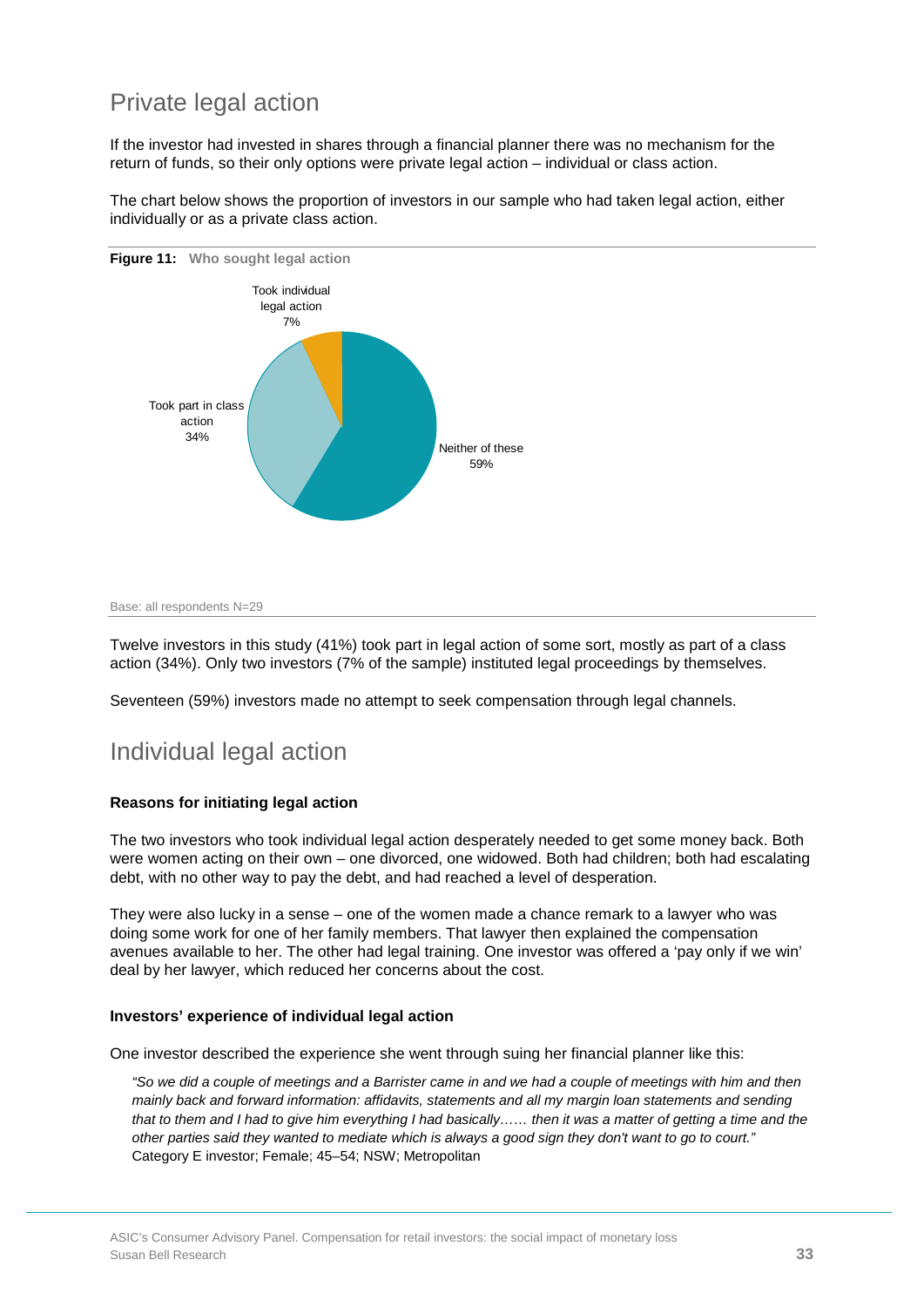Although she was very pleased with the outcome, she went on to say how slow the process was. It took 18 months from first speaking to the lawyer to mediation. She was told it would take another 18 months if she wanted to take him to court. She decided not to do that because her lawyer advised her that her legal costs would be higher. In the meantime, she would still be unable to pay her debts, so it made more sense to settle.

*"It has just taken so long and why is it taking so long and why can't we just get it done quickly? It was a bit frustrating and they said you could get anything from \$30,000 to \$100,000 and I got the bottom of it. It was just the unknown and will I be able to recoup? And will I get some of it back? And I just got frustrated."* Category E investor; Female; 45–54; NSW; Metropolitan

### **Barriers to initiating individual legal action**

The main reasons why investors did not take individual legal action were:

- misplaced blame;
- fear of the cost; and
- <span id="page-34-1"></span>expectation that it would be a difficult process.

| Figure 12: Barriers to initiating legal action |  |  |  |  |
|------------------------------------------------|--|--|--|--|
|------------------------------------------------|--|--|--|--|

| <b>Misplaced blame</b>                                                                                                                                                                                                               | <b>Fear of the cost</b>                                                                                                                              | <b>Expect it to be difficult</b>                                                                                                                                                                                               |
|--------------------------------------------------------------------------------------------------------------------------------------------------------------------------------------------------------------------------------------|------------------------------------------------------------------------------------------------------------------------------------------------------|--------------------------------------------------------------------------------------------------------------------------------------------------------------------------------------------------------------------------------|
| Investors felt partly to blame for the<br>loss because they 'agreed' or<br>'signed on the bottom line' to the<br>investment.                                                                                                         | Cost was one of the main reasons<br>why investors did not or would not<br>initiate legal proceedings against a<br>financial planner or scheme owner. | Investors feared that legal action<br>would be slow and difficult.<br>"It would be an uphill battle."<br>Category A investor; Female; 65-<br>74; NSW; Metropolitan.                                                            |
| Many of the clients of financial<br>planners did not know that the<br>financial planner may have broken<br>the law by providing inappropriate<br>advice.                                                                             | They expected it to be both<br>expensive and risky                                                                                                   | Investors wanted to avoid the<br>emotional pain. Several said they<br>wanted to avoid reliving it all - and<br>being embarrassed about their<br>failings as an investor. They just<br>wanted to "move on".                     |
| Some investors could not<br>differentiate between losses which<br>occurred because of the Global<br>Financial Crisis (GFC) and losses<br>which were perhaps triggered by<br>the GFC but which were caused by<br>initial poor advice. | "I wasn't going to risk any more<br>money." Category A investor; Male;<br>55-64; NSW; Regional                                                       | Many investors suffered from<br>depression at this time and have<br>other health problems, which also<br>made them reluctant to explore<br>getting legal advice/legal action.                                                  |
| Some financial planners told their<br>clients that the losses were caused<br>by the GFC.                                                                                                                                             |                                                                                                                                                      | Investors feared that their case<br>would be difficult to prove.<br>"The line between incompetence<br>and fraud and simply<br>overextending well, it is not clear."<br>Category C investor; Male; 55-64;<br>Victoria; Regional |

<span id="page-34-0"></span>To summarise, investors who lost all their money felt that they were in no position to consider hiring a solicitor, especially when they expected a positive outcome to be unlikely.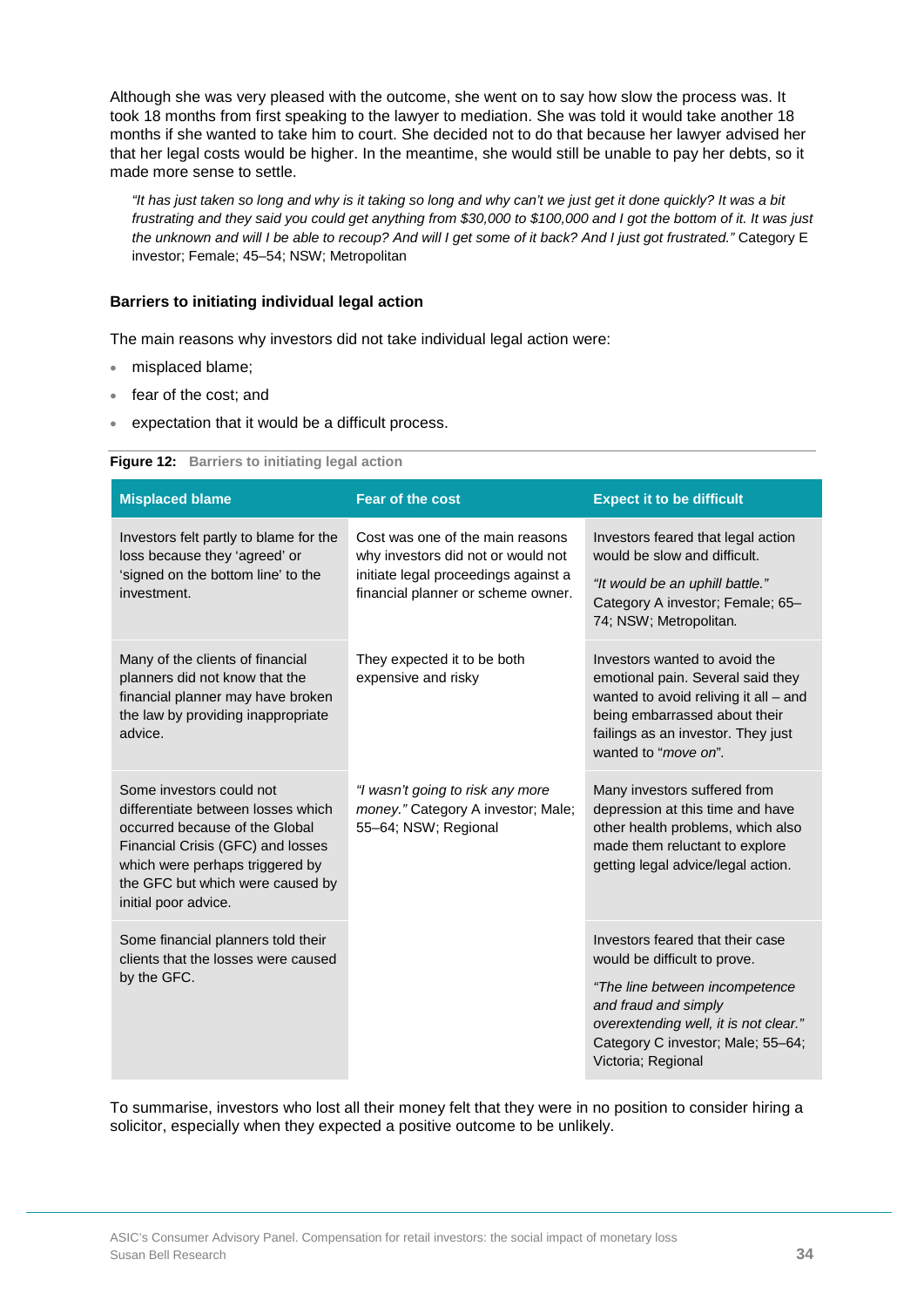## Class Action

### **Reasons for taking part in a class action**

Investors were motivated to join class actions for different reasons than those identified for individual action. They joined class actions because:

- They felt wronged and wanted to see justice done.
- They did not want to initiate action on their own or did not know how to.

Some investors who took part in class actions saw it as their only chance to get anything back. Others felt they had nothing to lose. There is also no upfront cost which also encouraged investors to join.

Some investors believed that their loss was caused by misconduct or negligence. For them, a class action allowed the possibility of seeing justice done.

*"So the lawyers said if they win the action they take 50% or something quite huge and probably doing it for*  their own sakes. And we thought if that was the only way we might get some back we will give it a try. It wasn't the full motivation we thought if they are not doing the right thing and that hasn't been picked up before then *hopefully a system will come into place and not to happen again."* Category B investor; Female; 35–44; NSW; **Metropolitan** 

It appears that investors find it easier to blame investment scheme owners than they do financial planners. Compared with taking a financial planner to court, joining a class action:

- Seems an easy thing to do.
- Doesn't involve the threat of any personal confrontation, which is inevitable if the complaint is of a financial planner.
- Is also partly related to the particular investments and the publicity surrounding them. It is easy to feel less self-blame if other investors are blaming the scheme owner.

#### **Investors' experience of a class action**

Investors who took part in class actions described the experience in both positive and negative terms. For some, being part of a large group was reassuring. The process also provided investors with their only access to information about what was happening to the fund or scheme.

*"The people now taking class action …… they reckon there were some shonky deals done there and at the moment they are funding their own investigations because there must be some big high flyers there and have*  lots of money. Keeping us informed of what is happening and hopefully the people looking after the *administration also keep us well informed."* Category C investor; Male; 55–64; Queensland; Metropolitan

However, class actions can take a long time to get started and can be slow. Some investors also believed that it is a process which benefits the big investors.

#### **Barriers to taking part in a class action**

Some investors chose not to join a class action. For some, this was because they believed that they were the ones at fault because they knew that no investment was guaranteed.

Some also believed that some Category A investment schemes failed because of the economic downturn not because of the scheme's business models or management practices.

*"He is a good person and he wouldn't have done on purpose what he had done – it is just a chain of events. So I thought let it slip and let's move on."* Category A investor; Female; 45–54; Victoria; Metropolitan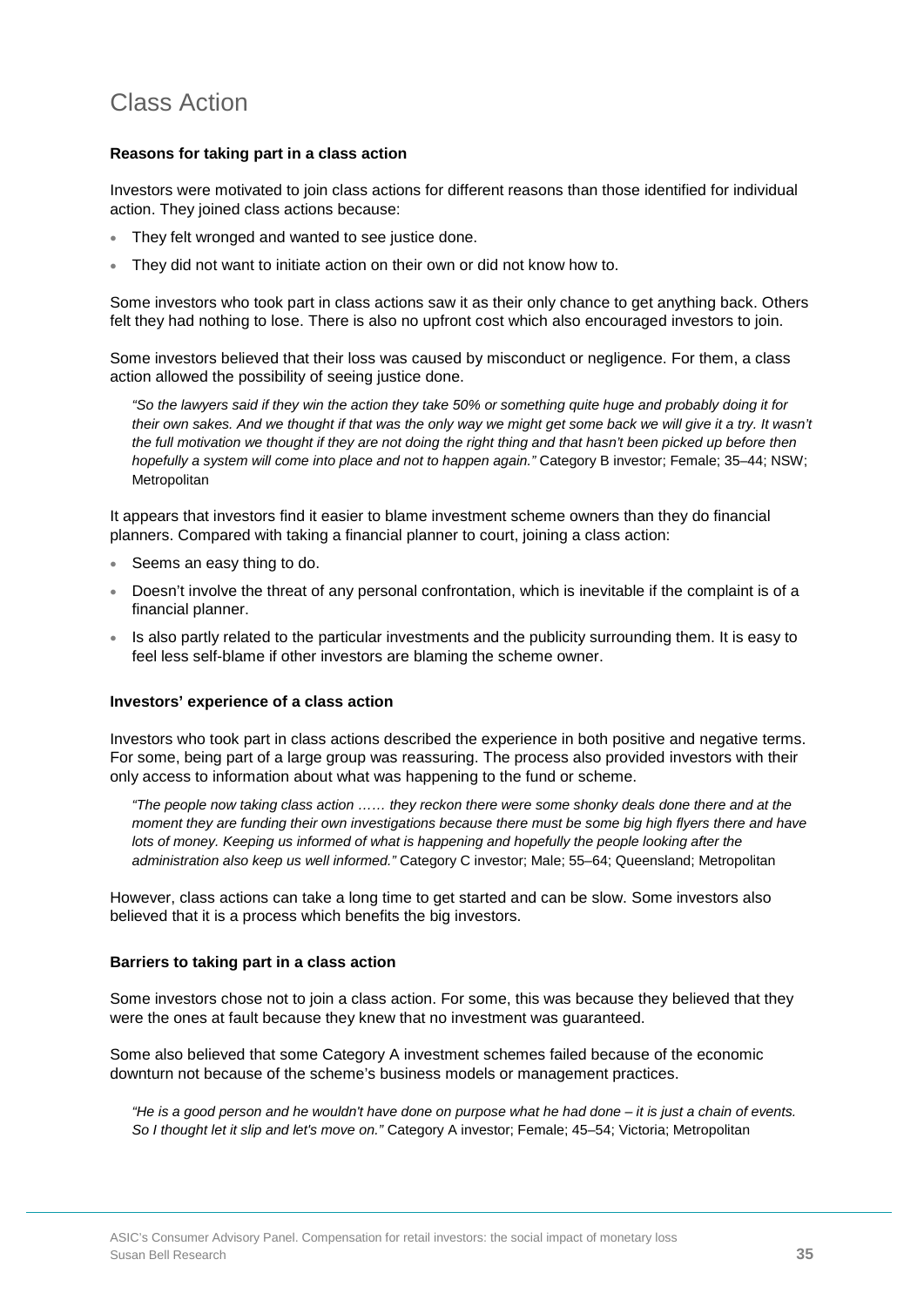*"Initially I never thought I was entitled to anything and I wasn't going to pursue it. I never joined the Action Group or anything like that because I thought this is my responsibility."* Category E investor with margin loan; Male; 55–66; Queensland; Regional

For someone else the class action "*seemed a bit militant*". Like other investors in this situation she was ill at the time and "*didn't want to deal with it.*" Category B investor; Female; 45–54; Victoria; **Metropolitan** 

### **Mediation**

One investor in this study went through mediation with a bank. He was "*pushed into it"* by his new financial adviser. It turned out to be a satisfactory and relatively speedy process for him – it took three to four months.

*"I got a settlement from them which paid out the margin loan."* 

The investor didn't feel he was made to take the blame. *"During the interview with them, it was very positive and no blame game and no 'you should have known better'."* Category E investment with margin loan; Male; 55–66; Queensland; Regional

### The concept of a compensation scheme for investors

Investors knew that the purpose of the research was to inform ASIC's CAP submission on the potential for a compensation scheme for investors in their situation. Some commented spontaneously on whether they personally supported the idea.

### **Why some investors generally supported the idea of a compensation scheme**

Those in favour of the idea of compensation felt that they were innocent victims of a system which failed them. For example, several investors in some Category A investments believed that they were misled by the apparent endorsement by well-known Australians. Others had paid for advice which was supposedly independent advice from an expert.

### **Why some investors generally did not support the idea of a compensation scheme**

Three investors (who invested in Category B and E investments) did not want this – they simply wanted their money returned or for the investment to be allowed to build back to its potential. They were uncomfortable with the idea of taking money when they had chosen to follow advice.

Some investors with margin loans or lines of credit suggested that what they needed most was a way to restructure their loans so they could pay them back. One suggested an interest-free loan would be the best option.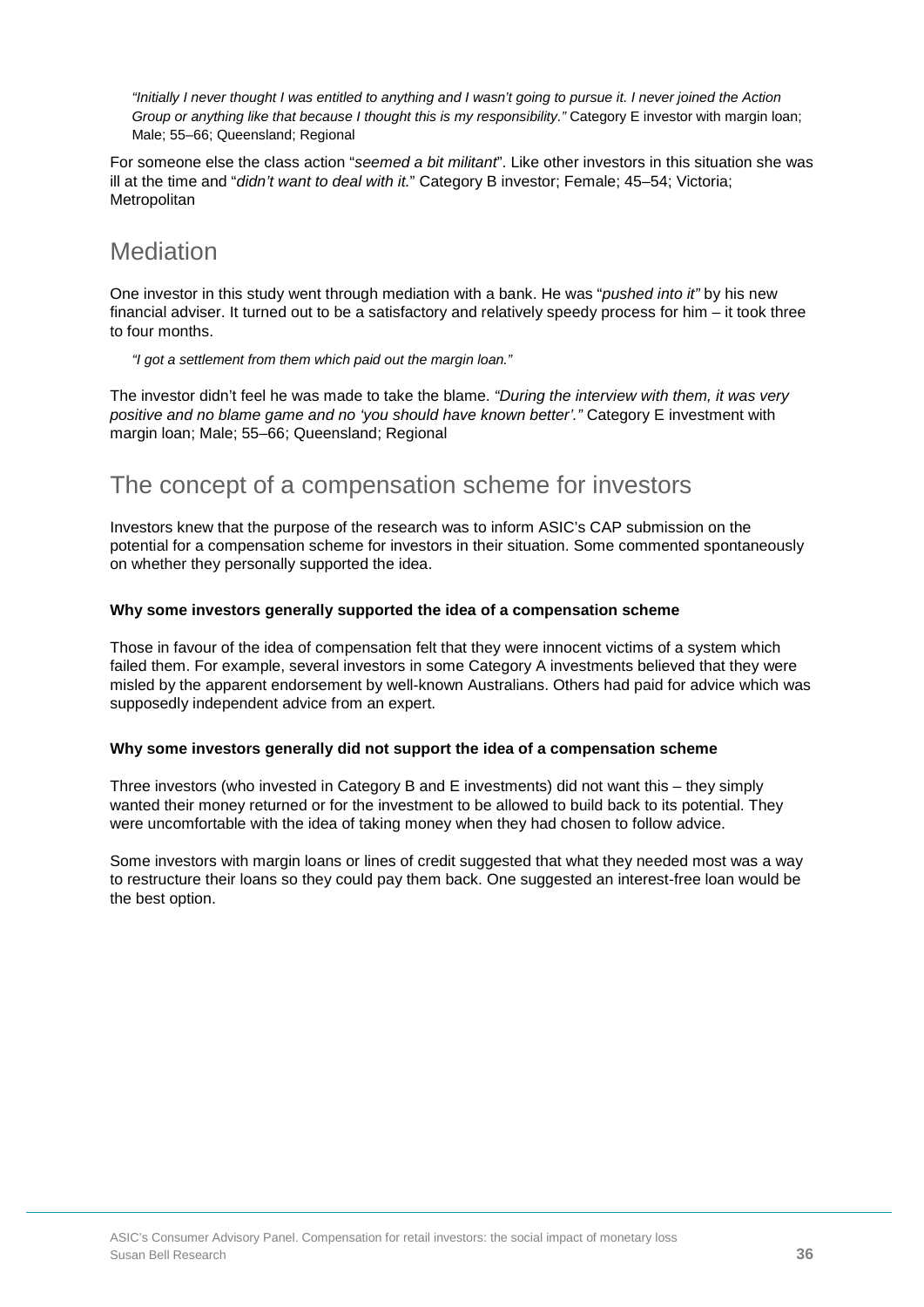# Who sought financial assistance

### **Refinancing**

Some investors worked out ways to refinance, for example to extend their mortgage, or borrow against the equity in their home, or to sell some of their other assets such as shares. Although they suffered emotionally, in ways which we describe later in the report (page 46), the financial intervention they experienced helped them with money to pay their bills and buy food.

Others were less fortunate, because they had no other assets to sell and were renting so had no equity to draw on.

Many investors who originally invested through financial planners were also reluctant to speak to another financial planner ever again.

### Financial counselling

One investor sought financial counselling assistance. The others had not done so mostly because they had no idea that the service existed.

*"Never heard of financial counsellors. It's too embarrassing to talk about it and there's nothing that can be done."* Category A investor; Female; 45–54; NSW; Regional

*"No I don't have any way of knowing how to approach the government or anything like that because you have invested all your life you are not part of government hand outs."* Category E investor with loan; Female; 55–64; Queensland; Regional

## Hardship relief

Investors with loans or credit cards can negotiate new repayment arrangements with their lender if they experience temporary illness, unemployment or relationship breakdown. The new repayment arrangements may involve:

- postponing repayments;
- making interest-only repayments for a period; or
- extending the loan period (so smaller repayments are paid over a longer period).

One investor negotiated with her bank to help pay off her credit card. No one else seemed to know of any hardship assistance that their bank could provide.

Investors in managed investment schemes can apply to a fund to have their money released if the fund is frozen and that fund has received relief from ASIC to release money for hardship relief. Hardship may apply where investors cannot meet reasonable and immediate family living expenses or where they are experiencing circumstances warranting compassion, including medical costs for serious illness, funeral expenses or to prevent foreclosure.

According to ASIC's website, "ASIC first announced hardship relief measures in October 2008. This meant that consumers who could not redeem their investments because their fund was frozen, could apply for special arrangements if they were experiencing financial difficulty. Since then ASIC has provided hardship relief to 22 operators for 76 frozen funds."<sup>[14](#page-28-0)</sup>

ŧ

<sup>&</sup>lt;sup>14</sup> [http://www.asic.gov.au/asic/asic.nsf/byheadline/09-](http://www.asic.gov.au/asic/asic.nsf/byheadline/09-148+ASIC+expands+relief+for+hardship+withdrawals+from+frozen+mortgage+funds?openDocument)

<span id="page-37-0"></span>[<sup>148+</sup>ASIC+expands+relief+for+hardship+withdrawals+from+frozen+mortgage+funds?openDocument](http://www.asic.gov.au/asic/asic.nsf/byheadline/09-148+ASIC+expands+relief+for+hardship+withdrawals+from+frozen+mortgage+funds?openDocument)

ASIC's Consumer Advisory Panel. Compensation for retail investors: the social impact of monetary loss Susan Bell Research **37**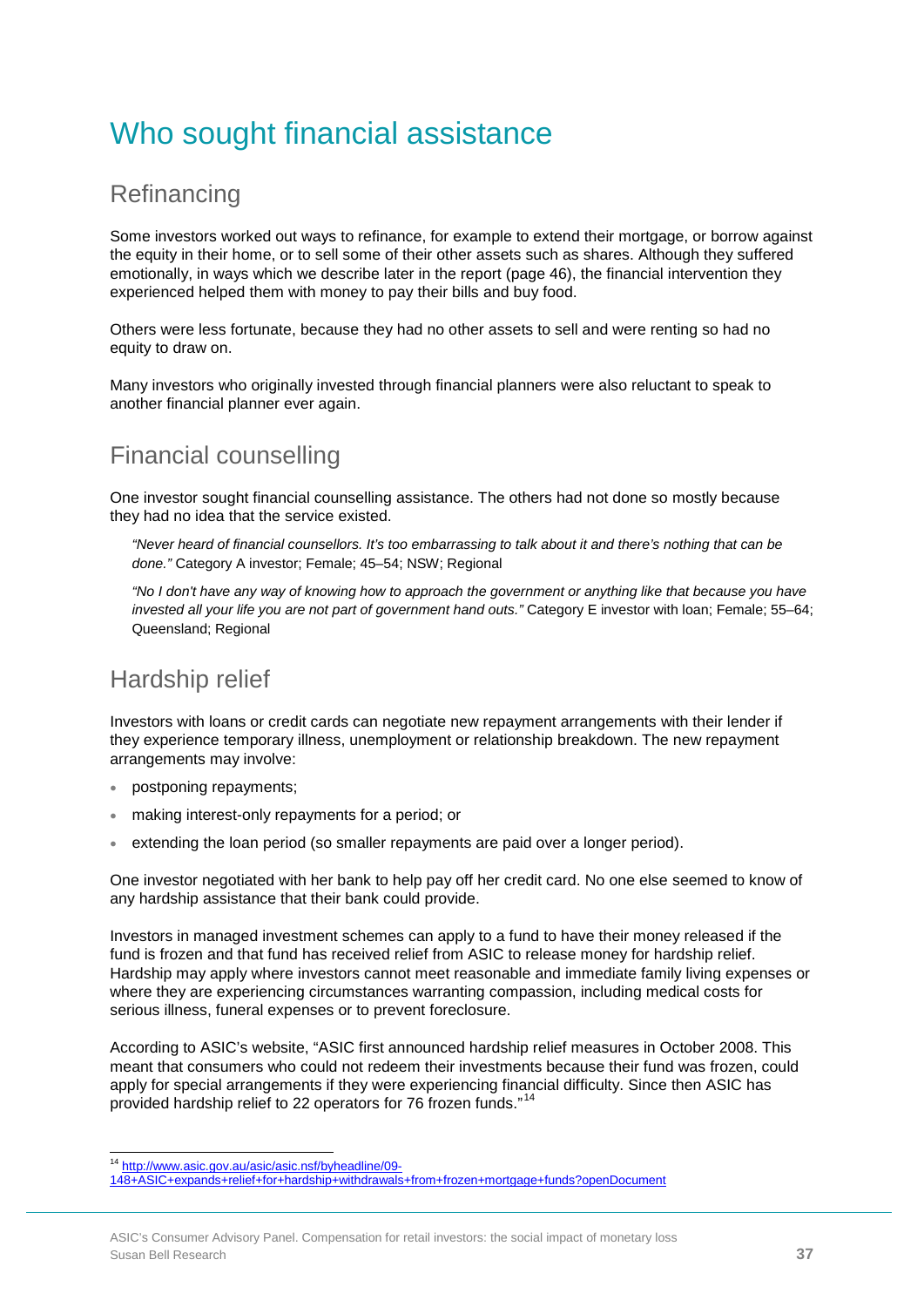However, only two people in our sample knew anything about this. One man applied to a Category B investment to have his money released because he was in a "*desperate situation*" but they refused.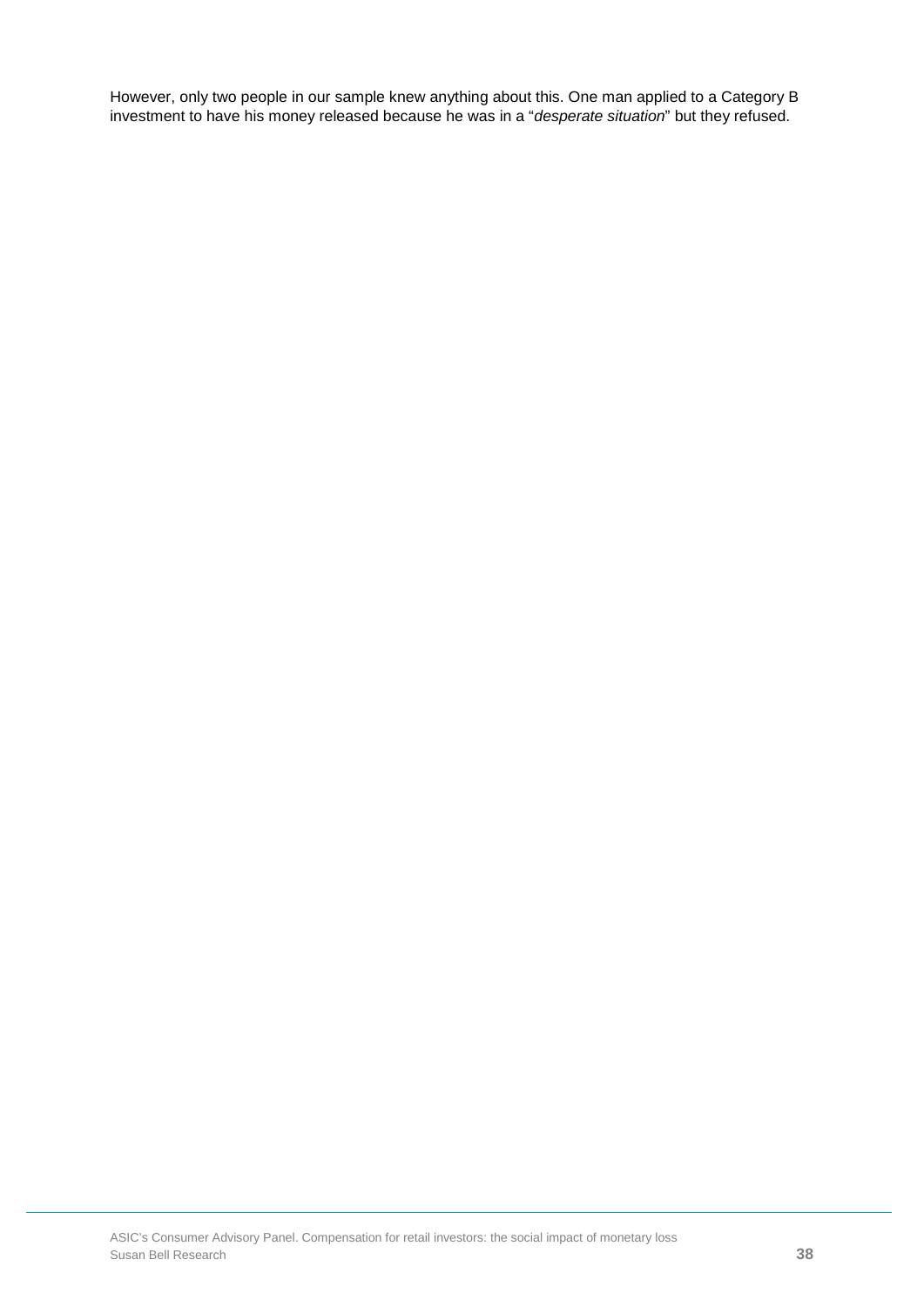# **Part 3. The social and emotional impacts and the effect on the broader community**

**This section of the report starts with some quantitative data on the impact on quality of life and then describes the social and emotional impacts for these investors, and on the community.**

## Findings at a glance

- 1. We have identified four different degrees of suffering: catastrophic; living frugally; financially settled but angry; and accepting. All of these investors experienced different degrees of financial and emotional distress.
- 2. Sixteen (54%) of the investors we interviewed said their life had changed a lot, or more than a lot, because of their loss.
- 3. Fifteen (52%) considered themselves to be 'just getting along' financially and 4 (14%) considered themselves to be poor or very poor. This compares with 29% of the population in the Household, Income and Labour Dynamics in Australia (HILDA) Survey (see Figure 14), stating that they were just getting along, were poor or were very poor.
- 4. Thirteen (45%) faced such problems as difficulty paying the mortgage, or having to go without meals.
- 5. The loss also affected families and workplaces and created costs for the community, especially retirees seeking Centrelink benefits or the Pension for the first time.

## The impact on quality of life

In the email questionnaire which preceded the qualitative interviews, we asked investors how much the financial loss had changed their life.

The chart below shows the proportion who said that their life was the same after the financial loss, and the proportions who said it had changed a little, a lot or so significantly it will never be the same. Ten investors (35%) told us that the impact was so significant it changed their lives dramatically. Another six investors (20%) said it changed their lives 'a lot'. For another nine investors (29%) the impact was a 'little'.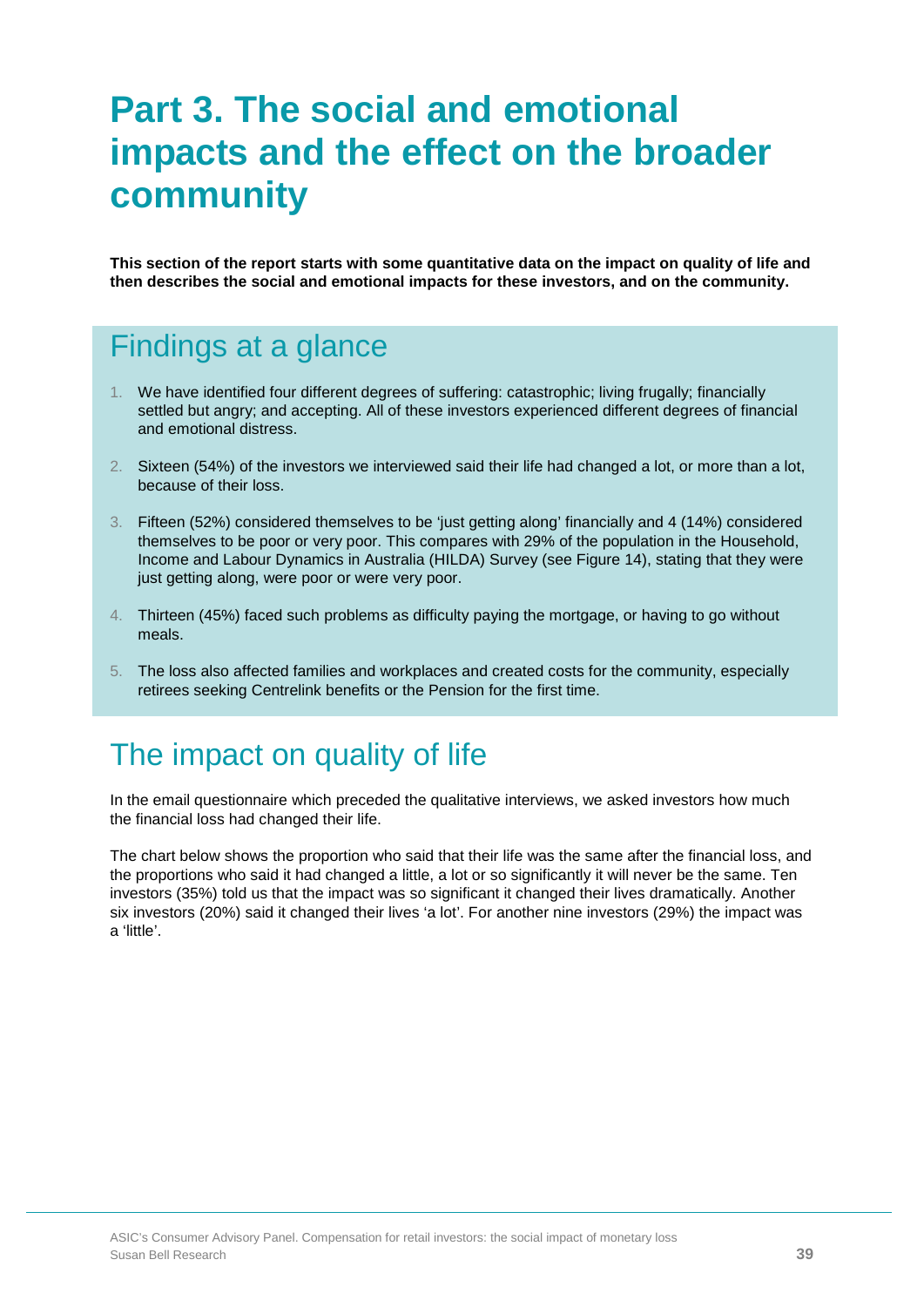

**Figure 13: How much the financial loss changed my life**

Base: all respondents N=29

Q: Thinking specifically about this, how much did your financial loss change your life?

We also asked in the email questionnaire how prosperous, comfortable or poor these investors currently felt they were, using a scale from the HILDA Survey. The data are shown in the table below, side by side with comparable data from the HILDA Survey.

Fifteen investors (52%) in our sample described themselves as 'just getting along' while four (16%) felt poor or very poor. This compares with the HILDA data where one in four (26%) was just getting along and 3% were poor or very poor.

|                        | <b>Our sample</b> | <b>HILDA</b>   |
|------------------------|-------------------|----------------|
|                        | %                 | $\%$           |
| Prosperous             | 0                 | $\overline{2}$ |
| Very comfortable       | 3                 | 16             |
| Reasonably comfortable | 31                | 53             |
| Just getting along     | 52                | 26             |
| Poor                   | 7                 | $\overline{2}$ |
| Very poor              | 7                 | 1              |
|                        | 100%              | 100%           |

**Figure 14: Given your current needs and financial responsibilities, would you say that you and your family are**

Our sample: Base: all respondents N=29

HILDA data: Base: N=11139

Q: Given your current needs and financial responsibilities, would you say that you and your family are:

We have also been able to compare against the HILDA data on another useful measure. In our email questionnaire, we asked about the things that these investors had done or not done 'because of a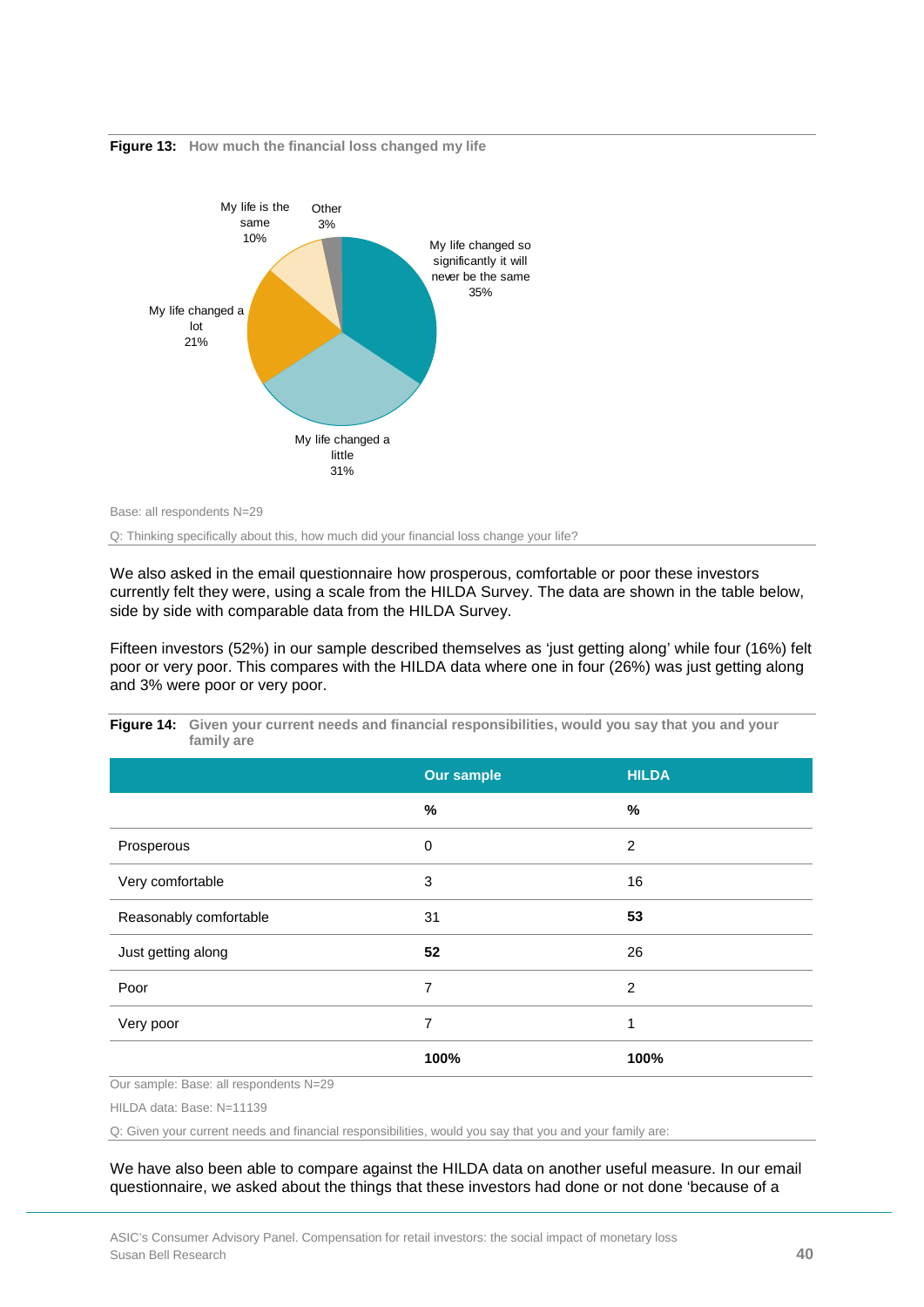shortage of money since the financial loss'. We asked them to select from a list of items drawn from the HILDA survey. The results are shown in the table below:

**Figure 15: Since your financial loss, has any of the following happened to you because of a shortage of money?**

|                                                                | <b>Our sample</b> |     | HILDA <sup>15</sup> |     |
|----------------------------------------------------------------|-------------------|-----|---------------------|-----|
| Multiple response                                              | $\frac{0}{0}$     |     | $\frac{0}{0}$       |     |
| I could not pay my electricity, gas or telephone bills on time | 14                |     | 12                  |     |
| I could not pay the mortgage or rent on time                   | 7                 |     | 6                   |     |
| I pawned or sold something                                     | 28                | 45% | 4                   | 20% |
| I went without meals                                           | 17                |     | 3                   |     |
| I was unable to heat my home                                   | 10                |     | $\overline{2}$      |     |
| I asked for financial help from a friend or family member      | $\Omega$          |     | 12                  |     |
| I asked for help from a welfare / community organisation       | 3                 |     | 3                   |     |
| None of these                                                  | 55                |     | 80                  |     |
| I prefer not to say                                            | 0                 |     | N/A                 |     |

Our sample: Base: all respondents N=29

HILDA data: Base = N= varied

Q: (Since your financial loss) has any of the following happened to you because of a shortage of money?

Just under half (45%) of the sample (13 investors) had experienced at least one of the listed items, compared with 20% of the population according to the HILDA survey. Eight (28%) of the investors interviewed pawned or sold something. Five (17%) went without meals.

Comparisons with the HILDA data are revealing. The investor sample included significantly more investors who went without meals, pawned something, or could not pay to heat their home.

The qualitative interviews cast further light on this. One woman told us that she visits a friend once a week for dinner – and that is her best meal of the week. Others have friends who bring meals to them. One student told us that the quality of his diet had deteriorated to living off noodles. In one case, the family was occasionally taking discarded food from behind the supermarket.

Other significant impacts were an inability to pay bills on time and an inability to heat the home. In one of the worst affected cases, one investor would turn off electricity when she left the house. Several were worried about the impact of electricity price rises due in January 2011. One woman was facing a rental increase as well, so she expected to have to move house as the two increases would take her over her fortnightly pension.

The qualitative interviews also identified some other signs of hardship which were not measured in the survey. The most poignant of these was the fear that two women had that they could not pay for a funeral. One woman decided to donate her body to science, to avoid funeral costs.

Some investors dropped their car or health insurance, or could not afford to have their car repaired.

We asked investors whether or not they had suffered from any of the impacts listed in the table below. The results are shown below in rank order:

<span id="page-41-0"></span>ŧ <sup>15</sup> The HILDA question was 'Since January 2007, did any of the following happen to you because of a shortage of money?'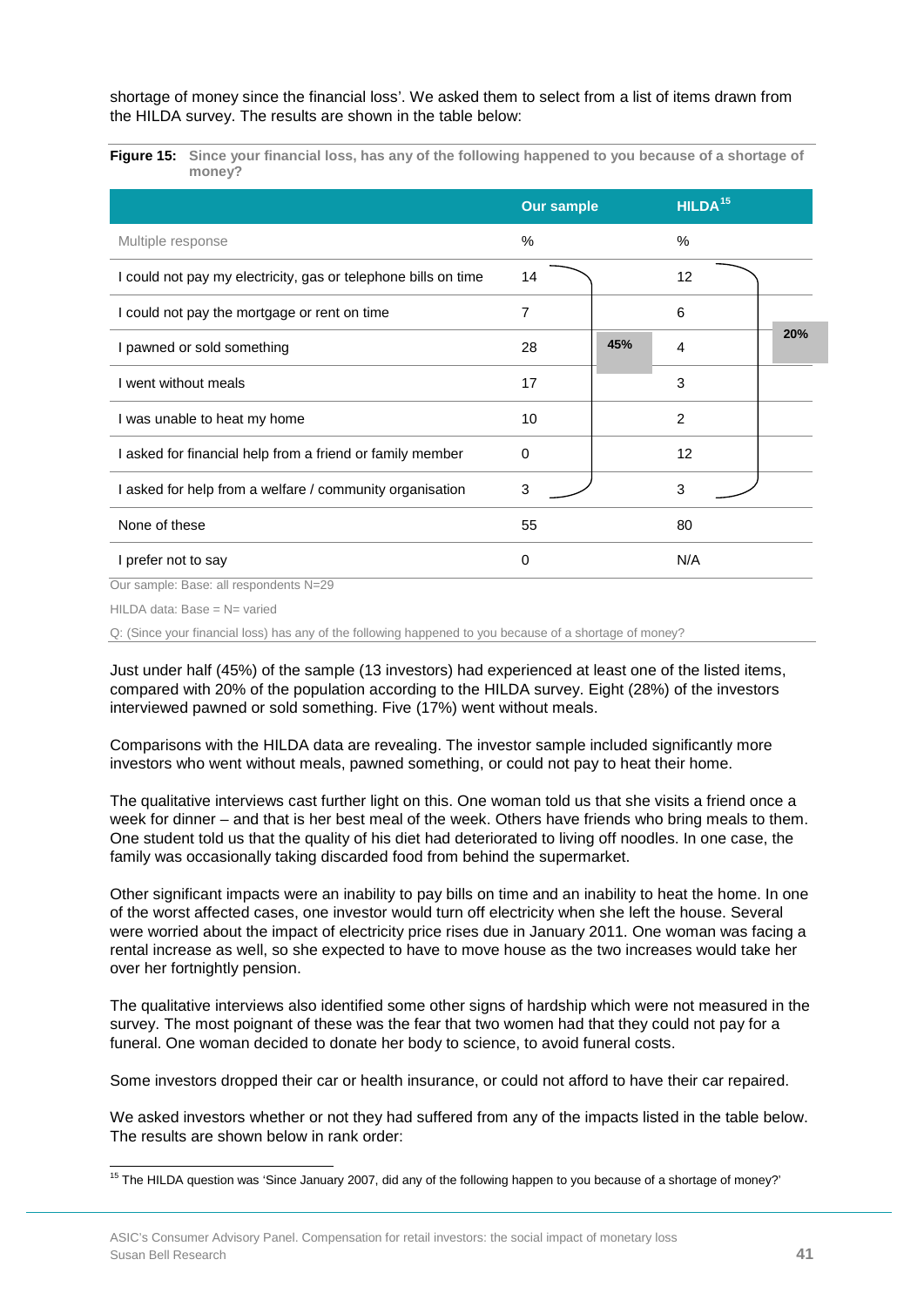| <b>Figure 16:</b> Financial or medical impacts                                                                                  |                |
|---------------------------------------------------------------------------------------------------------------------------------|----------------|
| Impact of the loss included                                                                                                     |                |
| Multiple response                                                                                                               | $\%$           |
| I and / or one or more members of my family have suffered from depression or anxiety<br>because of what happened                | 52             |
| I and / or one or more members of my family have suffered health problems<br>(e.g. heart problems) as a result of what happened | 14             |
| I can no longer get credit                                                                                                      | 3              |
| I had to sell the family home                                                                                                   | $\overline{7}$ |
| I was made bankrupt                                                                                                             | 3              |
| Any other major impact                                                                                                          | 10             |
| None of these                                                                                                                   | 41             |
| Prefer not to say                                                                                                               | 1              |
| Base: all respondents N=29                                                                                                      |                |
| Q: Did any of the following happen to you?                                                                                      |                |

The most common impact was the impact on mental health. Over half – 15 people – of the families had at least one person suffer from a mental health problem. Four investors (14%) suffered from other health problems.

### Why some investors were more affected than others

Investors felt the impacts of the financial loss in different ways depending on how reliant they were on the money they had lost, how much they were in debt and whether that debt was getting worse – and whether or not they had received some compensation or capital returned.

Based on the qualitative interviews, we subjectively categorised each person's story in terms of the degree of the social and emotional impact they experienced. The purpose here was to include their emotional state into the equation, not just their financial state.

This is shown overleaf.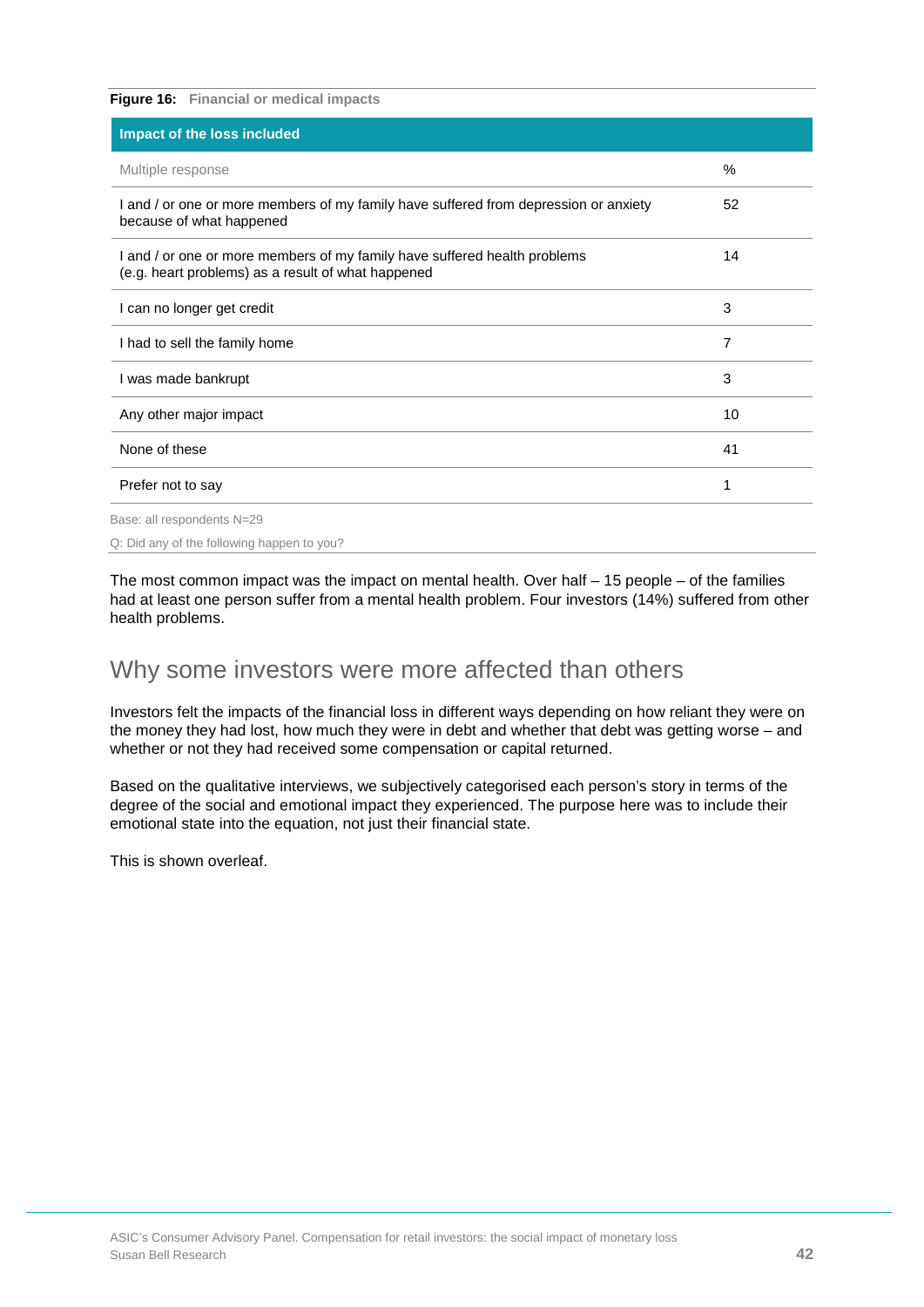#### **Figure 17: Subjective assessment of each person's emotional financial wellbeing**





- Five (17%) of the 29 investors that we interviewed qualitatively described situations which we considered to be catastrophic. We explain what we mean by this in the table below.
- Eight (27%) were now living in more straitened frugal circumstances than they were before for example they had gone from being self funded retirees who took holidays and went out to dinner once a week, to being on a full or part pension, with few if any holidays or dinners.
- Eight (27%) seemed to be reasonably financially comfortable, although they remain angry.
- Nine (29%) felt little long term impact emotionally or financially.

The table below describes these segments in more detail.

| Degree of<br>hardship    | <b>What that means</b>                                                                                                                                                                                                                                                                                               | <b>Compensation received or</b><br>capital returned                                                              |
|--------------------------|----------------------------------------------------------------------------------------------------------------------------------------------------------------------------------------------------------------------------------------------------------------------------------------------------------------------|------------------------------------------------------------------------------------------------------------------|
| Catastrophic<br>hardship | We have used the term 'catastrophic' to describe the<br>impact where the family had lost their home or was<br>perilously close to losing it.                                                                                                                                                                         | None of the investors we<br>judged to be at the<br>'catastrophic' level had                                      |
|                          | These investors had no other assets to draw on. All were in<br>ill-health, or became ill afterwards.                                                                                                                                                                                                                 | received any money in<br>compensation.                                                                           |
|                          | Most felt deeply ashamed of their poverty. Many had had to<br>rely on charity. Some of these investors "cancelled<br>Christmas" for example; there were no presents for the<br>family this year.                                                                                                                     | Some had small amounts of<br>capital returned, which went<br>to pay debts, but they<br>remained in serious debt. |
|                          | The investors we interviewed in this category had been<br>diagnosed as suffering from high levels of ongoing stress<br>and/or a range of other illnesses associated with stress<br>such as high blood pressure which were not problems<br>before their loss. One husband had died. Other couples are<br>in conflict. | It would seem that they are<br>living below the poverty line.                                                    |
|                          | One lived in a caravan for a while; another in their car.                                                                                                                                                                                                                                                            |                                                                                                                  |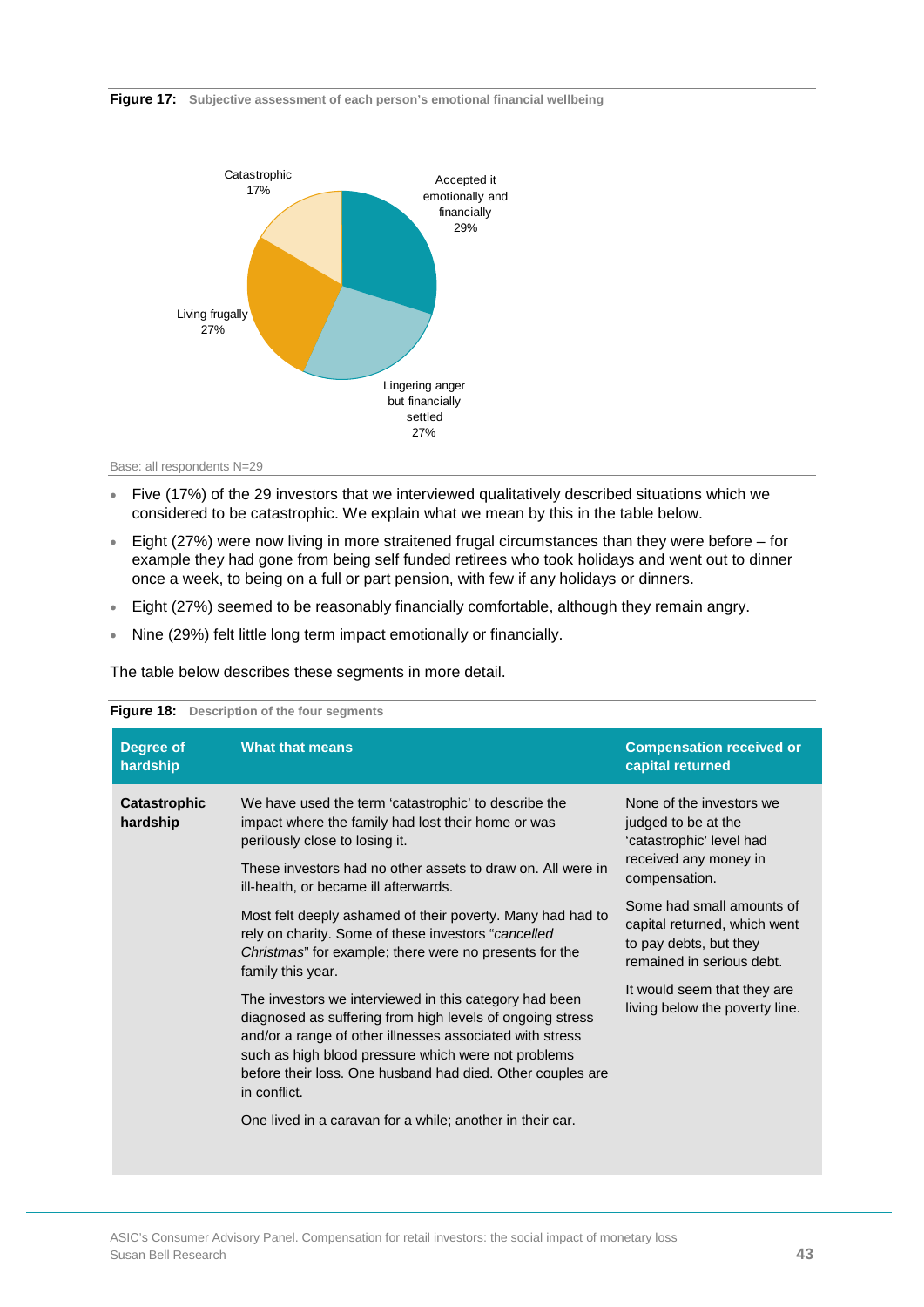| <b>Degree of</b><br>hardship                                                                                                                                                                                                                                               | <b>What that means</b>                                                                                                                                                                                                                                                                                                   | <b>Compensation received or</b><br>capital returned                              |  |  |
|----------------------------------------------------------------------------------------------------------------------------------------------------------------------------------------------------------------------------------------------------------------------------|--------------------------------------------------------------------------------------------------------------------------------------------------------------------------------------------------------------------------------------------------------------------------------------------------------------------------|----------------------------------------------------------------------------------|--|--|
| <b>Living frugally</b>                                                                                                                                                                                                                                                     | Some investors did not lose everything, but the impact on<br>their lifestyle was significant. They became frugal and<br>many suffer from long term depression.                                                                                                                                                           | Five of the eight investors in<br>this category had received no<br>compensation. |  |  |
|                                                                                                                                                                                                                                                                            | They accept that they have lost the money, though it took<br>some time for them to adjust their life style to their new<br>income levels.                                                                                                                                                                                | The rest had some capital<br>returned. Some had sold<br>assets to pay debts.     |  |  |
|                                                                                                                                                                                                                                                                            | They cut down their expenditure on clothes, entertainment<br>and holidays.                                                                                                                                                                                                                                               |                                                                                  |  |  |
|                                                                                                                                                                                                                                                                            | One couple who had been property investors now deliver<br>the local paper to earn some money. Another collects cans<br>for recycling "to get money for a night out or tea out."<br>Category E investor with loan; Female; 55-64;<br>Queensland; Regional                                                                 |                                                                                  |  |  |
|                                                                                                                                                                                                                                                                            | Many had ongoing stress, anxiety or depression and<br>related illnesses, especially if there were debts to repay.                                                                                                                                                                                                        |                                                                                  |  |  |
| Metropolitan                                                                                                                                                                                                                                                               | "We are constantly watching our purse strings. We have not been able to entertain as much as we used to.<br>We are eating alright because the money we get from Centrelink is not too bad and I also get a part pension<br>from DVA because I served in the Armed Forces." Category C investor; Male; 55-64; Queensland; |                                                                                  |  |  |
| Lingering<br>anger but<br>financially                                                                                                                                                                                                                                      | For this segment, the financial impact was less severe,<br>because they only lost part of their investment and / or had<br>no debt.                                                                                                                                                                                      | Several of these investors had<br>had some of their capital<br>returned.         |  |  |
| settled                                                                                                                                                                                                                                                                    | However, the anger and bitterness remains. These<br>investors were bitter at the scheme owners, or their<br>financial planners. They were also bitter at the system<br>which allowed this to happen.                                                                                                                     |                                                                                  |  |  |
| Metropolitan                                                                                                                                                                                                                                                               | "I don't think the anger ever leaves." Category E investor with margin loan; Female; 45-54; NSW;                                                                                                                                                                                                                         |                                                                                  |  |  |
| <b>Accepted it</b><br>emotionally<br>and financially                                                                                                                                                                                                                       | Some investors have accepted what happened financially -<br>usually because the amount of money was a small<br>proportion of their total assets, and was to some extent<br>'spare'. These investors had no debt, or had secure jobs or<br>businesses from which they expected to recoup some of<br>their losses.         | Several of these had some of<br>their capital returned.                          |  |  |
|                                                                                                                                                                                                                                                                            | They also described themselves as "easy going" or "glass<br>half full people". Category D investor; Male; 65-74;<br>Victoria; Regional                                                                                                                                                                                   |                                                                                  |  |  |
| "I have never been a gambler in the first place but I have come out of this pretty much no impact, but then<br>again I have always been pretty easy going, so I am basically shrugging it off." Category E investor with<br>margin Ioan; Male; 55-66; Queensland; Regional |                                                                                                                                                                                                                                                                                                                          |                                                                                  |  |  |

The appendix contains one case study from each of these segments.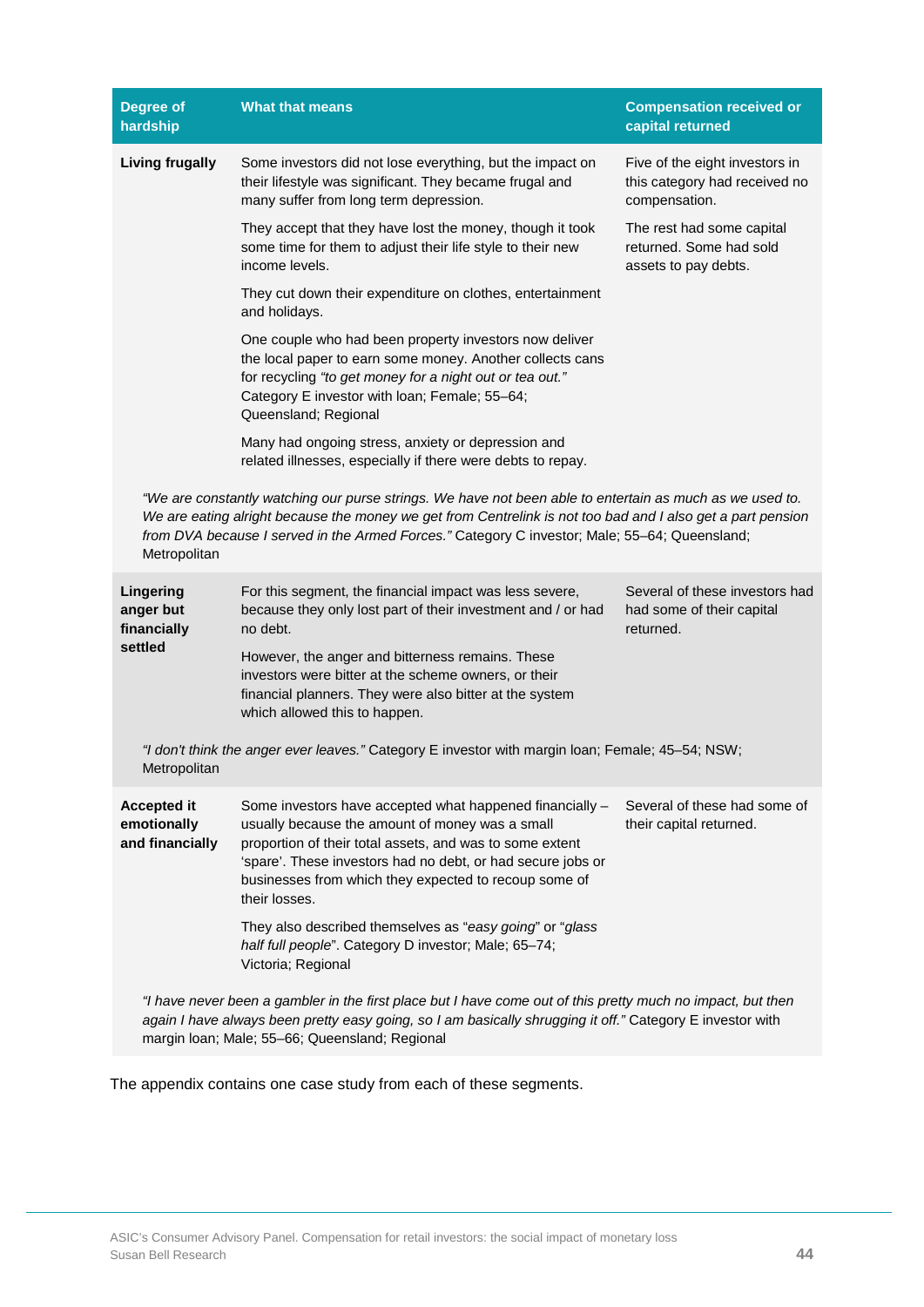# The social impact of financial loss

For some people, one of the most significant impacts was the effect that the loss had on their interactions with friends and family. Many of these investors no longer eat out, especially avoiding eating out with friends. Most had also stopped going on holiday, or cut back considerably.

*"If we go away now at Christmas time it's local. Friends of ours said we would like to go on a cruise and we*  have ... and we said no, we can't afford to go and we are not going. So we will stay home at Christmas time." Category B investor; Male; 65–74; Victoria; Metropolitan

One man has been a charity supporter, but could no longer afford to:

*"I have a friend of mine in Rotary for example, and they have \$100 plate dinners and I have to find an excuse now not to go to the \$100 a plate dinner….. And the letters that come at Christmas, Salvation Army, Red Cross, we don't even look at them anymore where before we would say we are compassionate these people have less than us let's put \$20 here \$20 there we don't do that anymore."* Category B investor; Male; 65–74; Victoria; Metropolitan

One figure stands out in Figure 15 on page  $41 -$  the '0' number of investors in this study who asked their friends or family for financial assistance. Almost everyone in our study had kept their loss very quiet from friends and family, because of shame and embarrassment. Investment loss of this nature is an invisible and lonely problem, as investors withdrew from their friends.

One investor felt she was leading "*a double life*", as she pretended to her friends that nothing had changed in her life.

Those living in hardship or living frugally tended to cut down their social lives considerably:

*"You don't want to have a coffee with anybody because you don't have enough money to pay for a cup of coffee and basically you don't want to invite them back because of the poor state your house is in or whatever."* Category E investor with loan; Female; 55–64; Queensland; Regional

*"No one wants to know a needy person……I met a new man – and I hid my car around the corner when he came to visit, so he wouldn't see it."* Category C investor; Female; 55–64; NSW; Metropolitan.

## Family conflict

The losses caused some damage to families. Many told us that they had not told their children, or their own siblings, and in some cases not their parents. These family members did not know why their sibling or parent was unsociable, stressed, or working multiple jobs, which caused some family conflict.

In some cases, there was some strain between husband and wife, usually because the investment was more one person's decision than the others. There has been one divorce among this group of investors since the GFC.

One young man no longer speaks to his mother, whom he blames for losing money which could have helped him. Some children had their activities curtailed. Some were forced into greater independence.

*"I think if I didn't have a strong relationship with my husband we wouldn't be married still; it was a very trying time."* Category E investor with loan; Female; 55–64; Queensland; Regional

*"We have a daughter who is a single mum and she has two boys, one in year 11 and one in year 8, and it is very hard for her and she really needs help and of course we can't do it."* Category B investor; Male; 65–74; Victoria; Metropolitan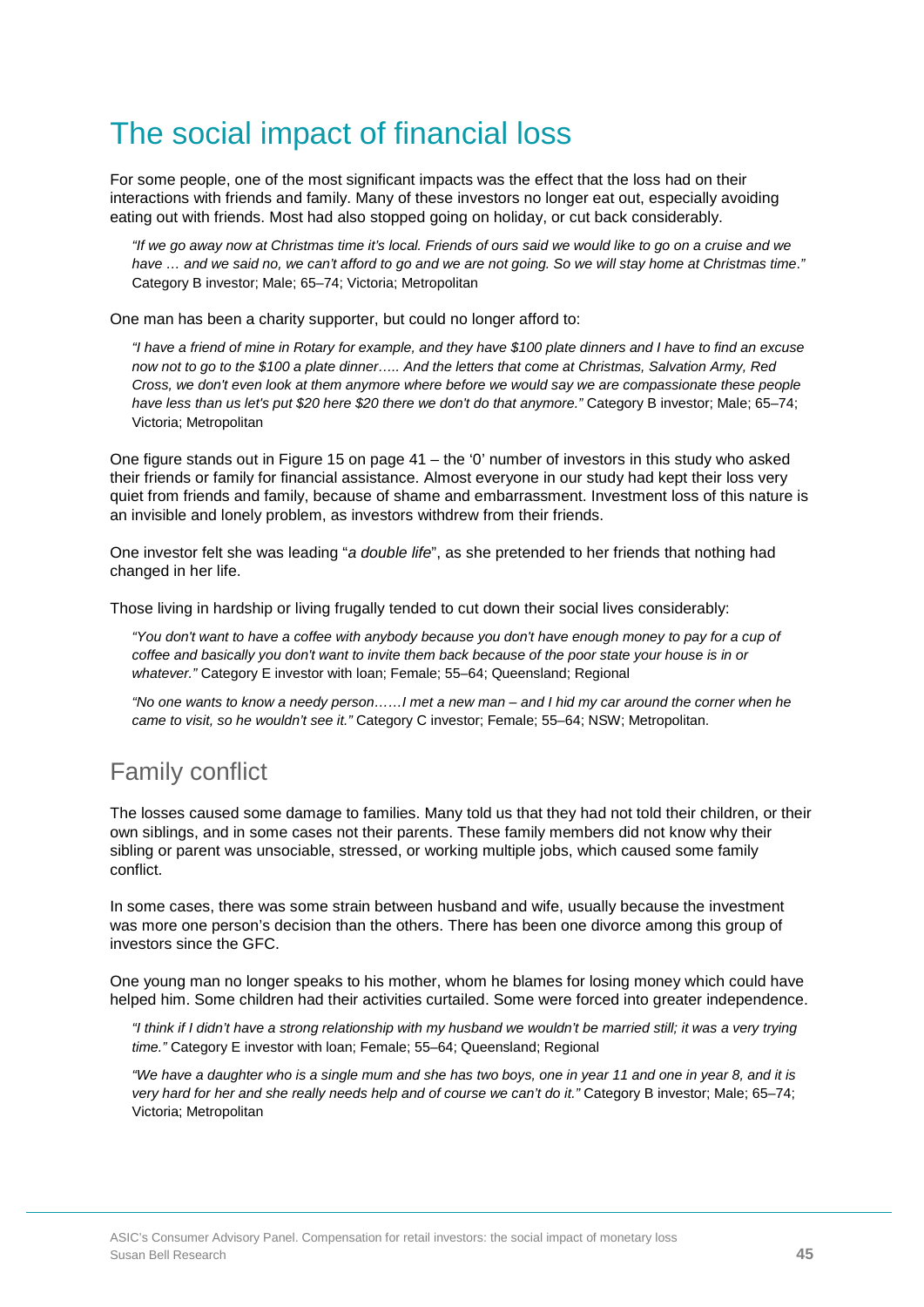### Impact on work and retirement

Ten investors told us that their retirement plans had to change. Some will stay in the workforce longer.

*"Our retirement plans that we had are gone and we will have to wait until my husband is 65 or 70 (to retire) but he won't be able to keep working like he is until then. So it has affected our retirement plans."* Category E investor with margin loan; Female; 35–44; NSW; Regional

Some – including some divorced or widowed mothers – are now working several jobs, or the equivalent of several jobs.

*"Since the crash I have had to now go back to full time work which is very hard for my children. I am working – I* don't know – 50 hours a week perhaps. Both my children work in the business and they have been since *they were 10 and 12, since my husband died."* Category E investor with margin loan; Female; 35–44; NSW; Regional

Some have been forced back to work after retirement.

Some found that their stress made it difficult for them to work.

*"When you are feeling down, you are not thinking clearly."* Category A investor; Male; 55–64; NSW; Regional

*"For a while there I lost it all and my focus was watered down and I couldn't really put in the effort that I usually do because I lost my focus and stressed out. But now I think over a period of time it has come back and I have to do what I have to do."* Category C investor; Male; 55–64; Victoria; Regional

## The emotional impact of financial loss

### Short-term and long-term emotional impact

This section of the report looks at the emotional impacts across the whole experience, and how investors coped since it happened.

#### **Short-term emotional impact**

**Anger** The most common immediate impact to the news of the loss was anger. Half of the sample mentioned anger spontaneously when describing their reaction.

> *"I got a little angry as well ……. How could they do this? We worked so hard for our dollars and that is a set back and I couldn't really take it out on anyone. I'd like to punch him in the nose."* Category A investor; Male; 45–54; Victoria; Metropolitan

Some investors were "*devastated*" or "*gutted*" when they heard the news. *"Awful sick feeling in my stomach. It was horrible.*" Category A investor; Male; 55–64; NSW; Regional

**Confusion** Several investors described their confusion when they first heard the news. They did not know what to do and what it would mean to them financially.

These feelings of anger and confusion never left many of the investors we spoke to.

#### **The longer term emotional impact**

**Anger** In the years since the initial loss most investors had lingering emotions, some of them very strong ones. Some were still angry, and very bitter. They continued to rage against the system – in many cases how could ASIC "*let it happen*". Others were angry at their financial planner or the bank.

> Some of the angriest were investors who had battled the system who still felt that their matter had not been resolved. A few tried to challenge their financial planner, or at least get some answers out of the financial planner but to no avail. In some cases,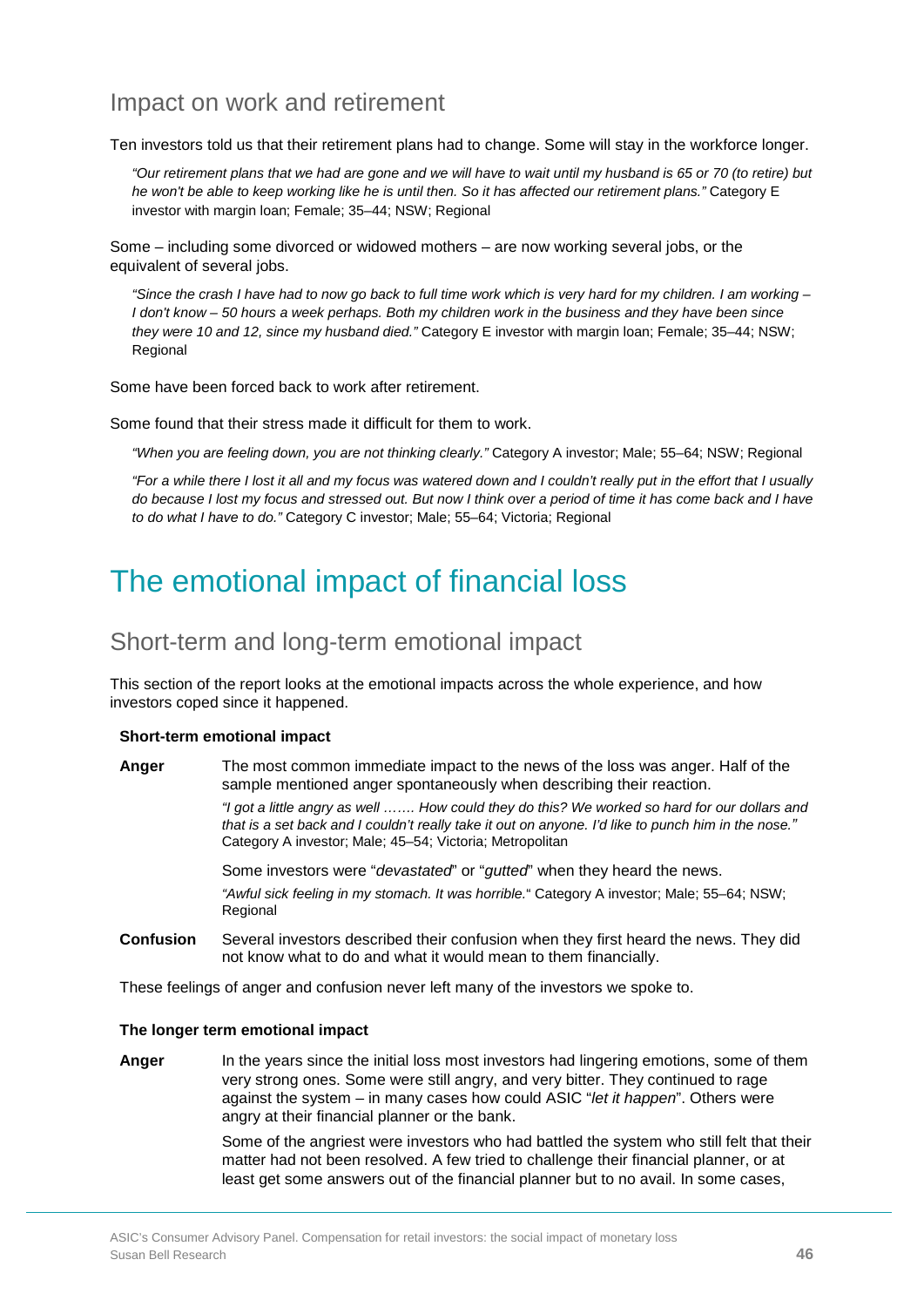their arguments were with the bank. These investors were very angry still.

**Blame** In the six months to a year after the loss, several investors struggled to cope with the idea that their "*gullibility*" – or possibly greed – had caused the problems their family were now having to deal with. This partly occurred because some of these investors did not realise that the managed investment scheme owners may have deliberately misled them, or that their financial planner may be in breach of his or her AFS licence.

> The self-blame tended to turn into questioning their self-worth. Some only survived because of their obligations to look after their children.

**Depressed** Overall 17 of the 29 investors (59%) we interviewed described themselves as depressed, sad, helpless, frustrated, trapped or in despair. Five have been diagnosed with depression since their financial loss. One man lost his job because his depression affected his work performance.

> These emotions did not usually occur at the time of the initial loss; they came about as the person thought about their own part in their own problems. Depression and helplessness also came about when the person wondered what on earth they were going to do now:

*"I was thinking 'how can we do things' but it's basically out of my hands and I was frustrated that I couldn't do anything. Normally if there is a problem in our business or whatever we can sort something out but this was totally out of my hands."* Category A investor; Male; 55– 64; NSW; Regional

**Uncertainty** This ongoing depression seemed to be linked to a pervasive sense of uncertainty caused by lack of closure.

> *"I need closure, need to move forward. I still think about it ….. Every time I open the cupboard, I see the folder."* Category A investor; Male; 55–64; NSW; Regional

Many of the situations these investors encountered caused this uncertainty. Some of the most difficult situations were when funds were frozen or placed in administration or under new management, investors did not know what to expect. They continued to ask themselves whether they would get any money back and if so when? The experience felt like a maze to many people.

**Stress** Some investors have lain awake at night stressed, several years after their initial loss. Those who were the most stressed were the ones most in debt.

> *"I could say depressed but I try not to be depressed because if I did I would jump off a cliff and I have two kids to look after. If it was just me I don't think I would still be here I just can't cope with the stress of it all but I just have to get up and do it because I have two kids and I could burst into tears on the phone for you."* Category E investor with loan; Female; 45–54; NSW; Regional

**Shame** Some investors told almost no one about their loss. One of the researchers was the only person that one investor has told. They are ashamed to be poor and ashamed to have made a mistake.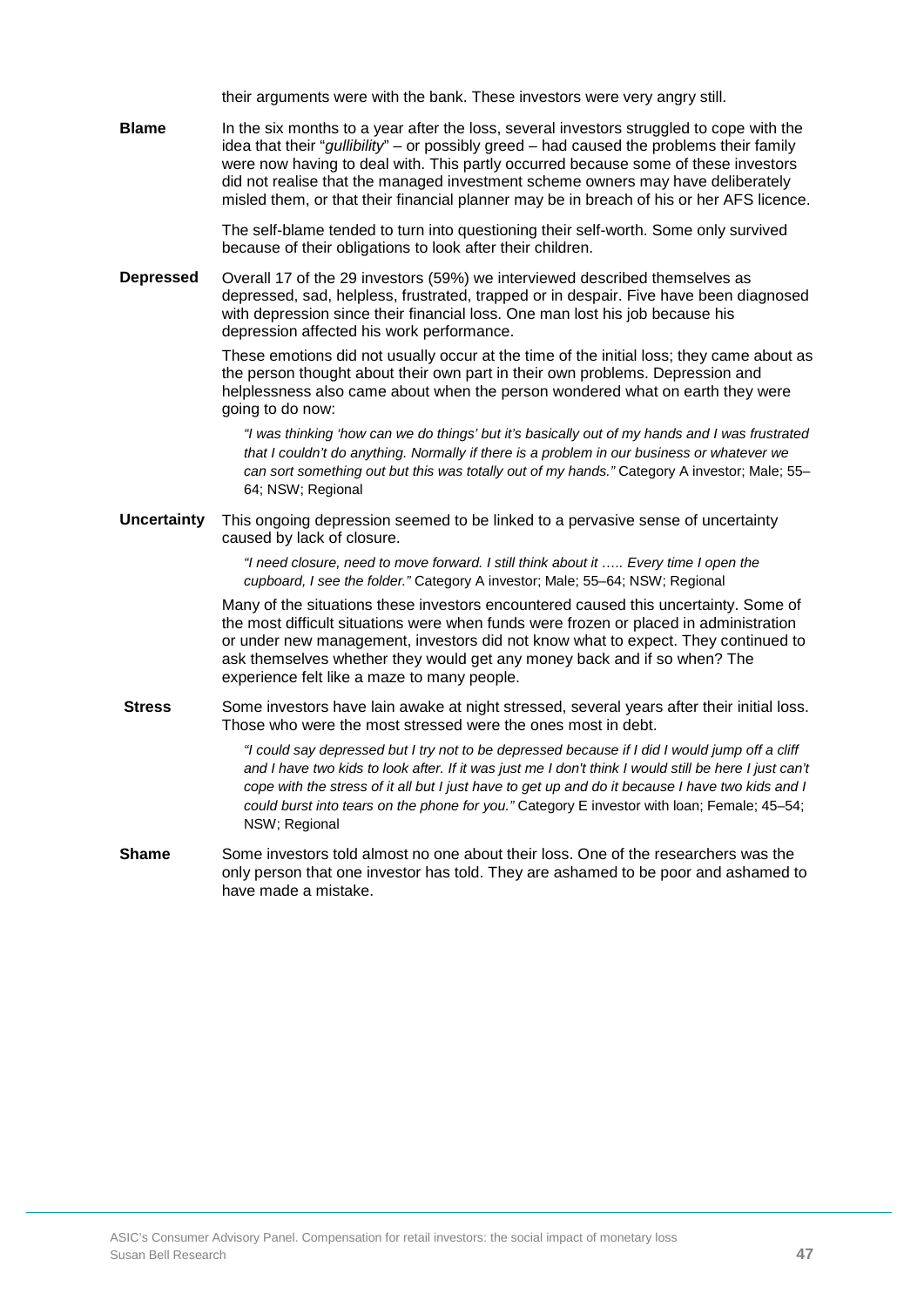# Costs to the community

### Centrelink/Pension

Some investors sought Centrelink assistance for the first time after the loss. These were usually retirees who could no longer fully fund their retirement. One investor's children were now eligible for youth allowance, though they were not before.

Some investors who were under retirement age who had never sought social security assistance before were reluctant to start now. Some did not even think of it:

*"I thought trailer park; not Centrelink."* Category C investor; Female; 55–64; NSW; Metropolitan

*"At one stage I was worried and thought that that maybe Centrelink would be able to help me out with the situation but I don't like taking money from the government because it is for people that really need it. So my mum said I would rather be poor than have to go to Centrelink and abuse the system and I thought 'fair enough'."* Category E investor with margin loan; Male; 25–34; NSW; Metropolitan

Some of the investors we interviewed were retirees when they originally invested, or were on a disability pension. Centrelink deemed them to be receiving income from their assets. Despite the fact that the funds were now under administration or liquidation, Centrelink still calculated the value of the asset at its original value. Some investors were in a very difficult position in that they have a reduced pension because of their loss and no assets to help them pay off their growing debts. This can also happen when funds are taken over by a new scheme owner.

Some investors wrote to their local politician or a senior politician like the Federal Treasurer to ask Centrelink to acknowledge that their asset was no longer its original value. This tactic succeeded for two investors. Others did not try this because they were too ashamed to ask for help.

*"We got \$365 a week from Centrelink. Centrelink weren't recognizing ….. according to their books we still had that money invested and they said if you can't invest it there invest it somewhere else, but they froze it and we*  couldn't get our money .....We got onto Jenny Macklin and eventually a few months later they did bring in that *we were members of (Category B investment) that we couldn't recognise we had units so then we were able to get the full pension."* Category B investor; Female; 65–74; Queensland; Regional

Others planned to go on the pension instead of funding their own retirement.

*"At the end of the day I am not going to be self funded when I turn 65. I am going to rely on my pension."* Category C investor; Male; 55–64; Queensland; Metropolitan

*"What am I going to do? I sit back and say 'I have lost this money, I am just going to have to retire on zippo'."* Category E investor with margin loan; Female; 45–54; NSW; Metropolitan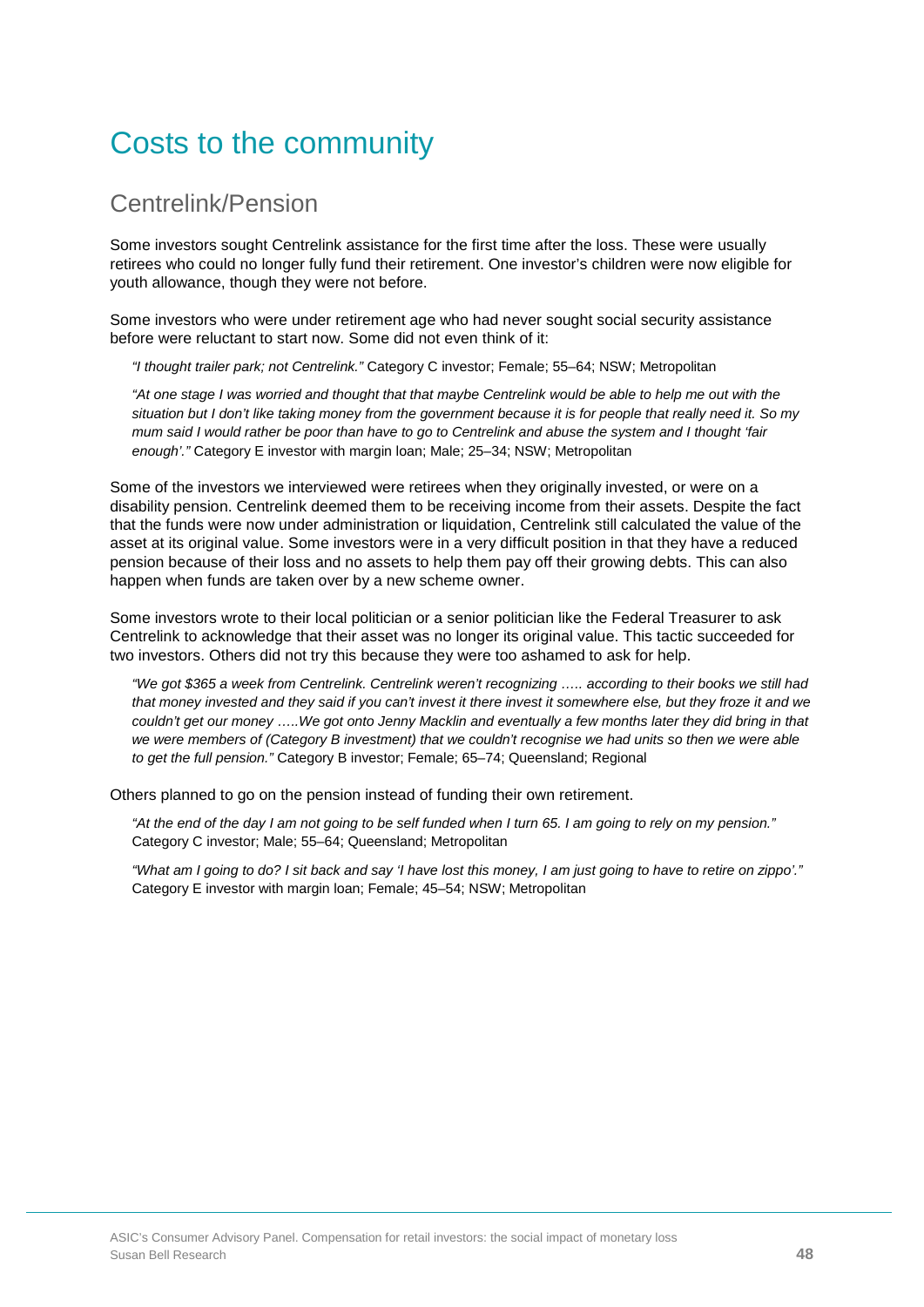# **Part 4. The impact on trust in the financial system**

**This section of the report describes the impact of their experiences on perceptions of financial planners, banks and the Australian government.**

# Findings at a glance

- 1. One of the most significant impacts of these investors' losses is the damage to their confidence in the financial system.
- 2. Most of their criticism was levelled at financial planners, with some also levelled at the banks.
- 3. Their confidence in ASIC was also shaken. These investors expected ASIC to step in earlier to protect investors' funds. Looking back, they also believed that ASIC should have more power to regulate and monitor investment schemes. On the other hand, some were angry at ASIC when (in their view) ASIC did step in to 'freeze' some funds.

One of the questions in the email questionnaire was about how much each person trusted different aspects of the financial system. Investors were asked to state which of the following statements were true.

| <u>20 any of the following apply to you, booddoo of miat happened: (inditiple response)</u> |             |     |  |
|---------------------------------------------------------------------------------------------|-------------|-----|--|
|                                                                                             | %           |     |  |
| I no longer trust financial advisers                                                        | 66          |     |  |
| I no longer trust the government                                                            | 41          | 79% |  |
| I no longer trust the banks                                                                 | 41          |     |  |
| Other                                                                                       | 17          |     |  |
| None of these                                                                               | 14          |     |  |
| l am unsure                                                                                 | 7           |     |  |
| I prefer not to say                                                                         | $\mathbf 0$ |     |  |
|                                                                                             |             |     |  |

**Figure 19: How much each person trusted different aspects of the financial system**

**Do any of the following apply to you, because of what happened? (multiple response)**

Base: all respondents N=29

Q: Do any of the following apply to you, because of what happened?

Twenty-three investors (79% of the sample) said that they no longer trusted at least one component of the financial system. Nineteen investors (66%) said that they no longer trusted financial advisers; twelve (41%) no longer trusted banks.

Significantly, four in ten (41% – 12 investors) no longer trusted the government.

The qualitative interviews explored why this loss of confidence occurred.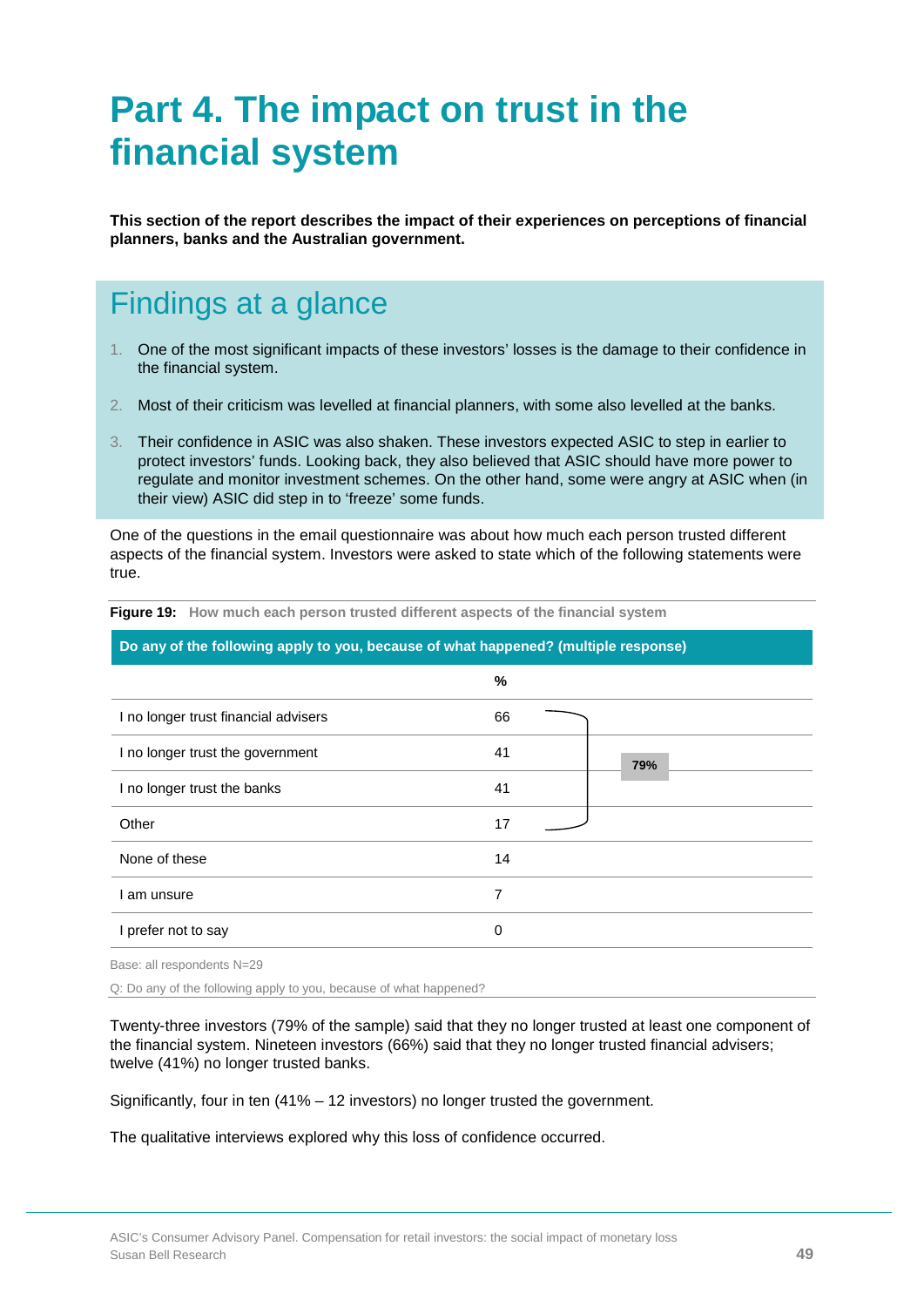## Reasons for distrust of financial planners

Investors' interactions with their financial planner changed as soon as the investments failed.

*"Before all of that, the advisers were keeping fairly good contact on a very regular basis, like email and that. Once (the Category B investment) started going a bit pear shaped, that all stopped and when we tried to contact them to find out what was going on, it was all very vague, they were trying, they didn't give us any advice, they weren't really there."* Category B investor; Male; 55–64; Queensland; Regional

Therefore, two thirds of these investors distrusted financial planners as a result of this loss. They saw the issues as:

• **The financial planner's self interest.** Anger at the financial planner came from investors who believed that the financial planner's advice – which seemed to be to their benefit at the time – was in fact to "*line the pockets*" of the financial planner.

*"I am very angry against the financial adviser really. I do think he was a very good talker."* Category E investor with margin loan; Female; 45–54; NSW; Regional

*"Disgusted actually, you trust in their financial advisers and they led us astray, completely astray."* Category C investor; Male; 55–64; Queensland; Metropolitan

#### • **The financial planner did not explain the risks to clients**.

*"All sales and don't keep in touch and meets the quota and I think about it now and they have no moral standards. Financial planners need to explain the risks rather than the profits."* Category E investor with margin loan; Male; 25–34; NSW; Metropolitan

The apparent refusal of financial planners to contact clients after the loss seems to have created or reinforced this distrust. It may be worthwhile exploring in a future study the reasons why so many financial planners apparently chose not to speak to their clients.

## Reasons for distrust of banks

The investors who distrusted the banks were generally those who lost money through the investment advice of a bank financial planner.

*"Yes I would never touch a major bank again. ….. I am dead scared of going near one of the Big 4*." Category E investor with loan; Female; 45–54; NSW; Regional

Some in managed investment schemes were affected when the banks called in the loans they had made to the managed investment scheme:

*"I think the banks, they are like sheep and as soon as there is an inkling. Had first mortgages on all these buildings and they dried up the credit and so they couldn't expand, they couldn't have an overdraft, they cut down their overdraft facility and then that scared the investors and had a flow-on effect then and that has affected everyone."* Category A investor; Male; 45–54; Victoria; Metropolitan

There were a couple of good news stories for the banks. One Category E investor with a margin loan took part in mediation with a bank and was very happy with the outcome. Another was also able to take out a loan with a bank which took him from catastrophic status to just living frugally.

In some ways, the collapses of the last few years may benefit the banks. Almost everyone we spoke to said that they would now never invest speculatively. They would "*put their money in the bank*".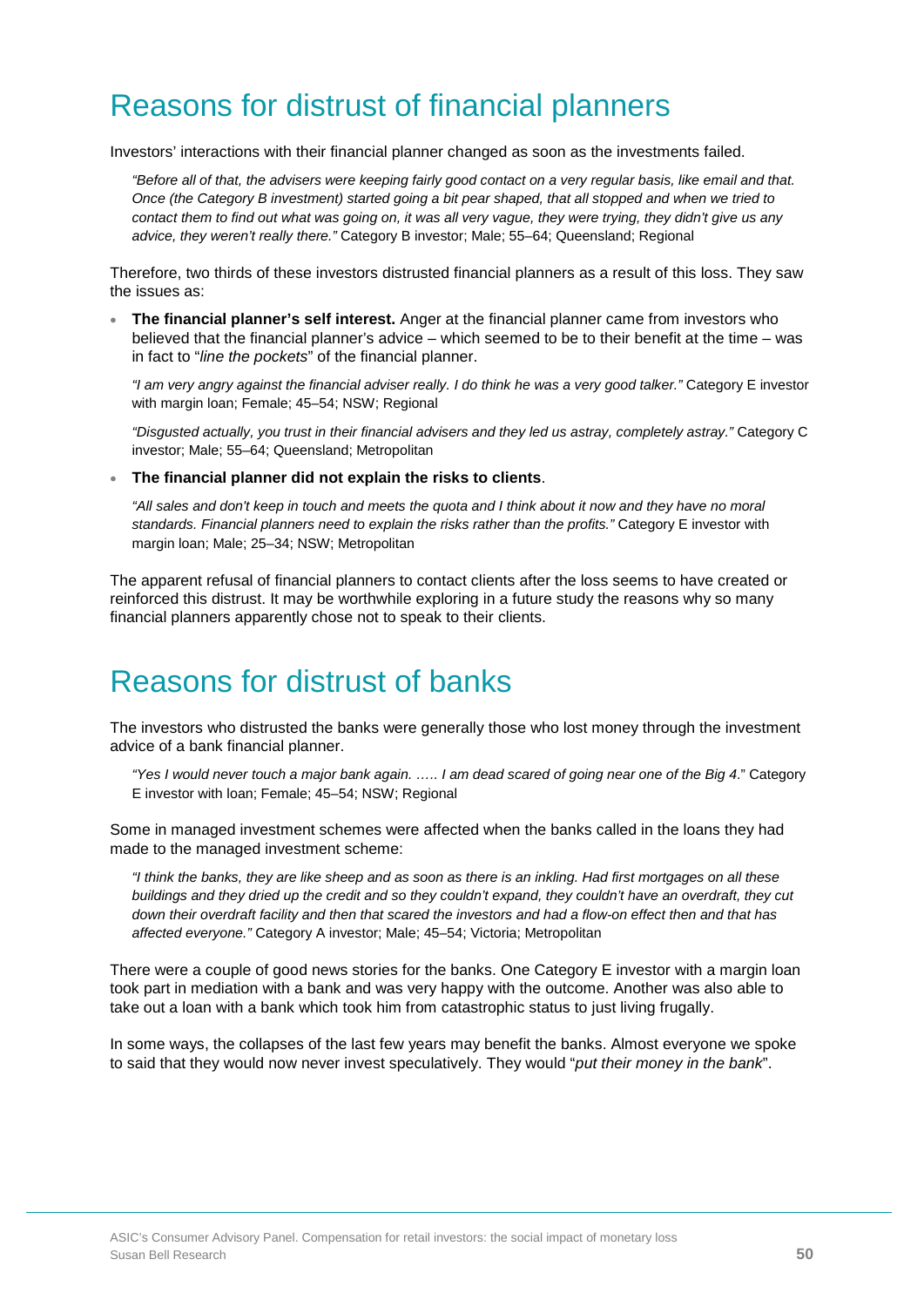# Reasons for distrust of government

One of the most significant issues to arise from this report is the effect that these losses had on perceptions of the government, and regulators, especially ASIC. The viewpoints that these investors expressed about ASIC were that:

- Inexperienced investors need proper protection.
- ASIC should be able to prevent new unscrupulous schemes operating.
- ASIC should police ongoing funds and schemes more rigorously.
- ASIC should intervene earlier.
- ASIC 'froze' some funds, preventing investors getting their investment back.

Some of the comments suggest that these investors may not fully understand the role of ASIC, and what ASIC can or cannot do to protect investors. For example ASIC is unable to limit competition and prevent new so-called 'unscrupulous' schemes entering the market if they are operating within the law.

One of ASIC's roles is to release investor alerts and put out information for investors, including tips on what questions inexperienced investors should ask and how to diversify. Investors would benefit from greater awareness of this information.

These comments therefore suggest that there may be a significant 'expectation gap' for ASIC to overcome.

Some investors who tried to contact ASIC for some form of redress also became angry when ASIC could not help them.

We discuss each of these points on the following page.

### Inexperienced investors need protection

Several investors described themselves as financially "*gullible*". One was described as naïve by her lawyer.

Several investors made the point that the Australian system allows for – perhaps encourages – inexperienced investors to interact with a complex financial system.

*"They say that (funds offering high interest) should ring alarm bells but when you don't know a lot about*  investing money and you don't have financial advice, how are you to know?" Category A investor; Female; 45–54; NSW; Regional

In part, this was to do with complex documentation.

*"For one example, they sent us an explanation about how they were going to determine the costs of the units into what the return was for the people, the document was three times as thick as the original prospectus, and so if you can't say something in 2 mins, you sit down and shut up. ASIC should never have let them get away with it, here is the clause that you explained in the original document you have to explain this clause to the people."* Category B investor; Male; 65–74; Victoria; Metropolitan

*"I found even emails from lawyers I have to read them 100 times to understand what they were saying and even then I had trouble because it is the law and they have to do everything exact to explain something. I suppose a mediator that can explain this is what is happening in plain English. 'This is what is going to happen next and might take this long'."* Category B investor; Female; 35–44; NSW; Metropolitan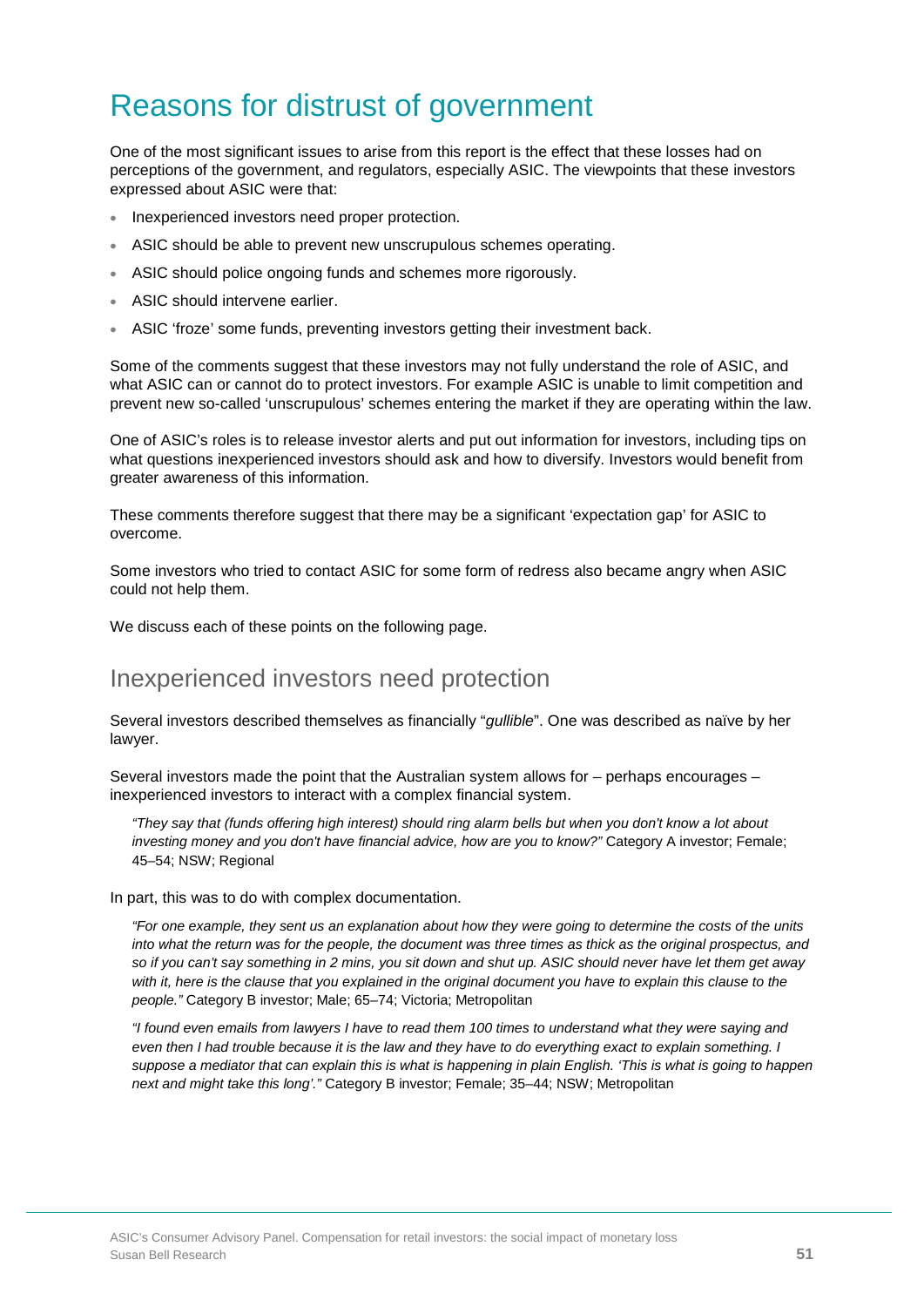### No regulations to prevent new and unscrupulous schemes

Several also made the point that the government should not allow people to start schemes without any guidelines:

*"We have no recourse. There is no claims tribunal. There is nothing we can do. Just like if you or me start and*  try to set up a company and said we are just going to take your money and then walk away when it went *wrong. …. There are no restrictions. No guidelines."* Category A Investor; Male; 45–54; NSW; Metropolitan

One issue here is that the managed investment schemes were marketed as if they were simple products which were easy to buy, when it seems that they were more highly complex products.

According to these investors, the schemes were heavily advertised on TV and the newspapers, and through direct mail and telemarketing, to the point that some people felt pestered into investing.

*"They have all these lovely adverts: green and gold and your family. And they rang me up time and time again, saying 'You don't have to pay now'."* Category C Investor; Male; 55–64; Victoria; Regional

### ASIC should police ongoing funds and schemes more rigorously

Several investors told us that they contacted ASIC when they could see problems with their funds, or after the funds crashed, but ASIC was unable to help. These investors were furious that no one could help them. Their perceptions were:

*"ASIC doesn't oversee enough. These people can put forth all these materials and it sounds good on paper, but it is not true."* Category A Investor; Male; 45–54; Victoria; Metropolitan

*"The minute they stopped paying us and started borrowing money from the [bank] I contacted ASIC and they*  said 'we are keeping a strict eye on it and we are looking at it' and that was the answer I kept getting all the *time 'we are looking into it' but they never did anything about it until it was far too late."* Category B Investor; Female; 65–74; Queensland; Regional

*"I believe ASIC should've been more diligent in checking if (Category E investment) had a licence. They should act as more of a watch dog ... and be the body that is required to give endorsement."* Category E Investor with margin loan; Female; 45–54; Queensland; Metropolitan

## ASIC 'froze' the funds

Conversely, some investors blamed ASIC because they could not access their investment once it had been frozen. However, funds are frozen by the fund manager (rather than ASIC) to protect all investors to avoid a run of investors trying to recover their investment at the same time.

### Anger when ASIC could not help

Some investors contacted ASIC and became angry when ASIC could not help them. One man contacted ASIC and was told that he should contact his financial services provider first, perhaps because the financial services provider would first need to receive a complaint so they could address it. The financial services provider simply told the investor that they could not help him. He blamed ASIC for failing to help him.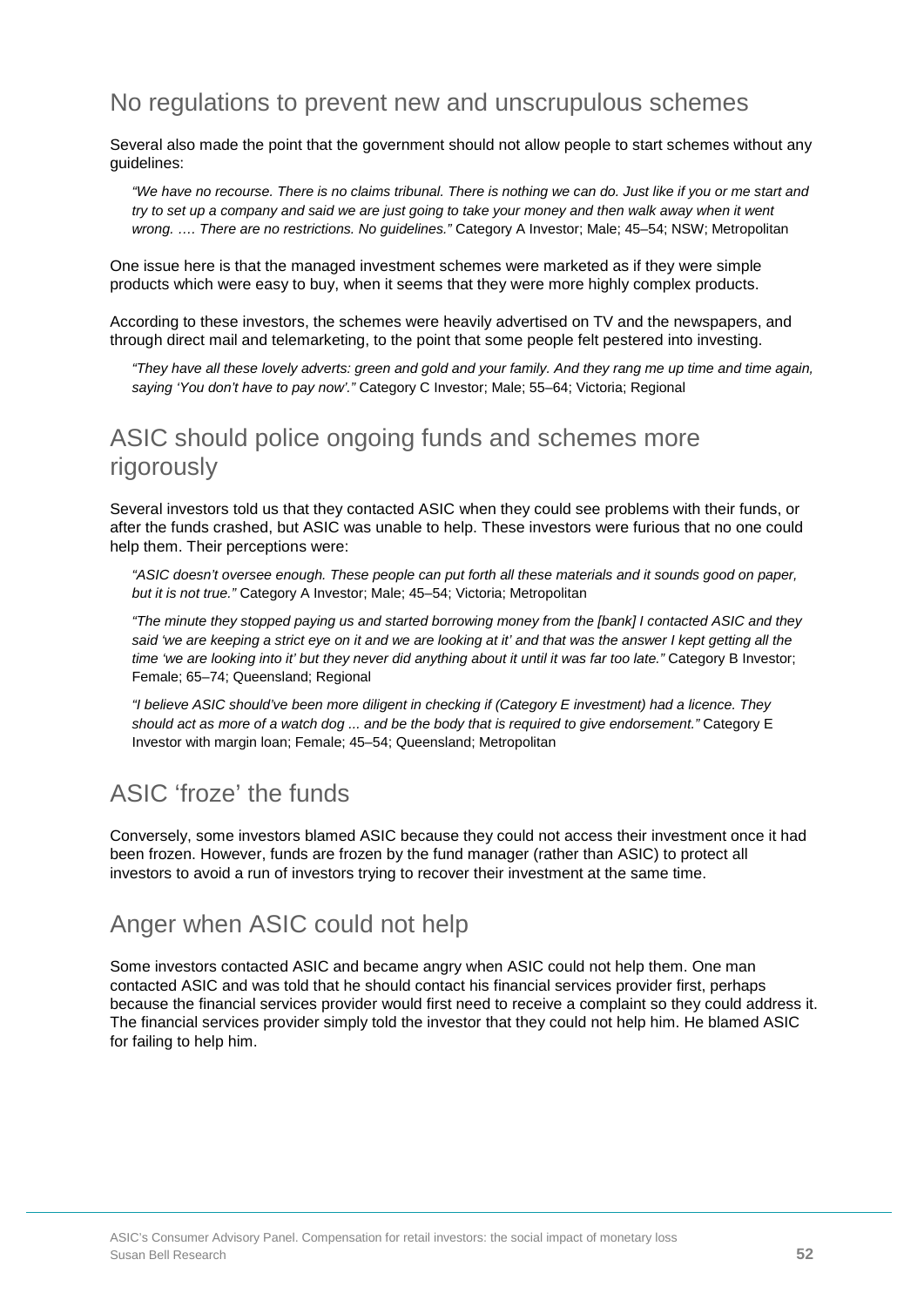# Distrust of corporate Australia

Although not measured in the quantitative part of the study, in the qualitative interviews investors reported that they now angrily distrusted corporate Australia, because of their experiences of investment loss. Their complaints arose because they saw that some high profile people or politicians had supported their investment but had emerged unscathed.

## CEO salaries and executive bonuses

Some were angry to see the investment scheme owners living in apparent wealth.

*"I think you are always angry at the people that have actually been the instigators. They live in really good houses and their lifestyle is 5-star and they go off on holidays and do the best sort of things and go to the best places."* Category E Investor with margin loan; Female; 45–54; NSW; Metropolitan

Investors who lost a lot of money because they trusted executives and organisations now felt very bitter towards not just those individuals, but to business executives in general.

*"I just got very bitter when I hear what CEOs are making at our expense*.*"* Category A Investor; Male; 65–74; Victoria; Regional

*"It reaffirms what I thought. People make a lot of money from doing not a lot of work … unscrupulous …. dubious individuals who profit off the hard work of others."* Category D Investor; Male; 22–24; NSW; Metropolitan

## Lack of accountability

Some also felt that the scheme owners or the executives should be accountable. One of the reasons that investors considered class actions was to "*see justice done*".

### A shift to greater self-reliance

Some of the investors in this study who invested directly did so because of previous bad experiences with financial planners. After the crash of 2001 one investor:

*"Went to a financial adviser and he did a portfolio and I don't know what happened with the stock market or whatever but it started to go down and we lost a bit of money from that so we took that money that we had in the portfolio and then got rid of him and then I started to look in newspapers for different companies."* Category A Investor; Female; 55–64; NSW; Metropolitan

The relevance of this story is that the investors who lost money may do the same thing again and become more and more self-reliant. While this would mean that they avoid further poor quality advice, they may also fail to gain any good quality advice, which they may especially need at retirement.

### Refusal to invest

Almost every one told us that they would not invest again. They planned to put their money in the bank, or perhaps into residential property. This may mean that their savings may not keep pace with inflation, and will not increase enough to provide any kind of income in retirement.

Although these investors said that they will be cautious and keep their money in the bank, there is also the possibility that they will seek out unregulated investments in their attempts to avoid inappropriate financial planning advice.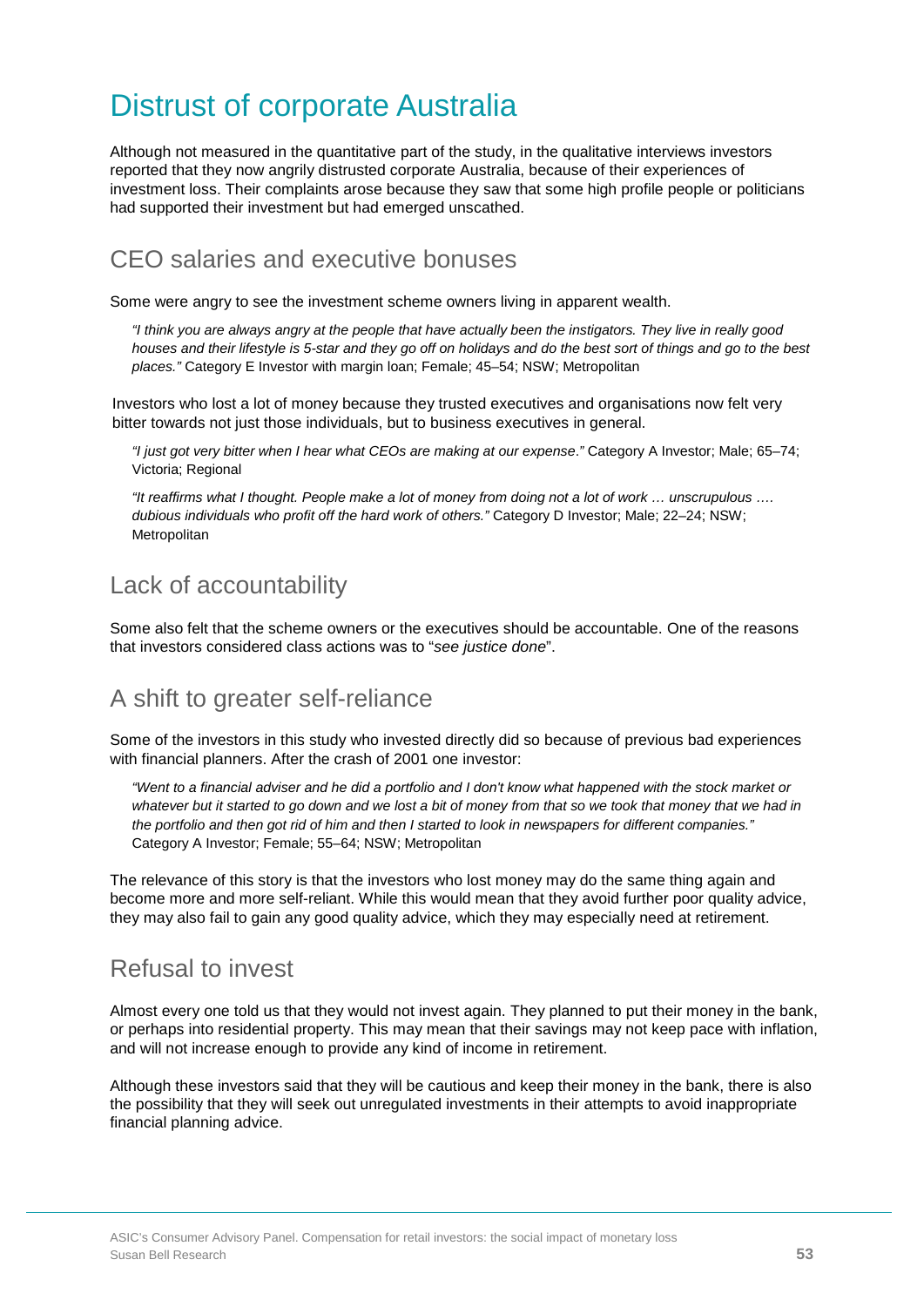

The Appendix contains

- 1. Case studies,
- 2. Details of our methodology,
- 3. Copies of the initial screening question, email questionnaire and interview guide,
- 4. Glossary.

Note: We have chosen one case study for each of the four categories we have described: catastrophic hardship; living frugally; financially settled but angry; and accepting.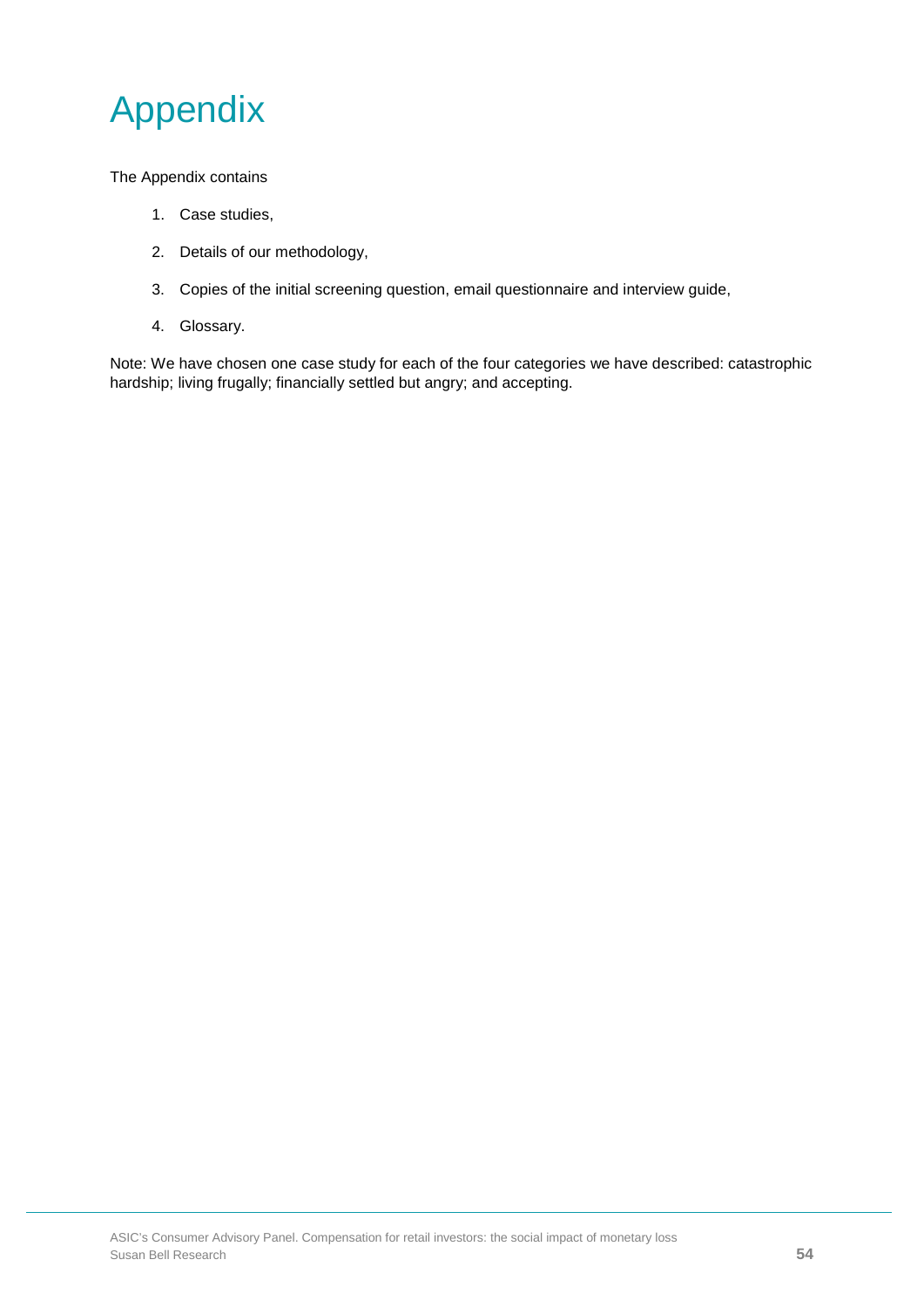# Case Study: Catastrophic hardship

### **Category A investor; female; 45 to 54. Regional NSW**

- A disability pensioner since 2006, who lives alone.
- Had a \$40,000 inheritance.
- She got \$10,000 back and spent it on necessary eye surgery.

She saw TV commercials for the Category A investment in 2006. She checked with Centrelink who said that it would be OK as they were registered with ASIC. She also checked with her bank who saw no problems with the idea.

It all went well for a few years. However, the investment scheme were very pushy. 'Anthony' rang her quite often suggesting that she reinvest, including up to two weeks before they failed.

She didn't reinvest – she took the dividends and lived off them. The investment had cut into her disability pension because of Centrelink's deeming rules. Being on a pension, the return gave her the leeway to have a car. And she moved closer to her family.

In June 2007, she heard about the failure when a friend called her to tell she had seen it on TV. To this day that friend and the researcher are the only two people who know that she has lost her money. She is desperately ashamed.

Initially she was "*gutted*". Everything had gone. She thought there was nothing she could do. She emailed Anthony but has never heard from him since then. She went to their office, but it had closed down.

Although the shock was immediate, the implications came later. One of her problems is that Centrelink still consider that she has an asset, so it is has affected her pension entitlements. She can't get free prescription glasses or hearing aids, both of which she has had to pay for.

The researcher has suggested that she contact Centrelink to tell them of her situation, but she is too ashamed to tell anyone. She blames herself.

Since then she has dropped her car insurance and then had a car accident. She has borrowed money from a friend to repair her car because she lives in a regional area, but she doesn't know how she will pay her friend back. She has stopped meeting her family or her friends for dinner, giving excuses saying 'I have got no petrol', or 'I have no cash'. She says she feels as if she is living a double life.

She spends \$60 a fortnight on food, \$400 rent. She is \$17,000 in debt on her credit card and has arranged with the bank to cancel it and pay it off. She has cut down her meals to the very basics. She has high blood pressure, angina, and high cholesterol. She cannot afford to pay for all the medication she needs for her illnesses, so she has stopped taking one of them. She turns off the fridge (nothing in it anyway) and the hot water heater. She turns off the electricity when she goes out. She is mentally "*flat*".

She has seen 'Beyond Debt'<sup>[16](#page-41-0)</sup> on TV, and is interested in it as a way of paying off her debt, to stop the interest payments. It will put a blot on her credit history for seven years.

Investors in this scheme can register with the administrator but she hasn't done so, regarding it as a lost cause.

<span id="page-55-0"></span>ŧ <sup>16</sup> 'Beyond Debt' provides a service for a fee so clients can identify debt solutions, including debt consolidation and filing for bankruptcy. For more information about 'Beyond Debt' see: http://www.beyonddebt.com.au/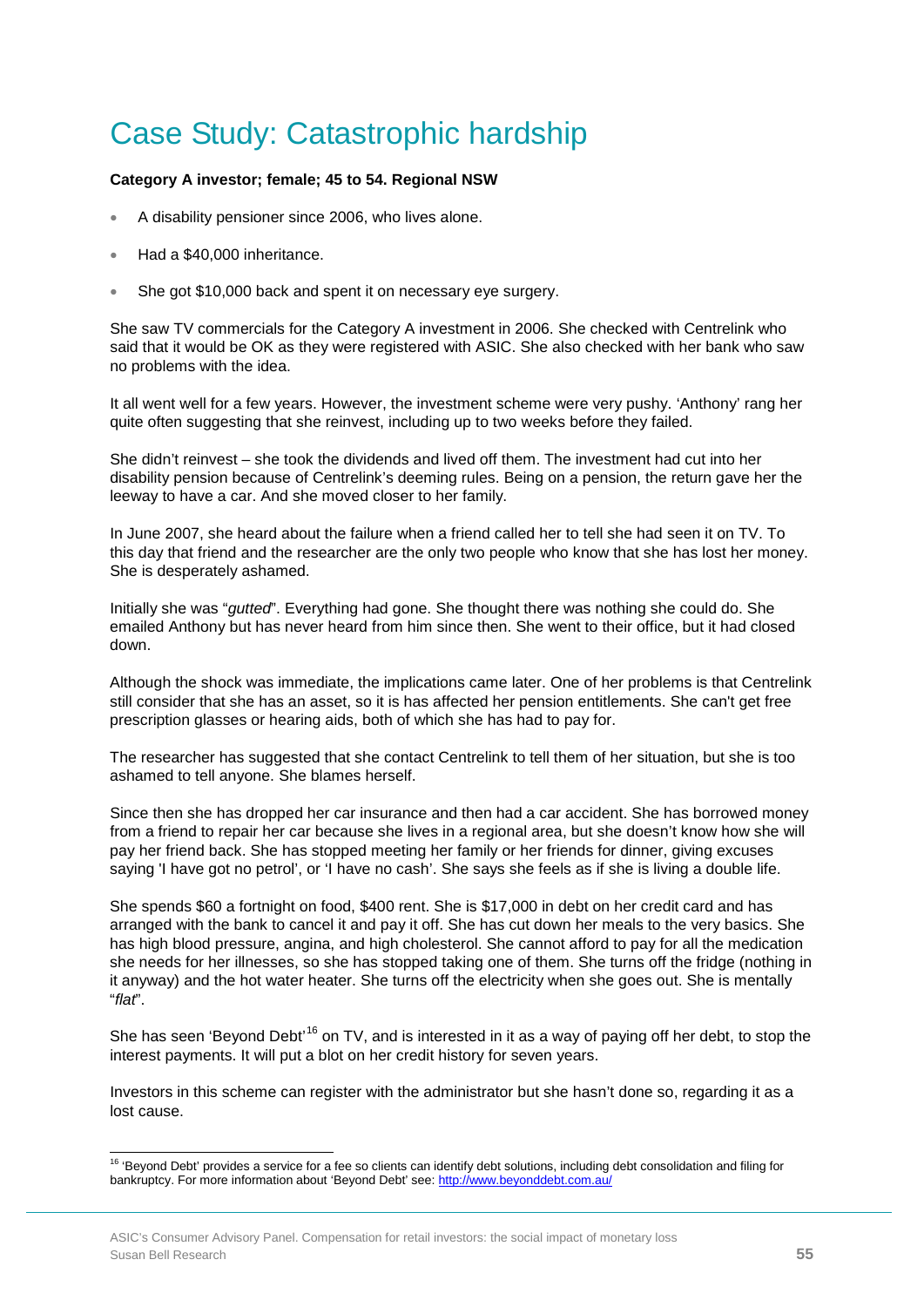One of her greatest concerns is her will. She hasn't told anyone that she can't pay for her funeral. "*Bury me in a cardboard box. Donate me to science. They will find out when I die.*"

She will have to move when the rent goes up. She is considering a granny flat in someone else's back yard, or selling her car to buy a campervan.

# Case Study: Living frugally

#### **Category B investor, Couple, 55–64, Regional Queensland**

They were advised to invest in the Category B investment by their financial adviser. They were impressed with the apparent endorsement by politicians.

On the adviser's advice, they sold their house and invested the proceeds, some into the Category B investment and the rest into other similar schemes (based on the adviser's advice). The money was "*parked*" there while they looked for another house. They expected to be self-funded retirees.

In 2007, they started seeing articles in the press about the scheme. Before the fund failed, the adviser reassured them there was no problem with it. Then the scheme owners wrote to them to tell them it had all gone. At that point they were feeling "*worried*, *nervous, jittery, anxious*"*.*

Then they heard from their adviser "*saying that they had lost some sort of insurance cover, whatever cover the financial adviser must have.*" The adviser was deregistered.

By then, their only income was \$50 a week out of the super fund but they had a \$400 dollar a week rental. They could not move to another cheaper rental because "*people could see we were unemployed, had no income*". So they broke their lease and lived in the car "*out west*" on camp sites for a while. This was in 2008 – it took about a year to get to this point. Over this period, the stress reignited a mental health problem, so the husband had to see a psychiatrist and was diagnosed with depression.

Then things got a bit better. He started getting a Defence Department pension and they were able to get a loan to buy a house that someone else was selling very cheaply because they too were in trouble. They still have some super. They are healthy "*because we walk everywhere*" (having sold the car). One of them has a casual job and the other volunteers somewhere.

They describe themselves as "*thrifty*". They don't eat out. They buy the cheapest of everything. They don't visit friends and family any more.

At the beginning of 2009, he wrote to ASIC asking for compensation because the adviser did not point out the negative consequences. ASIC responded in mid 2010 saying that they would not take any action. ASIC suggested that they take legal action – but as he understands it, that is impossible for people who have lost everything and have no money.

It has taken about 18 months of trying to get compensation of some kind. His wife says he spends "*95% of his time is on the computer, writing, receiving, following up, and researching any lines of possible action that he can take*." Their marriage is under strain and his health is no better.

As time has gone by the initial stress has turned into anger. He was fighting the system.

They blame the government, because the scheme was 'not accountable', and the adviser, because the Category B investment was paying commissions to the adviser.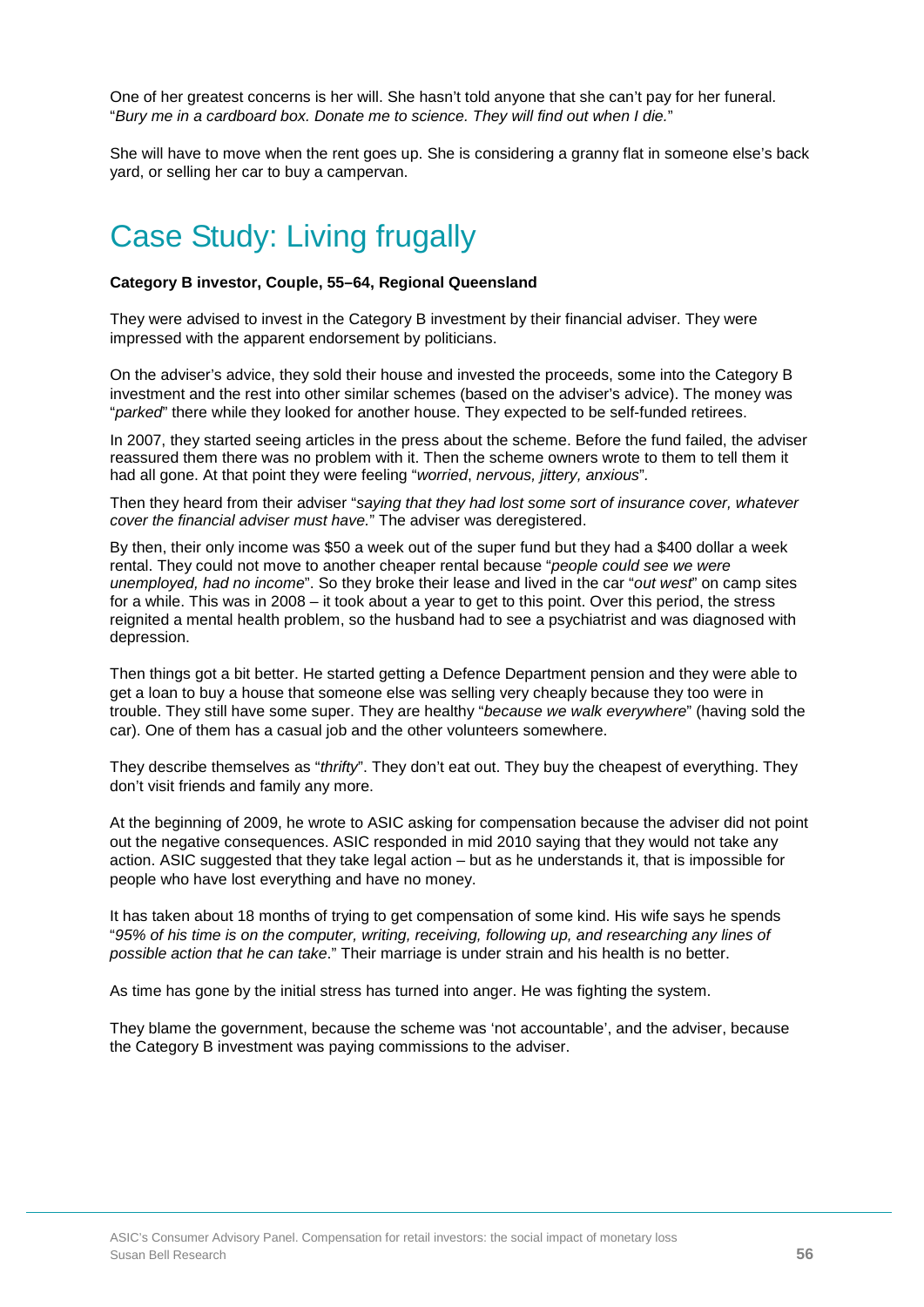# Case Study: Financially settled but lingering anger

#### **Category A investor, Male, 55–64, Metropolitan Victoria**

The Category A investment was an unlicensed managed investment scheme. The investor learnt of the scheme through his accountant whom he had dealt with for several years. Based on this existing relationship he wrongly presumed that the investment was appropriately registered.<sup>[17](#page-55-0)</sup>

The investor discovered there was a problem with the investment when he and his wife stopped receiving dividends, which the group attributed to falling property values because of the GFC. Then some of the investors went to ASIC. After enough people complained, ASIC started to investigate and they discovered it wasn't a managed investment scheme and wasn't registered. "*A lady from ASIC*" rang them after a few months "*to present some sort of case*" but they were going overseas so they didn't take part.

They still had to pay a loan back. His wife has gone back to work and they are selling some of their investment properties.

They said they are expecting 8c to 10c in the dollar return from the administrator.

Initially the response was shock but thought it would "*blow over*" because of the GFC. They waited a year. Then they got angry. They thought of hiring a solicitor but didn't because it is "*chasing good money after bad*". He doesn't believe that the scheme owner was "*corrupt*", just "*incompetent*".

He blames the banks for calling in the loans that triggered the failure.

They are kept up to date by the administrator, but they have found the process slow. One difficult part was when ASIC took over; they were no longer allowed to talk to the scheme owner.

"*I couldn't get information from (the Category A investment) and no one from ASIC really so until a receiver was appointed we were a little bit in the dark.*"

He tried to shelter his wife and family from all this so has told them only the basics. They worked out how to cut costs, renegotiate their mortgages and are looking at their phone bills and the electricity bills. They have just been on a big holiday.

The relationship with his wife became strained after she had to go back to work. They won't be able to help their children as much as they had planned. He has stopped sleeping properly.

They have "*gone through all the emotions and now accepted what has happened*."

ŧ

<span id="page-57-0"></span> $17$  ASIC has consumer information to warn investors to check whether a managed investment scheme is properly registered: http://www.moneysmart.gov.au/investing/investment-warnings/illegal-managed-investment-schemes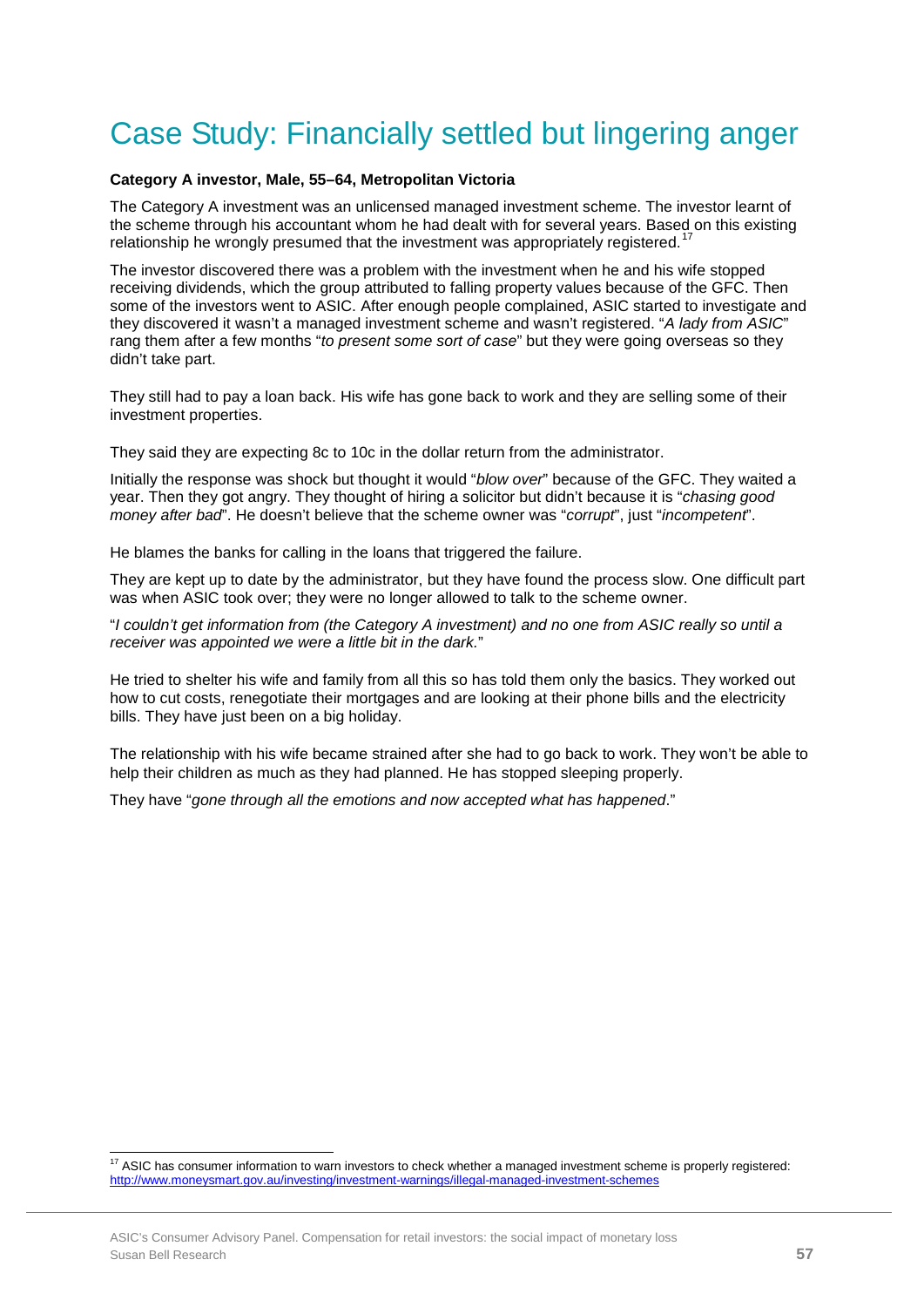# Case Study: Accepted it emotionally and financially

#### **Category B investor, Couple, 35–44, Metropolitan NSW**

They invested through an adviser about five years ago. This adviser has remained helpful throughout the process.

They joined the class action because they received a letter from a law firm. They received advice that "*if they win the action they take 50% or something quite huge and are probably doing it for their own sakes.*" They decided to join anyway "*because it might reveal loopholes in the law to make sure it doesn't happen again to other people.*"

She can't remember much of the detail or many of the dates. She is uncertain about the state of the investment as it has been taken over by another organisation now. "*It is sitting there and don't know whether we will get anything back.*"

The investment was to help them buy a house – they are currently renting. It will now take them longer to get the deposit together but they are not all that worried about that. They have no debts and were not relying on this income from this investment to live on.

Initially when she found out, she felt confused about 'what can we do'. "*I don't think angry because I don't think I quite understood all the ins and outs and what had been happening with that.*"

She blames herself a little bit "*that I hadn't made the right decision but having said that, I went on the information that I had at the time.*"

Now, they "*wait and see what happens*". She has "*put it on the backburner really. At the back of our minds it was there, but in the sense we had written it off. [And we say] well ok we have lost all our money and there is no point in going over it all.*"

She was cranky for a while, but is now "*resigned that is the way it is and we are fairly calm through the whole thing*".

She thinks it would be valuable to have "*some kind of support service for people that are struggling, it is not just about the money, ... no-one ever contacted me and said 'how are you coping?'.*"

She would not initiate legal action herself because she thinks it will take "*years*" "*so I don't have a lot of faith in the court system in that respect*." She has also read the information from the class action and thinks it is a complex situation "*something to do with the wording or who can be compensated*" which she says is beyond her. "*So actually having to go to court and possibly be asked about those things would be embarrassing I think and not understanding.*"

She said even if there was legal aid the effect of the legal process on the family would be worse than losing her money.

If there was a support mechanism of some kind she feels it would be best if they found out about it quickly. However, she says: "*I suppose it is hard to know how you would respond. Maybe at that time I would have said 'I don't want to talk about that now' and then you would want a follow up a few months down the track and to ring up and how are you going and are you ready to talk about it now.*"

"*I found even emails from lawyers I have to read them 100 times to understand what they were saying and even then I had trouble because it is the law and they have to do everything exact to explain something.*"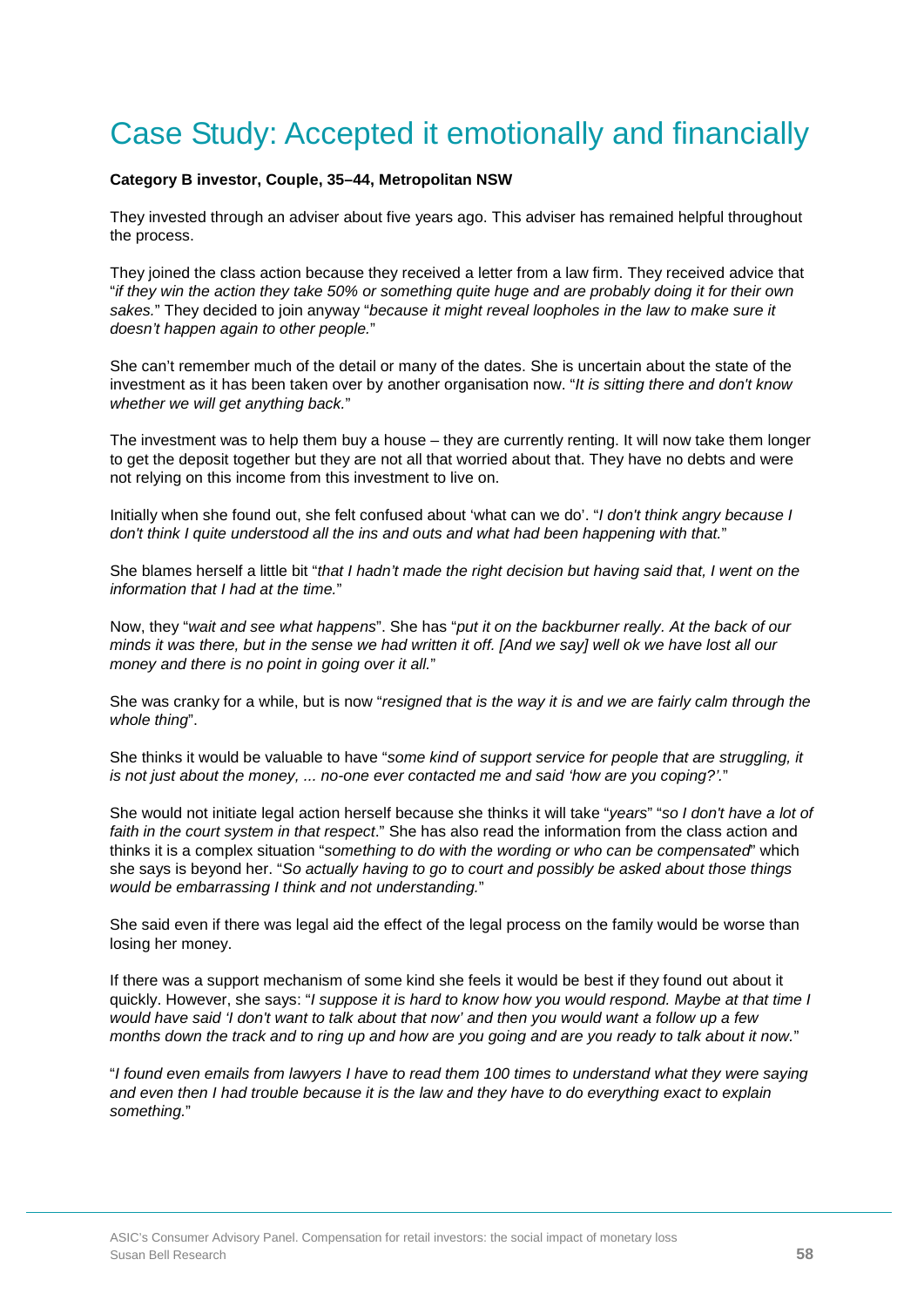# Research Methodology

We used a multi-stage multi-method research design.

The research methods were chosen to deliver rich and detailed case study material to yield insightful recommendations. We also needed to interview investors with sensitivity and conduct the study in a cost effective manner.

The data collection methods we used for the study were chosen because they enabled us to:

- Find a small segment of the population to interview them in depth.
- Provide some descriptive data about this segment of the population.

The procedure used was:

| <b>Stage</b> | <b>Study procedure</b>                                                                                                                                                                                                                                                                                                                                                                                                                                                                                                                                                                                                                                                                                                                                                                                                                                                          | <b>Sample size</b>                                                                                                                                                              | <b>Where to find</b><br>more<br><b>information</b>   |
|--------------|---------------------------------------------------------------------------------------------------------------------------------------------------------------------------------------------------------------------------------------------------------------------------------------------------------------------------------------------------------------------------------------------------------------------------------------------------------------------------------------------------------------------------------------------------------------------------------------------------------------------------------------------------------------------------------------------------------------------------------------------------------------------------------------------------------------------------------------------------------------------------------|---------------------------------------------------------------------------------------------------------------------------------------------------------------------------------|------------------------------------------------------|
| 1.           | We asked an initial screening question on<br>the Survey Village online panel. Survey<br>Village is a Market Research agency<br>specialising in online surveys.                                                                                                                                                                                                                                                                                                                                                                                                                                                                                                                                                                                                                                                                                                                  | N=9304 people responded to the<br>initial screener. Of these N=431<br>claimed to have suffered a<br>financial loss not simply caused by<br>the economic and market<br>downturn. | Refer to the Initial<br>Screener on Page<br>64       |
| 2.           | We assessed the replies to the initial<br>screening question and then sent an email<br>questionnaire to people who answered that<br>they had suffered financial loss in the last<br>10 years, of a type that was not simply due<br>to the global financial crisis.                                                                                                                                                                                                                                                                                                                                                                                                                                                                                                                                                                                                              | The email questionnaire was sent<br>to the N=431 people who said that<br>they had experienced financial<br>loss.<br>N=296 responded to the email<br>questionnaire.              | Refer to the Email<br>Questionnaire on<br>page 65    |
| 3.           | We then assessed the answers to the email<br>questionnaire and chose a short-list of<br>people for a further interview.<br>This further interview was a face to face or<br>phone one-hour qualitative interview. The<br>Susan Bell Research team of researchers<br>conducted these interviews.<br>People went on the shortlist if we believed<br>they had suffered a financial loss of the kind<br>covered by this research.<br>We also aimed for demographic diversity in<br>the sample and aimed to interview people in<br>regional as well as metropolitan areas, and<br>in most Australian states or territories.<br>In addition to this we included one person in<br>our sample who was not from the Survey<br>Village panel. She had revealed in an<br>earlier research project that she had<br>suffered this kind of loss and was willing to<br>be interviewed about it. | N=55 appeared to be eligible for<br>interview.<br>Of these we secured an interview<br>with N=33 people, of which 29<br>were used in this report.                                | Refer to the<br>Interview topic<br>guide on page 70. |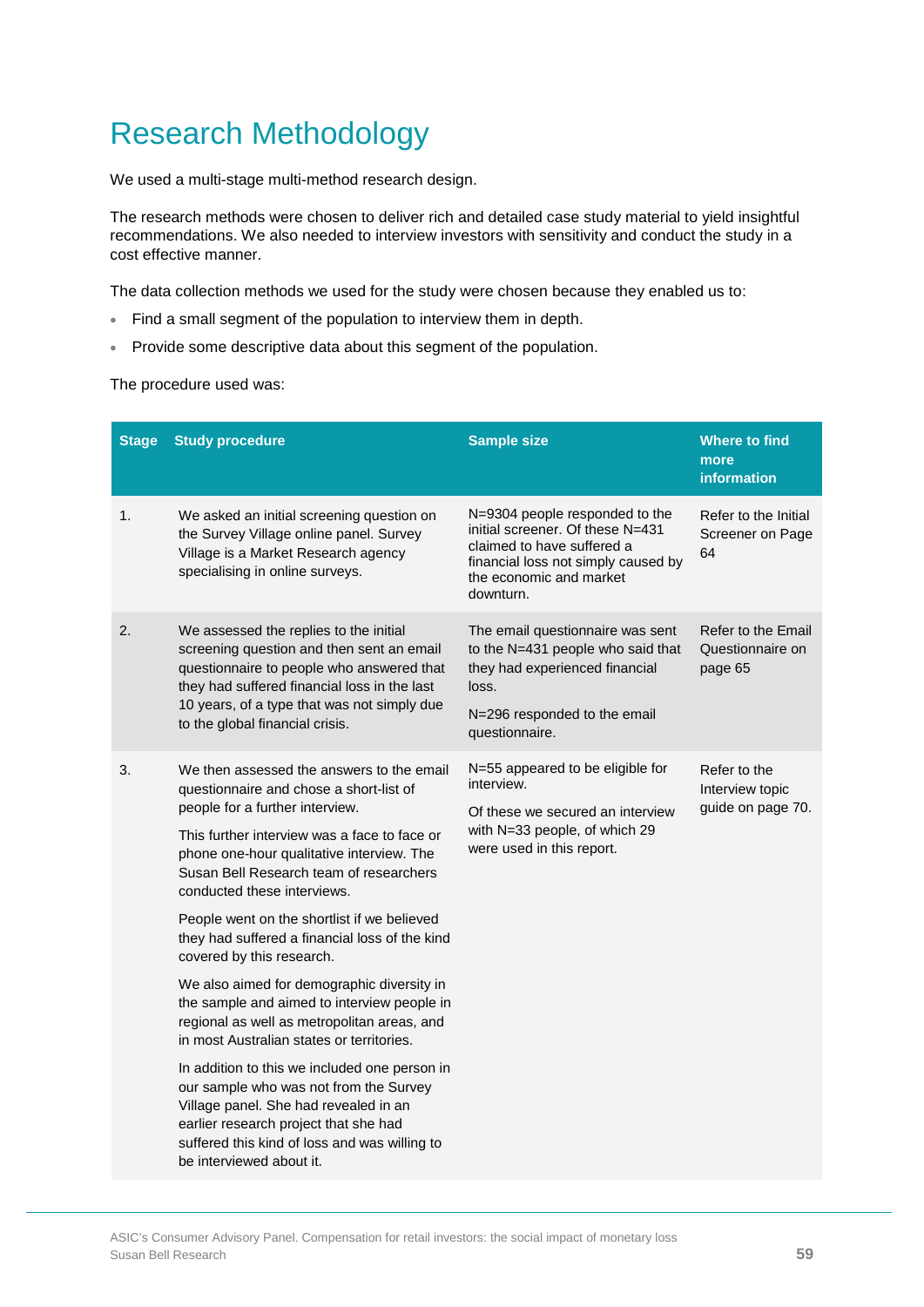Respondents in Stage 2 were rewarded with Survey Village points. Participants in Stage 3 were thanked with a cash incentive.

This research was conducted in accordance with ISO 20252. ISO 20252 is an international quality management standard, developed for the market and social research industry. Our certification is through NCSI. More information can be gained from<http://www.ncsi.com.au/iso-20252.html>

### Age, gender, and employment status: summary data

So that we can easily see how similar or different our sample is from the overall population, where we can we have shown our sample data alongside comparable data from The Household Income and Labour Dynamics in Australia Survey (HILDA).<sup>[18](#page-57-0)</sup> Where the interview was with a couple, the information in the table below is of the primary respondent.

The first table compares the age of our sample with the age of the population.

| Figure 20: Age of the sample           |                   |                   |  |  |
|----------------------------------------|-------------------|-------------------|--|--|
| Age                                    | <b>Our sample</b> | <b>HILDA DATA</b> |  |  |
|                                        | $\%$              | $\%$              |  |  |
| $15-17$ years                          | 0                 | 5                 |  |  |
| 18-19 years                            | $\mathbf 0$       | 3                 |  |  |
| $20 - 21$ years                        | $\pmb{0}$         | 3                 |  |  |
| $22 - 24$ years                        | 3                 | 5                 |  |  |
| $25 - 34$ years                        | 3                 | 16                |  |  |
| 35-44 years                            | 14                | 18                |  |  |
| 45-54 years                            | 31                | 18                |  |  |
| 55-64 years                            | 28                | 15                |  |  |
| 65-74 years                            | 21                | 10                |  |  |
| 75 years or over                       | $\mathbf 0$       | $\overline{7}$    |  |  |
| <b>TOTAL</b>                           | 100%              | 100%              |  |  |
| Our sample: Base: all respondents N=29 |                   |                   |  |  |

HILDA data: N=11290

One third (31%) of our sample is in the early pre-retirement age range 45 to 54. A similar proportion (28%) is within the conventional age range for retirement: 55 to 64. Some (21%) are over 65. As the comparison with HILDA data shows, our sample is skewed towards these older age groups.

The table below compares the gender of our respondents with the overall population.

<span id="page-60-0"></span>ŧ <sup>18</sup> <http://www.melbourneinstitute.com/hilda/>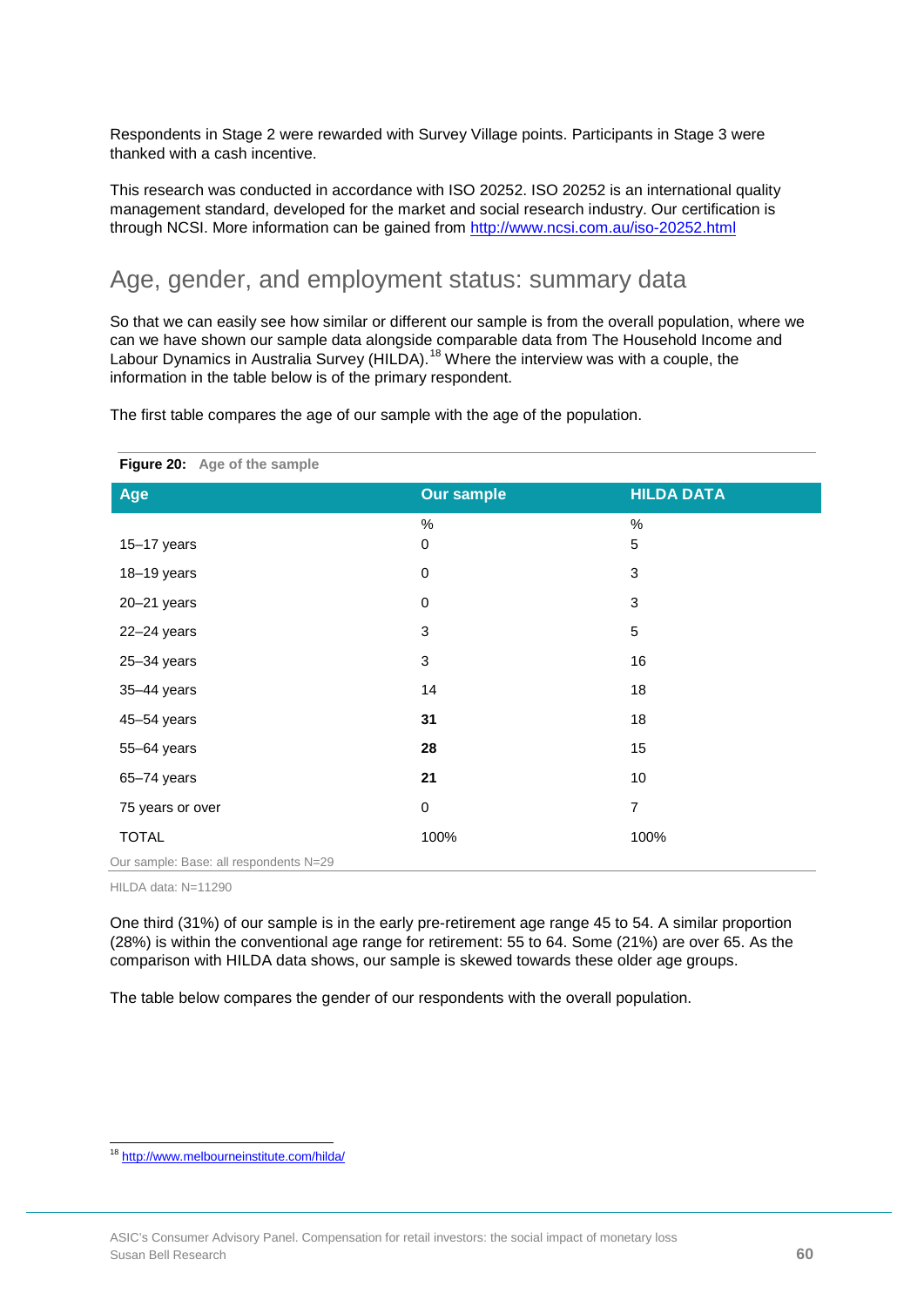#### **Figure 21: Gender of respondent**

| <b>Gender</b> | <b>Our sample</b> | <b>HILDA DATA</b> |  |
|---------------|-------------------|-------------------|--|
|               | %                 | %                 |  |
| Male          | 41                | 49                |  |
| Female        | 59                | 51                |  |
| Total         | 100%              | 100%              |  |

Our sample: Base: all respondents N=29 HILDA data: N=11278

Although six in ten respondents were female compared with 51% of the population, this does not mean that women are necessarily more likely to be victims of these losses than men, because some of the women who responded to the email questionnaire did so on behalf of their husband as well.

The next table compares the employment status of the sample with the overall population, as shown below.

| <b>Employment status</b><br>Figure 22:                                                                                |                   |                   |
|-----------------------------------------------------------------------------------------------------------------------|-------------------|-------------------|
|                                                                                                                       | <b>Our sample</b> | <b>HILDA DATA</b> |
|                                                                                                                       | $\%$              | $\frac{0}{0}$     |
| Employed (including self employed<br>people, and working students) who<br>usually work less than 35 hours per<br>week | 42                | 19                |
| Employed (including self employed<br>people, and working students) who<br>usually work 35 hours or more per week      | 28                | 45                |
| Neither employed nor looking for work:<br>Retired                                                                     | 10                | 19                |
| Neither employed nor looking for work:<br><b>Home Duties</b>                                                          | 10                | 8                 |
| Neither employed nor looking for work<br>Other e.g. unable to work due to illness                                     | $\overline{7}$    | $\overline{2}$    |
| Neither employed nor looking for work:<br>A non-working student                                                       | 3                 | 5                 |
| Not employed but looking for work                                                                                     | $\mathbf 0$       | 3                 |
| Total                                                                                                                 | 100%              | 100%              |
| Our sample: Base: all respondents N=29                                                                                |                   |                   |
| HILDA data: N=13522                                                                                                   |                   |                   |

Twelve members of the sample (42%) were working less than 35 hours a week, while a quarter (eight people) worked over 35 hours. This is different from the population data where a higher proportion are employed full time. Nevertheless, such a difference would be expected of an older age group. Over half of the 65–74 year olds in the sample are in the workforce.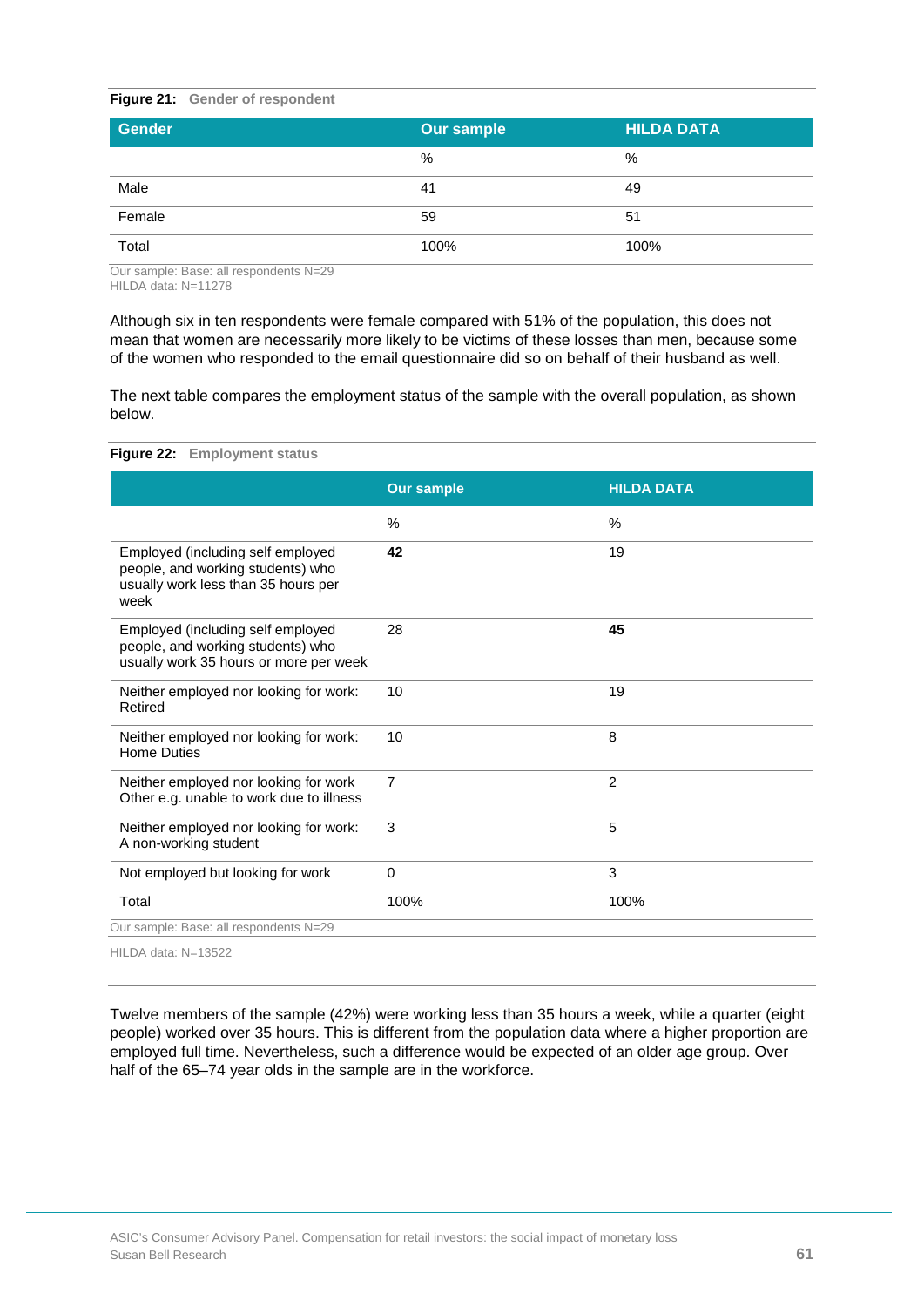## Geographic location

We interviewed people from across Australia.



Six in ten (59%) interviewees were from metropolitan areas while 41% were from regional Australia, ascertained from postcodes.

The chart below shows which state respondents lived in.



```
Figure 24: Geographic location – state
```
Base: all respondents N=29

Four in ten (41%) respondents were from New South Wales, with Queensland the next most represented state. All states except Tasmania were represented in the sample.

## Limitations of our approach

When using the research results, be aware of a number of limitations in the approach.

- **Sample size**. The sample for the study was small so caution should be exercised when attempting to generalise these findings to the overall population.
- **Sample bias**. Our sample may be biased towards people with internet access. Roy Morgan Single Source indicated in 2009 that 87.5% of Australians aged 18 and over have ever accessed the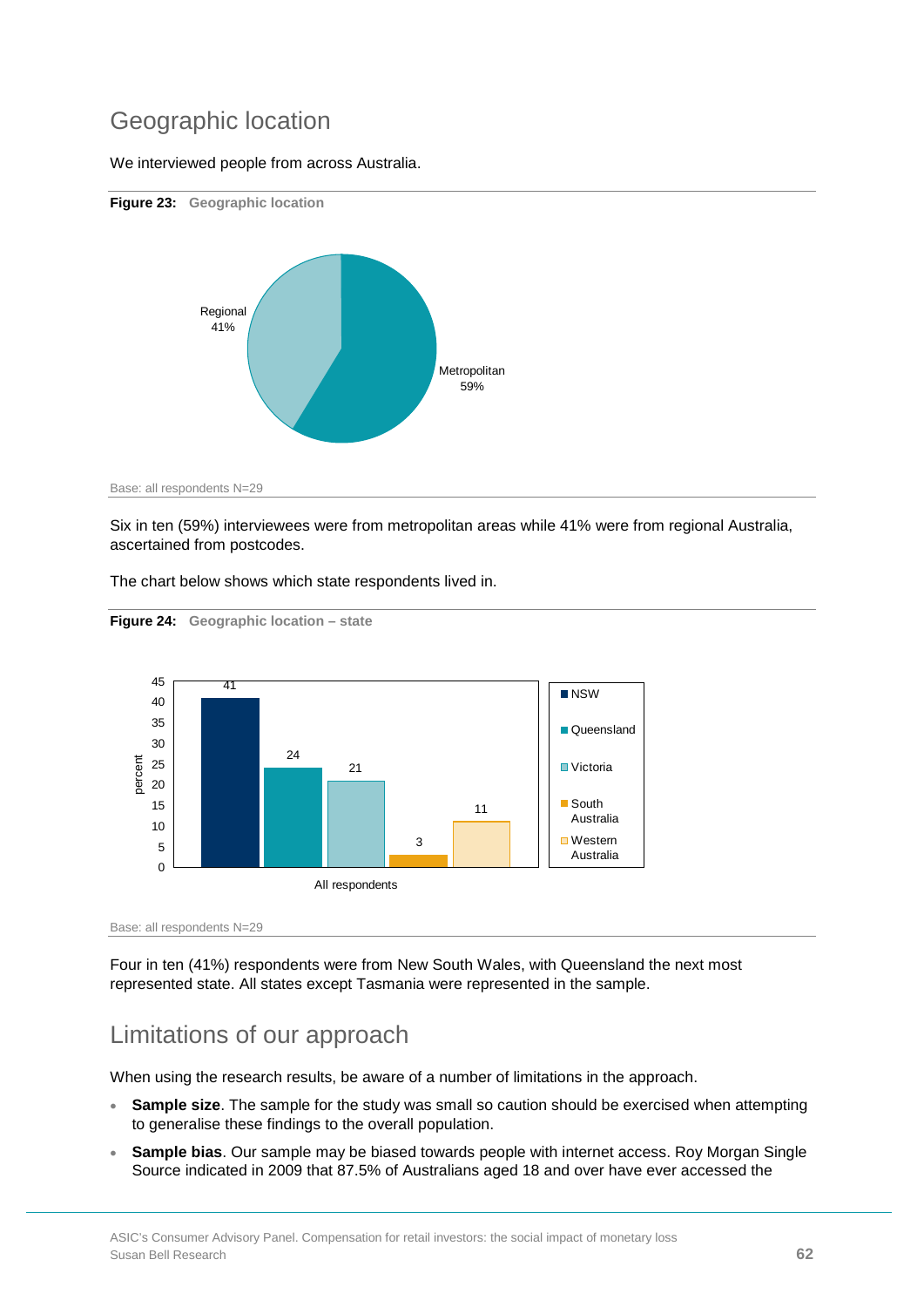internet. This proportion was lower among Australians aged 65 and over, and those from lower socioeconomic groups.<sup>[19](#page-60-0)</sup>

Therefore, we do not recommend that our sample be used to estimate the incidence of this type of loss, although it provides a useful indication.

- **Poor recall**. In the interviews we discussed events which occurred several years ago in some instances. Some respondents were unable to recall the timing of these events accurately.
- **Hindsight bias**. People view the past subjectively when being interviewed after the fact, which may lead them to judge events differently now than they did in the past. Also, some people might think differently now because new information has come to light.
- **Impression management**. People may have attempted to present themselves in a favourable light to the researcher and may have been unwilling to admit to some socially unacceptable behaviour, such as gambling or alcoholism.

The researchers used a range of techniques to overcome these limitations. The topic guide we used is in the Appendix (page 70). It will be clear from our findings that our respondents were in many ways very open about their experiences and their emotions. Many of them told us that they took part in the study to help other people, in case this ever happens again.

This study used qualitative research methods to meet the exploratory nature of the objectives. We cannot guarantee that the people who took part in this study are representative of the overall population.

### Other details

The researchers who conducted the interviews were Susan Bell, Suzanne Burdon and Megan Price. We conducted the face to face interviews in homes, workplaces and cafes – wherever suited our respondent. If permission was granted and the environment not too noisy, we audio-taped the face-toface interviews.

The Survey Village questionnaires were sent out in November 2010. The face-to-face and phone interviews were conducted in December 2010.

Storage of project documents followed best practice privacy guidelines: tapes, notes and transcripts were de-identified. Tapes and transcripts were stored separately; and separately from respondent contact information.

ŧ <sup>19</sup> Roy Morgan Research (Jan–Dec 2009)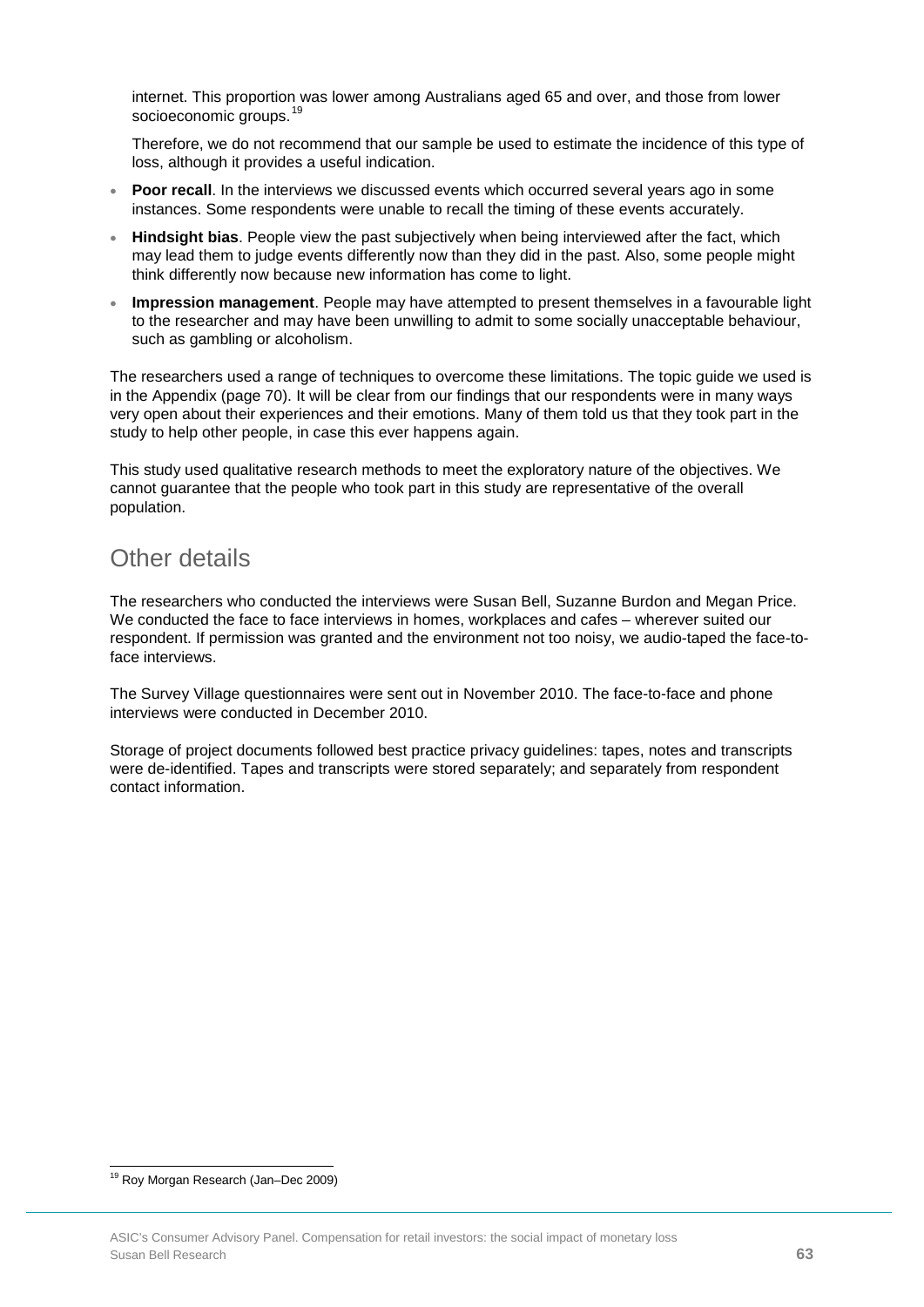# **Questionnaires**

### Question for online panel

In the last 10 years, have you lost money as a result of any of the following?

Please tick all that apply.

- 1. I received poor financial advice from my financial planner;
- 2. My financial product or service provider engaged in misconduct\* and they were (tick all that apply)
	- an investment scheme?
	- a stockbroker?
	- a margin lender?
	- an insurance company?
	- a superannuation fund?
	- a financial planner
	- someone else with an Australian Financial Services licence#?

\* 'misconduct' means failing to give proper disclosure about risks, misleading and deceptive conduct, committing fraud, or breaking the law in some other way.

# 'Australian Financial Services licence' is a licence granted by the Australian Securities and Investment Commission (ASIC) to provide financial products or services.

- 3. My financial product or service provider collapsed or the financial product I invested in failed (e.g. a managed fund)
- 4. My financial product under-performed or my shares or superannuation lost value because of the economic downturn.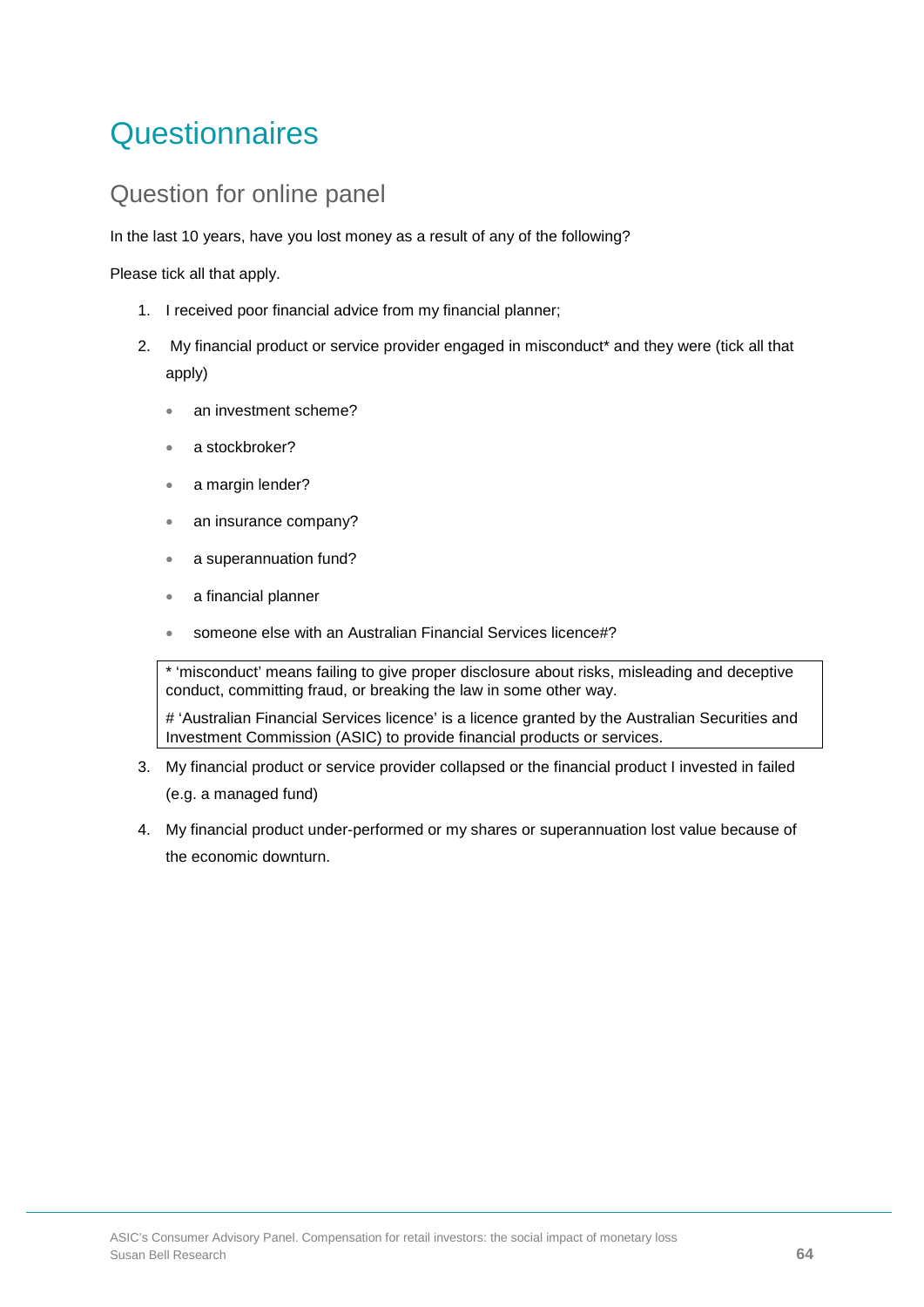## Email questionnaire

### **A research project on the impacts of financial loss**

Hello

We are Sue Bell and Suzanne Burdon, two researchers working with the market and social research agency Susan Bell Research.

Susan Bell Research is conducting a survey on behalf of ASIC's Consumer Advisory Panel (CAP) among people who have suffered financial loss from:

- Poor financial advice; AND/ OR
- The misconduct of their financial services or product provider (i.e. a financial planner, an investment scheme, stockbroker, margin lender, insurance company, superannuation fund, or someone else with an Australian Financial Services licence); AND/OR
- The collapse of their financial services or product provider or the failure of the financial product they invested in.

If you have suffered this kind of financial loss in the last 10 years, would you kindly help us with some more information by completing the questionnaire below?

Your answers will be treated in the strictest confidence and will be used for research purposes only. The researchers will not pass on any identified information to ASIC, ASIC's CAP or to anyone else. Our report will be in the form of anonymous case histories.

We hope that you will answer the following questions for us.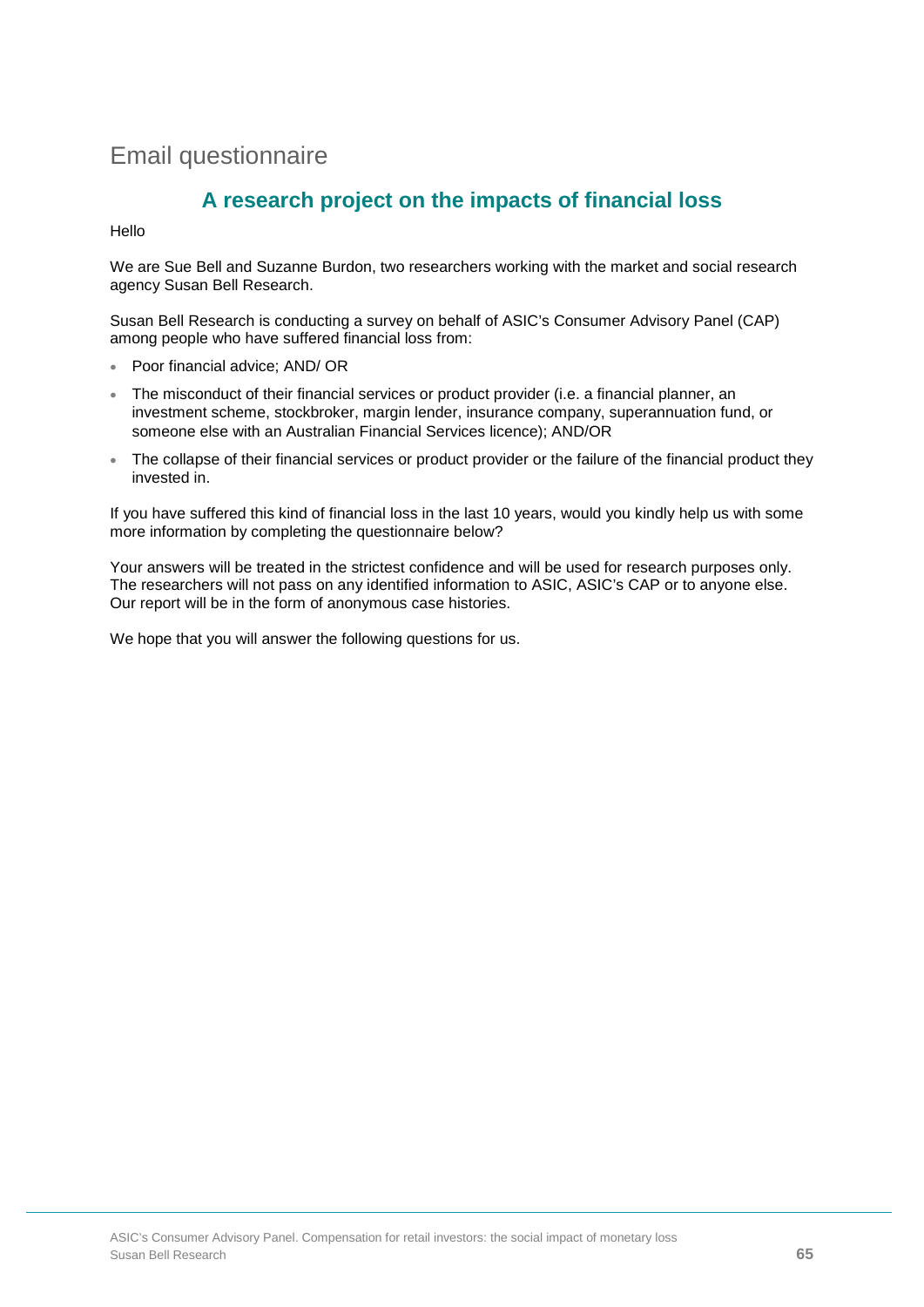**Q1. Could you tell us which company, business or person caused your financial loss?** PLEASE WRITE THEIR NAME IN THE BOX BELOW.

Please think very carefully about your answers.

#### **Q2. Thinking specifically about this, how much did your financial loss change your life?**

- $\Box$ 1 My life is the same
- $\Box$  2 My life changed a little
- $\Box$  3 My life changed a lot
- $\Box$  4 My life changed so significantly it will never be the same
- $\Box$  5 Other please tell us:

#### **Q3. Please explain in the box provided how your financial loss most affected you.**

We encourage you to consider how your living arrangements or your work arrangements may have changed ….

Or perhaps how you feel about yourself and your self-esteem ….

Or any effect on your family…..

IF YOU FEEL IT HAS NOT AFFECTED YOU, PLEASE JUST WRITE IN "NONE"

Please be as descriptive as possible, because it will help us understand your situation and that of other people who are in a similar position.

#### **Q4a. Did any of the following happen to you?** PLEASE TICK AS FEW OR AS MANY AS YOU LIKE

- $\Box$ 1 I had to sell the family home
- $\square$ 2 I can no longer get credit
- $\Box$ 3 I was made bankrupt
- $\Box$ 4 I and / or one or more members of my family have suffered from depression or anxiety because of what happened
- $\Box$ 5 I and / or one or more members of my family have suffered health problems (e.g. heart problems) as a result of what happened
- $\Box$ 6 Any other major impact
- $\Box$ 7 None of these
- $\Box$ 8 Prefer not to say

#### **Q4b. Could you tell us more about any of the items you ticked - if you haven't already mentioned them in your previous answers.**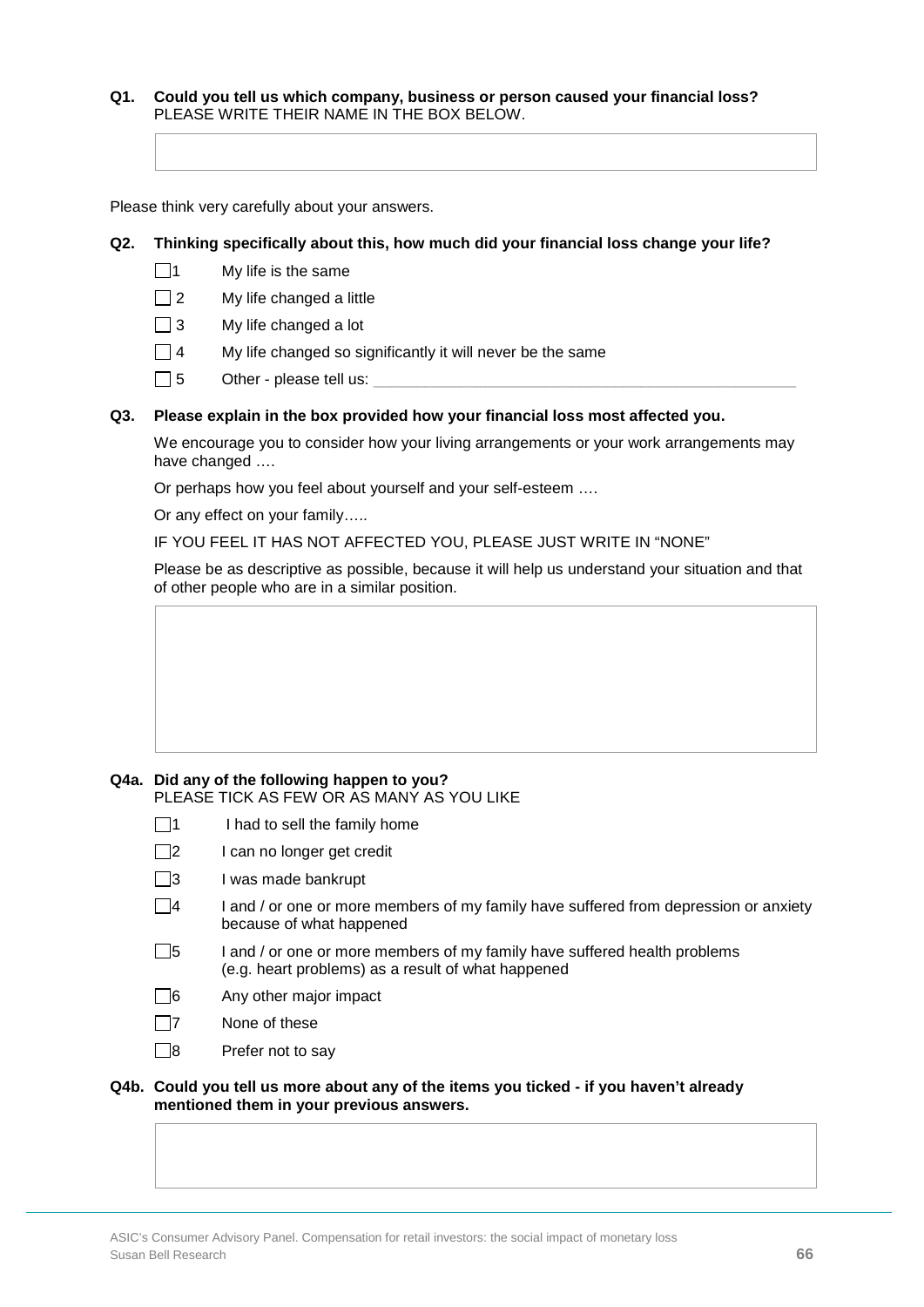

- $\Box$ 1 I no longer trust financial advisers
- $\Box$ 2 I no longer trust banks
- $\Box$ 3 I no longer trust the government
- $\square$ 4 Other please tell us:
- □5 None of these
- $\Box$ 6 I am unsure
- $\Box$ 7 I prefer not to say

### **Q6. Have you sought compensation for your loss?**

- $\Box$ 1 Yes, I received full compensation for my loss
- $\square$  Yes, I received partial compensation for my loss
- $\square$ 3 Yes, but I was unsuccessful in obtaining any compensation
- $\Box$ 4 Yes, but I do not know whether I will receive compensation yet
- $\Box$ 5 No, I chose not to
- $\Box$ 6 No, I am not able to
- 7 No, I didn't know I could
- $\Box$ 8 I prefer not to say

### **Q7. Given your current needs and financial responsibilities, would you say that you and your family are:**

- □1 Prosperous
- $\Box$ 2 Very comfortable
- □3 Reasonably comfortable
- $\Box$ 4 Just getting along
- 5 Poor
- 6 Very poor
- $\Box$  7 I prefer not to say

#### **Q8. Since your financial loss, has any of the following happened to you because of a shortage of money?** PLEASE TICK ALL THAT APPLY

- $\Box$ 1 I could not pay my electricity, gas or telephone bills on time
- $\square$ 2 I could not pay the mortgage or rent on time
- $\Box$ 3 I pawned or sold something
- $\Box$ 4 I went without meals
- $\Box$ 5 I was unable to heat my home
- $\Box$ 6 I asked for financial help from a friend or family member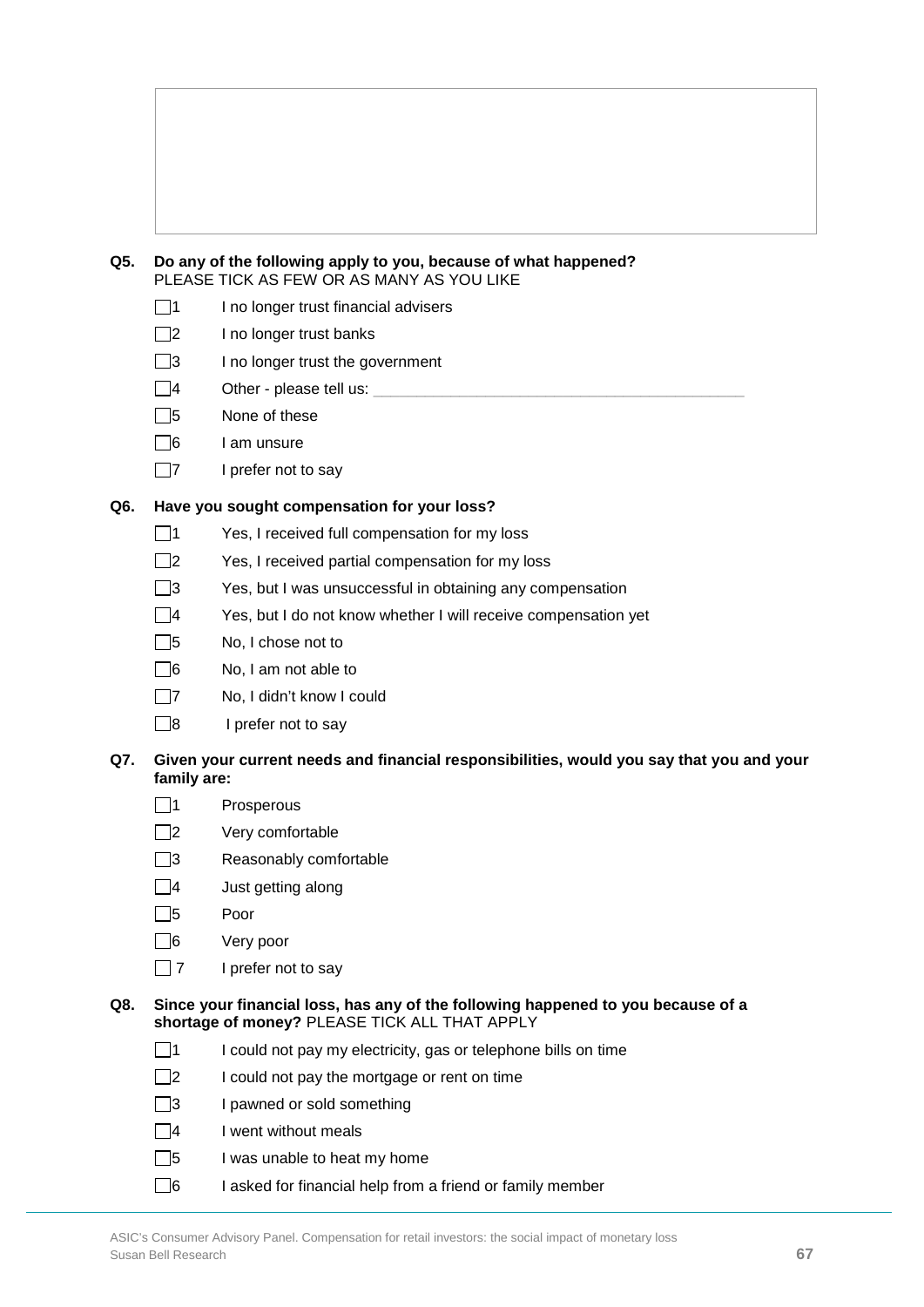| $\Box$ 7 | I asked for help from a welfare / community organisation |  |
|----------|----------------------------------------------------------|--|
|----------|----------------------------------------------------------|--|

- 8 None of these
- $\Box$ 9 I prefer not to say

### **Q9. Please tell us your age.** PLEASE TICK ONE BOX

- $\Box$ 15 – 17 years
- $\Box$ 18 – 19 years
- $\Box$  $20 - 21$  years
- $\Box$  $22 - 24$  years
	- 25 34 years
- $\Box$ 35 – 44 years
- $\Box$ 45 – 54 years
- $\Box$ 55 – 64 years
- $\Box$ 65 – 74 years
- $\Box$ 75 years or over

### **Q10. I am:**

П

 $\Box$  Male  $\Box$  Female

### **Q11. I am:**

- Employed (including self employed people, and working students) and
	- $\Box$  Usually work 35 hours or more per week
	- $\Box$  Usually work less than 35 hours per week
- □ Not employed but looking for work
- □ Neither employed nor looking for work:
	- Retired
	- □ Home duties
	- A non-working student
	- $\Box$  Other e.g. unable to work due to illness

#### **Q12. After this survey is complete, we will be conducting a second round of research to help us understand much more about the impacts that these kinds of events have on people's lives.**

If you take part in the next stage, we will give you a small 'thank you' in cash or we can donate this money on your behalf. The interviews for the next stage will take place in November and December 2010.

Everything you tell us will be treated in the strictest confidence and will be used for research purposes only.

Would you be willing to take part in this second round of research?

 $\Box$  Yes – please provide your contact details below  $\Box$  No

| <b>Contact details</b> |  |  |
|------------------------|--|--|
| Name                   |  |  |
| Address                |  |  |
| <b>State</b>           |  |  |
|                        |  |  |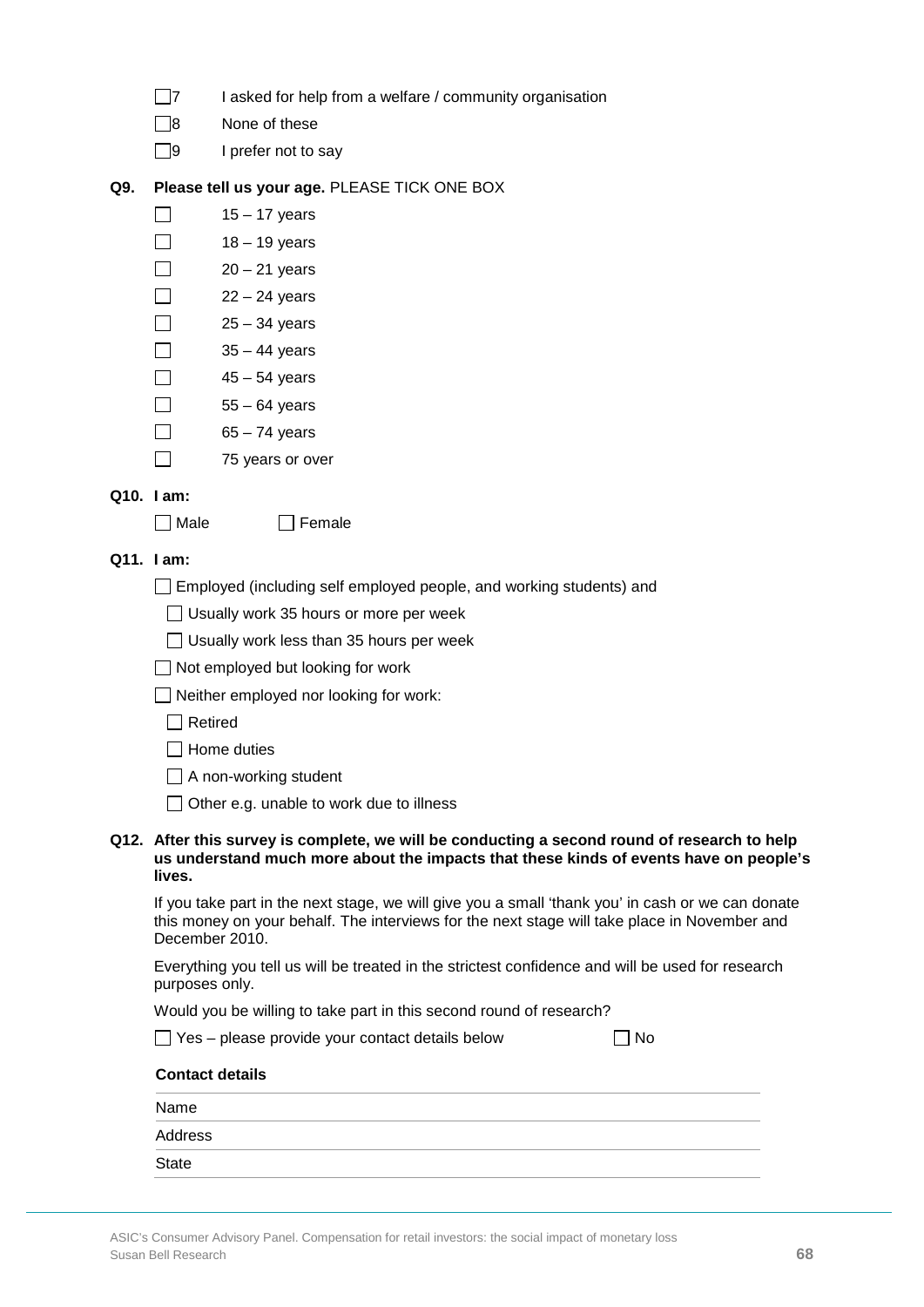Phone

Postcode

Email address

Thank you very much. We appreciate your help. We believe that the survey results will help inform the work of ASIC's Consumer Advisory Panel (CAP), and may result in a more informed consumer submission to Mr Richard St John's review into whether a statutory compensation scheme should be introduced in Australia.

Kind regards

Sue Bell and Suzanne Burdon Susan Bell Research

If you have any questions about this survey please contact Sue Bell on 02 9451 1234 or suebell@lesbell.com.au.

Susan Bell Research is a member of AMSRO, so we are bound by the Market and Social Research Privacy Principles which prohibit the storage and transfer of identified information. Therefore, we will not provide identified information to ASIC, or to any one else outside the research team. Information on these Principles can be found at http://www.amsro.com.au/index.cfm?p=2403 . We can post you a copy, if you ask us to.

We are also members of the Australian Market and Social Research Society (AMSRS) and therefore bound by their professional code of conduct. For information on the code, please see [http://www.amsrs.com.au/files/Code\\_of\\_Professional\\_Behaviour.pdf](http://www.amsrs.com.au/files/Code_of_Professional_Behaviour.pdf) . We can post you a copy, if you ask us to.

You can also check the bona fides of Susan Bell Research by contacting the AMSRS Surveyline on 1300 364 830.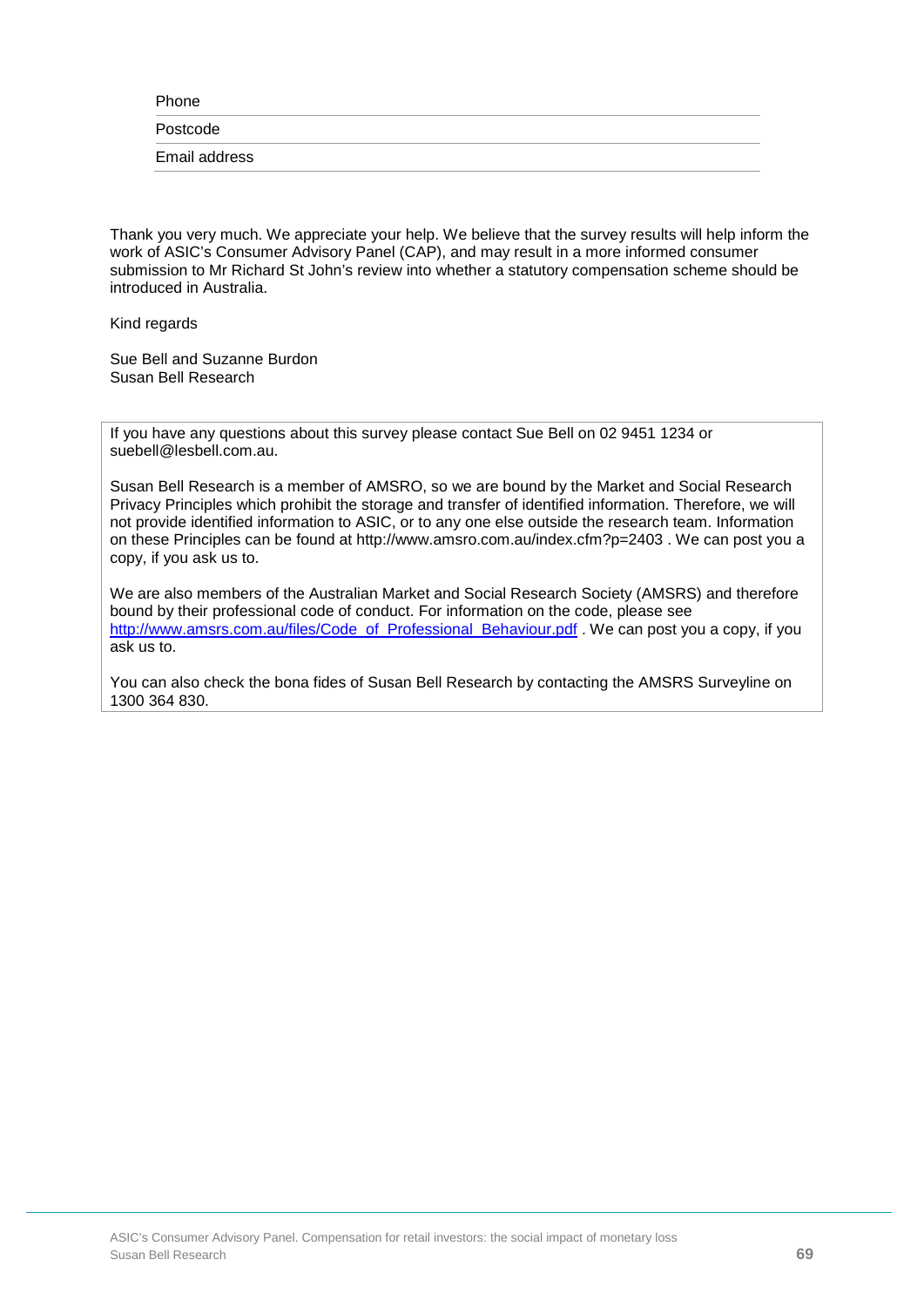## Interview Guide

### **How we conduct the interview**

We have designed the interview to have three distinct stages:

- An introductory 'warm-up' stage.
- The body of the interview.
- Closing stage.

The body of the interview is an unstructured, open ended exploratory conversation. In these kinds of interviews, it is very important that we build rapport and trust with the person we are interviewing. One of the main ways we do that is to listen to them tell their story in their own words.

In these interviews, we already know a few things about what has happened to them, so the aim of our questions is to expand on what we know. However, we have also allowed them to restate some of what they said, to provide context for the interview.

### **Three topics**

The three main topics that we will cover in each interview are:

- 1. How the loss affected them emotionally and socially.
- 2. How any resultant lack of money has affected their lifestyle, work life or living arrangements.
- 3. How any attempts to recover their money have affected them particularly whether the different methods that are available for compensation have different social impacts. Note however that some people might not have sought compensation.

The questions in the topic guide below are an indication of the areas to be covered. Respondents may raise other issues, which we had not considered, and we will probe those to the fullest extent.

### **How we ask the questions**

When we ask our questions, we tailor what we say and how we say it to suit the person we are interviewing. The order of questions will vary from person to person, to suit their particular story.

Some of our questions will be direct, such as 'did this affect your retirement plans?'

Others will be expressed more softly and indirectly. We use a range of different projective techniques to ask these 'softer' questions, such as:

- Some people have told me that they had to go further into debt after something similar happened to them …is this the same for you?
- How would your partner describe how you have changed? For example, the person might say that 'my partner thinks that I have become withdrawn' which means that we avoid asking a potentially insensitive question like 'have you become withdrawn?'
- We have designed a mood board of abstract images which we use to encourage people to talk. A draft version of the mood board is at the back of this document. We show the person the mood board and ask them 'Sometimes it is easier to talk about things using pictures not words. Which of these images – if any – capture how you are currently feeling…?' We have chosen a range of images that could represent feeling down; feeling trapped, feeling up-and-down. We then use the image they have chosen to take the conversation further.

The interview is written for a face to face interview. It can easily be adapted to a phone interview.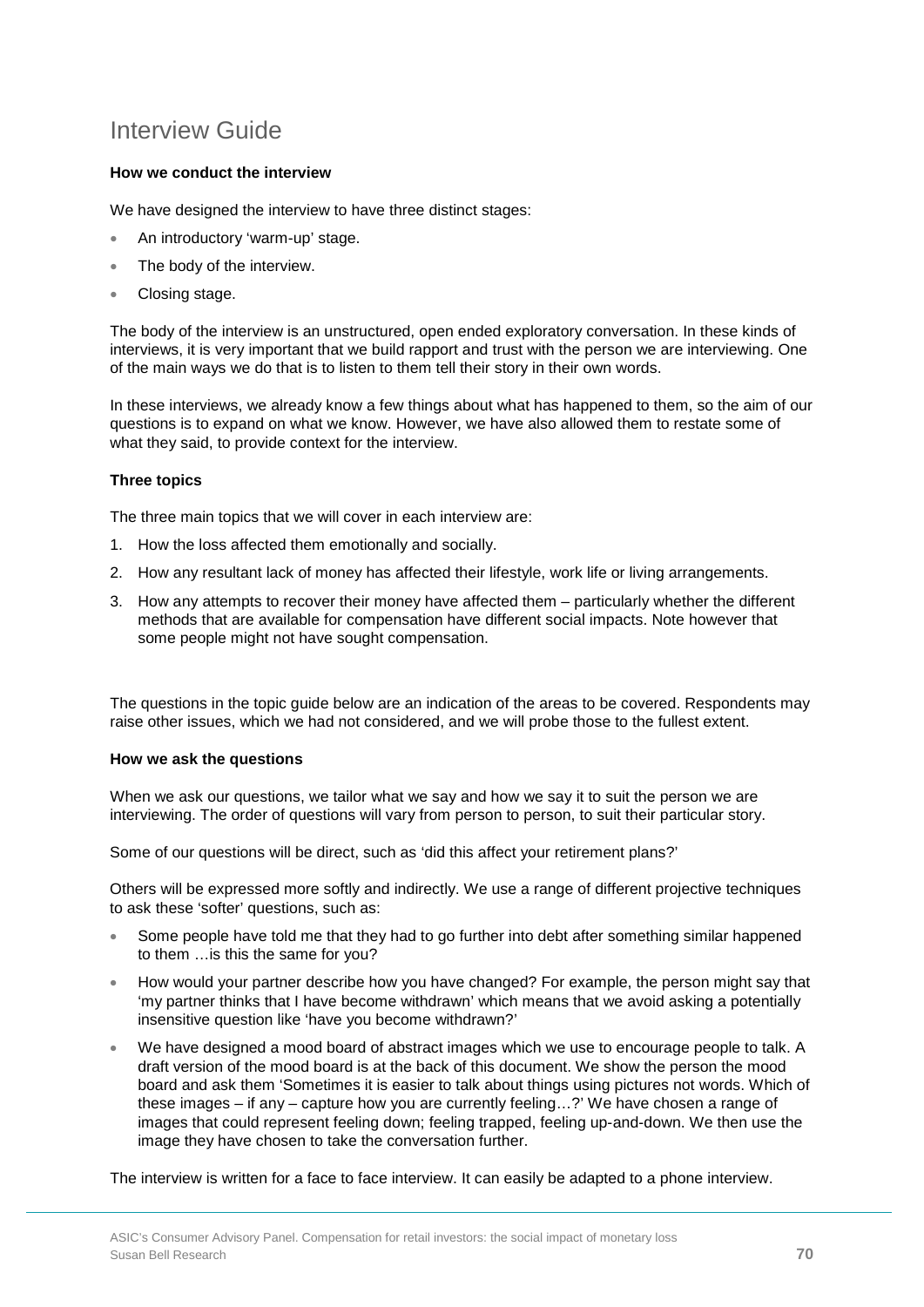### **What happens if the person becomes distressed**

Our strategy for dealing with a distressed interview depends on the location of the interview, and the level of distress. The options are:

- 1. Suggest that we take a break and then ask them if they comfortable to proceed.
- 2. If they are not comfortable proceeding, we ask them if they would like to continue at another time.
- 3. If they are happy to continue at another time:
	- a. If this is a face to face interview in Sydney and Brisbane, we can schedule another face to face interview with that person, or conduct the later part by phone.
	- b. If this is a face to face interview anywhere else (e.g. Townsville) we may only be in the area for a few days, so we may have to continue the interview by phone.
	- c. If this is a phone interview, we will conduct the second part of the interview by phone as well.
- 4. If they do not wish to proceed, we will have to decide whether we have sufficient information from this person, or whether we have to replace them with someone else.
- 5. Provide Lifeline number if needed. 13 11 14.

#### **If the interviewee wants to use the interview to complain about ASIC or the government**

We will say "I appreciate your raising this, because it is important. However, the purpose of today's interview is to think about the future and to perhaps identify some specific things which could help other people if this ever happens again. Therefore, if you don't mind I am going to bring you back to talking about ……."

Also similarly: "I realise how angry (or …) you are and it is important for ASIC to know that. I do have some specific questions I need to ask you though ……"

### **Introduction**

The researcher

- Introduces herself (PROVIDE BUSINESS CARD)
- Explains our independence and objectivity
- Introduces the project: we are conducting this interview for the Consumer Advisory Panel of ASIC.
- Gives them a copy of the information on CAP from the website.
- CAP expects to use the results to inform their submission to a review on the possible need for a compensation scheme if something like this happens again. The federal government has appointed Mr St John to conduct this review.
- Your help now will help future investors.
- (PROVIDE INFORMATION ON THE REVIEW SEE LATER IN THIS DOCUMENT).
- "I understand that you (USE DETAILS FROM THE EMAIL QUESTIONNAIRE). I am going to ask you to explain how that happened and its impact on you. I will be asking you some personal questions but I do not need to know any financial details at all. I am interested in what happened and how are you are now feeling about it. If there are any questions you are uncomfortable answering, please just let me know. OK? We can stop whenever you like."
- Asks permission to tape
- Explains confidentiality and privacy protected
- Explain that they can withdraw any time and they don't have to answer anything they don't feel comfortable with.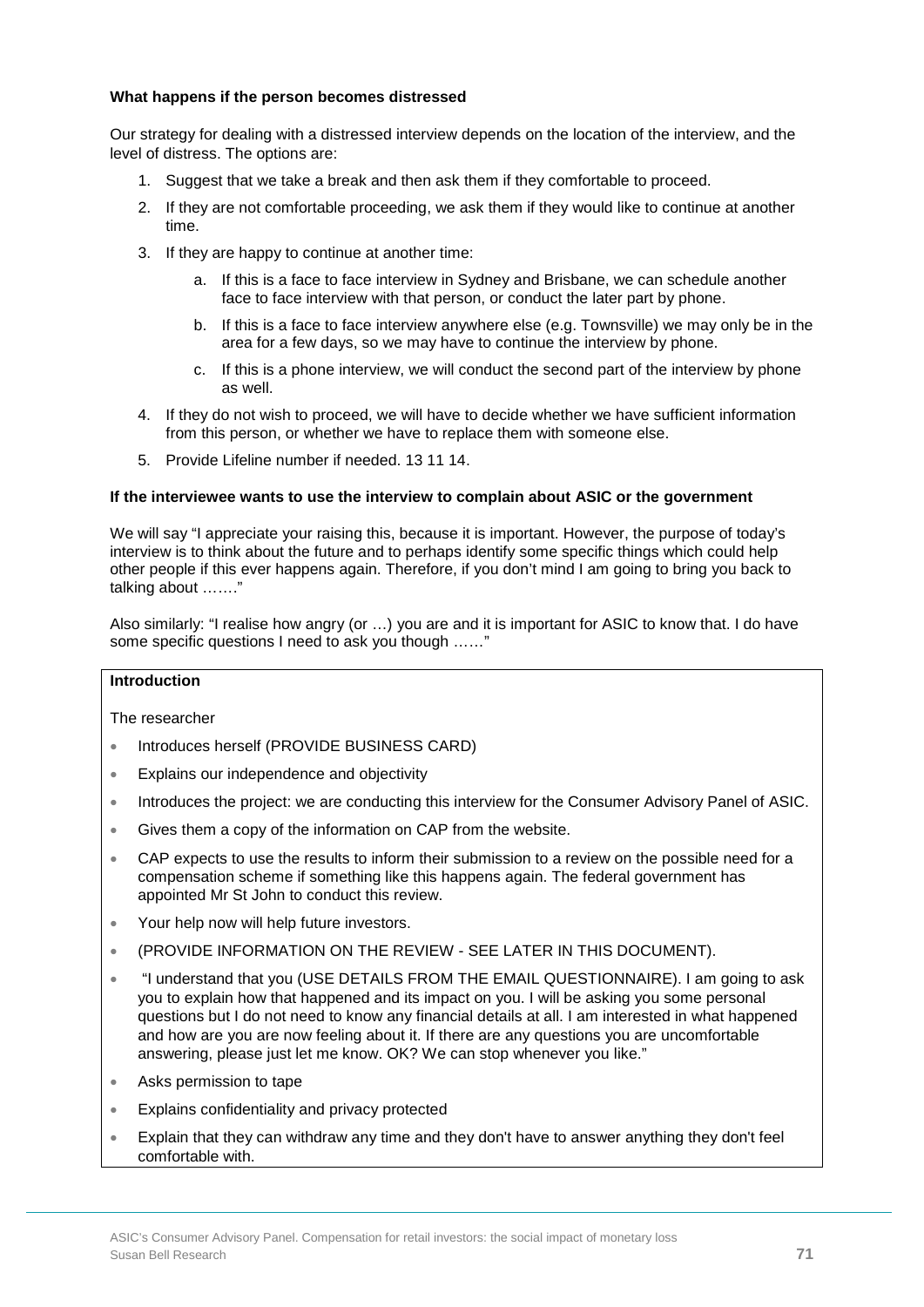• NOTE TO RESEARCHER: If the interviewee becomes upset during the interview, ask them if they want to proceed. If they don't want to, ask them to reschedule, possibly by phone, or after a break.

#### **The interview**

| <b>TOPIC</b>         |                                                                                                                                                                                                                                                                                            | <b>QUESTION EXAMPLE</b>                                                                                                                                                                                                                                     |
|----------------------|--------------------------------------------------------------------------------------------------------------------------------------------------------------------------------------------------------------------------------------------------------------------------------------------|-------------------------------------------------------------------------------------------------------------------------------------------------------------------------------------------------------------------------------------------------------------|
| <b>Their history</b> |                                                                                                                                                                                                                                                                                            | I understand that (whatever happened – from the email<br>questionnaire). How had it come about that you had money invested<br>/ superannuation with?Why did you choose that type of<br>investment?                                                          |
|                      |                                                                                                                                                                                                                                                                                            | Did you invest through a financial planner? (note: a key focus of<br>the research is on the advice given by planners/advisers/brokers)                                                                                                                      |
|                      |                                                                                                                                                                                                                                                                                            | Did other people you know invest in  also? (it will help us to<br>know if other family members were also affected directly)                                                                                                                                 |
|                      | The stages - especially<br>focusing on attempts to<br>gain compensation and<br>the effects that these<br>compensation processes<br>may have further<br>impacted the person<br>emotionally, socially and<br>financially.<br>We will 'walk' the<br>respondent through the<br>various events. | Before all this happened, what was your life like?<br>$\bullet$                                                                                                                                                                                             |
|                      |                                                                                                                                                                                                                                                                                            | Why had you invested in (use appropriate wording)<br>$\bullet$                                                                                                                                                                                              |
|                      |                                                                                                                                                                                                                                                                                            | You said in your interview that<br>$\bullet$                                                                                                                                                                                                                |
|                      |                                                                                                                                                                                                                                                                                            | How did you find out that you had lost this money / it looked as if<br>$\bullet$<br>you would lose this money (use appropriate wording)                                                                                                                     |
|                      |                                                                                                                                                                                                                                                                                            | When did you realise?<br>$\qquad \qquad \bullet$                                                                                                                                                                                                            |
|                      |                                                                                                                                                                                                                                                                                            | What did you think / feel at first? (e.g. blame, regret)<br>$\bullet$                                                                                                                                                                                       |
|                      |                                                                                                                                                                                                                                                                                            | Has that changed? (probe change in state of mind as time<br>$\bullet$<br>passed)                                                                                                                                                                            |
|                      |                                                                                                                                                                                                                                                                                            | Probe: If some people have moved on' - what helped them move<br>$\bullet$<br>on? If some could not move on, why was that?                                                                                                                                   |
|                      |                                                                                                                                                                                                                                                                                            | Consumer experiences with existing avenues for compensation:                                                                                                                                                                                                |
|                      |                                                                                                                                                                                                                                                                                            | You said in your questionnaire that you had / had not sought<br>compensation.                                                                                                                                                                               |
|                      |                                                                                                                                                                                                                                                                                            | How did that come about?                                                                                                                                                                                                                                    |
|                      |                                                                                                                                                                                                                                                                                            | Did you look for information about compensation? IF SO: where<br>did you look? (probe to see if looked at ASIC website, considered<br>private litigation etc (see below), were assisted by a financial<br>counsellor or State/Territory Legal Aid service). |
|                      |                                                                                                                                                                                                                                                                                            | How long was it before you knew what options were available to<br>you? (Probe: did you consider more than one? Why was that<br>route chosen?)                                                                                                               |
|                      |                                                                                                                                                                                                                                                                                            | (If didn't seek) Why did you choose not to seek compensation?<br>$\bullet$                                                                                                                                                                                  |
|                      |                                                                                                                                                                                                                                                                                            | Why were you not successful in gaining compensation (if<br>appropriate)                                                                                                                                                                                     |
|                      |                                                                                                                                                                                                                                                                                            | How did you find out that you could / could not ?                                                                                                                                                                                                           |
|                      |                                                                                                                                                                                                                                                                                            | CHECK PRIOR TO INTERVIEW WHAT ACTION COULD HAVE<br>$\bullet$<br>BEEN TAKEN FOR THIS TYPE OF LOSS.                                                                                                                                                           |
|                      |                                                                                                                                                                                                                                                                                            | ALSO CHECK IF THEY LOOKED INTO / INITIATED ANY OF<br>THESE:                                                                                                                                                                                                 |
|                      |                                                                                                                                                                                                                                                                                            | ASIC - s 50 ASIC Act action                                                                                                                                                                                                                                 |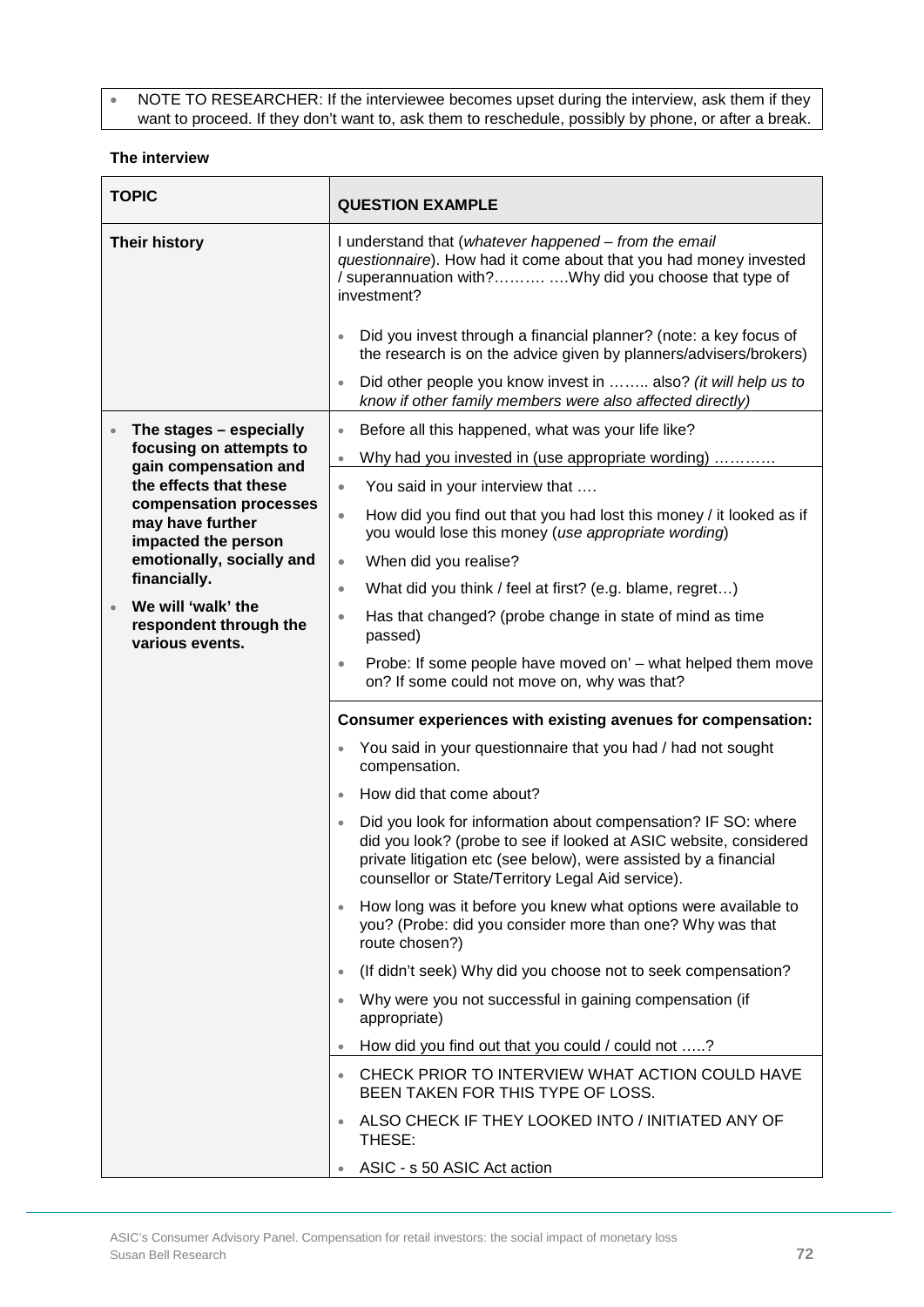|      | EDR scheme - Financial Ombudsman Service or the Credit<br>$\bullet$<br><b>Ombudsman Service Limited</b>                                                                                                  |
|------|----------------------------------------------------------------------------------------------------------------------------------------------------------------------------------------------------------|
|      | Private Litigation - self or class action<br>$\bullet$                                                                                                                                                   |
|      | Finance service provider (internal dispute resolution processes)/<br>$\bullet$<br>other agreements negotiated through ASIC / offers made by the<br><b>FSP</b>                                            |
|      | Administrator / Liquidator<br>$\bullet$                                                                                                                                                                  |
|      | IF SOUGHT COMPENSATION / TOOK ANY STEPS TO<br>$\bullet$<br><b>RECOVER THE MONEY:</b>                                                                                                                     |
|      | What action did you take?<br>$\bullet$                                                                                                                                                                   |
|      | What was that experience like? (eg was it helpful, not helpful;<br>$\bullet$<br>easy or difficult )                                                                                                      |
|      | Do you expect to get any of the money back?<br>$\bullet$                                                                                                                                                 |
|      | IF NO: when did you realise you would not see your money<br>$\bullet$<br>again? (Probe: How long after the loss was this?)                                                                               |
|      | What went well?<br>$\bullet$                                                                                                                                                                             |
|      | What was the most challenging time during the process?<br>$\bullet$                                                                                                                                      |
|      | (Probe: When would compensation have been most beneficial to<br>٠<br>you if it was available?)                                                                                                           |
|      | How do you feel about the outcome?<br>$\bullet$                                                                                                                                                          |
|      | How long did it all take?<br>$\bullet$                                                                                                                                                                   |
|      | How do you feel about how long it took?<br>$\bullet$                                                                                                                                                     |
|      | What has been the impact on you of the compensation process<br>$\bullet$<br>itself?                                                                                                                      |
|      | If you were to have the same experience again, what would be<br>$\bullet$<br>the one thing in the compensation process you would change?<br>(Probe: the time it takes, having to wait, uncertainty, etc) |
|      | YOUR CURRENT SITUATION<br>$\bullet$                                                                                                                                                                      |
|      | How are things today?<br>$\bullet$                                                                                                                                                                       |
|      | What has been the most significant impact of all this on you?<br>$\bullet$                                                                                                                               |
|      | Why was that the most significant?<br>$\bullet$                                                                                                                                                          |
| Home | CHECK THEIR EMAIL QUESTIONNAIRE - MAY NEED TO ASK<br>THIS DIRECTLY (if not already raised by respondent)                                                                                                 |
|      | PROBE for personal/social/financial impact.                                                                                                                                                              |
|      | Have you had to move or sell your house?                                                                                                                                                                 |
|      | (if sold) Were you able to get the price you wanted?                                                                                                                                                     |
|      | Was this because it was you had used your house as collateral?                                                                                                                                           |
|      | How much impact has this had on you? On your family? On your<br>feelings about yourself?                                                                                                                 |
|      | (Probe whether the person has had to declare they are bankrupt?<br>NB- refer email questionnaire for this)                                                                                               |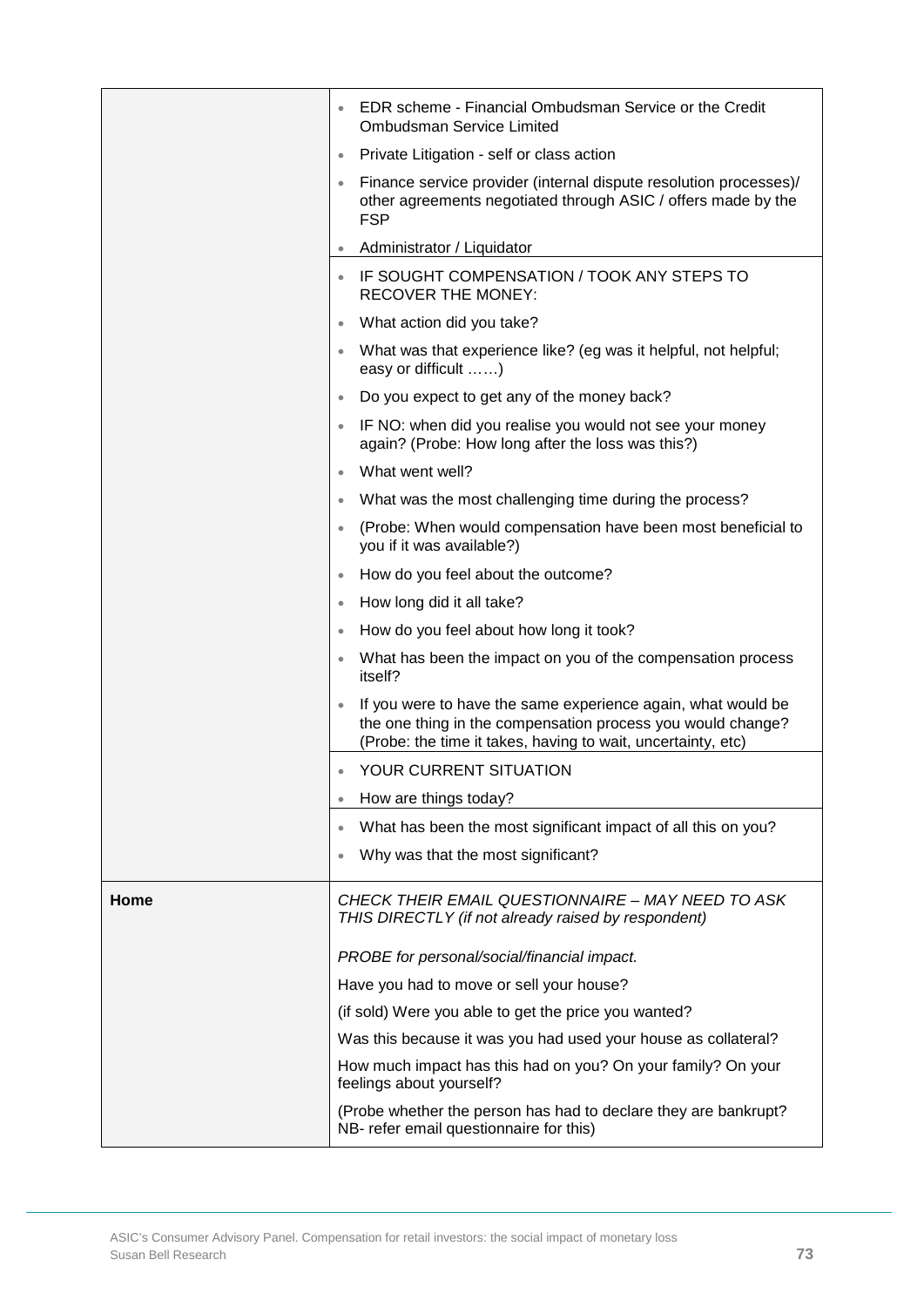| <b>Effect on their finances</b>     |           | NOTE- CHECK THEIR ANSWERS IN THE EMAIL<br>QUESTIONNAIRE AND PROBE ACCORDINGLY.                                                                        |
|-------------------------------------|-----------|-------------------------------------------------------------------------------------------------------------------------------------------------------|
|                                     | $\bullet$ | How much did the (collapse etc) affect your financial plans?                                                                                          |
|                                     | $\bullet$ | Was it your lifesavings?                                                                                                                              |
|                                     |           | Have you had to sell property or other assets ?                                                                                                       |
|                                     |           | Were you able to get the price you wanted?                                                                                                            |
|                                     | $\bullet$ | Did you have to go into debt because of your losses?                                                                                                  |
|                                     | $\bullet$ | How did it affect your retirement plans? (also under Work)                                                                                            |
|                                     |           | Are there things that you won't be able to do now, that you<br>expected to do (for example, retire, travel, help children)                            |
| <b>Social Security</b>              | $\bullet$ | Are there any things that you are doing now that you wouldn't<br>have expected to do (perhaps relying on social security?<br>charitable donations?)   |
| <b>Work</b>                         | $\bullet$ | How did it affect your work, if at all?                                                                                                               |
|                                     | $\bullet$ | Have you had to change your retirement plans?                                                                                                         |
|                                     | $\bullet$ | Would you say it has affected your quality of life? PROBE: Can<br>you give me some examples?                                                          |
|                                     |           | Probe: Has this changed abilities to form new professional<br>relationships? [link to no longer trusting at Q5]                                       |
| <b>Effect on relationships with</b> | $\bullet$ | What kind of effect has this had on your family and friends?                                                                                          |
| family and friends                  | $\bullet$ | What do you or they do differently now?                                                                                                               |
|                                     | ۰         | What do you do more of?                                                                                                                               |
|                                     | $\bullet$ | What do you do less of?                                                                                                                               |
|                                     | $\bullet$ | Probe: has this changed how you feel about going out and mixing<br>with friends or business colleagues?                                               |
|                                     |           | Has it changed your relationships? Probe: Has this changed their<br>ability to form new personal relationships? [link to no longer<br>trusting at Q5] |
|                                     | $\bullet$ | As a result of your loss, has there been any financial impact on<br>other members of your family - esp. children?                                     |
|                                     | $\bullet$ | Has it changed how involved you get in the community? (eg<br>organisations, sport volunteering etc)                                                   |
| <b>Emotional impact</b>             |           | What is the best word to describe your emotions since this<br>happened?                                                                               |
|                                     |           | I have written some words on this card (see Appendix). Do any of<br>these words capture how you have felt?                                            |
|                                     |           | Probe: please tell me more about that? (e.g. why do you feel<br>ashamed?)                                                                             |
|                                     |           | Probe: any others?                                                                                                                                    |
|                                     | $\bullet$ | Has how you feel changed over time? How?                                                                                                              |
|                                     |           | Check re emotional states blame, denial etc                                                                                                           |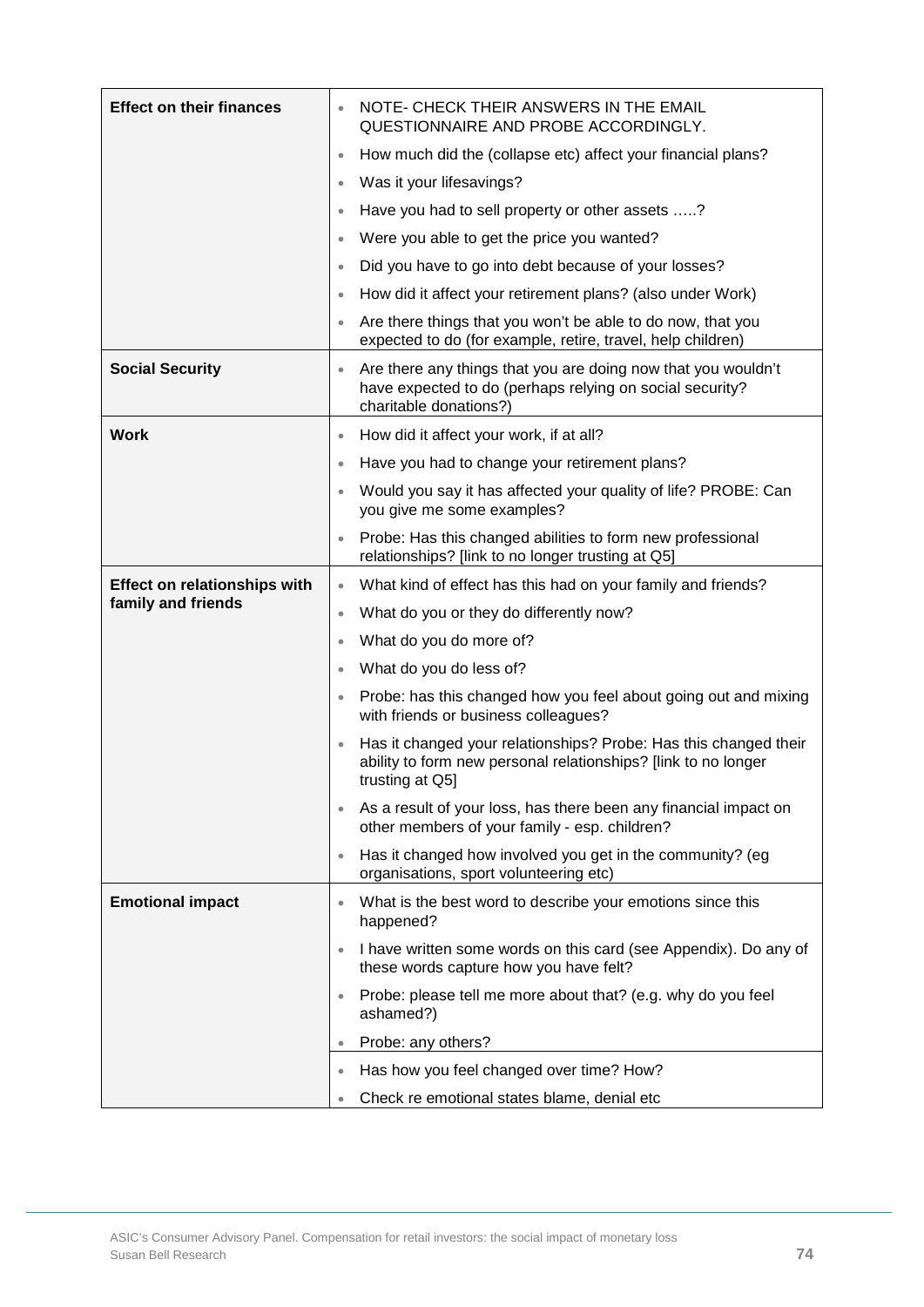|                                   | $\bullet$ | IF PROJECTIVE TECHNIQUE NEEDED, USE                                                                                                                                                                                                |
|-----------------------------------|-----------|------------------------------------------------------------------------------------------------------------------------------------------------------------------------------------------------------------------------------------|
|                                   | $\bullet$ | Other people have told me that they feel (angry, cranky ) are<br>you the same as that or different? If so how?                                                                                                                     |
|                                   |           | Use the mood diagrams (see appendix). Which of these pictures<br>best captures your mood when you think about this? Can you tell<br>me more about that?                                                                            |
|                                   | $\bullet$ | If I asked your (significant other) about you, what would they say?                                                                                                                                                                |
|                                   |           | Would they say you had changed? IF YES: what do you think<br>they would say? (PROBE: exactly what would they mean by that?<br>Would they have seen changes in your mood, your behaviour,<br>what you eat and drink, for instance?) |
| <b>Counseling</b>                 |           | Have you had any / some people we have spoken to have sought<br>counseling?                                                                                                                                                        |
|                                   |           | IF SO: what counseling did you receive? (Probe:<br>financial/emotional?)                                                                                                                                                           |
|                                   |           | Did it help? How?                                                                                                                                                                                                                  |
| <b>Health</b>                     | $\bullet$ | How has your physical health been since the ?                                                                                                                                                                                      |
|                                   | $\bullet$ | And your mental health?                                                                                                                                                                                                            |
|                                   |           | Are there any things you are doing now (that you weren't doing<br>before) that you wish you weren't / need to cut down<br>ondrinkingsmoking                                                                                        |
| <b>Blame</b>                      | $\bullet$ | Who do you blame for what happened? Why?                                                                                                                                                                                           |
|                                   |           | How do you feel about that? (especially if they blame themselves,<br>to explore impact on self-esteem/confidence)                                                                                                                  |
| <b>Confidence</b>                 |           | IF APPROPRIATE: In your questionnaire, you said that you have<br>lost confidence incan you tell me more about that?                                                                                                                |
|                                   |           | What would need to happen for you to regain that confidence?                                                                                                                                                                       |
| <b>Investment and risk taking</b> |           | Has this changed how you are with money? How?                                                                                                                                                                                      |
|                                   | $\bullet$ | Are you a risk taker or cautious now, with money and<br>investments? How does this compare with how you were then?                                                                                                                 |
|                                   | $\bullet$ | What kind of things are you doing?                                                                                                                                                                                                 |
|                                   | $\bullet$ | Note; explore whether they now take more investment risks than<br>they used and if and when that happened                                                                                                                          |
| <b>TO FINISH</b>                  | $\bullet$ | Is there anything else that we haven't covered?                                                                                                                                                                                    |
|                                   | $\bullet$ | Any other way in which you and your family or community have<br>been affected by all of this? Even something that seems minor?                                                                                                     |
|                                   | $\bullet$ | Is there a good side to any of this? Has the experience had any<br>positive effects? (e.g. assertiveness, warned others                                                                                                            |
|                                   | $\bullet$ | 'You have been so generous today. I wonder could I ask one<br>more question. If you could give three tips to a new investor<br>today, what would they be?'                                                                         |

### **Close**

• Thank you. I hope that you have felt comfortable sharing your experiences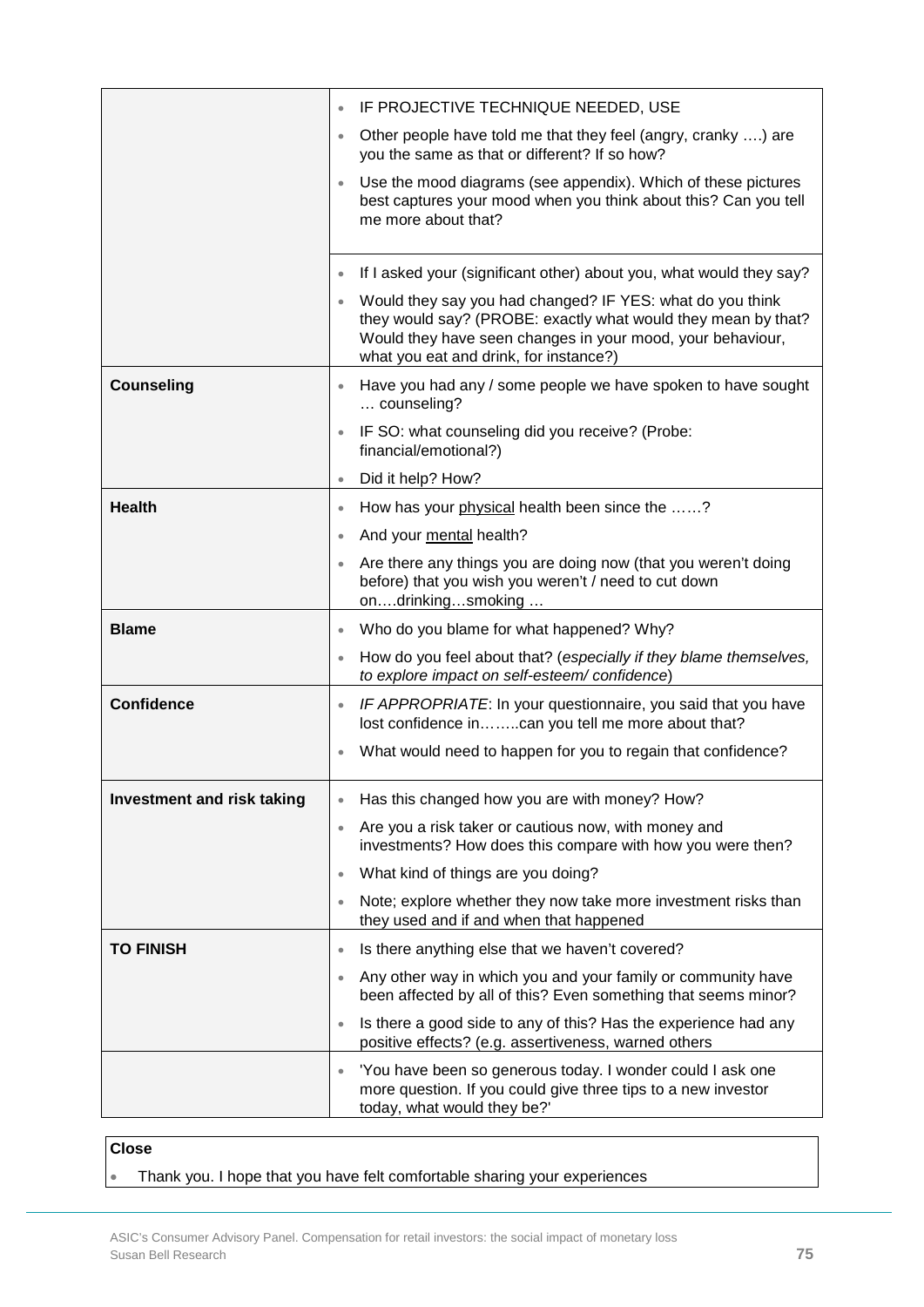- As I mentioned, the results will be used to write a report will be submitted to the review initiated by the federal government on the need for a compensation scheme in case this kind of thing happened again.
- I believe that the report will be made public. Would you like me to send you a link to it, when it has available?
- If you think of any questions you wished you had asked me after I have left, please feel free to contact me.
- Pay incentive as agreed.

## ASIC's Consumer Advisory Panel

The Consumer Advisory Panel (CAP) was established in 1999. Its role is to advise ASIC on current consumer protection issues and give feedback on ASIC policies and activities. CAP also advises ASIC on key consumer research and education projects. CAP members from across Australia meet quarterly at ASIC's offices in either Sydney or Melbourne.

The members of CAP are selected to reflect a diverse range of consumer interests in the financial services sector. They include both representatives from consumer and investor organisations and individual members. Membership is varied over time to make sure that a broad range of organisations have the opportunity to participate.

CAP is currently chaired by Jenni Mack. Jenni is chair of CHOICE, a board member of the Financial Ombudsman Service (FOS), chair of both the Banking and Finance Advisory Committee of FOS and Mutuals Advisory Committee of FOS, a trustee of the Travel Compensation Fund and advises the Migration Agents' Registration Authority's Professional Standards Committee. She has been a Deputy Legal Services Commissioner in NSW and Executive Director of the Consumers' Federation of Australia. She has also been a director of two of FOS's predecessor schemes, the Financial Industry Complaints Service and the Insurance Brokers Disputes Limited. She is a former journalist and political adviser. She has a Master's Degree in Administrative Law and Policy.

The other members of CAP for 2010 to 2012 are:

- Australian Council on the Aging
- Australian Financial Counselling and Credit Reform Association
- Australian Investors Association
- Australian Shareholders' Association
- Consumer Credit Legal Centre NSW
- Indigenous Consumer Assistance Network
- Legal Aid Commission of NSW
- National Information Centre on Retirement Investments
- National Seniors Australia

## Information on the Compensation scheme review

(source: http://futureofadvice.treasury.gov.au/content/Content.aspx?doc=faq.htm#Q1\_6)

#### Statutory Compensation Scheme

#### What is happening with the review of the statutory compensation scheme?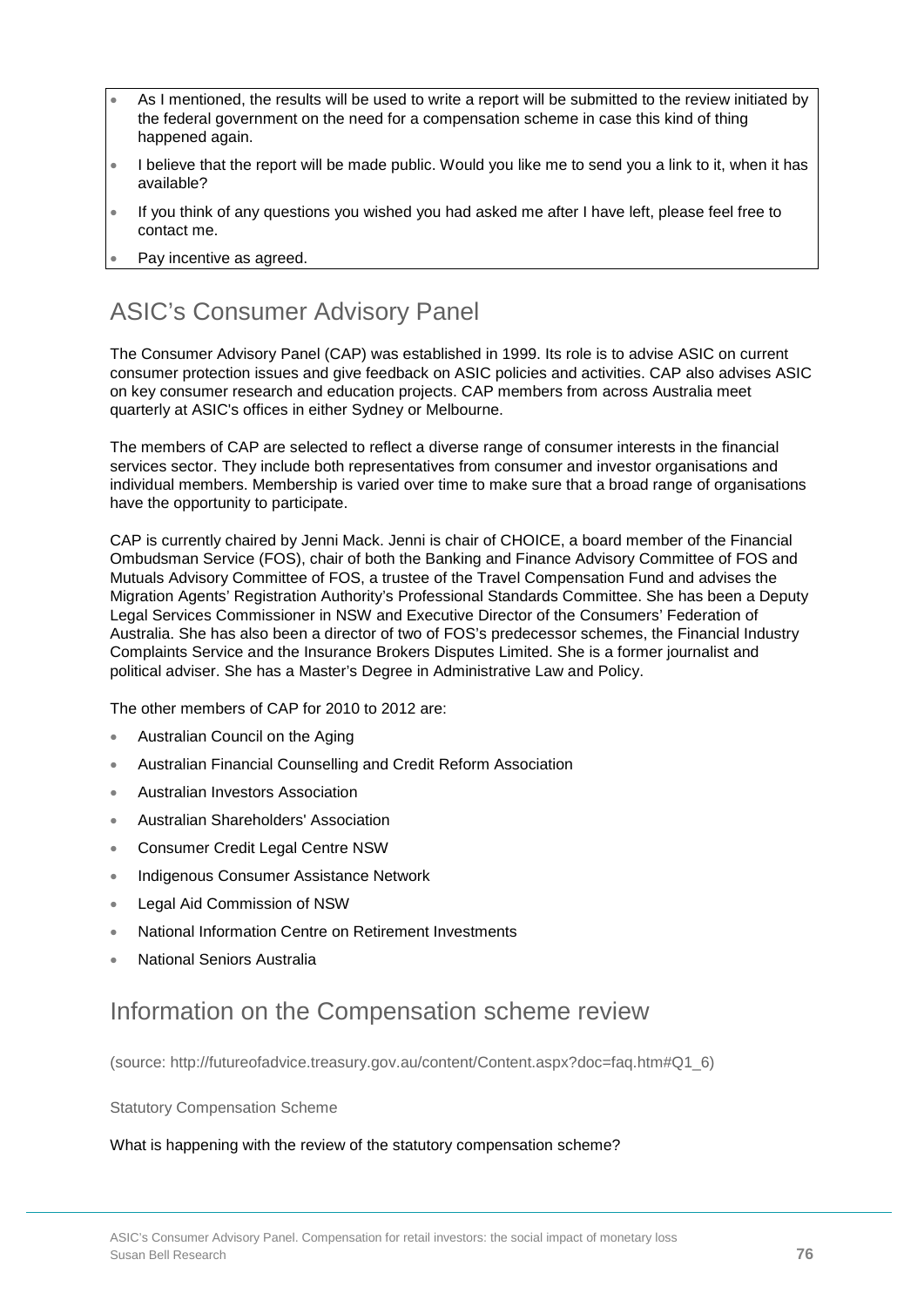The Government has engaged Richard St John, who has significant experience in corporate law and regulation, to advise Minister Shorten on the need for, and costs and benefits of, a statutory compensation scheme for financial services.

Mr St John is conducting an independent review of the need for a compensation scheme for financial services.

He is holding preliminary discussions with stakeholders to clarify the problem and key issues for the review. Interested stakeholders can make a submission or request a meeting with Mr St John by emailing [futureofadvice@treasury.gov.au.](mailto:futureofadvice@treasury.gov.au)

It is expected that Mr St John will issue a public consultation paper later this year.

Mr St John will report to Minister Shorten on the need for a statutory compensation scheme for financial services by 30 June 2011.

**CARDS**

## Which of these words describe how you have felt?

Ashamed

- Embarrassed
- Angry
- **Depressed**
- **Cranky**
- **Sad**
- Calm
- **Resigned**

#### **Mood diagrams**



ASIC's Consumer Advisory Panel. Compensation for retail investors: the social impact of monetary loss Susan Bell Research **77**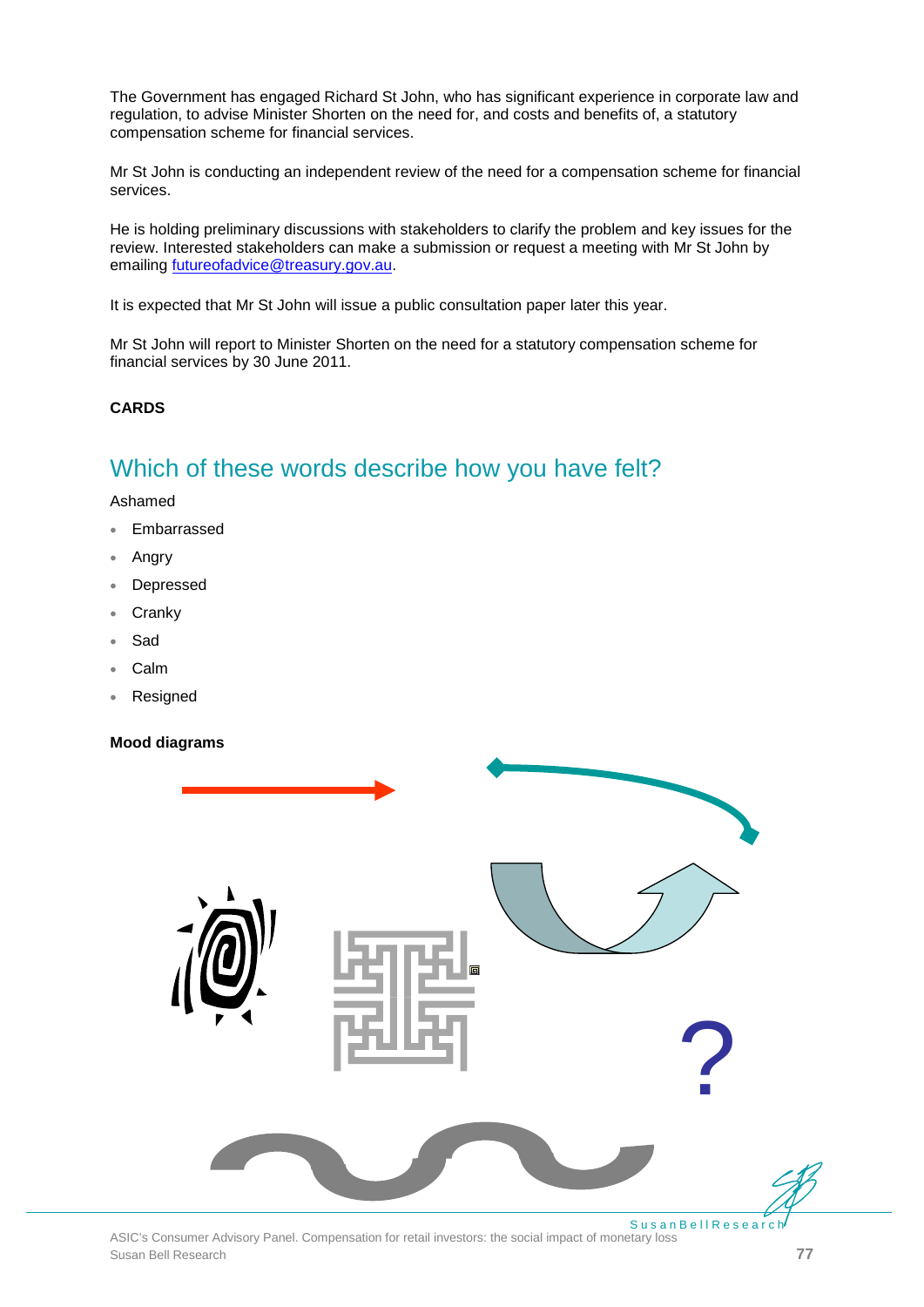# **Glossary**

| <b>Age Pension</b>                                         | The Age Pension is a Centrelink payment which ensures certain persons have an adequate<br>income in retirement. Eligibility for the Age Pension depends on a range of criteria including<br>age, income and assets.<br>Source: http://www.centrelink.gov.au/internet/internet.nsf/payments/age_pension.htm                                                                                                                                                                                                                                                                                                                                                                                                           |
|------------------------------------------------------------|----------------------------------------------------------------------------------------------------------------------------------------------------------------------------------------------------------------------------------------------------------------------------------------------------------------------------------------------------------------------------------------------------------------------------------------------------------------------------------------------------------------------------------------------------------------------------------------------------------------------------------------------------------------------------------------------------------------------|
|                                                            | (accessed 20110307)                                                                                                                                                                                                                                                                                                                                                                                                                                                                                                                                                                                                                                                                                                  |
| Administration                                             | Administration, as a legal concept, is a procedure under the insolvency laws of a number of<br>common law jurisdictions. It functions as a rescue mechanism for insolvent companies and<br>allows them to carry on running their business. The process - an alternative to liquidation -<br>is often known as <i>going into administration</i> . A company in administration is operated by the<br>Administrator (as interim Chief Executive) on behalf of the creditors as a going concern<br>while options are sought short of liquidation. These options include recapitalising the<br>business, selling the business to new owners, or demerging it into elements that can be sold<br>and closing the remainder. |
|                                                            | Source: http://en.wikipedia.org/wiki/Administration %28law%29 (accessed 20110211)                                                                                                                                                                                                                                                                                                                                                                                                                                                                                                                                                                                                                                    |
| AFS licensee /<br><b>Financial</b><br>services<br>provider | Under the Corporations Act, an Australian Financial Services (AFS) licence is required if an<br>entity is providing, or intends to provide, financial services. AFS licensees may be<br>individuals, companies, partnerships or trustees and their licence can authorise them to<br>provide different types of financial services and products (authorisations).                                                                                                                                                                                                                                                                                                                                                     |
|                                                            | The types of products and services AFS licensees may provide include banking,<br>superannuation, insurance (general and life), financial advice, insurance broking services,<br>etc.                                                                                                                                                                                                                                                                                                                                                                                                                                                                                                                                 |
|                                                            | Source: http://www.asic.gov.au/asic/asic.nsf/byheadline/AFS+Licensees+Register+?<br>openDocument (accessed 20110211)                                                                                                                                                                                                                                                                                                                                                                                                                                                                                                                                                                                                 |
| <b>Agribusiness</b><br>managed                             | 'Agribusiness MIS' is a term used to describe various primary production operations that<br>pool investors' money into a common enterprise using the legal structure defined in the                                                                                                                                                                                                                                                                                                                                                                                                                                                                                                                                  |
| investment<br>schemes                                      | Corporations Act 2001 (Corporations Act) as a 'managed investment scheme'. Traditionally,<br>the industry has distinguished between those agribusiness MISs that conduct forestry<br>plantations and those involved in non-forestry activities. Non-forestry MIS activities are<br>primarily focused on horticultural enterprises, but also include other primary industries, such<br>as beef cattle, aquaculture and poultry.<br>Source: http://www.asic.gov.au/asic/pdflib.nsf/LookupByFileName/cp133.pdf/\$file/cp133.pdf<br>(accessed 20110211)                                                                                                                                                                  |
| <b>ASIC</b>                                                | Australian Securities and Investments Commission                                                                                                                                                                                                                                                                                                                                                                                                                                                                                                                                                                                                                                                                     |
| <b>Centrelink</b>                                          | Centrelink is an Australian Government statutory agency, established to deliver a range of<br>Commonwealth services to the Australian community.<br>Source: http://www.centrelink.gov.au/internet/internet.nsf/about_us/index.htm#facts<br>(accessed 20110307)                                                                                                                                                                                                                                                                                                                                                                                                                                                       |
| <b>The</b><br><b>Corporations</b><br>Act                   | <b>CORPORATIONS ACT 2001</b>                                                                                                                                                                                                                                                                                                                                                                                                                                                                                                                                                                                                                                                                                         |
| <b>COSL</b>                                                | The Credit Ombudsman Service Limited - an ASIC-approved EDR scheme                                                                                                                                                                                                                                                                                                                                                                                                                                                                                                                                                                                                                                                   |
|                                                            | http://www.cosl.com.au/                                                                                                                                                                                                                                                                                                                                                                                                                                                                                                                                                                                                                                                                                              |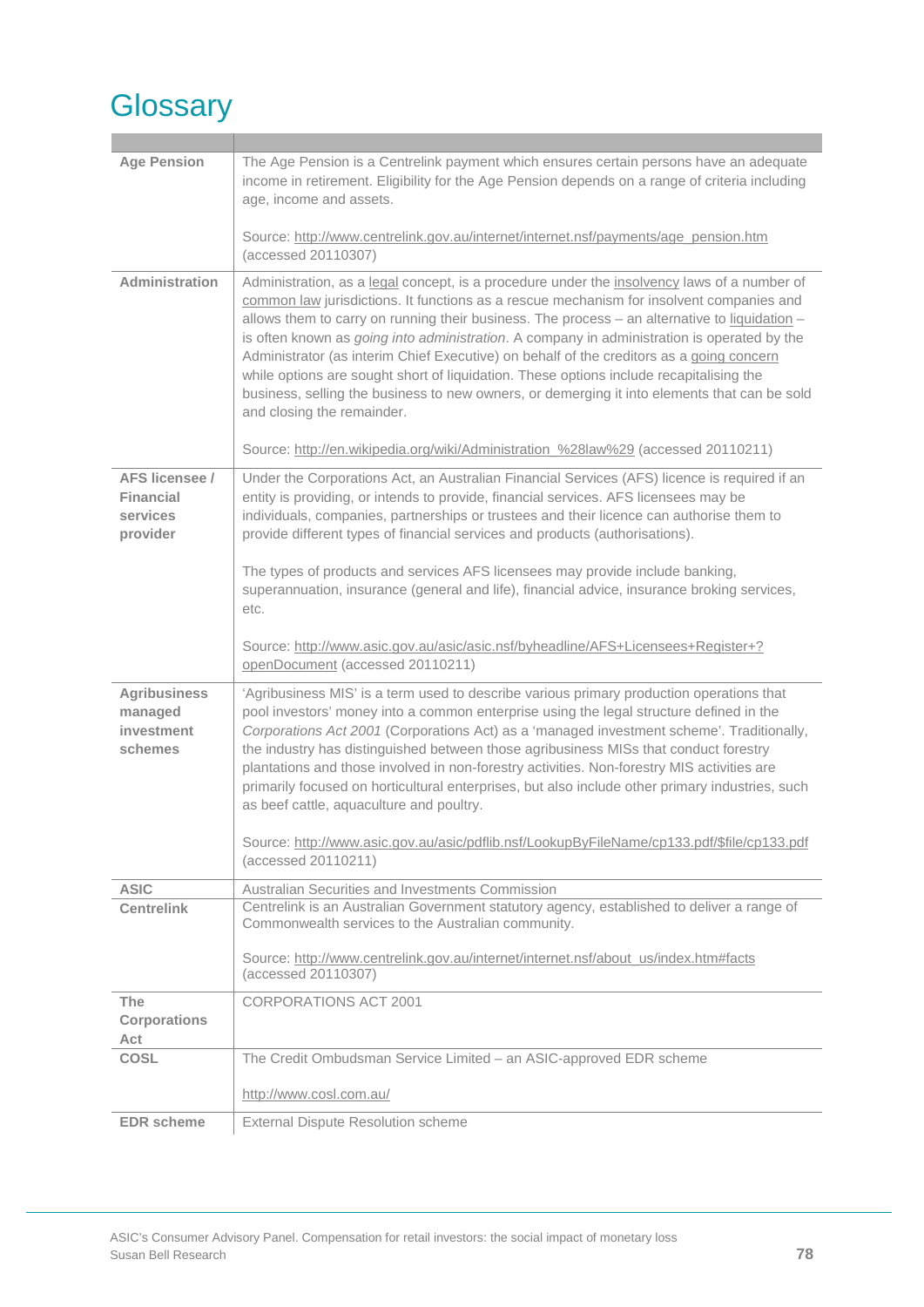| Financial<br>planner            | A financial planner is a type of AFS licensee who provides financial advice so consumers<br>can plan their retirement or invest plans and/or manage risk. Financial planners also act as<br>intermediaries in that they may recommend that their clients invest in certain types of<br>financial products or services based on their retirement or investment plan and risk profile.                                                                                                                                                                                                                                                                                                                                                |
|---------------------------------|-------------------------------------------------------------------------------------------------------------------------------------------------------------------------------------------------------------------------------------------------------------------------------------------------------------------------------------------------------------------------------------------------------------------------------------------------------------------------------------------------------------------------------------------------------------------------------------------------------------------------------------------------------------------------------------------------------------------------------------|
| <b>FOS</b>                      | The Financial Ombudsman Service Limited - an ASIC-approved EDR scheme                                                                                                                                                                                                                                                                                                                                                                                                                                                                                                                                                                                                                                                               |
|                                 | http://fos.org.au/centric/home_page.jsp                                                                                                                                                                                                                                                                                                                                                                                                                                                                                                                                                                                                                                                                                             |
| Frozen fund                     | The term 'frozen fund' is often used to describe a registered managed investment scheme,<br>originally marketed on the basis that investors had an ongoing or periodic right to redeem<br>their investments on request, a right which has since been suspended.<br>Source: http://www.moneysmart.gov.au/investing/managed-funds/how-to-buy-and-sell-<br>managed-funds                                                                                                                                                                                                                                                                                                                                                               |
| <b>GFC</b>                      | <b>Global Financial Crisis</b>                                                                                                                                                                                                                                                                                                                                                                                                                                                                                                                                                                                                                                                                                                      |
| <b>IDR</b>                      | Internal Dispute Resolution.                                                                                                                                                                                                                                                                                                                                                                                                                                                                                                                                                                                                                                                                                                        |
| Investor                        | We have used the term 'investor' in this report to refer to the 29 people we interviewed in the<br>qualitative stage                                                                                                                                                                                                                                                                                                                                                                                                                                                                                                                                                                                                                |
| Inappropriate<br>advice         | The giving of financial advice to a consumer without having proper regard to their financial<br>goals and risk appetite.                                                                                                                                                                                                                                                                                                                                                                                                                                                                                                                                                                                                            |
| Liquidation                     | In law, liquidation is the process by which a company (or part of a company) is brought to an<br>end, and the assets and property of the company redistributed. Liquidation is also<br>sometimes referred to as winding-up or dissolution, although dissolution technically refers to<br>the last stage of liquidation.                                                                                                                                                                                                                                                                                                                                                                                                             |
|                                 | Source: http://en.wikipedia.org/wiki/Administration_%28law%29 (accessed 20110211)                                                                                                                                                                                                                                                                                                                                                                                                                                                                                                                                                                                                                                                   |
| Managed<br>investment<br>scheme | Managed investment schemes are also known as 'managed funds', 'pooled investments' or<br>'collective investments'. Generally in a managed investment scheme:<br>people are brought together to contribute money to get an interest in the scheme ('interests'<br>in a scheme are a type of 'financial product' and are regulated by the Corporations Act 2001)<br>money is pooled together with other investors (often many hundreds or thousands of<br>investors) or used in a common enterprise<br>a 'responsible entity' operates the scheme. Investors do not have day to day control over the<br>operation of the scheme.<br>Source: http://www.asic.gov.au/asic/ASIC.NSF/byHeadline/Managed%20investment%20<br><u>schemes</u> |
| Margin call                     | Consumers of margin loans may be asked to pay a 'margin call' if the market value of their<br>investments fall below a certain level.                                                                                                                                                                                                                                                                                                                                                                                                                                                                                                                                                                                               |
|                                 | A margin call is essentially a demand to increase the level of assets securing the loan,<br>which may require finding extra cash to pay the lender, selling part of the portfolio to raise<br>cash or giving the lender extra security. The demand often must be met within 24 hours.<br>Source: http://www.asic.gov.au/asic/pdflib.nsf/LookupByFileName/00-022.pdf/\$file/00-<br>022.pdf                                                                                                                                                                                                                                                                                                                                           |
| Margin Ioan                     | A loan that is taken out to invest in shares or managed funds. The investment is used as<br>security for the loan. Margin calls are possible if the value of the investment falls below a set<br>amount.                                                                                                                                                                                                                                                                                                                                                                                                                                                                                                                            |
|                                 | Source: http://www.moneysmart.gov.au/glossary/m                                                                                                                                                                                                                                                                                                                                                                                                                                                                                                                                                                                                                                                                                     |
| <b>Misconduct</b>               | Engaging in conduct that breaches or appears to breach the law. In the case of a financial<br>services provider, not meeting the conduct obligations in the Corporations Act, including not<br>complying with financial services laws, not having properly trained and competent staff, not<br>having adequate risk management systems, etc                                                                                                                                                                                                                                                                                                                                                                                         |